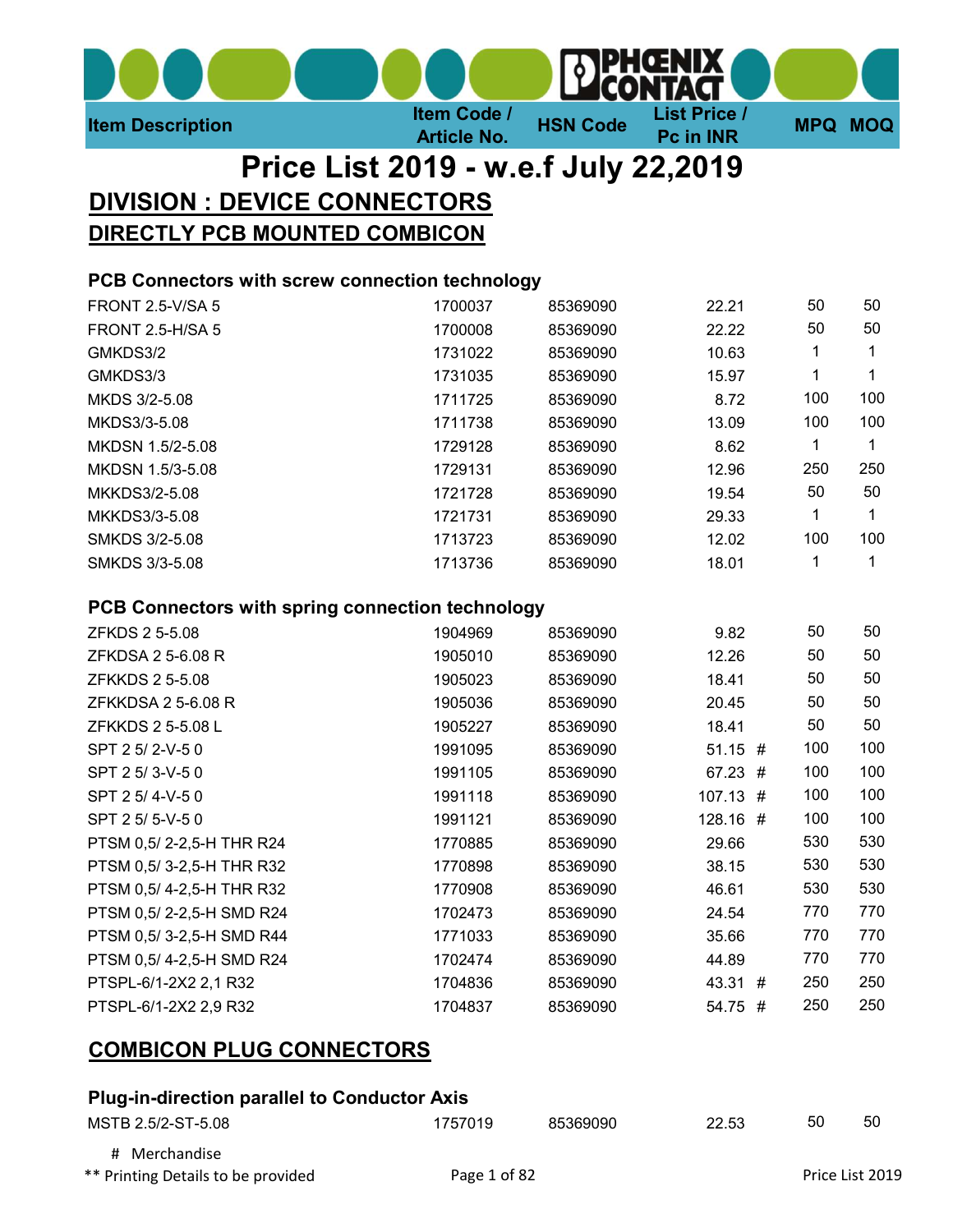| <b>Item Description</b> | Item Code /<br><b>Article No.</b> | <b>HSN Code</b> | <b>List Price /</b><br>Pc in INR | <b>MPQ</b> | <b>MOQ</b> |
|-------------------------|-----------------------------------|-----------------|----------------------------------|------------|------------|
| MSTB 2.5/3-ST-5.08      | 1757022                           | 85369090        | 31.87                            | 50         | 50         |
| MSTB 2.5/4-ST-5.08      | 1757035                           | 85369090        | 45.14                            | 100        | 100        |
| MSTB 2.5/5-ST-5.08      | 1757048                           | 85369090        | 56.23                            | 1          | 1          |
| MSTB 2.5/6-ST-5.08      | 1757051                           | 85369090        | 67.49                            | 50         | 50         |
| MSTB 2.5/7-ST-5.08      | 1757064                           | 85369090        | 82.98                            | 50         | 50         |
| MSTB 2.5/8-ST-5.08      | 1757077                           | 85369090        | 94.84                            | 1          | 1          |
| MSTB 2.5/9-ST-5.08      | 1757080                           | 85369090        | 106.69                           | 50         | 50         |
| MSTB 2.5/10-ST-5.08     | 1757093                           | 85369090        | 118.53                           | 50         | 50         |
| MSTB 2.5/11-ST-5.08     | 1757103                           | 85369090        | 130.41                           | 1          | 1          |
| MSTB 2.5/12-ST-5.08     | 1757116                           | 85369090        | 142.23                           | 1          |            |
| MSTB 2.5/13-ST-5.08     | 1757129                           | 85369090        | 154.12                           | 1          |            |
| MSTB 2.5/14-ST-5.08     | 1757132                           | 85369090        | 165.81                           | 1          |            |
| MSTB 2.5/15-ST-5.08     | 1757145                           | 85369090        | 177.85                           |            |            |
| MSTB 2.5/16-ST-5.08     | 1757158                           | 85369090        | 189.58                           | 1          |            |
| MSTB 2.5/17-ST-5.08     | 1757161                           | 85369090        | 208.52                           | 1          | 1          |
| MSTB 2.5/18-ST-5.08     | 1757174                           | 85369090        | 213.29                           | 1          |            |
| MSTB 2.5/19-ST-5.08     | 1757187                           | 85369090        | 225.09                           | 1          |            |
| MSTB 2.5/20-ST-5.08     | 1757190                           | 85369090        | 238.08                           | 1          |            |
| MSTB 2.5/21-ST-5.08     | 1757200                           | 85369090        | 248.83                           | 1          |            |
| MSTB 2.5/22-ST-5.08     | 1757213                           | 85369090        | 241.64                           | 1          |            |
| MSTB 2 5/23-ST-5 08     | 1757226                           | 85369090        | 269.35                           | 1          | 1          |
| MSTB 2.5/24-ST-5.08     | 1757239                           | 85369090        | 284.24                           | 50         | 50         |

#### Plug-in-direction vertical to conductor axis. connection point facing the rippled wall of the header

| MVSTBW 2.5/2-ST-5.08  | 1792757 | 85369090 | 22.19  |   |  |
|-----------------------|---------|----------|--------|---|--|
| MVSTBW 2.5/3-ST-5.08  | 1792760 | 85369090 | 33.42  |   |  |
| MVSTBW 2.5/4-ST-5.08  | 1792773 | 85369090 | 44.40  |   |  |
| MVSTBW 2.5/5-ST-5.08  | 1792786 | 85369090 | 55.63  |   |  |
| MVSTBW 2.5/6-ST-5.08  | 1792799 | 85369090 | 66.60  | 1 |  |
| MVSTBW 2.5/7-ST-5.08  | 1792809 | 85369090 | 77.70  | 1 |  |
| MVSTBW 2.5/8-ST-5.08  | 1792812 | 85369090 | 88.80  |   |  |
| MVSTBW 2.5/9-ST-5.08  | 1792825 | 85369090 | 99.90  |   |  |
| MVSTBW 2.5/10-ST-5.08 | 1792838 | 85369090 | 110.97 |   |  |
| MVSTBW 2.5/11-ST-5.08 | 1792841 | 85369090 | 122.09 |   |  |
| MVSTBW 2.5/12-ST-5.08 | 1792854 | 85369090 | 133.06 | 1 |  |
| MVSTBW 2 5/13-ST-5 08 | 1792867 | 85369090 | 147.39 | 1 |  |
| MVSTBW 2.5/14-ST-5.08 | 1792870 | 85369090 | 155.24 | 1 |  |
| MVSTBW 2.5/15-ST-5.08 | 1792883 | 85369090 | 166.50 |   |  |
| MVSTBW 2.5/16-ST-5.08 | 1792896 | 85369090 | 177.47 |   |  |
| MVSTBW 2 5/17-ST-5 08 | 1792906 | 85369090 | 192.16 |   |  |
| MVSTBW 2.5/18-ST-5.08 | 1792919 | 85369090 | 199.68 |   |  |

 # Merchandise \*\* Printing Details to be provided Page 2 of 82 Price List 2019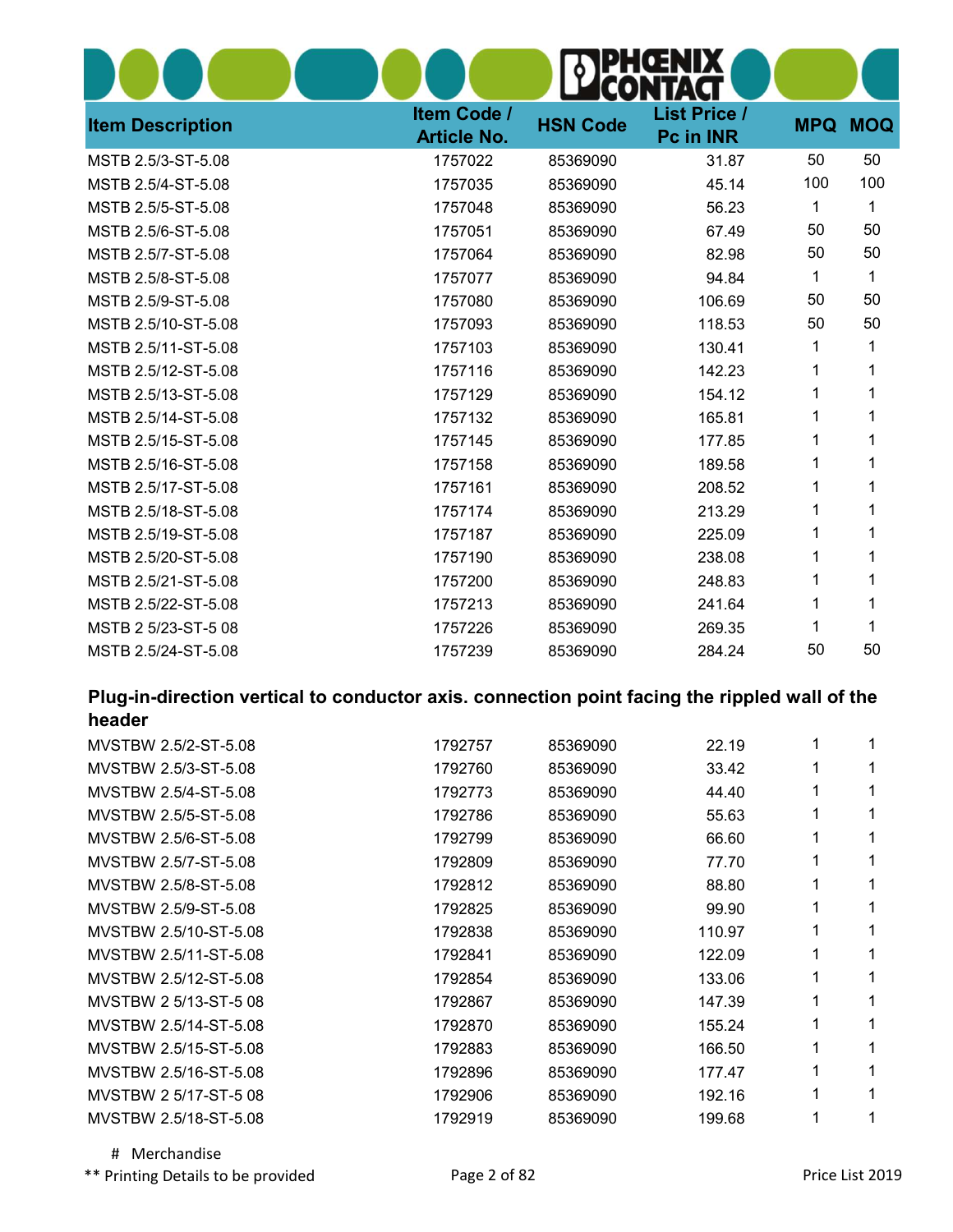| <b>Item Description</b> | <b>Item Code /</b><br><b>Article No.</b> | <b>HSN Code</b> | <b>List Price /</b><br>Pc in INR | <b>MPQ</b> | <b>MOQ</b> |
|-------------------------|------------------------------------------|-----------------|----------------------------------|------------|------------|
| MVSTBW 2 5/19-ST-5 08   | 1792922                                  | 85369090        | 222.98                           |            |            |
| MVSTBW 2.5/20-ST-5.08   | 1792935                                  | 85369090        | 227.00                           |            |            |
| MVSTBW 2.5/21-ST-5.08   | 1792948                                  | 85369090        | 232.97                           |            |            |
| MVSTBW 2 5/22-ST-5 08   | 1792951                                  | 85369090        | 257.64                           |            |            |
| MVSTBW 2 5/23-ST-5 08   | 1792964                                  | 85369090        | 281.68                           |            |            |
| MVSTBW 2 5/24-ST-5 08   | 1792977                                  | 85369090        | 286.00                           |            |            |

#### Plug-in-direction vertical to conductor axis. connection point facing the smooth wall of the header

| MVSTBR 2.5/2-ST-5.08  | 1792249 | 85369090 | 22.19  |   | 1 |
|-----------------------|---------|----------|--------|---|---|
| MVSTBR 2.5/3-ST-5.08  | 1792252 | 85369090 | 33.42  | 1 | 1 |
| MVSTBR 2.5/4-ST-5.08  | 1792265 | 85369090 | 44.40  |   |   |
| MVSTBR 2.5/5-ST-5.08  | 1792278 | 85369090 | 55.63  |   | 1 |
| MVSTBR 2.5/6-ST-5.08  | 1792281 | 85369090 | 66.60  | 1 | 1 |
| MVSTBR 2.5/7-ST-5.08  | 1792294 | 85369090 | 77.06  | 1 | 1 |
| MVSTBR 2.5/8-ST-5.08  | 1792304 | 85369090 | 88.79  |   | 1 |
| MVSTBR 2.5/9-ST-5.08  | 1792317 | 85369090 | 99.92  | 1 | 1 |
| MVSTBR 2.5/10-ST-5.08 | 1792320 | 85369090 | 110.97 |   | 1 |
| MVSTBR 2.5/11-ST-5.08 | 1792333 | 85369090 | 122.09 | 1 | 1 |
| MVSTBR 2.5/12-ST-5.08 | 1792346 | 85369090 | 133.06 |   | 1 |
| MVSTBR 2.5/13-ST-5.08 | 1792359 | 85369090 | 149.71 | 1 | 1 |
| MVSTBR 2.5/14-ST-5.08 | 1792362 | 85369090 | 155.24 |   | 1 |
| MVSTBR 2.5/15-ST-5.08 | 1792375 | 85369090 | 172.75 | 1 |   |
| MVSTBR 2.5/16-ST-5.08 | 1792388 | 85369090 | 177.46 |   | 1 |
| MVSTBR 2 5/17-ST-5 08 | 1792391 | 85369090 | 186.03 | 1 | 1 |
| MVSTBR 2.5/18-ST-5.08 | 1792401 | 85369090 | 207.12 |   | 1 |
| MVSTBR 2 5/19-ST-5 08 | 1792414 | 85369090 | 222.98 | 1 | 1 |
| MVSTBR 2.5/20-ST-5.08 | 1792427 | 85369090 | 232.00 |   | 1 |
| MVSTBR 2 5/21-ST-5 08 | 1792430 | 85369090 | 246.49 |   | 1 |
| MVSTBR 2 5/22-ST-5 08 | 1792443 | 85369090 | 257.64 |   | 1 |
| MVSTBR 2 5/23-ST-5 08 | 1792456 | 85369090 | 281.68 | 1 | 1 |
| MVSTBR 2.5/24-ST-5.08 | 1792469 | 85369090 | 292.00 |   | 1 |

### COMBICON HEADERS

#### Header with side panels. plug-in-direction parallel to the PCB

| MSTBA 2.5/2-G-5.08 | 1757242 | 85369090 | 8.69  | 250 | 250 |
|--------------------|---------|----------|-------|-----|-----|
| MSTBA 2.5/3-G-5.08 | 1757255 | 85369090 | 13.52 |     |     |
| MSTBA 2.5/4-G-5.08 | 1757268 | 85369090 | 15.00 |     |     |
| MSTBA 2.5/5-G-5.08 | 1757271 | 85369090 | 21.54 |     |     |
| MSTBA 2.5/6-G-5.08 | 1757284 | 85369090 | 22.49 |     |     |
| MSTBA 2.5/7-G-5.08 | 1757297 | 85369090 | 31.52 |     |     |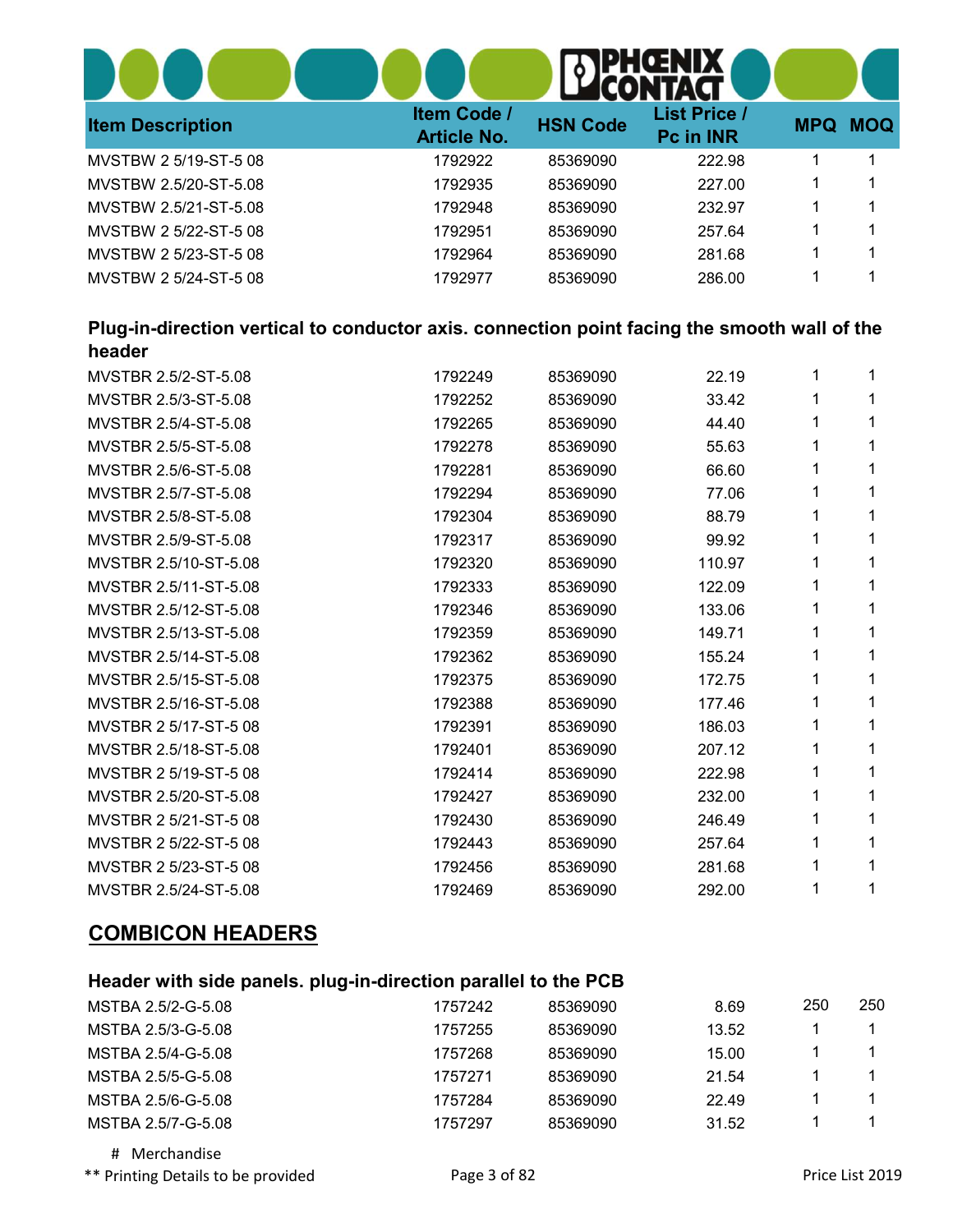| <b>Item Description</b>                                        | Item Code /<br><b>Article No.</b> | <b>HSN Code</b> | <b>List Price /</b><br>Pc in INR | <b>MPQ MOQ</b> |     |
|----------------------------------------------------------------|-----------------------------------|-----------------|----------------------------------|----------------|-----|
| MSTBA 2.5/8-G-5.08                                             | 1757307                           | 85369090        | 36.04                            | 1              | 1   |
| MSTBA 2.5/9-G-5.08                                             | 1757310                           | 85369090        | 40.00                            | 1              | 1   |
| MSTBA 2.5/10-G-5.08                                            | 1757323                           | 85369090        | 45.00                            | 1              | 1   |
| MSTBA 2.5/11-G-5.08                                            | 1757336                           | 85369090        | 50.48                            | 1              | 1   |
| MSTBA 2.5/12-G-5.08                                            | 1757349                           | 85369090        | 54.00                            | 1              | 1   |
| MSTBA 2.5/13-G-5.08                                            | 1757352                           | 85369090        | 58.54                            | 1              | 1   |
| MSTBA 2.5/14-G-5.08                                            | 1757365                           | 85369090        | 63.06                            | 1              |     |
| MSTBA 2.5/15-G-5.08                                            | 1757378                           | 85369090        | 67.55                            | 1              | 1   |
| MSTBA 2.5/16-G-5.08                                            | 1757381                           | 85369090        | 72.05                            | 1              | 1   |
| MSTBA 2.5/17-G-5.08                                            | 1757394                           | 85369090        | 77.89                            | 1              | 1   |
| MSTBA 2.5/18-G-5.08                                            | 1757404                           | 85369090        | 81.06                            | 1              |     |
| MSTBA 2 5/19-G-5 08                                            | 1757417                           | 85369090        | 85.00                            | 1              | 1   |
| MSTBA 2.5/20-G-5.08                                            | 1757420                           | 85369090        | 90.07                            | 1              | 1   |
| MSTBA 2.5/21-G-5.08                                            | 1757433                           | 85369090        | 94.56                            | 1              | 1   |
| MSTBA 2.5/22-G-5.08                                            | 1757446                           | 85369090        | 97.00                            | 1              | 1   |
| MSTBA 2 5/23-G-5 08                                            | 1757459                           | 85369090        | 100.54                           | 1              | 1   |
| MSTBA 2 5/24-G-5 08                                            | 1757462                           | 85369090        | 105.00                           | 1              | 1   |
| Header with side panels. plug-in-direction verticle to the PCB |                                   |                 |                                  |                |     |
| MSTBVA 2.5/2-G-5.08                                            | 1755736                           | 85369090        | 6.58                             | 250            | 250 |
| MSTBVA 2.5/3-G-5.08                                            | 1755749                           | 85369090        | 8.03                             | $\mathbf{1}$   | 1   |
| MSTBVA 2.5/4-G-5.08                                            | 1755752                           | 85369090        | 8.63                             | 250            | 250 |
| MSTBVA 2.5/5-G-5.08                                            | 1755765                           | 85369090        | 11.91                            | 1              | 1   |
| MSTBVA 2.5/6-G-5.08                                            | 1755778                           | 85369090        | 27.01                            | 1              |     |
| MSTBVA 2.5/7-G-5.08                                            | 1755781                           | 85369090        | 31.53                            | 1              | 1   |
| MSTBVA 2.5/8-G-5.08                                            | 1755794                           | 85369090        | 36.00                            | 1              | 1   |
| MSTBVA 2.5/9-G-5.08                                            | 1755804                           | 85369090        | 40.54                            | 1              | 1   |
| MSTBVA 2.5/10-G-5.08                                           | 1755817                           | 85369090        | 45.03                            | 1              |     |
| MSTBVA 2.5/11-G-5.08                                           | 1755820                           | 85369090        | 49.54                            | 1              | 1   |
| MSTBVA 2.5/12-G-5.08                                           | 1755833                           | 85369090        | 51.42                            | 1              |     |
| MSTBVA 2.5/13-G-5.08                                           | 1755846                           | 85369090        | 58.54                            | 1              |     |
| MSTBVA 2.5/14-G-5.08                                           | 1755859                           | 85369090        | 63.06                            | 1              |     |
| MSTBVA 2.5/15-G-5.08                                           | 1755862                           | 85369090        | 67.55                            | 1              |     |
| MSTBVA 2.5/16-G-5.08                                           | 1755875                           | 85369090        | 72.04                            | 1              |     |
| MSTBVA 2 5/17-G-5 08                                           | 1755888                           | 85369090        | 76.00                            | 1              |     |
| MSTBVA 2.5/18-G-5.08                                           | 1755891                           | 85369090        | 81.06                            | 1              |     |
| MSTBVA 2.5/19-G-5.08                                           | 1755901                           | 85369090        | 85.56                            | 1              |     |
| MSTBVA 2.5/20-G-5.08                                           | 1755914                           | 85369090        | 90.07                            | 1              |     |
| MSTBVA 2.5/21-G-5.08                                           | 1755927                           | 85369090        | 94.56                            | 1              |     |
| MSTBVA 2 5/22-G-5 08                                           | 1755930                           | 85369090        | 96.00                            | 1              |     |
| MSTBVA 2 5/23-G-5 08                                           | 1755943                           | 85369090        | 97.14                            | 1              |     |
| MSTBVA 2.5/24-G-5.08                                           | 1755956                           | 85369090        | 108.08                           | 1              | 1   |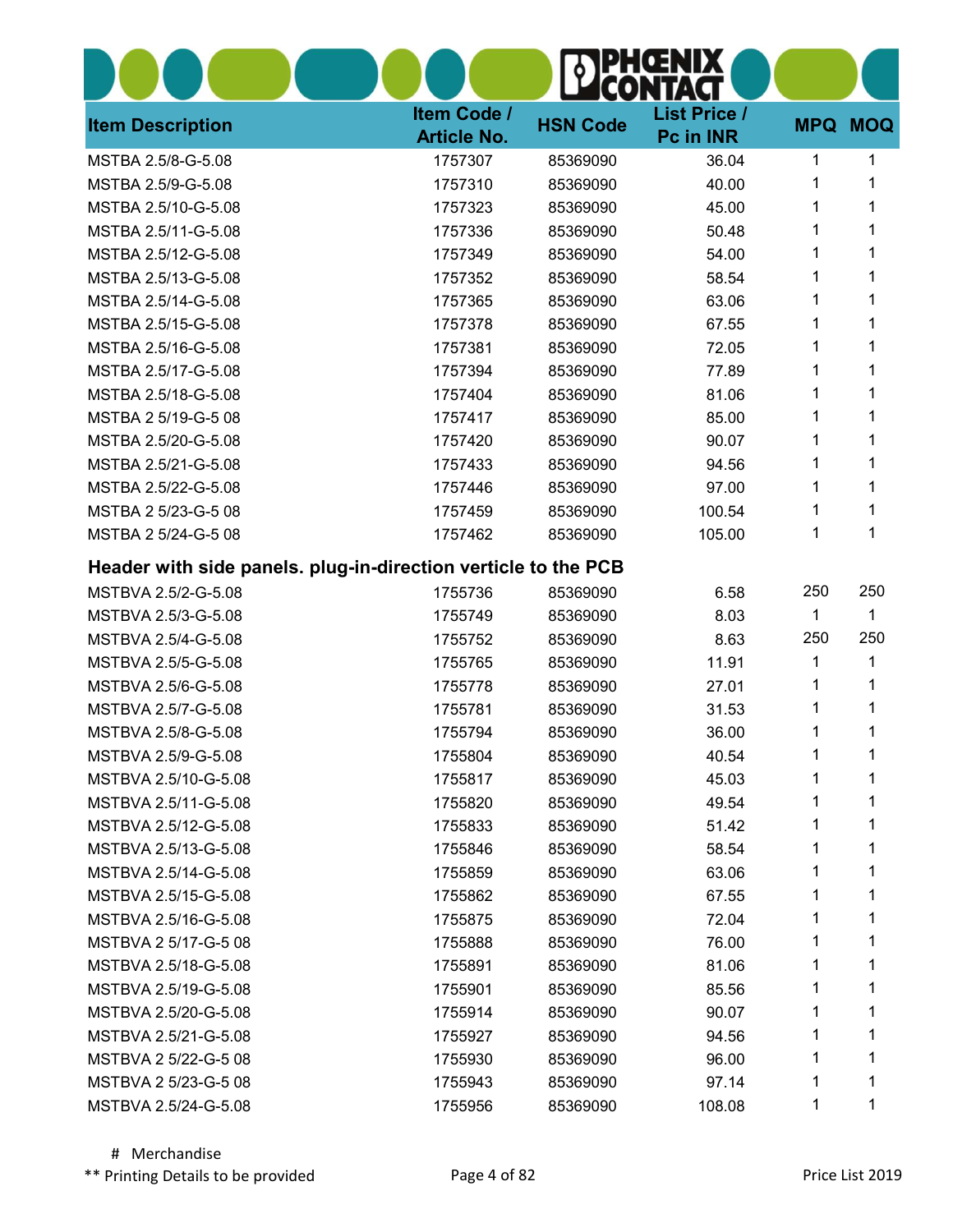| <b>Item Description</b>                                           | Item Code /<br><b>Article No.</b> | <b>HSN Code</b> | <b>List Price /</b><br>Pc in INR |     | <b>MPQ MOQ</b> |
|-------------------------------------------------------------------|-----------------------------------|-----------------|----------------------------------|-----|----------------|
| Header without side panels. Plug-in direction parallel to the PCB |                                   |                 |                                  |     |                |
| MSTB 2.5/2-G-5.08                                                 | 1759017                           | 85369090        | 7.50                             | 250 | 250            |
| MSTB 2.5/3-G-5.08                                                 | 1759020                           | 85369090        | 11.24                            | 1   | 1              |
| MSTB 2.5/4-G-5.08                                                 | 1759033                           | 85369090        | 15.00                            | 1   | 1              |
| MSTB 2.5/5-G-5.08                                                 | 1759046                           | 85369090        | 22.52                            | 1   | 1              |
| MSTB 2.5/6-G-5.08                                                 | 1759059                           | 85369090        | 27.03                            | 1   |                |
| MSTB 2.5/7-G-5.08                                                 | 1759062                           | 85369090        | 31.52                            | 1   |                |
| MSTB 2.5/8-G-5.08                                                 | 1759075                           | 85369090        | 36.03                            | 1   | 1              |
| MSTB 2.5/9-G-5.08                                                 | 1759088                           | 85369090        | 40.53                            | 1   |                |
| MSTB 2.5/10-G-5.08                                                | 1759091                           | 85369090        | 45.03                            | 1   |                |
| MSTB 2.5/11-G-5.08                                                | 1759101                           | 85369090        | 49.53                            | 1   |                |
| MSTB 2.5/12-G-5.08                                                | 1759114                           | 85369090        | 54.04                            | 1   | 1              |
| MSTB 2 5/13-G-5 08                                                | 1759127                           | 85369090        | 57.76                            | 1   |                |
| MSTB 2.5/14-G-5.08                                                | 1759130                           | 85369090        | 65.33                            | 1   |                |
| MSTB 2.5/15-G-5.08                                                | 1759143                           | 85369090        | 67.55                            | 1   |                |
| MSTB 2.5/16-G-5.08                                                | 1759156                           | 85369090        | 72.06                            | 1   |                |
| MSTB 2.5/17-G-5.08                                                | 1759169                           | 85369090        | 75.19                            | 1   |                |
| MSTB 2.5/18-G-5.08                                                | 1759172                           | 85369090        | 83.98                            | 1   | 1              |
| MSTB 2.5/19-G-5.08                                                | 1759185                           | 85369090        | 86.00                            | 1   |                |
| MSTB 2.5/20-G-5.08                                                | 1759198                           | 85369090        | 88.54                            | 1   |                |
| MSTB 2 5/21-G-5 08                                                | 1759208                           | 85369090        | 89.00                            | 1   | 1              |
| MSTB 2.5/22-G-5.08                                                | 1759211                           | 85369090        | 91.15                            | 1   | 1              |
| MSTB 2 5/23-G-5 08                                                | 1759224                           | 85369090        | 153.12                           | 1   |                |
| MSTB 2.5/24-G-5.08                                                | 1759237                           | 85369090        | 155.00                           | 1   | 1              |
| Header without side panels. Plug-in-direction verticle to the PCB |                                   |                 |                                  |     |                |
| MSTBV 2.5/2-G-5.08                                                | 1758018                           | 85369090        | 8.64                             | 250 | 250            |
| MSTBV 2.5/3-G-5.08                                                | 1758021                           | 85369090        | 12.95                            | 1   | 1              |
| MSTBV 2.5/4-G-5.08                                                | 1758034                           | 85369090        | 16.00                            | 1   | 1              |
| MSTBV 2.5/5-G-5.08                                                | 1758047                           | 85369090        | 22.51                            | 1   | 1              |
| MSTBV 2.5/6-G-5.08                                                | 1758050                           | 85369090        | 26.00                            | 1   | 1              |
| MSTBV 2.5/7-G-5.08                                                | 1758063                           | 85369090        | 31.53                            | 1   |                |
| MSTBV 2.5/8-G-5.08                                                | 1758076                           | 85369090        | 36.03                            | 1   | 1              |
| MSTBV 2.5/9-G-5.08                                                | 1758089                           | 85369090        | 40.53                            | 1   | 1              |
| MSTBV 2.5/10-G-5.08                                               | 1758092                           | 85369090        | 45.03                            | 1   |                |
| MSTBV 2 5/11-G-5 08                                               | 1758102                           | 85369090        | 46.00                            | 1   |                |
| MSTBV 2.5/12-G-5.08                                               | 1758115                           | 85369090        | 48.39                            | 1   | 1              |
| MSTBV 2 5/13-G-5 08                                               | 1758128                           | 85369090        | 51.73                            | 1   |                |
| MSTBV 2.5/14-G-5.08                                               | 1758131                           | 85369090        | 65.33                            | 1   |                |
| MSTBV 2.5/15-G-5.08                                               | 1758144                           | 85369090        | 67.56                            | 1   | 1              |
| MSTBV 2 5/16-G-5 08                                               | 1758157                           | 85369090        | 69.00                            | 1   | 1              |
| MSTBV 2 5/17-G-5 08                                               | 1758160                           | 85369090        | 71.78                            |     | 1              |
| MSTBV 2 5/18-G-5 08                                               | 1758173                           | 85369090        | 76.13                            | 1   | 1              |
| # Merchandise                                                     |                                   |                 |                                  |     |                |

\*\* Printing Details to be provided **Page 5 of 82** Printing Details to be provided **Page 5 of 82** Price List 2019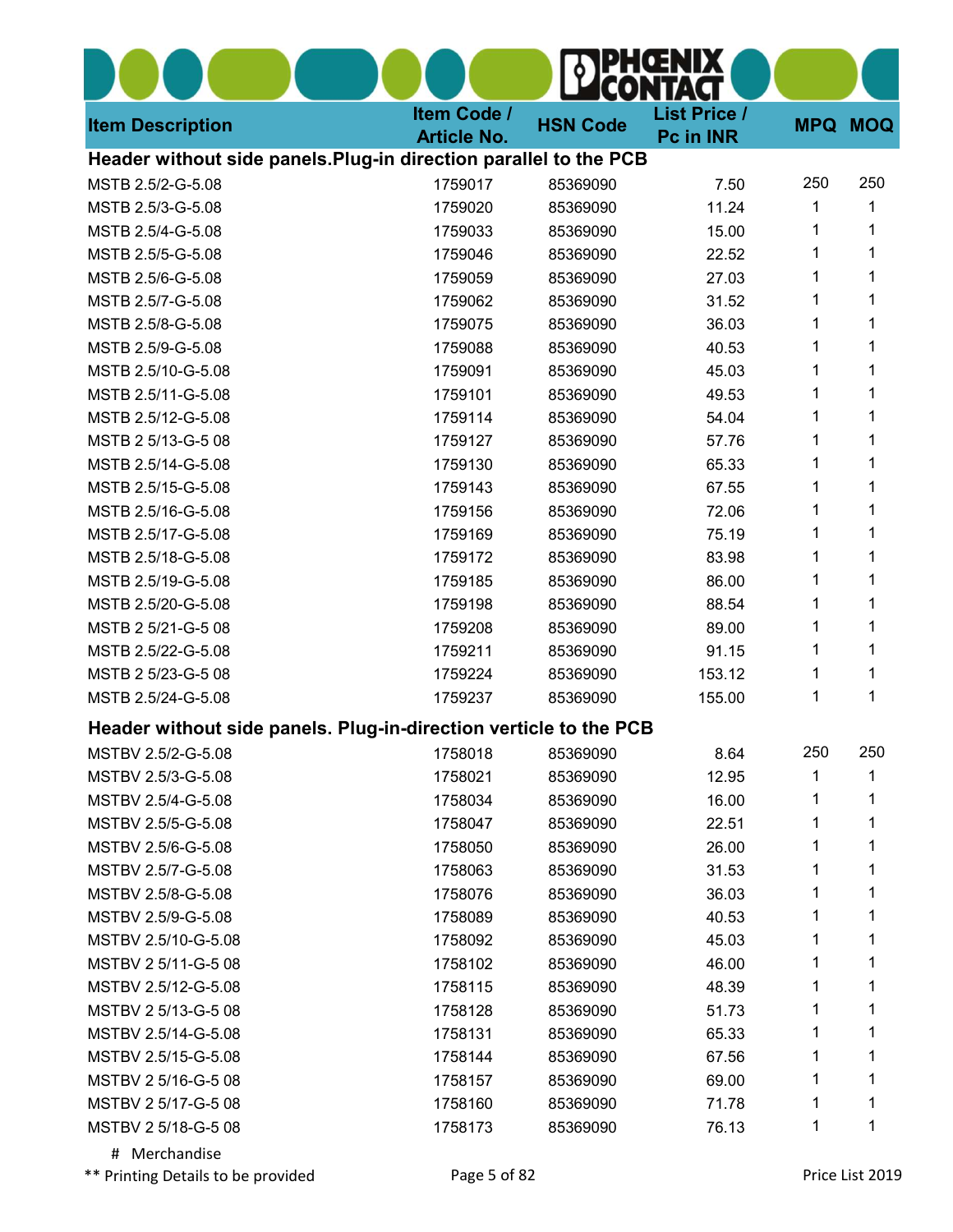| <b>Item Description</b>                          | Item Code /<br><b>Article No.</b> | <b>HSN Code</b> | <b>List Price /</b><br>Pc in INR |     | <b>MPQ MOQ</b> |
|--------------------------------------------------|-----------------------------------|-----------------|----------------------------------|-----|----------------|
| MSTBV 2 5/19-G-5 08                              | 1758186                           | 85369090        | 78.00                            | 1   | 1              |
| MSTBV 2.5/20-G-5.08                              | 1758199                           | 85369090        | 82.13                            | 1   | 1              |
| MSTBV 2 5/21-G-5 08                              | 1758209                           | 85369090        | 96.20                            | 1   | 1              |
| MSTBV 2 5/22-G-5 08                              | 1758212                           | 85369090        | 98.00                            | 1   | 1              |
| MSTBV 2 5/23-G-5 08                              | 1758225                           | 85369090        | 102.90                           | 1   | 1              |
| MSTBV 2 5/24-G-5 08                              | 1758238                           | 85369090        | 105.00                           | 1   | 1              |
| <b>MINI-COMBICON PLUG CONNECTORS</b>             |                                   |                 |                                  |     |                |
| Plug-in-direction parallel to the conductor axis |                                   |                 |                                  |     |                |
| MC 1.5/2-ST-3.81                                 | 1803578                           | 85369090        | 22.18                            | 1   | 1              |
| MC 1.5/3-ST-3.81                                 | 1803581                           | 85369090        | 33.42                            | 250 | 250            |
| MC 1.5/4-ST-3.81                                 | 1803594                           | 85369090        | 44.37                            | 1   | 1              |
| MC 1.5/5-ST-3.81                                 | 1803604                           | 85369090        | 55.63                            | 1   | 1              |
| MC 1.5/6-ST-3.81                                 | 1803617                           | 85369090        | 66.60                            | 1   | 1              |
| MC 1.5/7-ST-3.81                                 | 1803620                           | 85369090        | 77.71                            | 1   | 1              |
| MC 1.5/8-ST-3.81                                 | 1803633                           | 85369090        | 88.79                            | 1   | 1              |
| MC 1.5/9-ST-3.81                                 | 1803646                           | 85369090        | 99.87                            | 1   |                |
| MC 1.5/10-ST-3.81                                | 1803659                           | 85369090        | 110.97                           | 1   | 1              |
| MC 1.5/11-ST-3.81                                | 1803662                           | 85369090        | 126.65                           | 1   | 1              |
| MC 1.5/12-ST-3.81                                | 1803675                           | 85369090        | 138.04                           | 1   | 1              |
| MC 1.5/13-ST-3.81                                | 1803688                           | 85369090        | 142.00                           | 1   | 1              |
| MC 1.5/14-ST-3.81                                | 1803691                           | 85369090        | 146.53                           | 1   | 1              |
| MC 1.5/15-ST-3.81                                | 1803701                           | 85369090        | 158.57                           | 1   | 1              |
| MC 1.5/16-ST-3.81                                | 1803714                           | 85369090        | 177.46                           | 1   | 1              |
| MC 1.5/2-ST-3.5                                  | 1840366                           | 85369090        | 22.18                            | 1   | 1              |
| MC 1.5/3-ST-3.5                                  | 1840379                           | 85369090        | 33.42                            | 250 | 250            |
| MC 1.5/4-ST-3.5                                  | 1840382                           | 85369090        | 33.92                            | 1   | 1              |
| MC 1.5/5-ST-3.5                                  | 1840395                           | 85369090        | 55.62                            | 1   | 1              |
| MC 1.5/6-ST-3.5                                  | 1840405                           | 85369090        | 66.61                            | 1   | 1              |
| MC 1 5/7-ST-3 5                                  | 1840418                           | 85369090        | 77.00                            | 1   | 1              |
| MC 1.5/8-ST-3.5                                  | 1840421                           | 85369090        | 88.79                            | 50  | 50             |
| MC 1.5/9-ST-3.5                                  | 1840434                           | 85369090        | 103.48                           | 1   | 1              |
| MC 1.5/10-ST-3.5                                 | 1840447                           | 85369090        | 110.95                           | 1   | 1              |
| MC 1.5/11-ST-3.5                                 | 1840450                           | 85369090        | 118.00                           | 1   | 1              |
| MC 1.5/12-ST-3.5                                 | 1840463                           | 85369090        | 128.00                           | 1   | 1              |
| MC 1 5/13-ST-3 5                                 | 1840476                           | 85369090        | 138.00                           | 1   | 1              |
| MC 1.5/14-ST-3.5                                 | 1840489                           | 85369090        | 146.21                           | 1   | 1              |
| MC 1.5/15-ST-3.5                                 | 1840492                           | 85369090        | 156.00                           | 1   |                |
| MC 1.5/16-ST-3.5                                 | 1840502                           | 85369090        | 177.45                           | 1   | 1              |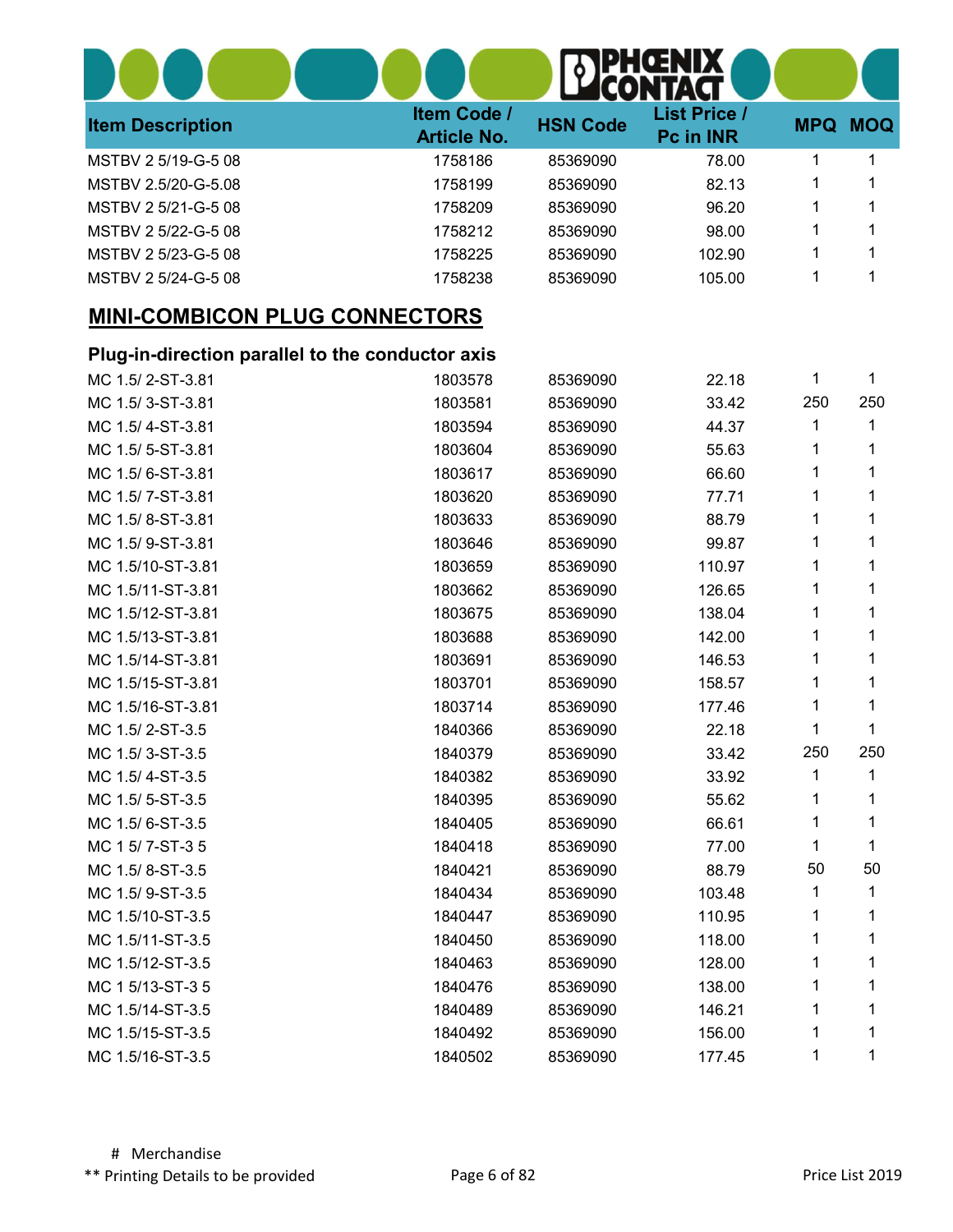# Item Description **Item Code** /<br>Article No. HSN Code List Price /<br>Pc in INR **MPQ MOQ**

### MINI COMBICON VERTICAL PLUGS

#### Plug-in-direction vertical to the conductor axis. connection point facing the keying side of the header

| MCVR 1.5/2-ST-3.81  | 1827127 | 85369090 | 29.52  |   |  |
|---------------------|---------|----------|--------|---|--|
| MCVR 1.5/3-ST-3.81  | 1827130 | 85369090 | 44.26  | 1 |  |
| MCVR 1.5/4-ST-3.81  | 1827143 | 85369090 | 44.39  |   |  |
| MCVR 1.5/ 5-ST-3.81 | 1827156 | 85369090 | 55.62  |   |  |
| MCVR 1.5/6-ST-3.81  | 1827169 | 85369090 | 66.59  |   |  |
| MCVR 1.5/7-ST-3.81  | 1827172 | 85369090 | 77.69  |   |  |
| MCVR 1.5/8-ST-3.81  | 1827185 | 85369090 | 88.78  |   |  |
| MCVR 1.5/9-ST-3.81  | 1827198 | 85369090 | 99.92  |   |  |
| MCVR 1.5/10-ST-3.81 | 1827208 | 85369090 | 110.95 |   |  |
| MCVR 1 5/11-ST-3 81 | 1827211 | 85369090 | 135.05 |   |  |
| MCVR 1.5/12-ST-3.81 | 1827224 | 85369090 | 142.00 | 1 |  |
| MCVR 1 5/13-ST-3 81 | 1827237 | 85369090 | 147.39 | 1 |  |
| MCVR 1 5/14-ST-3 81 | 1827240 | 85369090 | 165.78 |   |  |
| MCVR 1 5/15-ST-3 81 | 1827253 | 85369090 | 175.00 | 1 |  |
| MCVR 1 5/16-ST-3 81 | 1827266 | 85369090 | 189.49 |   |  |
|                     |         |          |        |   |  |

#### Plug-in-direction vertical to conductor axis. connection point facing the rippled wall of the header

| MCVW 1.5/2-ST-3.81                             | 1826979 | 85369090 | 29.52  | 250 | 250 |
|------------------------------------------------|---------|----------|--------|-----|-----|
| MCVW 1.5/3-ST-3.81                             | 1826982 | 85369090 | 44.27  |     |     |
| MCVW 1.5/4-ST-3.81                             | 1826995 | 85369090 | 44.38  | 1   |     |
| MCVW 1.5/5-ST-3.81                             | 1827004 | 85369090 | 55.62  |     |     |
| MCVW 1.5/6-ST-3.81                             | 1827017 | 85369090 | 66.60  |     |     |
| MCVW 1 5/7-ST-3 81                             | 1827020 | 85369090 | 82.24  |     |     |
| MCVW 1.5/8-ST-3.81                             | 1827033 | 85369090 | 88.79  | 1   |     |
| MCVW 1.5/9-ST-3.81                             | 1827046 | 85369090 | 99.91  | 1   |     |
| MCVW 1.5/10-ST-3.81                            | 1827059 | 85369090 | 110.97 |     |     |
| MCVW 1.5/11-ST-3.81                            | 1827062 | 85369090 | 125.51 | 1   |     |
| MCVW 1.5/12-ST-3.81                            | 1827075 | 85369090 | 138.04 | 1   |     |
| MCVW 1 5/13-ST-3 81                            | 1827088 | 85369090 | 152.70 | 1   | 1   |
| MCVW 1.5/14-ST-3.81                            | 1827091 | 85369090 | 159.61 |     | 1   |
| MCVW 1 5/15-ST-3 81                            | 1827101 | 85369090 | 176.18 |     |     |
| MCVW 1.5/16-ST-3.81                            | 1827114 | 85369090 | 182.48 |     | 1   |
| <b>MINI-COMBICON HEADERS</b>                   |         |          |        |     |     |
| Headers. Plug-in-direction parallel to the PCB |         |          |        |     |     |
| MC 1.5/2-G-3.81                                | 1803277 | 85369090 | 8.44   | 250 | 250 |
| MC 1.5/3-G-3.81                                | 1803280 | 85369090 | 12.66  |     | 1   |
|                                                |         |          |        |     |     |

# Merchandise

\*\* Printing Details to be provided Page 7 of 82 Price List 2019

MC 1.5/ 4-G-3.81 1803293 85369090 16.87 1 1 MC 1.5/ 5-G-3.81 1803303 1803303 85369090 21.09 1 1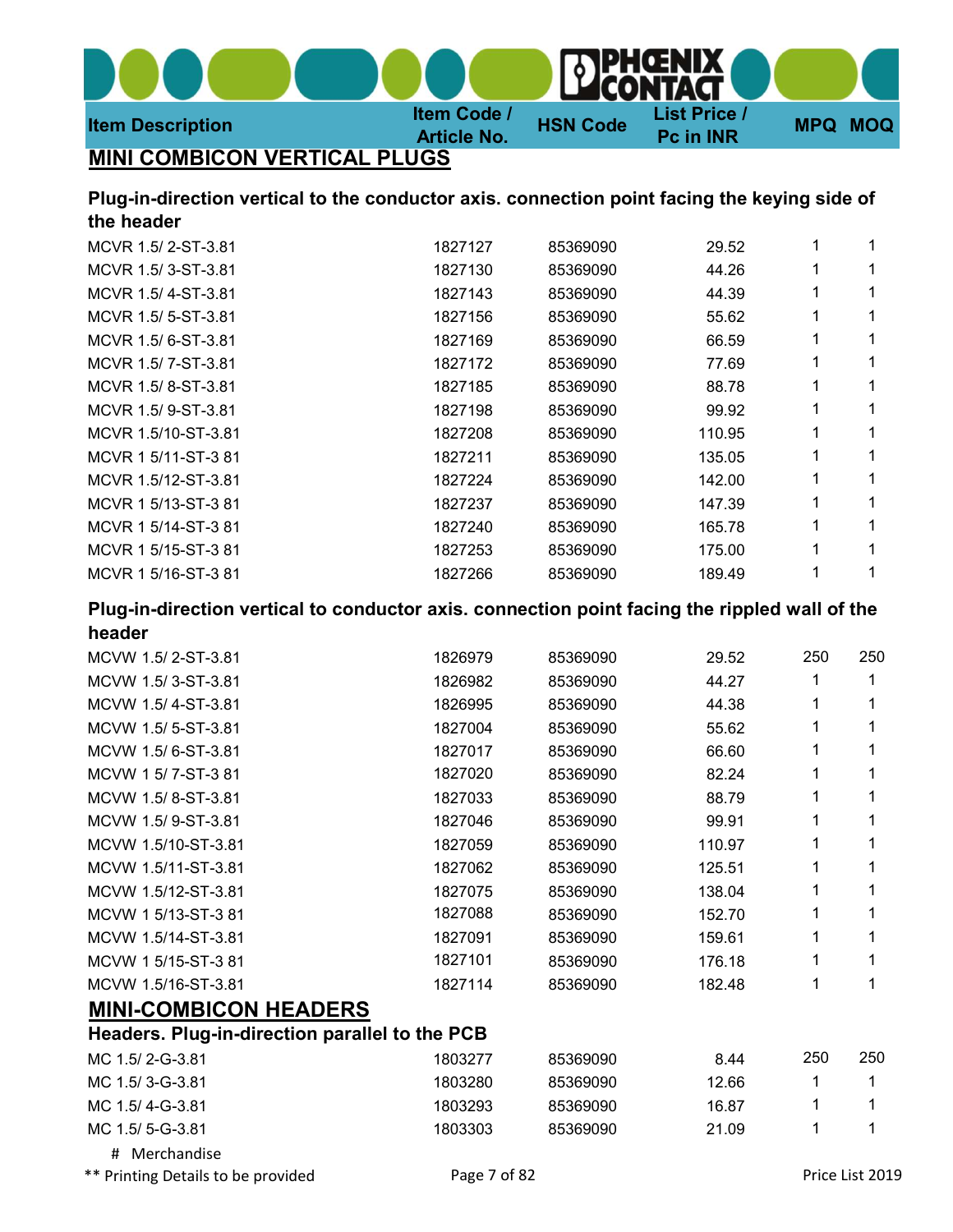| <b>Item Description</b>                                      | Item Code /<br><b>Article No.</b> | <b>HSN Code</b> | <b>List Price /</b><br>Pc in INR |     | <b>MPQ MOQ</b> |
|--------------------------------------------------------------|-----------------------------------|-----------------|----------------------------------|-----|----------------|
| MC 1.5/6-G-3.81                                              | 1803316                           | 85369090        | 25.28                            | 1   | 1              |
| MC 1.5/7-G-3.81                                              | 1803329                           | 85369090        | 29.52                            | 1   | 1              |
| MC 1.5/8--3.81                                               | 1803332                           | 85369090        | 33.73                            | 1   |                |
| MC 1.5/9--3.81                                               | 1803345                           | 85369090        | 37.92                            | 1   |                |
| MC 1.5/10-G-3.81                                             | 1803358                           | 85369090        | 42.17                            | 1   |                |
| MC 1.5/11-G-3.81                                             | 1803361                           | 85369090        | 45.63                            | 1   |                |
| MC 1.5/12-G-3.81                                             | 1803374                           | 85369090        | 50.60                            | 1   |                |
| MC 15/13-G-381                                               | 1803387                           | 85369090        | 53.06                            | 1   |                |
| MC 15/14-G-381                                               | 1803390                           | 85369090        | 59.18                            | 1   |                |
| MC 1.5/15-G-3.81                                             | 1803400                           | 85369090        | 123.40                           | 1   |                |
| MC 1.5/16-G-3.81                                             | 1803413                           | 85369090        | 125.00                           | 1   | 1              |
| MC 1.5/2-G-3.5                                               | 1844210                           | 85369090        | 8.44                             | 250 | 250            |
| MC 1.5/3-G-3.5                                               | 1844223                           | 85369090        | 12.67                            | 1   | 1              |
| MC 1 5/4-G-3 5                                               | 1844236                           | 85369090        | 16.86                            | 1   | 1              |
| MC 1 5/5-G-35                                                | 1844249                           | 85369090        | 21.08                            | 1   |                |
| MC 1.5/6-G-3.5                                               | 1844252                           | 85369090        | 25.28                            | 1   |                |
| MC 1 5/7-G-3 5                                               | 1844265                           | 85369090        | 29.51                            | 1   |                |
| MC 1 5/8-G-35                                                | 1844278                           | 85369090        | 33.73                            | 1   |                |
| MC 1 5/9-G-3 5                                               | 1844281                           | 85369090        | 34.57                            | 1   |                |
| MC 1.5/10-G-3.5                                              | 1844294                           | 85369090        | 51.61                            | 1   |                |
| MC 1.5/11-G-3.5                                              | 1844304                           | 85369090        | 53.00                            | 1   |                |
| MC 1.5/12-G-3.5                                              | 1844317                           | 85369090        | 55.00                            | 1   |                |
| MC 15/13-G-35                                                | 1844320                           | 85369090        | 57.00                            | 1   |                |
| MC 1.5/14-G-3.5                                              | 1844333                           | 85369090        | 59.00                            | 1   |                |
| MC 15/15-G-35                                                | 1844346                           | 85369090        | 62.00                            | 1   |                |
| MC 1.5/16-G-3.5                                              | 1844359                           | 85369090        | 67.48                            | 1   |                |
| Headers. Plug-in-direction verticle to the PCB. Pitch 3.81mm |                                   |                 |                                  |     |                |
| MCV 1.5/2-G-3.81                                             | 1803426                           | 85369090        | 8.40                             | 250 | 250            |
| MCV 1.5/3-G-3.81                                             | 1803439                           | 85369090        | 12.66                            | 1   | 1              |
| MCV 1.5/4-G-3.81                                             | 1803442                           | 85369090        | 16.87                            | 1   | 1              |
| MCV 1.5/5-G-3.81                                             | 1803455                           | 85369090        | 21.08                            | 1   | 1              |
| MCV 1.5/6-G-3.81                                             | 1803468                           | 85369090        | 25.29                            | 1   |                |
| MCV 1.5/7-G-3.81                                             | 1803471                           | 85369090        | 29.51                            | 1   | 1              |
| MCV 1.5/8--3.81                                              | 1803484                           | 85369090        | 33.73                            | 1   | 1              |
| MCV 1.5/9-G-3.81                                             | 1803497                           | 85369090        | 37.94                            | 1   |                |
| MCV 1.5/10-G-3.81                                            | 1803507                           | 85369090        | 42.17                            | 1   |                |
| MCV 1.5/11-G-3.81                                            | 1803510                           | 85369090        | 46.39                            | 1   | 1              |
| MCV 1.5/12-G-3.81                                            | 1803523                           | 85369090        | 50.61                            | 1   | 1              |
| MCV 1 5/13-G-3 81                                            | 1803536                           | 85369090        | 55.47                            | 1   |                |
| MCV 1.5/14-G-3.81                                            | 1803549                           | 85369090        | 58.03                            | 1   |                |
| MCV 1 5/15-G-3 81                                            | 1803552                           | 85369090        | 60.25                            | 1   | 1              |
| MCV 1.5/16-G-3.81                                            | 1803565                           | 85369090        | 66.24                            | 1   | 1              |
| # Merchandise                                                |                                   |                 |                                  |     |                |

\*\* Printing Details to be provided **Page 8 of 82** Printing Details to be provided **Page 8 of 82** Price List 2019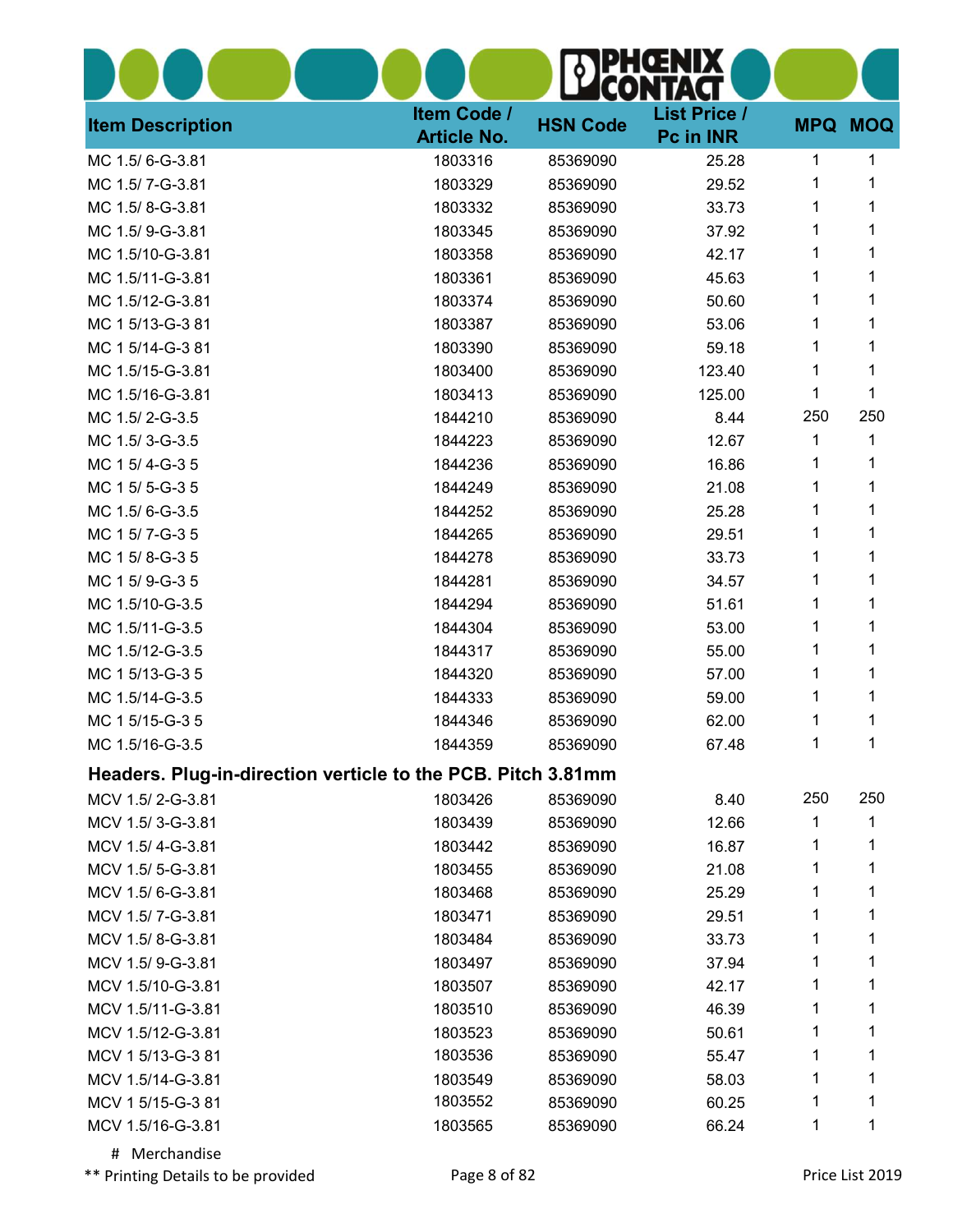# Item Description **Item Code** /<br>Article No. HSN Code List Price /<br>Pc in INR **MPQ MOQ** MSTBVK 2.5/ 4-G-5.08 1788745 85369090 63.75 1 1 MSTBVK 2.5/ 8-G-5.08 1788787 1788787 85369090 112.47 1 1 SPECIAL TYPE COMBICON/ RAIL MOUNTABLE PLUG-IN-BLOCK (HEADER)

### ELECTRONIC HOUSING/PANEL MOUNTING BASES / ACCESSORIES

| UM 108-PROFIL 100CM              | 2200127 | 39162019 | 324.61 #   | 10  | 10  |
|----------------------------------|---------|----------|------------|-----|-----|
| UM 72-PROFIL 100CM               | 2200129 | 39162019 | 291.84 #   | 10  | 10  |
| UM 108-SEFE/R                    | 2959683 | 85381010 | 21.44      | 10  | 10  |
| UM 108-SEFE/L                    | 2959696 | 85381010 | 21.44      | 10  | 10  |
| <b>ME 17.5 UT GN</b>             | 2906775 | 85369090 | $505.13$ # | 10  | 10  |
| ME 17.5 OT-MSTBO GN              | 2906827 | 85472000 | 107.69 #   | 10  | 10  |
| <b>ME 22.5 UT GN</b>             | 2907130 | 85369090 | 460.08 #   | 10  | 10  |
| ME 22.5 OT-MSTBO GN              | 2907169 | 85472000 | $113.11$ # | 10  | 10  |
| ME 35 UT GN                      | 2907198 | 85369090 | 624.68 #   | 10  | 10  |
| ME 35 OT-MSTBO GN                | 2709639 | 85472000 | 167.66 #   | 10  | 10  |
| ME 45 UT GN                      | 2909361 | 85369090 | 767.76 #   | 10  | 10  |
| ME 45 OT-MSTBO GN                | 2909743 | 85472000 | 197.88 #   | 10  | 10  |
| MSTBO 2.5/3-G1L                  | 1861028 | 85369090 | 49.75      | 200 | 200 |
| MSTBO 2.5/3-G1R                  | 1861031 | 85369090 | 49.75      | 200 | 200 |
| MSTBO 2.5/4-G1L                  | 1861060 | 85369090 | 58.47      | 200 | 200 |
| MSTBO 2.5/4-G1R                  | 1861073 | 85369090 | 58.47      | 200 | 200 |
| MSTBO 2.5/4-G1L KMGY             | 2907774 | 85369090 | 60.42      | 200 | 200 |
| MSTBO 2.5/4-G1R KMGY             | 2907787 | 85369090 | 60.42      | 200 | 200 |
| EH 22,5-B/ABS GY7035             | 2201248 | 85381010 | 139.52     | 10  | 10  |
| EH 22,5-C DS/ABS GY7035          | 2201251 | 85381010 | 71.96      | 10  | 10  |
| EH 45-B/ABS GY7035               | 2201483 | 85381010 | 167.43     | 10  | 10  |
| EH 45-C DS/ABS GY7035            | 2201512 | 85381010 | 86.36      | 10  | 10  |
| EH 90-B/ABS GY7035               | 2201487 | 85381010 | 236.32     | 10  | 10  |
| EH 90-C DS/ABS GY7035            | 2201525 | 85381010 | 122.28     | 10  | 10  |
| PHOTOVOLTAIC CONNECTOR - SUNCLIX |         |          |            |     |     |
| $PV-CF-S 2.5-6 (+)$              | 1774674 | 85359090 | 143.28 #   | 50  | 50  |
| PV-CM-S 2.5-6 (-)                | 1774687 | 85359090 | 143.28 #   | 50  | 50  |
| PV-FT-CF-C-4-130-BU              | 1805151 | 85359090 | 132.39 #   | 1   | 50  |
| PV-FT-CM-C-4-130-RD              | 1805164 | 85359090 | 132.39 #   | 1   | 50  |
| PV-FT-CF-C-4-300-BU-SP           | 1705196 | 85369090 | 158.46 #   | 50  | 50  |
| PV-FT-CM-C-4-300-RD-SP           | 1705199 | 85369090 | 158.46 #   | 50  | 50  |
| PV-FT-CF-C-4-500-BU              | 1706004 | 85359090 | 177.00 #   | 50  | 50  |
| PV-FT-CM-C-4-500-RD              | 1706003 | 85359090 | 164.42 #   | 50  | 50  |
|                                  |         |          |            |     |     |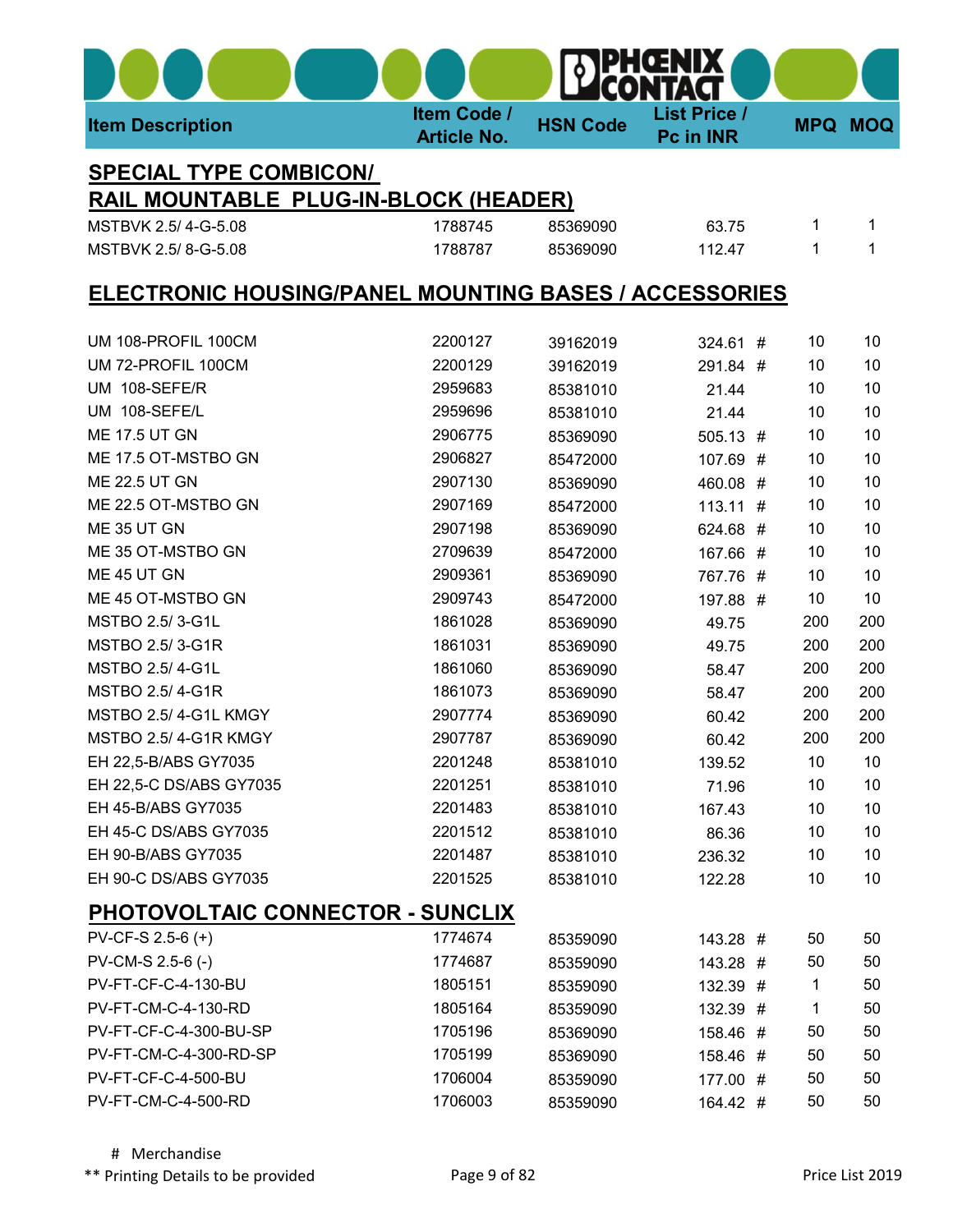

# DIVISION : INDUSTRIAL CONNECTORS

### INDUSTRIAL CABINET CONNECTIVITY

#### With Polyamide 6.6 (V2)

Universal Feed Through Screw Terminal Blocks

| <b>UK 2.5 B-E</b>                                                   | 5776012 | 85369090 | 10.16    | 50 | 50 |
|---------------------------------------------------------------------|---------|----------|----------|----|----|
| <b>UK 2.5B BU-E</b>                                                 | 5776119 | 85369090 | 13.31    | 50 | 50 |
| <b>UK 2.5 B BK</b>                                                  | 5751105 | 85369090 | 13.62    | 50 | 50 |
| <b>UK 2.5 B YE</b>                                                  | 5751095 | 85369090 | 13.62    | 50 | 50 |
| <b>UK 2.5 B RD</b>                                                  | 5751079 | 85369090 | 13.62    | 50 | 50 |
| <b>UK 2.5 B WH</b>                                                  | 5751082 | 85369090 | 15.02    | 50 | 50 |
| <b>UK 2.5N</b>                                                      | 3003347 | 85369090 | 10.74    | 50 | 50 |
| <b>UK 2.5N BU</b>                                                   | 3003350 | 85369090 | 13.62    | 50 | 50 |
| UK 5N-E                                                             | 5776216 | 85369090 | 13.85    | 50 | 50 |
| UK 5N BU-E                                                          | 5776313 | 85369090 | 16.22    | 50 | 50 |
| UK 5N BK-E                                                          | 5751147 | 85369090 | 17.23    | 50 | 50 |
| UK 5N YE-E                                                          | 5751121 | 85369090 | 19.29    | 50 | 50 |
| UK 5N RD-E                                                          | 5751118 | 85369090 | 19.29    | 50 | 50 |
| UK 6N-E                                                             | 5776410 | 85369090 | 27.56    | 50 | 50 |
| UK 6N BU-E                                                          | 5776517 | 85369090 | 31.25    | 50 | 50 |
| <b>UK 10N-E</b>                                                     | 5776614 | 85369090 | 31.15    | 50 | 50 |
| UK 10N BU-E                                                         | 5776711 | 85369090 | 34.24    | 50 | 50 |
| UK 10N BK-E                                                         | 5754322 | 85369090 | 35.99    | 50 | 50 |
| UK 10N RD-E                                                         | 5754267 | 85369090 | 35.99    | 50 | 50 |
| UK 10N YE-E                                                         | 5754270 | 85369090 | 35.99    | 50 | 50 |
| <b>UIK 16</b>                                                       | 3006153 | 85369090 | 38.56    | 50 | 50 |
| <b>UIK 16 BU</b>                                                    | 3006205 | 85369090 | 53.69    | 50 | 50 |
| <b>UIK 16 BK</b>                                                    | 5792144 | 85369090 | 53.69    | 50 | 50 |
| <b>UIK 16 RD</b>                                                    | 5792145 | 85369090 | 53.69    | 50 | 50 |
| <b>UIK 16 YE</b>                                                    | 5792146 | 85369090 | 53.69    | 50 | 50 |
| <b>UIK 35</b>                                                       | 3006182 | 85369090 | 109.93   | 30 | 30 |
| <b>UIK 35 BU</b>                                                    | 3006302 | 85369090 | 119.58   | 30 | 30 |
| <b>UIK 35 BK</b>                                                    | 5792148 | 85369090 | 119.58   | 30 | 30 |
| <b>UIK 35 RD</b>                                                    | 5792147 | 85369090 | 119.58   | 30 | 30 |
| <b>UIK 35 YE</b>                                                    | 5792149 | 85369090 | 119.58   | 30 | 30 |
| UK 5-RETURN                                                         | 3002597 | 85369090 | 46.36    | 50 | 50 |
| UK 5-RETURN BU                                                      | 3002490 | 85369090 | 163.09 # | 1  | 1  |
| <b>Test Disconnect &amp; Knife Disconnect Screw Terminal Blocks</b> |         |          |          |    |    |
| MTK-E                                                               | 5776245 | 85369090 | 45.06    | 50 | 50 |
| <b>MTK BU-E</b>                                                     | 5776342 | 85369090 | 47.51    | 50 | 50 |
| MTK-P/P-E                                                           | 5776449 | 85369090 | 47.40    | 50 | 50 |

 # Merchandise \*\* Printing Details to be provided Page 10 of 82 Printing Details to be provided Page 10 of 82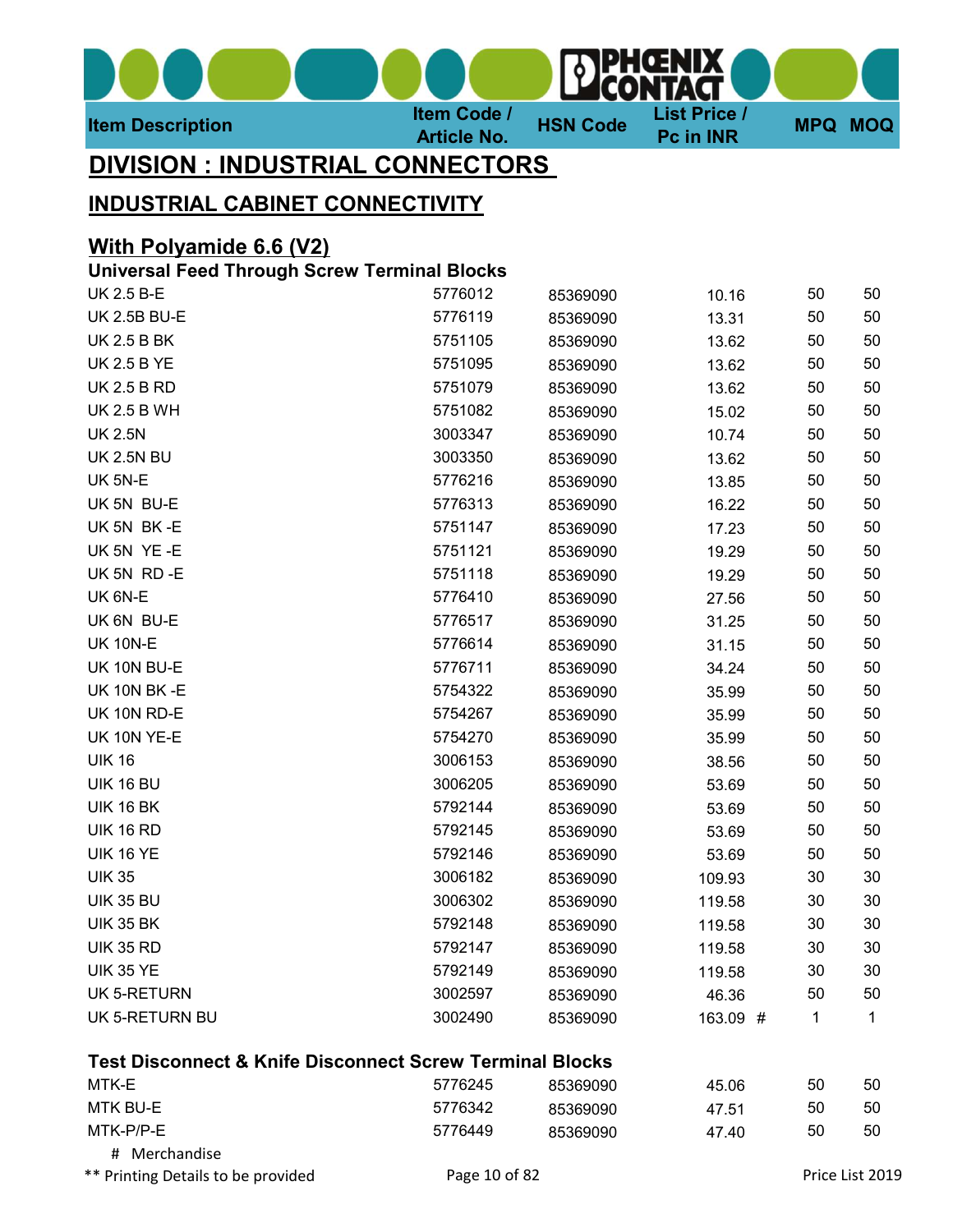|                                               |                                   | 0               |                                  |                |     |
|-----------------------------------------------|-----------------------------------|-----------------|----------------------------------|----------------|-----|
| <b>Item Description</b>                       | Item Code /<br><b>Article No.</b> | <b>HSN Code</b> | <b>List Price /</b><br>Pc in INR | <b>MPQ MOQ</b> |     |
| MTK-P/P BU-E                                  | 5776546                           | 85369090        | 52.73                            | 50             | 50  |
| UKK 5-MTK P/P                                 | 2800004                           | 85369090        | 112.02                           | 35             | 35  |
| UDK 4-MTK-P/P                                 | 2775210                           | 85369090        | 55.68                            | 35             | 35  |
| <b>UDMTK 5 P/P</b>                            | 3101087                           | 85369090        | 200.18                           | 35             | 35  |
| <b>Fuse Terminal Blocks &amp; LED /LA Kit</b> |                                   |                 |                                  |                |     |
| UK 5 HESI                                     | 3004100                           | 85369090        | 48.22                            | 50             | 50  |
| UK 5 HESI GY                                  | 3007916                           | 85369090        | 56.91                            | 50             | 50  |
| UK 5-HESI RD/RD                               | 3072200                           | 85369090        | 38.68                            | 50             | 50  |
| UK 5-HESI YE/YE                               | 3072190                           | 85369090        | 35.89                            | 50             | 50  |
| UK 5 HESILA 250-I                             | 5792066                           | 85369090        | 55.87                            | 50             | 50  |
| UK 5-HESILA 250 RD/RD I                       | 3072196                           | 85369090        | 59.06                            | 50             | 50  |
| UK 5-HESILA 250 YE/YE I                       | 3072193                           | 85369090        | 55.57                            | 50             | 50  |
| UK 5 HESILED 24-I                             | 5792067                           | 85369090        | 54.78                            | 50             | 50  |
| UK 5-HESILED 24 RD/RD I                       | 3072195                           | 85369090        | 66.39                            | 50             | 50  |
| UK 5-HESILED 24 YE/YE I                       | 3072192                           | 85369090        | 73.06                            | 50             | 50  |
| UK 5 HESILA 250                               | 3004142                           | 85369090        | 88.88                            | 50             | 50  |
| UK 5 HESILED 24                               | 3004126                           | 85369090        | 151.22                           | 50             | 50  |
| UK 5-HESILA GY 250-I                          | 5792167                           | 85369090        | 70.58                            | 50             | 50  |
| UK 5-HESILED GY 24-I                          | 5792176                           | 85369090        | 71.82                            | 50             | 50  |
| <b>UK 10 DREHSI (5X20)</b>                    | 3005109                           | 85369090        | 358.73                           | 40             | 40  |
| UK 10-DREHSILA 250 (5X20)                     | 3005170                           | 85369090        | 906.28 #                         | 1              | 1   |
| <b>UK 10-DREHSILED 12 (5X20)</b>              | 3005112                           | 85369090        | 903.66 #                         | 1              | 1   |
| <b>UK 10-DREHSILED 24 (5X20)</b>              | 3005138                           | 85369090        | 991.01 #                         | 1              | 1   |
| UK 10-DREHSILED 60 (5X20)                     | 3005154                           | 85369090        | 924.50 #                         | 1              | 1   |
| LA KIT                                        | 5792051                           | 85371000        | 31.41                            | 100            | 100 |
| <b>LED KIT</b>                                | 5792050                           | 85371000        | 26.57                            | 100            | 100 |
| LED KIT (27 Kohms)                            | 3072242                           | 85369090        | 41.34                            | 100            | 100 |
| <b>Ground Terminal Blocks</b>                 |                                   |                 |                                  |                |     |
| UKK 5 PE                                      | 2774211                           | 85369090        | 211.09                           | 70             | 70  |
| USLKG <sub>2.5</sub>                          | 0441025                           | 85369090        | 64.75                            | 50             | 50  |
| <b>USLKG5</b>                                 | 0441504                           | 85369090        | 78.68                            | 45             | 45  |
| USLKG 10                                      | 0442011                           | 85369090        | 110.92                           | 35             | 35  |
| UISLKG 16                                     | 0443052                           | 85369090        | 192.04                           | 35             | 35  |
| UISLKG35                                      | 0443065                           | 85369090        | 487.15                           | 30             | 30  |
| USLKG 50                                      | 0443049                           | 85369090        | $1,957.17$ #                     | 1              | 1   |
| USLKG 95                                      | 0441041                           | 85369090        | 2,734.50 #                       | 1              | 1   |
| <b>Multiple Conductor Terminal Blocks</b>     |                                   |                 |                                  |                |     |
| UK 5 TWIN                                     | 1923021                           | 85369090        | 36.62                            | 40             | 40  |
| UK 5-TWIN-PE                                  | 1923076                           | 85369090        | 161.47                           | 40             | 40  |
| # Merchandise                                 |                                   |                 |                                  |                |     |

\*\* Printing Details to be provided **Page 11 of 82** Printing Details to be provided **Page 11 of 82** Price List 2019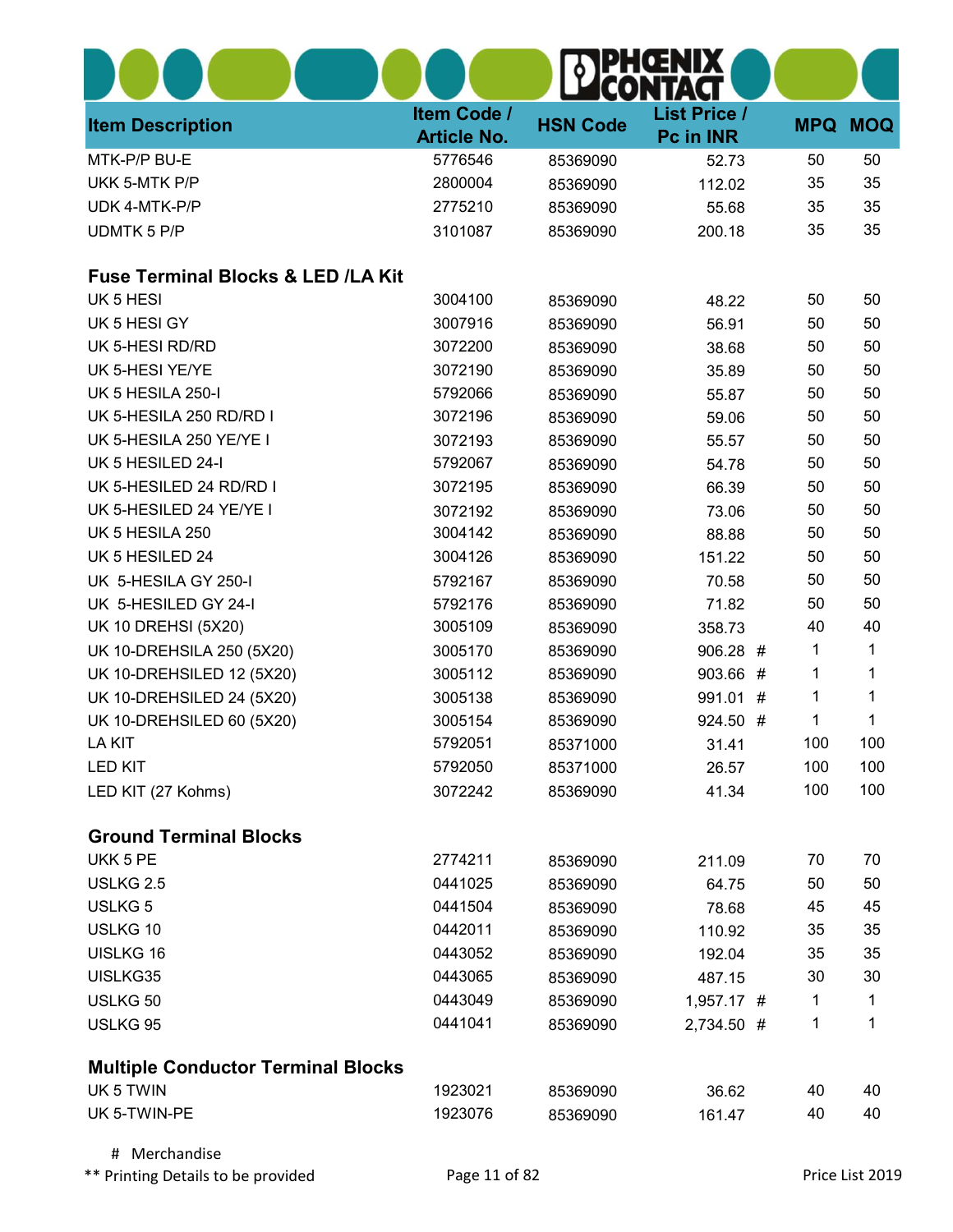| <b>Item Description</b>                                 | Item Code /<br><b>Article No.</b> | <b>HSN Code</b> | <b>List Price /</b><br>Pc in INR |              | <b>MPQ MOQ</b> |
|---------------------------------------------------------|-----------------------------------|-----------------|----------------------------------|--------------|----------------|
| UK 5-TWIN BU                                            | 1923047                           | 85369090        | 142.49 #                         | 50           | 50             |
| UDK4                                                    | 2775016                           | 85369090        | 38.16                            | 35           | 35             |
| <b>Sensor And Actuator Terminal Blocks</b>              |                                   |                 |                                  |              |                |
| <b>DIK 1.5</b>                                          | 2715966                           | 85369090        | 39.90                            | 100          | 100            |
| <b>DIKD 1.5</b>                                         | 2715979                           | 85369090        | 67.93                            | 50           | 50             |
| <b>DIK 1.5 BU</b>                                       | 2716059                           | 85369090        | 233.81 #                         | $\mathbf{1}$ | 1              |
| DIKD 1.5 BU                                             | 2716101                           | 85369090        | 89.70                            | 50           | 50             |
| <b>DOK 1.5</b>                                          | 2717016                           | 85369090        | 345.98 #                         | 1            | 1              |
| DOK 1.5-LA 24 GN/O-M                                    | 2717074                           | 85369090        | 516.23 #                         | 1            | 1              |
| DOK 1.5-LA 24 RD/O-M                                    | 2717029                           | 85369090        | 516.23 #                         | 1            | 1              |
| <b>Device Connector</b>                                 |                                   |                 |                                  |              |                |
| G 10/2                                                  | 2716703                           | 85369090        | 338.18 #                         | 10           | 10             |
| G 10/3                                                  | 2716716                           | 85369090        | 465.38 #                         | 10           | 10             |
| G 10/4                                                  | 2716729                           | 85369090        | 616.59 #                         | 10           | 10             |
| G 5/12                                                  | 2716127                           | 85369090        | 621.93 #                         | 1            | 1              |
| G 5/2                                                   | 2716020                           | 85369090        | 132.07 #                         | 50           | 50             |
| G 5/2 B                                                 | 2716305                           | 85369090        | 133.77#                          | 50           | 50             |
| G 5/3                                                   | 2716033                           | 85369090        | 181.53 #                         | 1            | 1              |
| G 5/4                                                   | 2716046                           | 85369090        | 230.49 #                         | 1            | 1              |
| G 5/6                                                   | 2716062                           | 85369090        | 329.45 #                         | 1            | 1              |
| <b>Stud Type Terminal Blocks- Screw Driver Operated</b> |                                   |                 |                                  |              |                |
| RSC <sub>4</sub> E                                      | 3059511                           | 85369090        | 19.92                            | 50           | 50             |
| RSC 4 SP/SP-E                                           | 3000891                           | 85369090        | 21.89                            | 50           | 50             |
| RSC 4 E BU                                              | 3059512                           | 85369090        | 14.95                            | 50           | 50             |
| RSC 4 E RD                                              | 3059513                           | 85369090        | 18.13                            | 50           | 50             |
| RSC 4 E YE                                              | 3059514                           | 85369090        | 18.16                            | 50           | 50             |
| RSC 5 E                                                 | 3059524                           | 85369090        | 26.25                            | 50           | 50             |
| RSC 5 SP/SP-E                                           | 3000892                           | 85369090        | 32.72                            | 50           | 50             |
| RSC 5 E BU                                              | 3059525                           | 85369090        | 20.16                            | 50           | 50             |
| RSC 5 E RD                                              | 3059526                           | 85369090        | 21.11                            | 50           | 50             |
| RSC 5 E YE                                              | 3059527                           | 85369090        | 20.01                            | 50           | 50             |
| RSC 5-T E                                               | 3059537                           | 85369090        | 46.70                            | 50           | 50             |
| RSC 4-F-E                                               | 3059605                           | 85369090        | 64.84                            | 50           | 50             |
| RSC 5-F-E                                               | 3059566                           | 85369090        | 30.24                            | 50           | 50             |
| RSC 5-F-T-E                                             | 3059579                           | 85369090        | 68.07                            | 50           | 50             |
| RSC 6 E                                                 | 3075883                           | 85369090        | 58.30                            | 40           | 40             |
| RSC 6-F E                                               | 3075922                           | 85369090        | 63.27                            | 40           | 40             |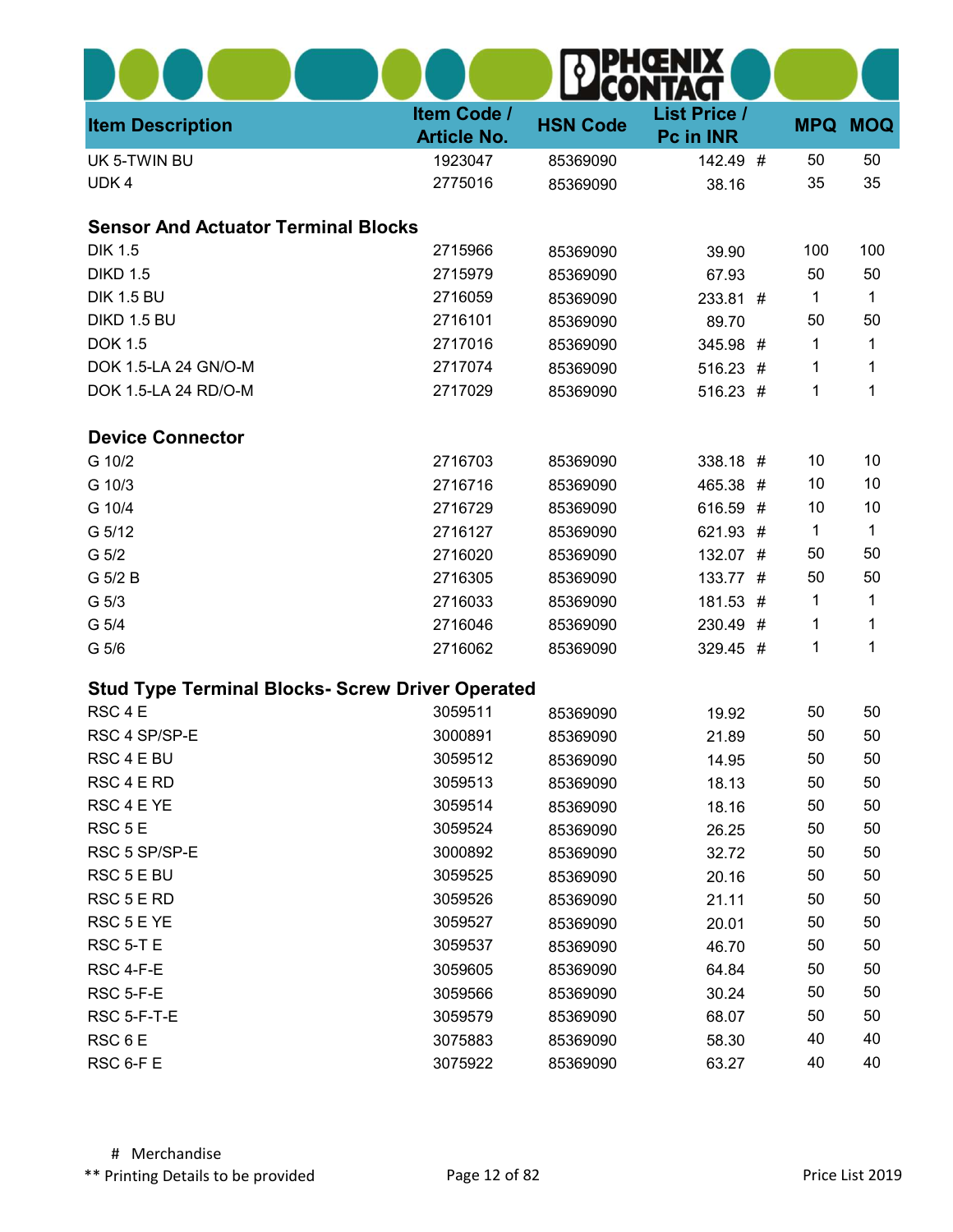| <b>Item Description</b>                                | Item Code /<br><b>Article No.</b> | <b>HSN Code</b> | <b>List Price /</b><br>Pc in INR |    | <b>MPQ MOQ</b> |
|--------------------------------------------------------|-----------------------------------|-----------------|----------------------------------|----|----------------|
| <b>Stud Type Terminal Blocks - Nut Driver Operated</b> |                                   |                 |                                  |    |                |
| RBO <sub>5</sub> E                                     | 3059540                           | 85369090        | 20.86                            | 50 | 50             |
| RBO 5-SP/SP E                                          | 3000896                           | 85369090        | 30.67                            | 50 | 50             |
| RBO 5 E BU                                             | 3059541                           | 85369090        | 19.98                            | 50 | 50             |
| RBO 5 E RD                                             | 3059542                           | 85369090        | 20.95                            | 50 | 50             |
| RBO 5 E YE                                             | 3059543                           | 85369090        | 19.82                            | 50 | 50             |
| RBO 5-T E                                              | 3059553                           | 85369090        | 44.85                            | 50 | 50             |
| RBO <sub>6</sub> E                                     | 3075906                           | 85369090        | 44.07                            | 40 | 40             |
| RBO 6 E BU                                             | 3075907                           | 85369090        | 44.20                            | 40 | 40             |
| RBO 6 E RD                                             | 3075908                           | 85369090        | 45.65                            | 40 | 40             |
| RBO 6 E YE                                             | 3075909                           | 85369090        | 43.97                            | 40 | 40             |
| RBO 5-F-E                                              | 3059582                           | 85369090        | 32.90                            | 50 | 50             |
| RBO 6-F E                                              | 3075948                           | 85369090        | 59.28                            | 40 | 40             |
| <b>WITH POLYAMIDE 6.6 (V0)</b>                         |                                   |                 |                                  |    |                |
| <b>Universal Feed Through Screw Terminal Blocks</b>    |                                   |                 |                                  |    |                |
| <b>UK 2.5 B</b>                                        | 3001035                           | 85369090        | 12.27                            | 50 | 50             |
| <b>UK 2.5B BU</b>                                      | 3001048                           | 85369090        | 13.31                            | 50 | 50             |
| UK <sub>5N</sub>                                       | 3004362                           | 85369090        | 25.10                            | 50 | 50             |
| UK 5N BU                                               | 3004388                           | 85369090        | 27.08                            | 50 | 50             |
| UK 6N                                                  | 3004524                           | 85369090        | 37.99                            | 50 | 50             |
| <b>UK 10N</b>                                          | 3005073                           | 85369090        | 47.47                            | 50 | 50             |
| UK 10N BU                                              | 3005086                           | 85369090        | 48.85                            | 50 | 50             |
| <b>UK 16N</b>                                          | 3006043                           | 85369090        | 62.17                            | 50 | 50             |
| UK 16N BU                                              | 3006056                           | 85369090        | 65.09                            | 50 | 50             |
| <b>UK 35</b>                                           | 3008012                           | 85369090        | 88.89                            | 30 | 30             |
| <b>UK 35 BU</b>                                        | 3008025                           | 85369090        | 88.89                            | 30 | 30             |
| <b>Knife &amp; Disconnect Terminal Blocks</b>          |                                   |                 |                                  |    |                |
| <b>MTK</b>                                             | 3101016                           | 85369090        | 47.17                            | 10 | 10             |
| MTK-P/P                                                | 3104013                           | 85369090        | 55.21                            | 50 | 50             |
| MTK-P/P BU                                             | 3104097                           | 85369090        | 59.51                            | 50 | 50             |
| UK 5 MTK-P/P                                           | 3004032                           | 85369090        | 77.87                            | 10 | 10             |
| URTK/S                                                 | 0311087                           | 85369090        | 118.78 #                         | 1  | 50             |
| UK 5-MTK-P/P BU                                        | 3004058                           | 85369090        | 143.25                           | 40 | 40             |
| URTK/S - BEN 10                                        | 0309109                           | 85369090        | 275.80 #                         | 1  | 1              |
| UT 4-TG                                                | 3046142                           | 85369090        | 183.13 #                         | 50 | 50             |
| Double level Fuse disconnect Terminal Blocks           |                                   |                 |                                  |    |                |
| <b>UKK 5 HESI (5X20)</b>                               | 3007204                           | 85369090        | 107.57                           | 25 | 25             |
| UKK 5-HESILA 110                                       | 5792142                           | 85369090        | 133.04                           | 25 | 25             |
| UKK 5-HESILED 24                                       | 5792143                           | 85369090        | 140.88                           | 25 | 25             |
| # Merchandise                                          |                                   |                 |                                  |    |                |

\*\* Printing Details to be provided **Page 13 of 82** Printing Details to be provided **Page 13 of 82** Price List 2019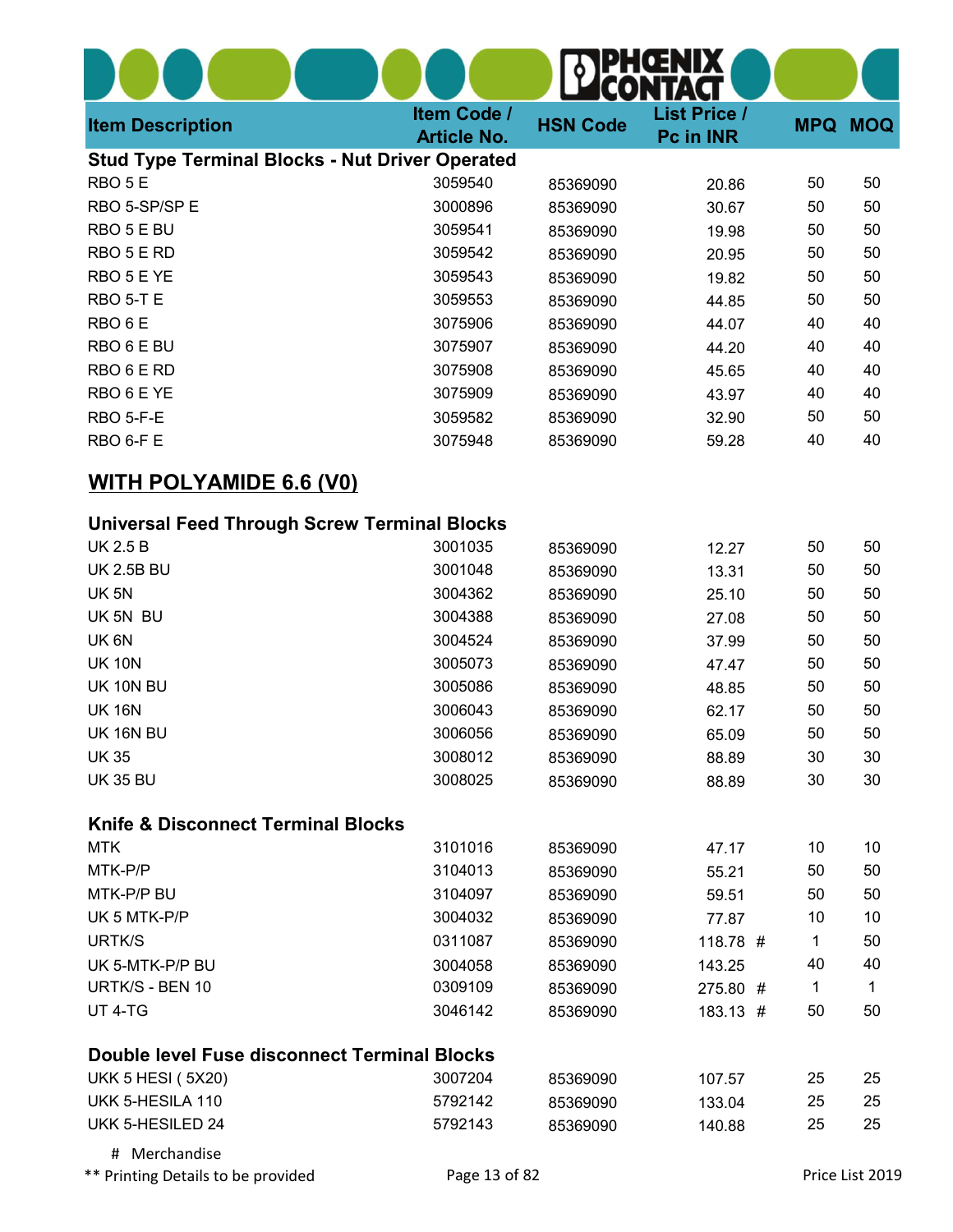| <b>Item Description</b>                                    | Item Code /<br><b>Article No.</b> | <b>HSN Code</b> | <b>List Price /</b><br>Pc in INR |    | <b>MPQ MOQ</b> |
|------------------------------------------------------------|-----------------------------------|-----------------|----------------------------------|----|----------------|
| <b>High Current Terminal Blocks</b>                        |                                   |                 |                                  |    |                |
| <b>UKH 50</b>                                              | 3009118                           | 85369090        | 191.35                           | 10 | 10             |
| <b>UKH 50 BU</b>                                           | 3009105                           | 85369090        | 198.44                           | 10 | 10             |
| <b>UKH 95</b>                                              | 3010013                           | 85369090        | 323.62                           | 3  | $\mathsf 3$    |
| <b>UKH 150</b>                                             | 3010110                           | 85369090        | 470.07                           | 3  | 3              |
| <b>UKH 240</b>                                             | 3010217                           | 85369090        | 843.28                           | 3  | $\mathbf{3}$   |
| <b>UKH 150 BU</b>                                          | 3010123                           | 85369090        | 484.24                           | 3  | $\mathbf{3}$   |
| <b>UKH 95 BU</b>                                           | 3010136                           | 85369090        | 333.07                           | 3  | 3              |
| <b>Pick Off Connector For High Current Terminal Blocks</b> |                                   |                 |                                  |    |                |
| AGK 10-UKH 150/240                                         | 3003554                           | 85369090        | 244.12 #                         | 10 | 10             |
| <b>AGK 10-UKH 50</b>                                       | 3001763                           | 85369090        | 236.07 #                         | 10 | 10             |
| <b>AGK 10-UKH 95</b>                                       | 3003541                           | 85369090        | 208.24 #                         | 10 | 10             |
| <b>Component Connector</b>                                 |                                   |                 |                                  |    |                |
| BES <sub>6</sub>                                           | 2802549                           | 85369090        | 388.22 #                         | 10 | 10             |
| BES 6-1N4007                                               | 2802552                           | 85369090        | 481.02 #                         | 10 | 10             |
| <b>BES 6-LA 230</b>                                        | 2802578                           | 85369090        | 591.39 #                         | 1  | 1              |
| <b>BES 6-LA 24</b>                                         | 2802565                           | 85369090        | 481.02 #                         | 10 | 10             |
| ST-BE                                                      | 2802316                           | 85369090        | 127.69 #                         | 10 | 10             |
| ST-1N4007                                                  | 2802329                           | 85369090        | 227.67 #                         | 10 | 10             |
| ST-B250C1500                                               | 2802345                           | 85369090        | 1,039.18 #                       | 1  | $\mathbf 1$    |
| ST-BE-LA 230                                               | 2802387                           | 85369090        | 317.35 #                         | 10 | 10             |
| ST-BE-LA 24                                                | 2802374                           | 85369090        | 360.37 #                         | 10 | 10             |
| ST-BE-VP                                                   | 2802332                           | 85369090        | 386.86 #                         | 10 | 10             |
| ST-K4                                                      | 5025462                           | 85369090        | 42.77 #                          | 50 | 50             |
| Double Connection & Double Level Terminal Blocks           |                                   |                 |                                  |    |                |
| UKK <sub>5</sub>                                           | 2774017                           | 85369090        | 38.89                            | 50 | 50             |
| UKK 5 BU                                                   | 2774091                           | 85369090        | 41.76                            | 50 | 50             |
| UKK 5-PV                                                   | 2791388                           | 85369090        | 422.48 #                         | 1  | 1              |
| <b>Diode Terminal Blocks</b>                               |                                   |                 |                                  |    |                |
| UKK 5 DIO/O-U                                              | 2791016                           | 85369090        | 100.58                           | 50 | 50             |
| UKK 5-DIO/U-O                                              | 2791032                           | 85369090        | 108.68                           | 50 | 50             |
| UKK 5-2DIO/O-UL/UR-UL                                      | 2791113                           | 85369090        | 114.40                           | 50 | 50             |
| UKK 5-2DIO/O-UL/O-UR                                       | 5792018                           | 85369090        | 101.33                           | 50 | 50             |
| UKK 5-2DIO/UL-O/UL-UR                                      | 2791142                           | 85369090        | 114.40                           | 50 | 50             |
| UKK 5(I)-2DIO/O-UL/UR-UL                                   | 5792150                           | 85369090        | 45.14                            | 50 | 50             |
| UKK 5(I)-2DIO/UL-O/UL-UR                                   | 5792151                           | 85369090        | 47.92                            | 50 | 50             |
| UKK 5-DIO/UL-UR                                            | 2791029                           | 85369090        | 88.62                            | 50 | 50             |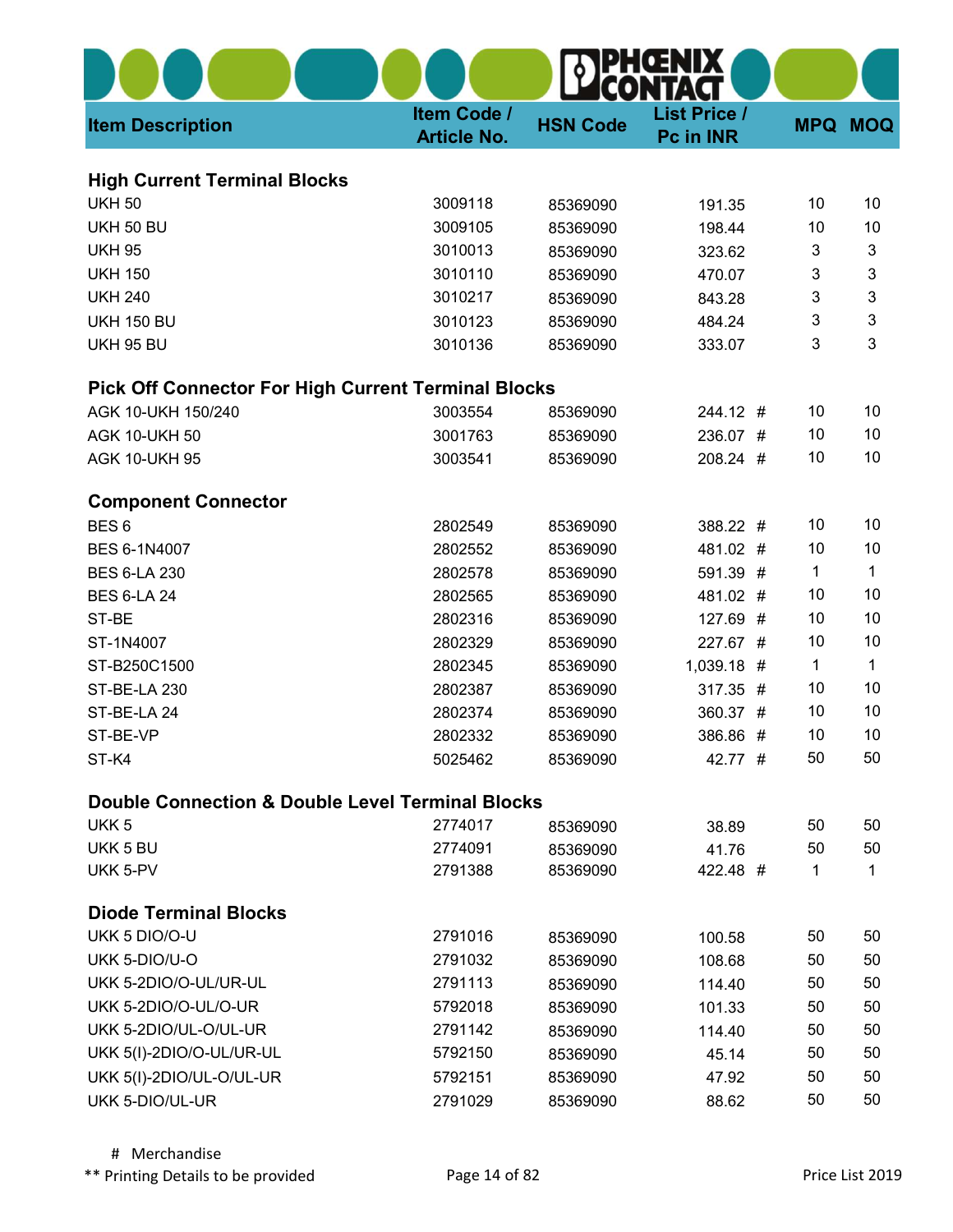| <b>Item Description</b>                                 | Item Code /<br><b>Article No.</b> | <b>HSN Code</b> | <b>List Price /</b><br>Pc in INR | <b>MPQ</b> | <b>MOQ</b> |
|---------------------------------------------------------|-----------------------------------|-----------------|----------------------------------|------------|------------|
| <b>Thermoelectric Voltage Connector</b>                 |                                   |                 |                                  |            |            |
| MTKD-CU/CUNI                                            | 3100059                           | 85369090        | 676.81 #                         | 1          | 1          |
| MTKD-E-CU/A-CU                                          | 3100091                           | 85369090        | 623.36 #                         | 1          | 1          |
| MTKD-FE/CUNI                                            | 3100046                           | 85369090        | 358.09 #                         | 1          | 1          |
| MTKD-NICR/CUNI                                          | 3100075                           | 85369090        | 624.18 #                         | 1          | 1          |
| MTKD-NICR/NI                                            | 3100062                           | 85369090        | 411.28 #                         | 1          | 1          |
| MTKD-NIRSI/NISI                                         | 5043321                           | 85369090        | 647.56 #                         | 1          | 1          |
| MTKD-S-CU/E-CU                                          | 3100101                           | 85369090        | 615.46 #                         | 1          | 1          |
| <b>Mini-Strip Terminal Blocks</b>                       |                                   |                 |                                  |            |            |
| <b>MBK 2,5/E</b>                                        | 1414006                           | 85369090        | 10.14                            | 50         | 50         |
| MBK 3/E-Z                                               | 1413036                           | 85369090        | 9.53                             | 50         | 50         |
| MBK 3/E-Z-PE                                            | 1413117                           | 85369090        | 46.65                            | 50         | 50         |
| MBK 5/E-Z                                               | 1402940                           | 85369090        | 18.34                            | 70         | 70         |
| MBK 3/E-Z BU                                            | 1413078                           | 85369090        | 11.14                            | 50         | 50         |
| MBK 5/E-TG                                              | 1415089                           | 85369090        | 141.69 #                         | 50         | 50         |
| MBK 5/E-Z PE                                            | 0452043                           | 85369090        | 235.38 #                         | 1          | 1          |
| <b>Stud Type Terminal Blocks- Screw Driver Operated</b> |                                   |                 |                                  |            |            |
| OTTA 2.5                                                | 0790530                           | 85369090        | 31.94                            | 50         | 50         |
| OTTA 2.5-PE                                             | 0790556                           | 85369090        | 274.22                           | 50         | 50         |
| OTTA 6                                                  | 0790433                           | 85369090        | 38.47                            | 50         | 50         |
| OTTA 6-T                                                | 0790446                           | 85369090        | 61.03                            | 50         | 50         |
| OTTA 6-T-P/P                                            | 0790462                           | 85369090        | 67.47                            | 50         | 50         |
| OTTA 6-T-SB-P/P                                         | 3001269                           | 85369090        | 61.62                            | 50         | 50         |
| OTTA 6-T-SBD-P/P                                        | 3001271                           | 85369090        | 267.34                           | 50         | 50         |
| OTTA 25-M6                                              | 0790491                           | 85369090        | 84.10                            | 50         | 50         |
| OTTA 2.5-P/P                                            | 0790543                           | 85369090        | 42.79                            | 50         | 50         |
| OTTA 25-M5                                              | 0790488                           | 85369090        | 423.59                           | 50         | 50         |
| OTTA 6-P/P                                              | 0790404                           | 85369090        | 38.47                            | 50         | 50         |
| OTTA 6-PE                                               | 0790527                           | 85369090        | 205.89                           | 50         | 50         |
| <b>High-Current Bolt Type Terminal Blocks</b>           |                                   |                 |                                  |            |            |
| UHV 25-AS/AS                                            | 2130004                           | 85369090        | 180.38                           | 10         | 10         |
| UHV 25-KH/AS                                            | 2130101                           | 85369090        | 258.50                           | 10         | 10         |
| UHV 25-KH/KH                                            | 2130156                           | 85369090        | 336.27                           | 10         | 10         |
| UHV 50-AS/AS                                            | 2130017                           | 85369090        | 224.63                           | 10         | 10         |
| UHV 50-KH/AS                                            | 2130114                           | 85369090        | 402.77                           | 1          | 1          |
| UHV 50-KH/KH                                            | 2130169                           | 85369090        | 434.41                           | 10         | 10         |
| UHV 95-AS/AS                                            | 2130020                           | 85369090        | 401.76                           | 10         | 10         |
| UHV 95-KH/AS                                            | 2130127                           | 85369090        | 523.45                           | 10         | 10         |
| UHV 95-KH/KH                                            | 2130172                           | 85369090        | 603.81                           | 10         | 10         |

\*\* Printing Details to be provided **Page 15 of 82** Printing Details to be provided **Page 15 of 82** Price List 2019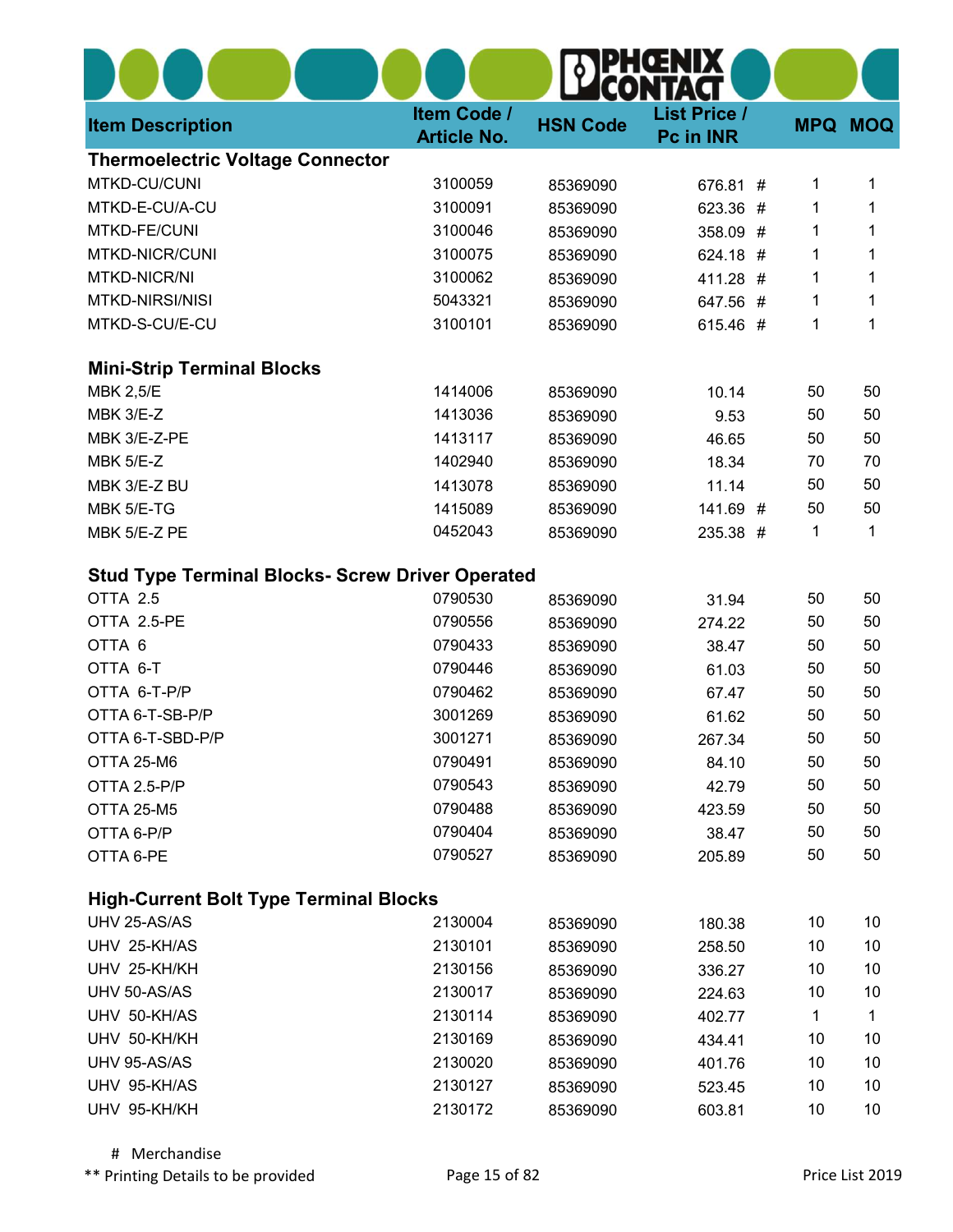| <b>Item Description</b> | Item Code /<br><b>Article No.</b> | <b>HSN Code</b> | <b>List Price /</b><br><b>Pc in INR</b> | <b>MPQ</b> | <b>MOQ</b> |
|-------------------------|-----------------------------------|-----------------|-----------------------------------------|------------|------------|
| UHV150-AS/AS            | 2130033                           | 85369090        | 483.10                                  | 10         | 10         |
| <b>UHV 240-AS/AS</b>    | 2130046                           | 85369090        | 659.72                                  | 5          | 5          |
| UHV 240-KH/KH           | 2130198                           | 85369090        | 962.94                                  | 5          | 5          |
| UHV 150-KH/AS           | 2130130                           | 85369090        | 674.35                                  | 10         | 10         |
| UHV 150-KH/KH           | 2130185                           | 85369090        | 760.93                                  | 10         | 10         |
| UHV 240-KH/AS           | 2130143                           | 85369090        | 850.07                                  | 5          | 5          |
| <b>RBO 6/ WA50</b>      | 2130212                           | 85369090        | 102.30                                  | 10         | 10         |
| <b>RBO 6/ WA70</b>      | 2130213                           | 85369090        | 121.25                                  | 10         | 10         |
| RBO 6/ WA120            | 2130214                           | 85369090        | 172.02                                  | 10         | 10         |
| <b>RBO 6/ WA185</b>     | 2130215                           | 85369090        | 308.03                                  | 10         | 10         |
| RBO 6/ WA240            | 2130216                           | 85369090        | 395.73                                  | 10         | 10         |

# ACCESSORIES FOR SCREW TYPE TERMINAL BLOCKS

| <b>Partition/Separation Plate</b> |         |          |         |     |              |
|-----------------------------------|---------|----------|---------|-----|--------------|
| ATP-UK                            | 3003224 | 85381010 | 7.23    | 50  | 50           |
| ATP-UK-E                          | 5792515 | 85381010 | 8.25    | 50  | 50           |
| TS-K                              | 1302215 | 85381010 | 5.89    | 100 | 100          |
| <b>End Cover</b>                  |         |          |         |     |              |
| D-MBK 5/E-T                       | 1413706 | 85381010 | 18.92 # | 50  | 50           |
| D-MBK/E                           | 1415021 | 85381010 | 14.90   | 50  | 50           |
| D-MBK/E BU                        | 1415102 | 85381010 | 20.76 # | 50  | 50           |
| D-MBK/E-E                         | 5776384 | 85381010 | 13.39   | 50  | 50           |
| D-MTK                             | 3101029 | 85381010 | 11.53   | 50  | 50           |
| <b>D-MTK BU</b>                   | 3101090 | 85381010 | 10.71   | 50  | 50           |
| D-MTK-E                           | 5776481 | 85381010 | 11.37   | 50  | 50           |
| D-UDK4                            | 2775113 | 85381010 | 36.19 # | 50  | 50           |
| D-UDK 4 BU                        | 2775197 | 85381010 | 36.71 # | 50  | 50           |
| D-UK 2.5 BU -E                    | 5776368 | 85381010 | 6.30    | 50  | 50           |
| D-UK 2.5 - E                      | 5776261 | 85381010 | 5.47    | 50  | 50           |
| <b>D-UK 16</b>                    | 3006027 | 85381010 | 35.58   | 1   | $\mathbf{1}$ |
| <b>D-UK 16 BU</b>                 | 3006108 | 85381010 | 13.86   | 50  | 50           |
| <b>D-UK 2.5</b>                   | 3001022 | 85381010 | 7.04    | 50  | 50           |
| <b>D-UK 2.5 BK</b>                | 5750478 | 85381010 | 7.07    | 50  | 50           |
| <b>D-UK 2.5 BU</b>                | 3001103 | 85381010 | 5.55    | 50  | 50           |
| <b>D-UK 2.5 RD</b>                | 5750465 | 85381010 | 5.61    | 50  | 50           |
| <b>D-UK 2.5 YE</b>                | 5750494 | 85381010 | 5.61    | 50  | 50           |
| <b>D-UK 3-RETURN</b>              | 3002539 | 85381010 | 29.67 # | 50  | 50           |
| D-UK 4/10                         | 3003020 | 85381010 | 6.14    | 50  | 50           |
| D-UK 4/10 BK                      | 5750517 | 85381010 | 7.88    | 50  | 50           |
| D-UK 4/10 BU                      | 3003101 | 85381010 | 7.88    | 50  | 50           |

# Merchandise

\*\* Printing Details to be provided **Page 16 of 82** Printing Details to be provided **Page 16 of 82** Price List 2019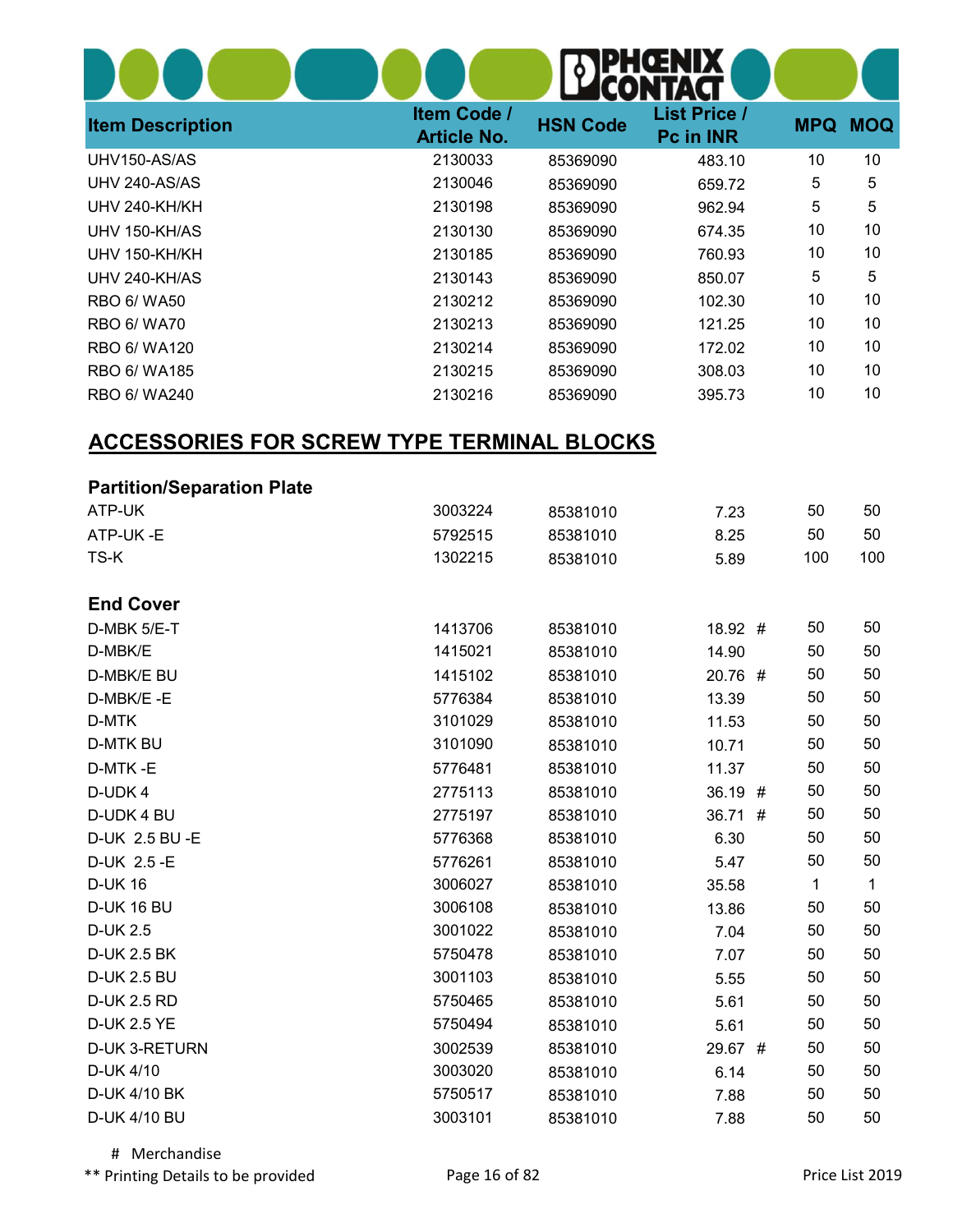| <b>Item Description</b>                                           | Item Code /<br><b>Article No.</b> | <b>HSN Code</b> | <b>List Price /</b><br>Pc in INR |     | <b>MPQ MOQ</b> |
|-------------------------------------------------------------------|-----------------------------------|-----------------|----------------------------------|-----|----------------|
| D-UK 4/10 - E                                                     | 5792514                           | 85381010        | 5.61                             | 50  | 50             |
| D-UK 4/10 RD                                                      | 5750520                           | 85381010        | 7.88                             | 50  | 50             |
| D-UK 4/10 YE                                                      | 5750533                           | 85381010        | 7.88                             | 50  | 50             |
| D-UK 5-TWIN                                                       | 1923034                           | 85381010        | 39.74 #                          | 50  | 50             |
| D-UK 5-TWIN BU                                                    | 1923050                           | 85381010        | $32.75$ #                        | 50  | 50             |
| <b>D-UKK 3/5</b>                                                  | 2770024                           | 85381010        | 17.72                            | 25  | 25             |
| D-UKK 3/5-BU                                                      | 2770105                           | 85381010        | 44.89 #                          | 50  | 50             |
| D-UKKB 3/5                                                        | 2771023                           | 85381010        | 47.20 #                          | 50  | 50             |
| D-UKKB 3/5-BU                                                     | 2771104                           | 85381010        | 43.50 #                          | 50  | 50             |
| <b>D-URTK</b>                                                     | 0310020                           | 85381010        | 24.02                            | 25  | 25             |
| D-URTK-E                                                          | 5776986                           | 85381010        | 15.41                            | 25  | 25             |
| D-URTK/S-BEN                                                      | 0308029                           | 85381010        | 54.89 #                          | 50  | 50             |
| <b>Insertion Bridge for Screw &amp; Stud type terminal Blocks</b> |                                   |                 |                                  |     |                |
| EB 10-6                                                           | 0201139                           | 85381010        | 116.72 #                         | 10  | 10             |
| EB 10-10                                                          | 0203137                           | 85381010        | 234.87 #                         | 10  | 10             |
| EB 10-12                                                          | 3006137                           | 85381010        | 245.76 #                         | 10  | 10             |
| EB 10-15 K/UK 35                                                  | 0205096                           | 85381010        | 448.25 #                         | 10  | 10             |
| EB 10-8                                                           | 0202138                           | 85381010        | 166.68 #                         | 10  | 10             |
| EB 10-DIK BU                                                      | 2716680                           | 85381010        | 173.10 #                         | 10  | 10             |
| EB 10-DIK GY                                                      | 2715937                           | 85381010        | 160.23 #                         | 10  | 10             |
| EB 10-DIK RD                                                      | 2716774                           | 85381010        | $173.10$ #                       | 10  | 10             |
| EB 2-10                                                           | 0203153                           | 85381010        | 38.98 #                          | 100 | 100            |
| EB 2-15 K/UK 35                                                   | 0205119                           | 85381010        | $90.92$ #                        | 10  | 10             |
| <b>EB 2-25/UKH</b>                                                | 0201362                           | 85381010        | 476.12 #                         | 10  | 10             |
| <b>EB 2-31/UKH</b>                                                | 0201388                           | 85381010        | 752.88 #                         | 1   | $\mathbf{1}$   |
| EB 2-6                                                            | 0201155                           | 85381010        | 26.27#                           | 100 | 100            |
| EB 2-8                                                            | 0202154                           | 85381010        | $31.53$ #                        | 100 | 100            |
| EB 3-10                                                           | 0203328                           | 85381010        | 67.99 #                          | 10  | 10             |
| EB 3-15 K/UK 35                                                   | 0205106                           | 85381010        | 148.92 #                         | 10  | 10             |
| <b>EB 3-25/UKH</b>                                                | 0201375                           | 85381010        | 689.47 #                         | 1   | 1              |
| <b>EB 3-31/UKH</b>                                                | 0201391                           | 85381010        | 1,099.49 #                       | 1   | 1              |
| EB 3-6                                                            | 0201142                           | 85381010        | $34.45$ #                        | 100 | 100            |
| EB 3-8                                                            | 0202141                           | 85381010        | 47.25 #                          | 100 | 100            |
| EB 80-DIK BU                                                      | 2715940                           | 85381010        | 1,056.44 #                       | 1   | 1              |
| EB 80-DIK RD                                                      | 2715953                           | 85381010        | 1,517.76 #                       | 1   | 1              |
| EB 80-DIK WH                                                      | 2715788                           | 85381010        | 1,280.84 #                       | 1   | 1              |
| EBL10-5                                                           | 2303132                           | 85381010        | 77.61 #                          | 10  | 10             |
| EB10-OTTA 2.5                                                     | 3026120                           | 85381010        | 160.11 #                         | 10  | 10             |
| EB10-OTTA6                                                        | 0790420                           | 85381010        | 202.89 #                         | 10  | 10             |
| EB2-OTTA 2.5                                                      | 3026065                           | 85381010        | 32.49 #                          | 10  | 10             |
| <b>EB3-OTTA 2.5</b>                                               | 3026078                           | 85381010        | 50.14 #                          | 10  | 10             |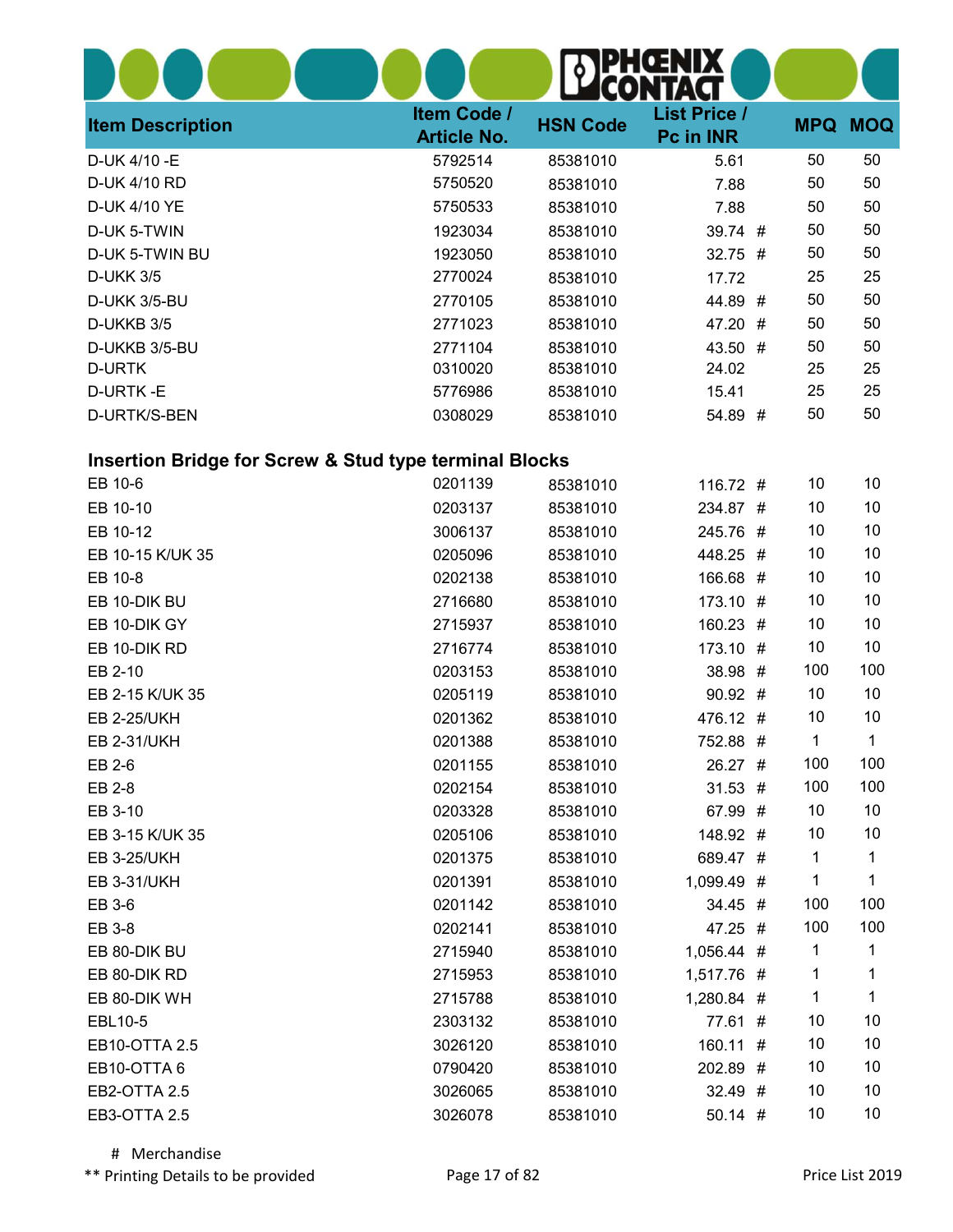| <b>Item Description</b> | Item Code /<br><b>Article No.</b> | <b>HSN Code</b> | <b>List Price /</b><br>Pc in INR |         | <b>MPQ MOQ</b>  |
|-------------------------|-----------------------------------|-----------------|----------------------------------|---------|-----------------|
| EB3-OTTA6               | 3026036                           | 85381010        | 62.01                            | 10<br># | 10              |
| EB4-OTTA 2.5            | 3026081                           | 85381010        | 59.31                            | 10<br># | 10              |
| EB4-OTTA6               | 3026049                           | 85381010        | 82.69 #                          | 10      | 10              |
| <b>EB5-OTTA 2.5</b>     | 3026094                           | 85381010        | 81.48 #                          | 10      | 10              |
| <b>EB6-OTTA 2.5</b>     | 3026104                           | 85381010        | 88.95 #                          | 10      | 10              |
| EB7-OTTA 2.5            | 3026117                           | 85381010        | $103.45$ #                       | 10      | 10              |
| EB7-OTTA6               | 3026052                           | 85381010        | 143.59 #                         | 10      | 10              |
| <b>EBL 2-5</b>          | 2303145                           | 85381010        | 19.33#                           | 10      | 10              |
| <b>EBL 3-5</b>          | 2303158                           | 85381010        | 25.41 #                          | 1       | 50              |
| <b>EBS 10-8</b>         | 3118135                           | 85381010        | 154.12 #                         | 10      | 10              |
| <b>EBS 2-8</b>          | 3118151                           | 85381010        | $32.03$ #                        | 100     | $\mathbf{1}$    |
| <b>EBS 3-8</b>          | 3118148                           | 85381010        | 50.89 #                          | 50      | 50              |
| ESB 2-MZDB              | 3029703                           | 85381010        | 17.89 #                          | 10      | 10              |
| <b>Fixed Bridge Bar</b> |                                   |                 |                                  |         |                 |
| FBI 2-15                | 0201333                           | 85381010        | 54.29                            | 10      | 10              |
| FBI 3-15                | 0201278                           | 85381010        | 91.56                            | 100     | 100             |
| FBI 10-6                | 0203250                           | 85381010        | 42.53                            | 10      | 10              |
| FBI 10-8                | 0203263                           | 85381010        | 67.61                            | 10      | 10              |
| FBI 10-10               | 0203276                           | 85381010        | 96.08                            | 10      | 10              |
| FBI 10-12               | 0203454                           | 85381010        | 94.06                            | 10      | 10              |
| FB 10-13                | 3059126                           | 85381010        | 105.64                           | 10      | 10              |
| FB 10-13 ISO            | 3059663                           | 85381010        | 151.28                           | 10      | 10              |
| FB 10-17                | 3075951                           | 85381010        | 398.88                           | 10      | 10              |
| FB 10-17 ISO            | 3213085                           | 85381010        | 384.32                           | 10      | 10              |
| FB 10-9                 | 3059113                           | 85381010        | 103.63                           | 10      | 10 <sup>°</sup> |
| FB 10-9 ISO             | 3059650                           | 85381010        | 148.30                           | 10      | 10              |
| FB 10-RTK/S             | 0311171                           | 85381010        | 528.46 #                         | 10      | 10              |
| FBI 2-20                | 0201346                           | 85381010        | 158.90 #                         | 10      | 10              |
| FBI 3-20                | 0201317                           | 85381010        | 223.56 #                         | 10      | 10              |
| <b>FBRI 10-5N</b>       | 2770642                           | 85381010        | 81.45                            | 10      | 10              |
| <b>FBRI 10-8N</b>       | 2772080                           | 85381010        | 274.68 #                         | 10      | 10              |
| <b>UHV 150-VS 2</b>     | 2130651                           | 85381010        | 256.37                           | 10      | 10              |
| <b>UHV 150-VS 3</b>     | 2130664                           | 85381010        | 519.02                           | 10      | 10              |
| <b>UHV 240-VS 2</b>     | 2130677                           | 85381010        | 382.17                           | 10      | 10              |
| <b>UHV 240-VS 3</b>     | 2130680                           | 85381010        | 603.95                           | 10      | 10              |
| <b>UHV 25-VS 2</b>      | 2130541                           | 85381010        | 34.73                            | 10      | 10              |
| <b>UHV 25-VS 3</b>      | 2130554                           | 85381010        | 137.77                           | 10      | 10              |
| <b>UHV 50-VS 2</b>      | 5030897                           | 85381010        | 240.67                           | 10      | 10              |
| <b>UHV 50-VS 3</b>      | 2130622                           | 85381010        | 167.72                           | 10      | 10              |
| <b>UHV 95-VS 2</b>      | 2130635                           | 85381010        | 208.30                           | 10      | 10              |
| <b>UHV 95-VS 3</b>      | 2130648                           | 85381010        | 836.00                           | 10      | 10              |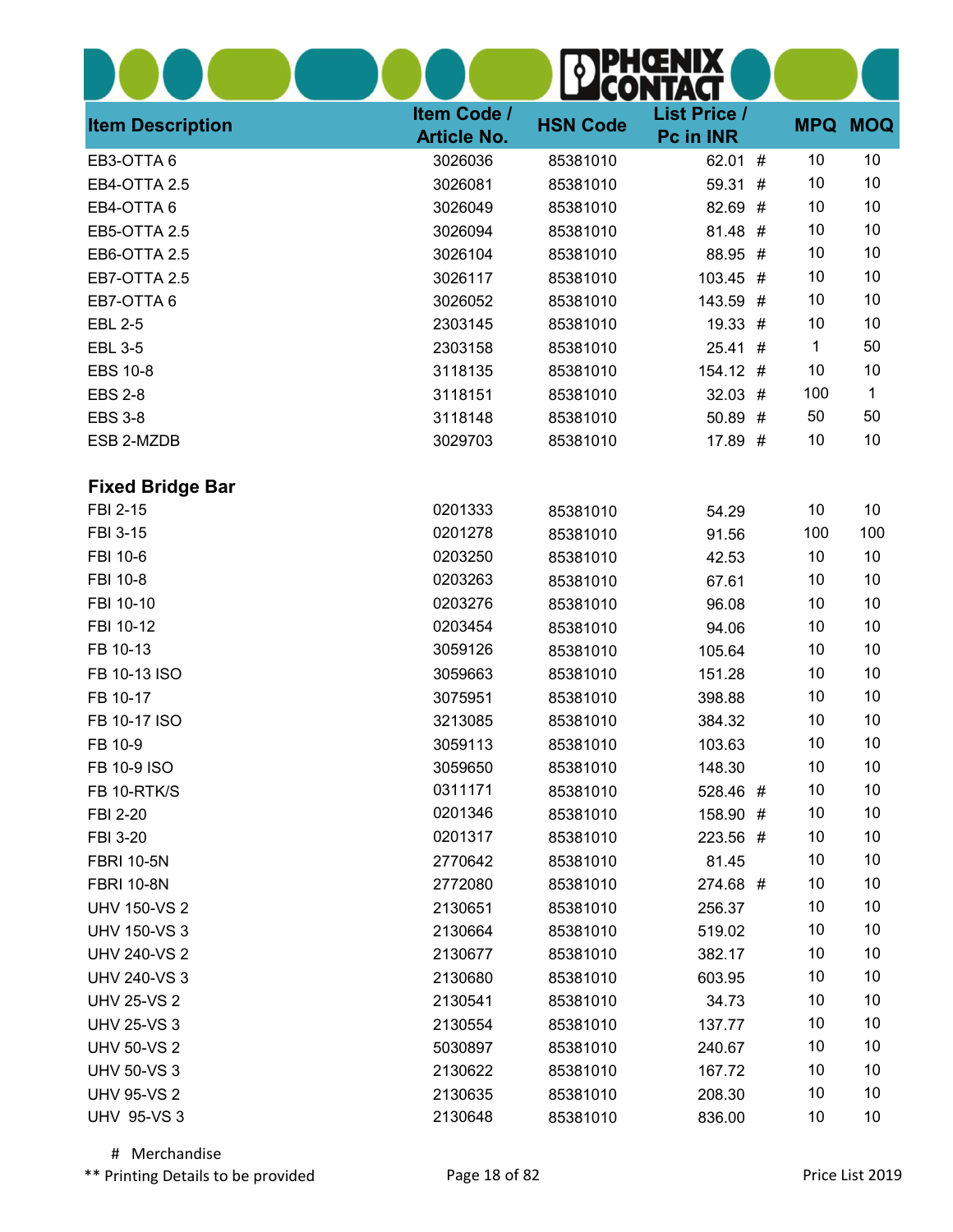

#### Switch Bars

| USBR 2-7 | 2303239 | 85381010 | 71.65<br>$\boldsymbol{\pi}$ |  |
|----------|---------|----------|-----------------------------|--|
|          |         |          |                             |  |

### ACCESSORIES FOR STUD / HIGH CURRENT BOLT TERMINAL BLOCKS

### **End Cover & Partition Plate**

| <b>D-OTTA 2.5</b> | 0790569 | 85381010 | 8.85   | 50 | 50 |
|-------------------|---------|----------|--------|----|----|
| D-OTTA 6          | 0790417 | 85381010 | 9.05   | 50 | 50 |
| D-OTTA/RBO SB     | 3001355 | 85381010 | 10.05  | 50 | 50 |
| D-OTTA 6-T        | 0790459 | 85381010 | 16.36  | 25 | 25 |
| D-OTTA 25         | 0790514 | 85381010 | 9.69   | 50 | 50 |
| D-RSC 5-T-F-E     | 3059634 | 85381010 | 12.00  | 25 | 25 |
| $D-RSC 6 F E$     | 3214026 | 85381010 | 18.35  | 50 | 50 |
| D-RSC 5 E         | 3059618 | 85381010 | 4.63   | 25 | 25 |
| D-RSC 5-T E       | 3059621 | 85381010 | 7.77   | 25 | 25 |
| D-RSC 5-F E       | 3059676 | 85381010 | 4.03   | 25 | 25 |
| D-RSC 6 E         | 3214013 | 85381010 | 5.52   | 50 | 50 |
| UHV-TP1           | 2130402 | 85381010 | 19.68  | 10 | 10 |
| UHV-TP2           | 2130415 | 85381010 | 21.99  | 10 | 10 |
| UHV 25-AH         | 2130431 | 85381010 | 42.73  | 10 | 10 |
| UHV 50-AH         | 2130444 | 85381010 | 60.52  | 10 | 10 |
| <b>UHV 95-AH</b>  | 2130457 | 85381010 | 56.95  | 10 | 10 |
| <b>UHV 150-AH</b> | 2130460 | 85381010 | 115.72 | 10 | 10 |
| <b>UHV 240-AH</b> | 2130473 | 85381010 | 160.88 | 10 | 10 |
| UHV-E             | 2130428 | 85381010 | 24.90  | 10 | 10 |

### SPRING TERMINAL BLOCKS

### Feed-through terminal blocks

| ST 1.5           | 3031076 | 85369090 | 35.36#      | 50 | 50 |
|------------------|---------|----------|-------------|----|----|
| ST 1.5-PE        | 3031513 | 85369090 | $116.25 \#$ | 1  | 1  |
| ST 1.5 BK        | 3037067 | 85369090 | 35.76 #     | 50 | 50 |
| ST 1.5 BU        | 3031089 | 85369090 | 34.07#      | 50 | 50 |
| ST 1.5 OG        | 3037012 | 85369090 | 35.76 #     | 50 | 50 |
| ST 1.5 RD        | 3037038 | 85369090 | 35.76#      | 50 | 50 |
| ST 2.5           | 3031212 | 85369090 | 8.17        | 50 | 50 |
| ST 2.5 BK        | 3037122 | 85369090 | 9.95        | 50 | 50 |
| ST 2.5 BU        | 3031225 | 85369090 | 9.81        | 50 | 50 |
| ST 2.5 GN        | 3037106 | 85369090 | 9.96        | 50 | 50 |
| ST 2.5 OG        | 3037070 | 85369090 | 9.95        | 50 | 50 |
| ST 2.5 RD        | 3037096 | 85369090 | 9.95        | 50 | 50 |
| Merchandise<br># |         |          |             |    |    |

\*\* Printing Details to be provided Page 19 of 82 Printing Details to be provided Page 19 of 82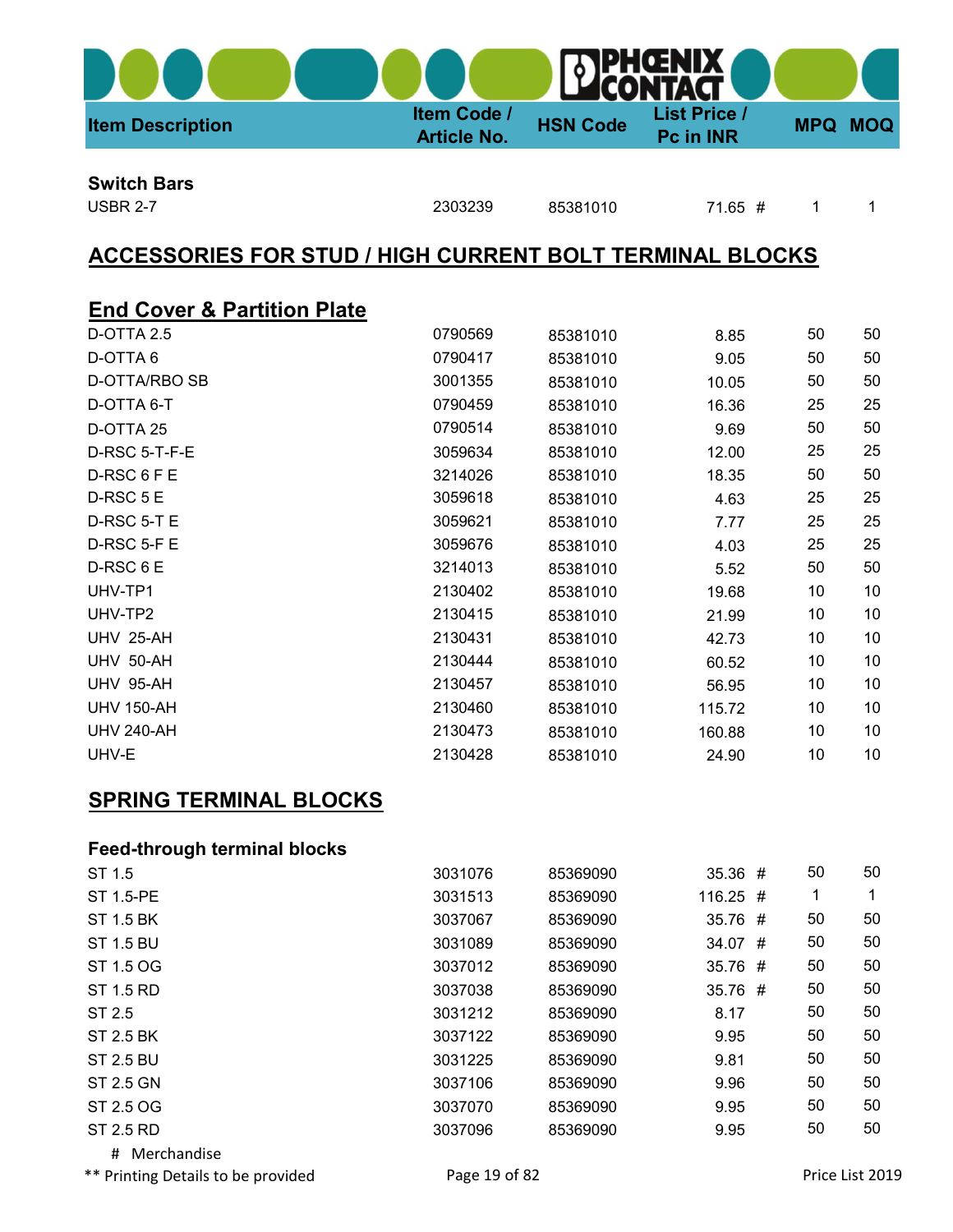|                         |                                   |                 | JENIX<br>AG                      |    |                |
|-------------------------|-----------------------------------|-----------------|----------------------------------|----|----------------|
| <b>Item Description</b> | Item Code /<br><b>Article No.</b> | <b>HSN Code</b> | <b>List Price /</b><br>Pc in INR |    | <b>MPQ MOQ</b> |
| <b>ST 2.5 YE</b>        | 3037083                           | 85369090        | 9.95                             | 50 | 50             |
| <b>ST 2.5-PE</b>        | 3031238                           | 85369090        | 55.13 #                          | 1  | $\mathbf{1}$   |
| ST 2.5-QUATRO           | 3031306                           | 85369090        | 19.03                            | 50 | 50             |
| ST 2.5-QUATTRO-PE       | 3031322                           | 85369090        | 74.60 #                          | 50 | 50             |
| ST 2.5-QUATTRO-U        | 3031636                           | 85369090        | 99.68 #                          | 50 | 50             |
| ST 2.5-QUATTRO BU       | 3031319                           | 85369090        | 24.69                            | 50 | 50             |
| ST 2.5-TWIN             | 3031241                           | 85369090        | 21.03                            | 50 | 50             |
| ST 2.5-TWIN OG          | 3031982                           | 85369090        | 21.39                            | 50 | 50             |
| ST 2.5-TWIN-PE          | 3031267                           | 85369090        | 347.29 #                         | 1  | 1              |
| ST 2.5-TWIN BK          | 3037342                           | 85369090        | 49.54 #                          | 50 | 50             |
| ST 2.5-TWIN BU          | 3031254                           | 85369090        | 21.09                            | 50 | 50             |
| ST 2.5-TWIN RD          | 3031995                           | 85369090        | 38.42 #                          | 50 | 50             |
| ST <sub>4</sub>         | 3031364                           | 85369090        | 16.67                            | 50 | 50             |
| ST 4 BK                 | 3037180                           | 85369090        | 19.31                            | 50 | 50             |
| ST <sub>4</sub> BU      | 3031377                           | 85369090        | 18.81                            | 50 | 50             |
| ST <sub>4</sub> RD      | 3037151                           | 85369090        | 19.31                            | 50 | 50             |
| ST <sub>4</sub> OG      | 3037135                           | 85369090        | $50.12$ #                        | 50 | 50             |
| ST 4-PE                 | 3031380                           | 85369090        | 52.59 #                          | 1  | $\mathbf 1$    |
| ST 4-QUATTRO            | 3031445                           | 85369090        | 41.86 #                          | 50 | 50             |
| ST 4-QUATTRO BU         | 3031458                           | 85369090        | 56.34 #                          | 50 | 50             |
| ST 4-QUATTRO OG         | 1002940                           | 85369090        | 60.06                            | 50 | 50             |
| ST 4-QUATTRO-PE         | 3031461                           | 85369090        | 165.43 #                         | 1  | $\mathbf 1$    |
| ST 4-TWIN               | 3031393                           | 85369090        | 41.60 #                          | 50 | 50             |
| ST 4-TWIN BU            | 3031403                           | 85369090        | 41.39 #                          | 50 | 50             |
| ST 4-TWIN-PE            | 3031416                           | 85369090        | $90.54$ #                        | 1  | 1              |
| ST 4-TWIN BK            | 3037407                           | 85369090        | 62.43 #                          | 50 | 50             |
| ST 4-TWIN OG            | 3037355                           | 85369090        | 30.98 #                          | 50 | 50             |
| ST 4-TWIN RD            | 3037371                           | 85369090        | 62.43 #                          | 50 | 50             |
| ST 6-TWIN               | 3036466                           | 85369090        | 74.96 #                          | 1  | 1              |
| ST 6-TWIN BU            | 3036479                           | 85369090        | 49.98 #                          | 1  | 1              |
| ST <sub>6</sub>         | 3031487                           | 85369090        | 39.29 #                          | 50 | 50             |
| ST <sub>6</sub> BU      | 3031490                           | 85369090        | 57.14 #                          | 1  | 1              |
| ST <sub>6-PE</sub>      | 3031500                           | 85369090        | 167.99 #                         | 1  | 1              |
| ST 10                   | 3036110                           | 85369090        | 80.65 #                          | 1  | 1              |
| <b>ST 10 BU</b>         | 3036123                           | 85369090        | 99.02 #                          | 1  | 1              |
| <b>ST 10 OG</b>         | 3036111                           | 85369090        | 105.06 #                         | 50 | 50             |
| <b>ST 10-PE</b>         | 3036136                           | 85369090        | 193.57 #                         | 1  | 1              |
| ST 16                   | 3036149                           | 85369090        | $125.12$ #                       | 1  | 1              |
| <b>ST 16 BU</b>         | 3036152                           | 85369090        | 117.29 #                         | 1  | 1              |
| <b>ST 16 OG</b>         | 3036150                           | 85369090        | 124.43 #                         | 50 | 50             |
| <b>ST 16-PE</b>         | 3036165                           | 85369090        | 235.63 #                         | 1  | 1              |
| <b>ST 35</b>            | 3036178                           | 85369090        | 423.27 #                         | 1  | 1              |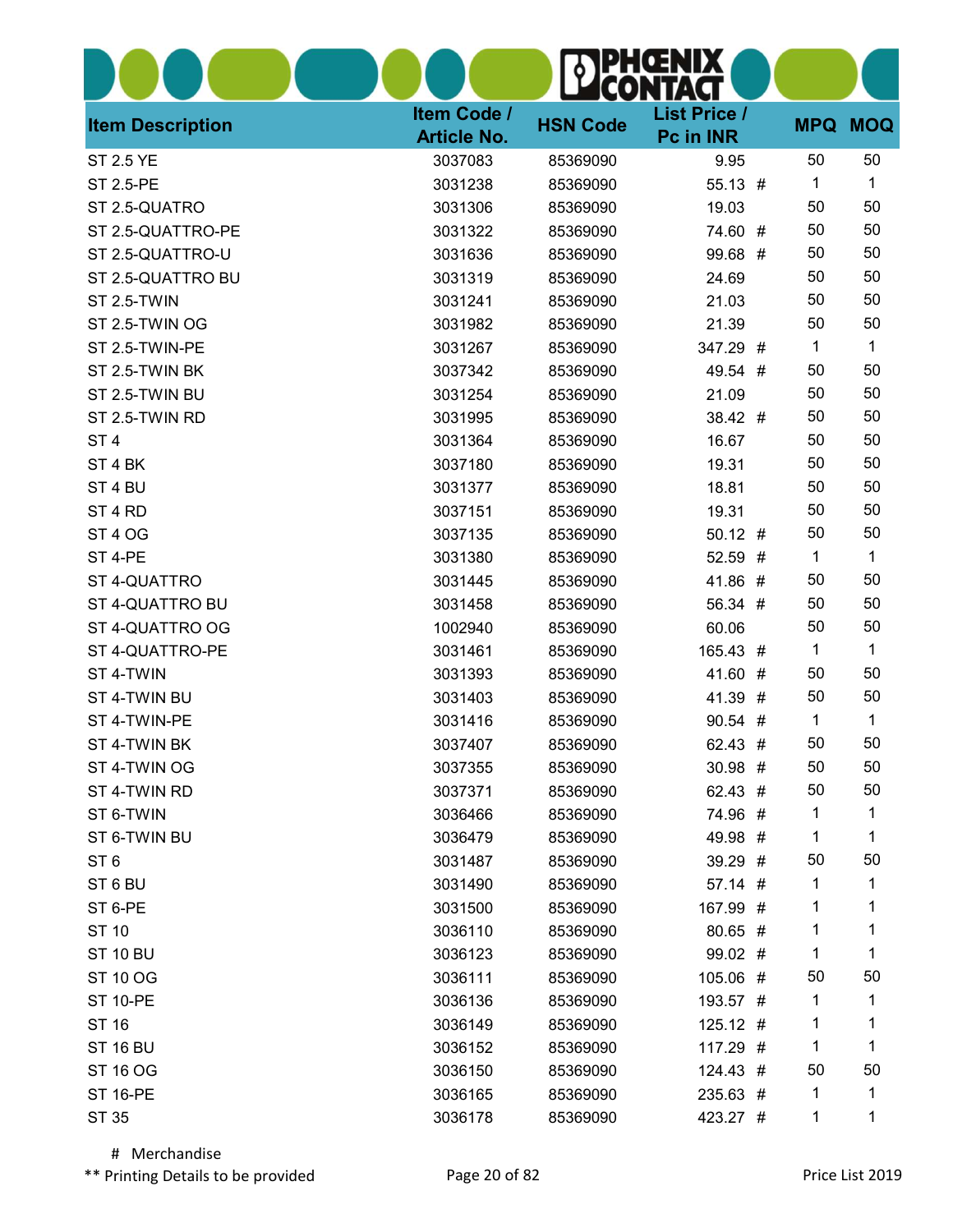| <b>Item Description</b>                     | Item Code /<br><b>Article No.</b> | <b>HSN Code</b> | <b>List Price /</b><br>Pc in INR |    | <b>MPQ MOQ</b> |
|---------------------------------------------|-----------------------------------|-----------------|----------------------------------|----|----------------|
| <b>ST 35 BU</b>                             | 3036181                           | 85369090        | 642.92 #                         | 1  | 1              |
| <b>ST 35-PE</b>                             | 3036194                           | 85369090        | 552.72 #                         | 1  | 1              |
| STTBS 25                                    | 3038464                           | 85369090        | 89.37 #                          | 1  | 1              |
| STTBS 2 5-PE                                | 3038480                           | 85369090        | 277.58 #                         | 1  | 1              |
| <b>STS 25</b>                               | 3036398                           | 85369090        | 41.26 #                          | 50 | 50             |
| STS 2 5-TWIN                                | 3031720                           | 85369090        | 14.32                            | 50 | 50             |
| STS 25 TWIN BU                              | 3036275                           | 85369090        | 48.94 #                          | 50 | 50             |
| STS 2 5-QUATTRO                             | 3031746                           | 85369090        | $13.12$ #                        | 50 | 50             |
| STS 2 5-QUATTRO BU                          | 3036288                           | 85369090        | 64.85 #                          | 50 | 50             |
| <b>STS 2.5 BU</b>                           | 3036408                           | 85369090        | 40.04 #                          | 50 | 50             |
| STS 2.5 OG                                  | 3037478                           | 85369090        | 43.52 #                          | 50 | 50             |
| <b>STS 2.5 RD</b>                           | 3037601                           | 85369090        | 43.52 #                          | 50 | 50             |
| STS 2 5-TWIN-PE                             | 3031733                           | 85369090        | 101.11#                          | 1  | 1              |
| STS 2.5-TWIN OG                             | 3037504                           | 85369090        | 49.79 #                          | 50 | 50             |
| STS 2.5-TWIN RD                             | 3037517                           | 85369090        | 49.66 #                          | 50 | 50             |
| <b>Spring Cage Marshalling Distributors</b> |                                   |                 |                                  |    |                |
| ZRV8                                        | 3025956                           | 85369090        | 320.91                           | 10 | 10             |
| ZRV 8 BU                                    | 3029318                           | 85369090        | 311.28                           | 10 | 10             |
| ZRV 8-PV                                    | 3026007                           | 85369090        | 340.75                           | 10 | 10             |
| ZRV 8-PV BU                                 | 3029321                           | 85369090        | 341.21                           | 10 | 10             |
| ZPV 1.5/2.5 (8/1)                           | 3031047                           | 85369090        | 410.19 #                         | 1  | 1              |
| D-ZPV 1.5/2.5 (8/1)                         | 3031050                           | 85381010        | 21.77#                           | 25 | 25             |
| D-ZRV8                                      | 3024766                           | 85381010        | 69.85 #                          | 10 | 10             |
| D-ZRV 8 BU                                  | 3029334                           | 85381010        | 70.54 #                          | 1  | 10             |
| Knife disconnect / Fuse terminal blocks     |                                   |                 |                                  |    |                |
| ST 2.5- MT                                  | 3036343                           | 85369090        | 38.65                            | 50 | 50             |
| ST 2.5-TG                                   | 3038435                           | 85369090        | 24.43                            | 50 | 50             |
| ST 2.5-MT BU                                | 3037818                           | 85369090        | 41.14                            | 50 | 50             |
| ST 2.5-TWIN-MT                              | 3036356                           | 85369090        | 104.28 #                         | 50 | 50             |
| ST 2.5-TWIN-TG                              | 3038448                           | 85369090        | 70.89                            | 50 | 50             |
| ST 2.5-TWIN-MT BU                           | 3037821                           | 85369090        | 133.36 #                         | 1  | 1              |
| ST 2.5-QUATTRO-MT                           | 3036576                           | 85369090        | 37.72                            | 50 | 50             |
| ST 2.5-QUATTRO-TG                           | 3038451                           | 85369090        | 49.77                            | 50 | 50             |
| ST 2.5-QUATTRO-MT RD                        | 3035043                           | 85369090        | 56.77                            | 50 | 50             |
| ST 2.5-QUATTRO-MT BU                        | 3037834                           | 85369090        | 49.90                            | 50 | 50             |
| ST 4-MT                                     | 3038875                           | 85369090        | 116.91#                          | 1  | $\mathbf 1$    |
| ST 4-TG                                     | 3038367                           | 85369090        | 86.32 #                          | 50 | 50             |
| STTBS 4-TG                                  | 3035483                           | 85369090        | 224.10 #                         | 50 | 50             |
| STME <sub>6</sub>                           | 3035700                           | 85369090        | 451.28 #                         | 1  | 1              |
| STMED 6                                     | 3035713                           | 85369090        | 284.48 #                         | 1  | 1              |
| STMED 6-PE                                  | 3035726                           | 85369090        | 569.04 #                         | 1  | 1              |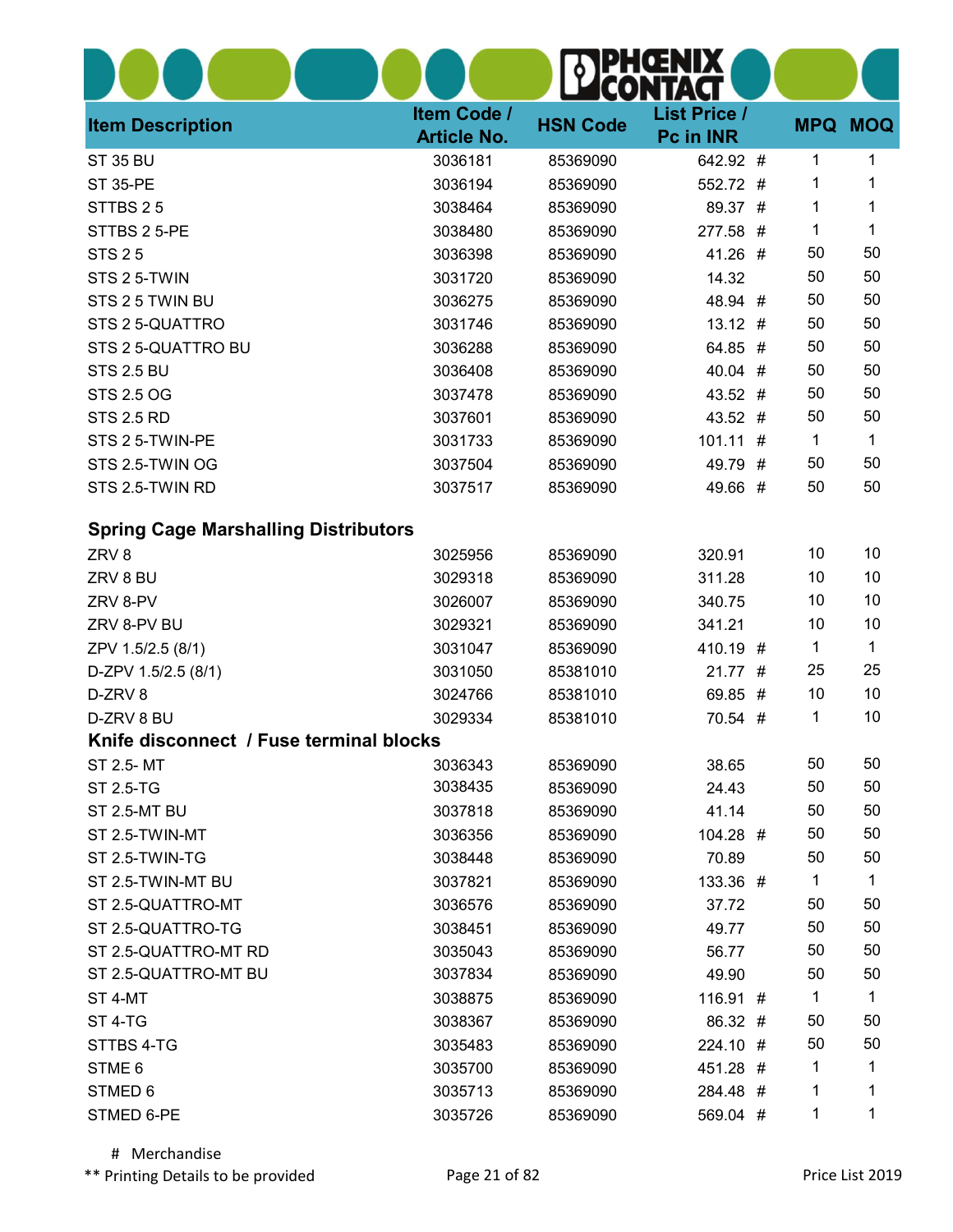| <b>Item Description</b>            | Item Code /<br><b>Article No.</b> | <b>HSN Code</b> | <b>List Price /</b><br>Pc in INR | <b>MPQ</b> | <b>MOQ</b> |
|------------------------------------|-----------------------------------|-----------------|----------------------------------|------------|------------|
| ST 4-HESI (5X20)                   | 3036369                           | 85369090        | 54.57                            | 50         | 50         |
| ST 4-HESILA 250-I                  | 5792152                           | 85369090        | 73.62                            | 50         | 50         |
| ST 4-HESILED 24-I                  | 5792153                           | 85369090        | 71.69                            | 50         | 50         |
| ST 4-HESI (5X20) GY                | 3039890                           | 85369090        | 60.77                            | 50         | 50         |
| ST 4-HESILED 24-I GY/GY            | 5792633                           | 85369090        | 64.01                            | 50         | 50         |
| ST 4-HESILED 24-I BU               | 5792636                           | 85369090        | 96.34                            | 50         | 50         |
| ST 4-HESI (5X20) BU                | 3039887                           | 85369090        | 54.14                            | 50         | 50         |
| ST 4-HESILED 250-I GY/GY           | 5792632                           | 85369090        | 87.46                            | 50         | 50         |
| ST 4-HESI (6.3X32)                 | 3036385                           | 85369090        | 225.76 #                         | 1          | 1          |
| ST 4-HESIILA 250 (6.3X32)          | 3038778                           | 85369090        | 578.73 #                         | 1          | 1          |
| ST 4-HESILED 24 (6.3X32)           | 3038765                           | 85369090        | 551.14 #                         | 1          | 1          |
| ST 4-HESILED 60 (5X20)             | 3036550                           | 85369090        | 380.82 #                         | 1          | 1          |
| ST 4-HEDI                          | 3035140                           | 85365090        | 230.39 #                         | 50         | 50         |
| FT 6 DREHSI (5X20)                 | 3025041                           | 85369090        | 118.75                           | 50         | 50         |
| FT 6 DREHSILA 250 (5x20)           | 3025043                           | 85369090        | 131.97                           | 50         | 50         |
| FT 6 DREHSILED 24 (5x20)           | 3025045                           | 85369090        | 128.52                           | 50         | 50         |
| <b>Component terminal blocks</b>   |                                   |                 |                                  |            |            |
| ST 2.5-DIO/L-R                     | 3036262                           | 85369090        | 166.22 #                         | 1          | 1          |
| ST 2.5-DIO/R-L                     | 3036518                           | 85369090        | 166.22 #                         | 1          | 1          |
| ST 2,5-TWIN-DIO L-R                | 3036246                           | 85369090        | 168.55 #                         | 1          | 1          |
| ST 2,5-TWIN-DIO R-L                | 3036521                           | 85369090        | 168.55 #                         | 1          | 1          |
| STTB 2.5-2DIO/O-UL/UR-UL           | 5792127                           | 85369090        | 60.16                            | 50         | 50         |
| STTB 2.5-2DIO/UL-O/UL-UR           | 5792128                           | 85369090        | 54.32                            | 50         | 50         |
| STTB 2.5-DIO/O-U                   | 3031555                           | 85369090        | 216.09 #                         | 1          | 1          |
| <b>STTB 2.5-LA 24 RD</b>           | 3031607                           | 85369090        | $317.12$ #                       | 1          |            |
| <b>Multi-level terminal blocks</b> |                                   |                 |                                  |            |            |
| <b>STTB 1.5</b>                    | 3031157                           | 85369090        | 67.77 #                          | 50         | 50         |
| <b>STTB 2.5</b>                    | 3031270                           | 85369090        | 24.28                            | 50         | 50         |
| STTB 2.5 BU                        | 3031283                           | 85369090        | 26.67                            | 50         | 50         |
| STTB 2.5-PE                        | 3036026                           | 85369090        | 244.61 #                         | 1          | 1          |
| STTB 2.5-PV                        | 3031539                           | 85369090        | 195.70 #                         | 1          | 1          |
| STTB4                              | 3031429                           | 85369090        | 66.66 #                          | 1          | 1          |
| STTB 4-PE                          | 3036039                           | 85369090        | 330.09 #                         | 1          | 1          |
| ST 2,5-3L                          | 3036042                           | 85369090        | 76.31 #                          | 1          | 1          |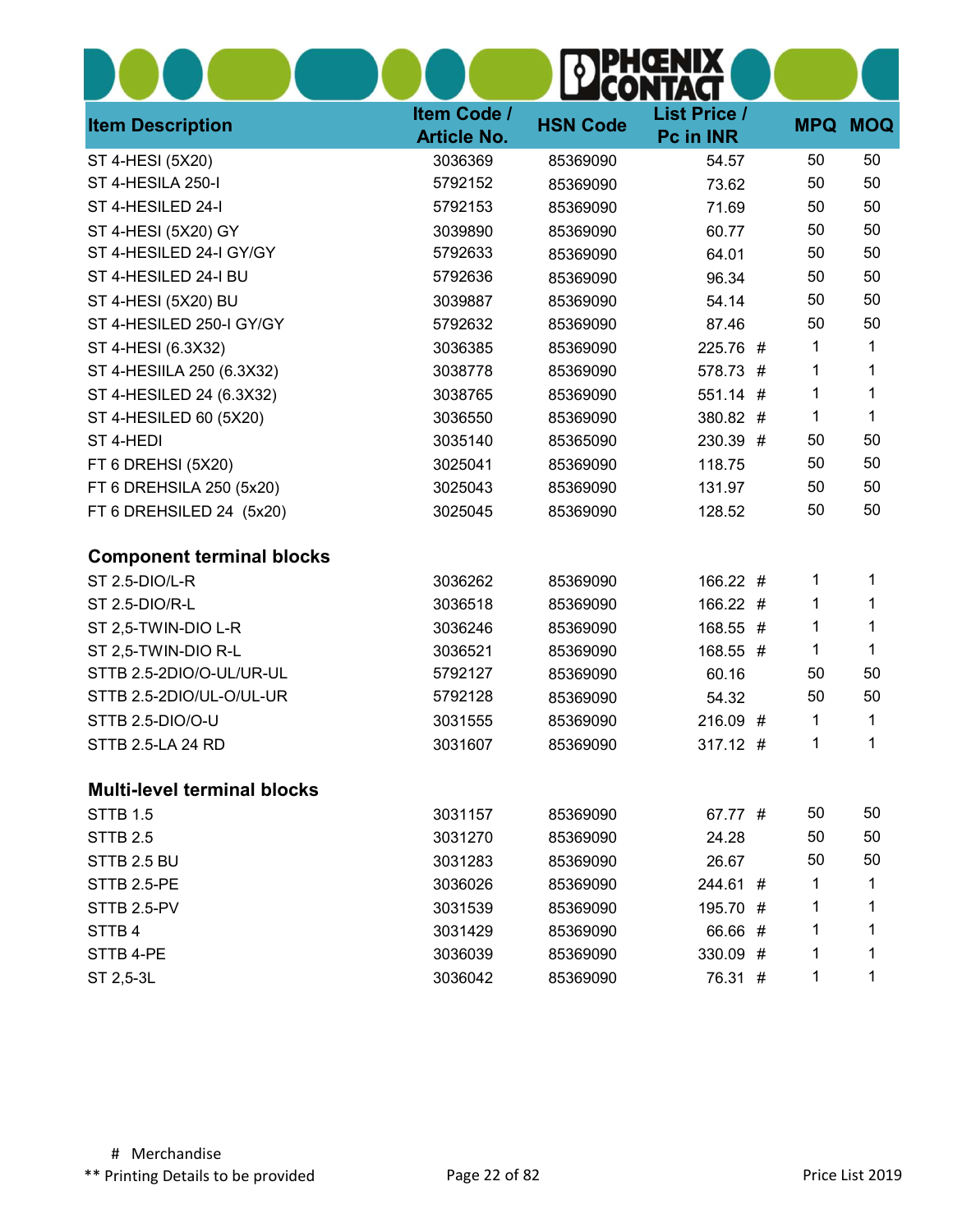|                                                          |                    | ON              | QENI<br>TA          |            |            |
|----------------------------------------------------------|--------------------|-----------------|---------------------|------------|------------|
| <b>Item Description</b>                                  | Item Code /        | <b>HSN Code</b> | <b>List Price /</b> | <b>MPQ</b> | <b>MOQ</b> |
|                                                          | <b>Article No.</b> |                 | Pc in INR           |            |            |
| <b>Hybrid Terminal Blocks For Potential Distribution</b> |                    |                 |                     |            |            |
| STU 10/4X2.5                                             | 3033139            | 85369090        | 167.19 #            | 50         | 50         |
| STU 10/4X2.5 BU                                          | 3033142            | 85369090        | 196.30 #            | 50         | 50         |
| STU 35/4X10                                              | 3033126            | 85369090        | 361.07 #            | 25         | 25         |
| STU 35/4X10 BU                                           | 3033210            | 85369090        | 228.06 #            | 25         | 25         |
| <b>ST- Combi Receptacle</b>                              |                    |                 |                     |            |            |
| SC 2.5/2                                                 | 3041312            | 85369090        | 91.61#              | 50         | 50         |
| SC 2.5/3                                                 | 3042269            | 85369090        | 86.71 #             | 1          | 1          |
| SC 2.5/4                                                 | 3042272            | 85369090        | 89.36 #             | 1          | 1          |
| SC 2.5/5                                                 | 3042285            | 85369090        | 118.81 #            | 1          | 1          |
| SC 2.5/6                                                 | 3042298            | 85369090        | 176.85 #            | 25         | 25         |
| SC 2.5/7                                                 | 3041367            | 85369090        | 195.14 #            | 1          | 1          |
| SC 2.5/8                                                 | 3042308            | 85369090        | 224.59 #            | 1          | 1          |
| SC 2.5/9                                                 | 3041383            | 85369090        | 254.27 #            | 1          | 1          |
| SC 2.5/10                                                | 3042311            | 85369090        | 272.94 #            | 1          | 1          |
| SC 2.5/11                                                | 3041406            | 85369090        | 287.29 #            | 10         | 10         |
| SC 2.5/12                                                | 3042324            | 85369090        | 225.86 #            | 10         | 10         |
| SC 2.5/13                                                | 3041422            | 85369090        | 333.63 #            | 10         | 10         |
| SC 2.5/14                                                | 3041435            | 85369090        | 357.08 #            | 10         | 10         |
| SC 2.5/15                                                | 3041448            | 85369090        | 454.64 #            | 10         | 10         |
| SC 2.5-NS/1-L                                            | 3042340            | 85369090        | 37.16#              | 50         | 50         |
| <b>SC 4/2</b>                                            | 3042450            | 85369090        | 85.86 #             | 50         | 50         |
| SC 4/3                                                   | 3042463            | 85369090        | 128.17 #            | 1          | 1          |
| <b>SC 4/4</b>                                            | 3042476            | 85369090        | 169.99 #            | 1          | 1          |
| <b>SC 4/5</b>                                            | 3042489            | 85369090        | 211.16 #            | 1          | 1          |
| SC 4/6                                                   | 3042492            | 85369090        | 253.54 #            | 1          | 1          |
| <b>SC 4/7</b>                                            | 3042502            | 85369090        | 295.26 #            | 1          | 1          |
| <b>SC 4/8</b>                                            | 3042515            | 85369090        | 337.07 #            | 1          | 1          |
| SC 4/9                                                   | 3042528            | 85369090        | 378.83 #            | 1          | 1          |
| SC 4/10                                                  | 3042531            | 85369090        | 421.19 #            | 1          | 1          |
| SC 4/11                                                  | 3042544            | 85369090        | 462.40 #            | 10         | 10         |
| SC 4/12                                                  | 3042557            | 85369090        | 504.74 #            | 1          | 1          |
| SC 4/13                                                  | 3042560            | 85369090        | 546.51 #            | 1          | 1          |
| SC 4/14                                                  | 3042573            | 85369090        | 588.27 #            | 1          | 1          |
| SC 4/15                                                  | 3042586            | 85369090        | 630.07 #            | 1          | 1          |
| <b>SC 4-NS/1-L</b>                                       | 3043404            | 85369090        | 44.64 #             | 50         | 50         |
| <b>ST-Combi Plug</b>                                     |                    |                 |                     |            |            |
| SP 2.5/1                                                 | 3040258            | 85369090        | 47.15 #             | 50         | 50         |
| SP 2.5/1 BU                                              | 3040698            | 85369090        | 45.80 #             | 50         | 50         |
| SP 2.5/1 GNYE                                            | 3040708            | 85369090        | 45.80 #             | 50         | 50         |
|                                                          |                    |                 |                     |            |            |

 $= 100$ 

н.

# Merchandise

\*\* Printing Details to be provided **Page 23 of 82** Printing Details to be provided **Page 23 of 82** Price List 2019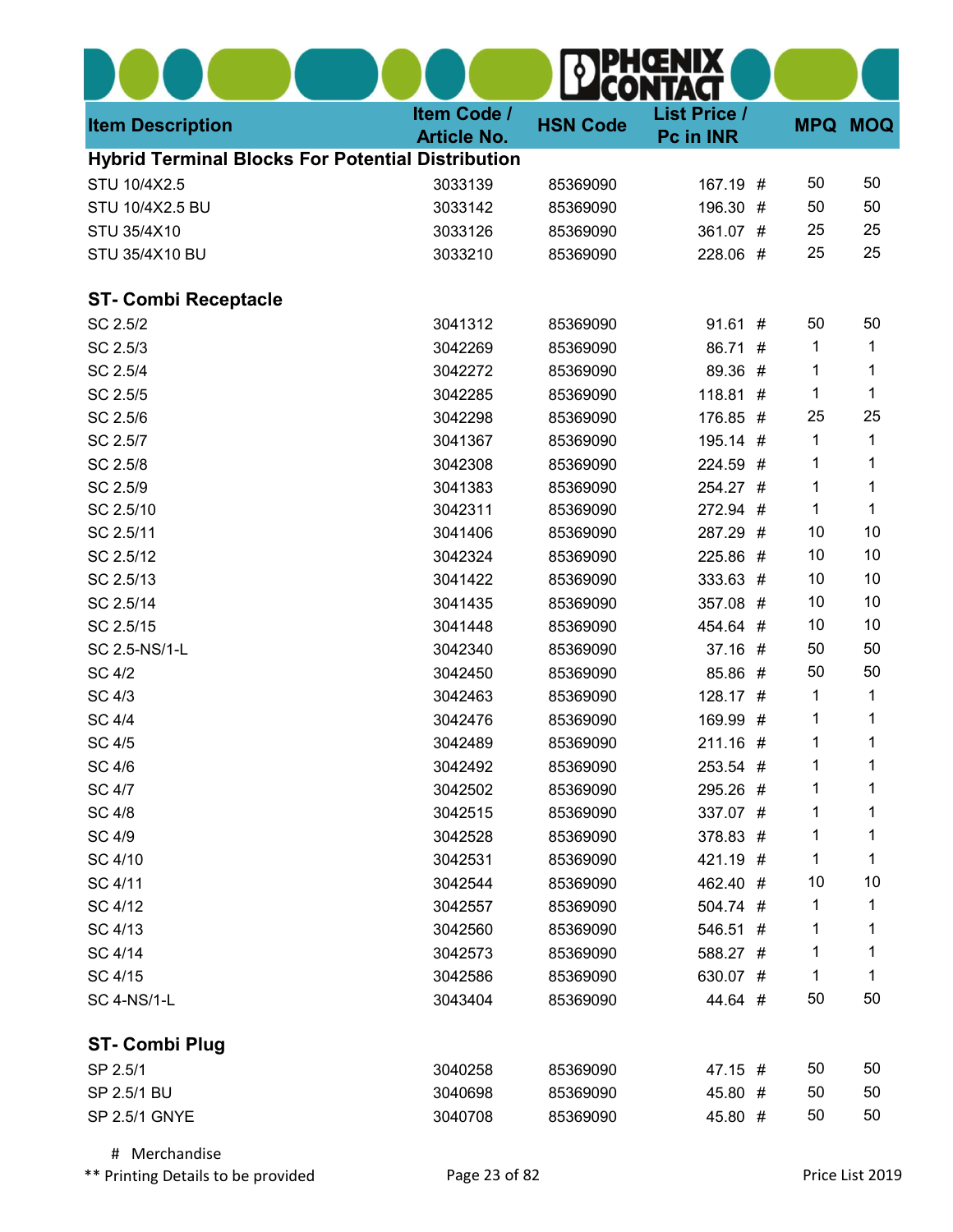| <b>Item Description</b>          | Item Code /<br><b>Article No.</b> | <b>HSN Code</b> | <b>List Price /</b><br>Pc in INR | <b>MPQ</b> | <b>MOQ</b> |
|----------------------------------|-----------------------------------|-----------------|----------------------------------|------------|------------|
| SP 2.5/2                         | 3040261                           | 85369090        | 59.23 #                          | 50         | 50         |
| SP 2.5/3                         | 3040274                           | 85369090        | 86.31                            | 1<br>#     | 1          |
| SP 2.5/4                         | 3040287                           | 85369090        | 114.66 #                         | 1          |            |
| SP 2.5/5                         | 3040290                           | 85369090        | 140.64 #                         | 1          | 1          |
| SP 2.5/6                         | 3040300                           | 85369090        | 166.68 #                         | 1          |            |
| SP 2.5/7                         | 3040313                           | 85369090        | 227.21                           | 1<br>#     |            |
| SP 2.5/8                         | 3040326                           | 85369090        | 229.10 #                         | 1          |            |
| SP 2.5/9                         | 3040339                           | 85369090        | 230.58 #                         | 1          | 1          |
| SP 2.5/10                        | 3040342                           | 85369090        | 268.38 #                         | 1          | 1          |
| SP 2.5/11                        | 3040355                           | 85369090        | 349.07 #                         | 10         | 10         |
| SP 2.5/12                        | 3040368                           | 85369090        | 317.74 #                         | 10         | 10         |
| SP 2.5/13                        | 3040371                           | 85369090        | 326.94 #                         | 10         | 10         |
| SP 2.5/14                        | 3040384                           | 85369090        | 436.98 #                         | 10         | 10         |
| SP 2.5/15                        | 3040397                           | 85369090        | 551.96 #                         | 10         | 10         |
| SP 4/1                           | 3042887                           | 85369090        | 70.39 #                          | 50         | 50         |
| SP 4/2                           | 3042890                           | 85369090        | 122.02 #                         | 1          | 1          |
| SP 4/3                           | 3042900                           | 85369090        | 165.37 #                         | 1          | 1          |
| SP 4/4                           | 3042926                           | 85369090        | 241.72 #                         | 1          | 1          |
| SP 4/5                           | 3042939                           | 85369090        | 270.30 #                         | 1          |            |
| SP 4/6                           | 3042942                           | 85369090        | 318.30 #                         | 1          |            |
| SP 4/7                           | 3042955                           | 85369090        | 369.69 #                         | 1          |            |
| SP 4/8                           | 3042968                           | 85369090        | 413.80 #                         | 1          |            |
| SP 4/9                           | 3042971                           | 85369090        | 450.36 #                         | 1          |            |
| SP 4/10                          | 3042984                           | 85369090        | 512.81                           | 1<br>#     | 1          |
| SP 4/11                          | 3042997                           | 85369090        | 543.63 #                         | 1          |            |
| SP 4/12                          | 3043006                           | 85369090        | 610.68 #                         | 1          |            |
| SP 4/13                          | 3043718                           | 85369090        | 639.78 #                         | 1          | 1          |
| SP 4/14                          | 3043721                           | 85369090        | 684.99 #                         | 1          | 1          |
| SP 4/15                          | 3043734                           | 85369090        | 731.37 #                         | 1          | 1          |
| <b>Miniature terminal blocks</b> |                                   |                 |                                  |            |            |
| <b>MSB 2,5</b>                   | 3244012                           | 85369090        | 30.81#                           | 50         | 50         |
| <b>MSB 2,5-PE</b>                | 3244151                           | 85369090        | 84.86 #                          | 50         | 50         |
| MSDB 2,5-NS 35                   | 3244300                           | 85369090        | 46.54 #                          | 50         | 50         |
| <b>MSB 2,5 BU</b>                | 3244025                           | 85369090        | 38.44 #                          | 50         | 50         |
| <b>MSB 2,5-F</b>                 | 3244041                           | 85369090        | 34.80 #                          | 50         | 50         |
| <b>MSB 2,5-F BU</b>              | 3244054                           | 85369090        | 26.75 #                          | 50         | 50         |
| <b>MSB 2,5-M BU</b>              | 3244070                           | 85369090        | 30.64 #                          | 50         | 50         |
| <b>MSB 2,5-M OG</b>              | 3244096                           | 85369090        | 32.94 #                          | 50         | 50         |
| <b>MSB 2,5-M YE</b>              | 3244106                           | 85369090        | 32.94 #                          | 50         | 50         |
| MSB 2,5-NS 35                    | 3244119                           | 85369090        | $30.64$ #                        | 50         | 50         |
| MSB 2,5-NS 35 BU                 | 3244122                           | 85369090        | 26.75 #                          | 50         | 50         |
| MSDB 2,5 BU                      | 3244229                           | 85369090        | 45.60 #                          | 50         | 50         |
| # Merchandise                    |                                   |                 |                                  |            |            |

\*\* Printing Details to be provided **Page 24 of 82** Price List 2019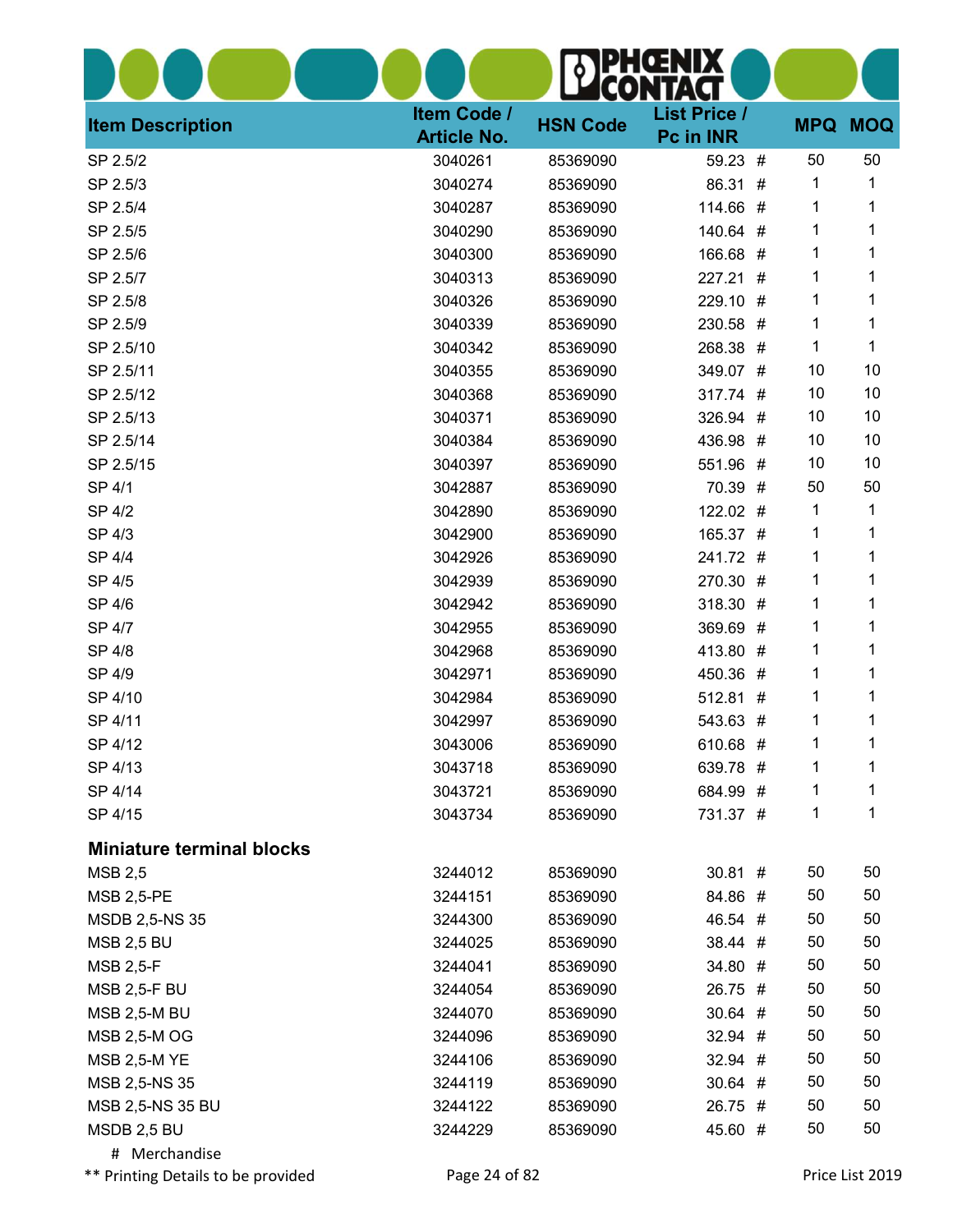| <b>Item Description</b>                            | Item Code /<br><b>Article No.</b> | <b>HSN Code</b> | <b>List Price /</b><br>Pc in INR |    | <b>MPQ MOQ</b> |
|----------------------------------------------------|-----------------------------------|-----------------|----------------------------------|----|----------------|
|                                                    |                                   |                 |                                  |    |                |
| <b>Accessories for Spring Terminal Blocks</b>      |                                   |                 |                                  |    |                |
| D-ST 2.5                                           | 3030417                           | 85381010        | 5.08                             | 50 | 50             |
| <b>D-ST 2 5 BU</b>                                 | 3032282                           | 85381010        | 4.42                             | 50 | 50             |
| D-ST 2.5 OG                                        | 3032033                           | 85381010        | 7.10                             | 50 | 50             |
| D-ST 2.5-TWIN                                      | 3030488                           | 85381010        | 5.97                             | 50 | 50             |
| D-ST 2.5-TWIN OG                                   | 3036754                           | 85381010        | 5.95                             | 50 | 50             |
| D-ST 2.5-QUATTRO                                   | 3030514                           | 85381010        | 5.97                             | 50 | 50             |
| D-ST 2.5-QUATTRO-MT                                | 3038590                           | 85381010        | $10.08$ #                        | 50 | 50             |
| D-ST 2,5-QUATTRO-MT OG                             | 3039874                           | 85381010        | $22.72$ #                        | 50 | 50             |
| <b>D-STI 2.5</b>                                   | 3030569                           | 85381010        | 18.32 #                          | 50 | 50             |
| <b>D-STS 2.5</b>                                   | 3031762                           | 85381010        | 8.60#                            | 50 | 50             |
| <b>DS-ST 2.5</b>                                   | 3036602                           | 85381010        | $6.52$ #                         | 10 | 10             |
| D-ST <sub>4</sub>                                  | 3030420                           | 85381010        | 5.97                             | 50 | 50             |
| <b>D-ST 4-QUATTRO</b>                              | 3030527                           | 85381010        | 14.37#                           | 50 | 50             |
| D-ST 4-TWIN                                        | 3030491                           | 85381010        | 8.46 #                           | 50 | 50             |
| D-STS 4                                            | 3031704                           | 85381010        | 18.90 #                          | 50 | 50             |
| D-ST <sub>6</sub>                                  | 3030433                           | 85381010        | 16.98 #                          | 50 | 50             |
| <b>D-ST 10</b>                                     | 3036644                           | 85381010        | $21.19$ #                        | 50 | 50             |
| <b>D-ST 16</b>                                     | 3036657                           | 85381010        | 26.90 #                          | 50 | 50             |
| D-STTB 2.5                                         | 3030459                           | 85381010        | 5.97                             | 25 | 25             |
| D-STTB4                                            | 3030462                           | 85381010        | $12.78$ #                        | 50 | 50             |
| D-MZB 1.5                                          | 3024177                           | 85381010        | 6.72#                            | 50 | 50             |
| D-MZB 1.5 BU                                       | 3024423                           | 85381010        | 6.46#                            | 50 | 50             |
| D-MZB 1.5-NS35                                     | 3024193                           | 85381010        | 6.78#                            | 50 | 50             |
| D-DTME 6                                           | 3034426                           | 85381010        | 47.87 #                          | 10 | 10             |
| D-SC 2.5                                           | 3042243                           | 85381010        | 5.48#                            | 50 | 50             |
| D-SC <sub>4</sub>                                  | 3043307                           | 85381010        | 9.79#                            | 50 | 50             |
| D-SRTK 6                                           | 3029981                           | 85381010        | $10.04$ #                        | 10 | 10             |
| D-ST 2.5-3L                                        | 3036660                           | 85381010        | 27.48 #                          | 50 | 50             |
| D-ST 2.5-4L/1P                                     | 3041930                           | 85381010        | 26.67 #                          | 50 | 50             |
| D-ST 6-TWIN                                        | 3036767                           | 85381010        | 13.69 #                          | 50 | 50             |
| D-STU 10/4X2.5                                     | 3033197                           | 85381010        | 28.61 #                          | 50 | 50             |
| <b>Shorting Bridges for Spring Terminal Blocks</b> |                                   |                 |                                  |    |                |
| <b>FBS 2-4</b>                                     | 3030116                           | 85381010        | 16.28 #                          | 50 | 50             |
| <b>FBS 2-5</b>                                     | 3030161                           | 85381010        | $12.10$ #                        | 50 | 50             |
| <b>FBS 2-6</b>                                     | 3030336                           | 85381010        | 14.18#                           | 50 | 50             |
| <b>FBS 2-8</b>                                     | 3030284                           | 85381010        | 18.24 #                          | 10 | 10             |
| FBS 2-10                                           | 3005947                           | 85381010        | 41.47 #                          | 10 | 10             |
| FBS 2-12                                           | 3005950                           | 85381010        | 47.78 #                          | 10 | 10             |
| FBS 2-16                                           | 3005963                           | 85381010        | 55.11 #                          | 10 | 10             |
|                                                    |                                   |                 |                                  |    |                |

\*\* Printing Details to be provided **Page 25 of 82** Printing Details to be provided **Page 25 of 82** Price List 2019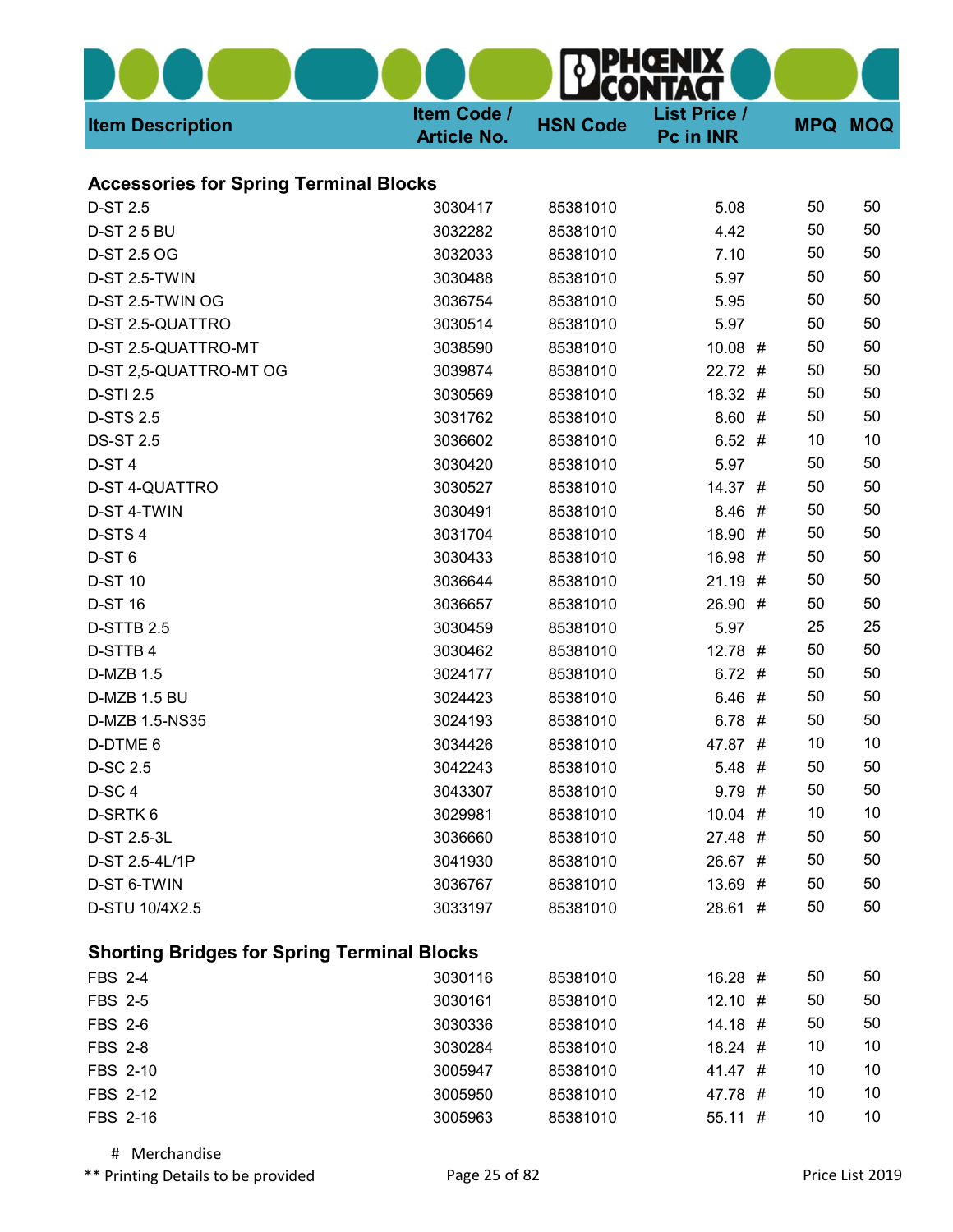| <b>Item Description</b> | Item Code /<br><b>Article No.</b> | <b>HSN Code</b> | <b>List Price /</b><br>Pc in INR |         | <b>MPQ MOQ</b> |
|-------------------------|-----------------------------------|-----------------|----------------------------------|---------|----------------|
| <b>FBS 3-5</b>          | 3030174                           | 85381010        | 24.11#                           | 50      | 50             |
| <b>FBS 3-6</b>          | 3030242                           | 85381010        | 26.17 #                          | 50      | 50             |
| <b>FBS 3-8</b>          | 3030297                           | 85381010        | 39.32 #                          | 10      | 10             |
| <b>FBS 4-4</b>          | 3030132                           | 85381010        | 43.04 #                          | 50      | 50             |
| <b>FBS 4-5</b>          | 3030187                           | 85381010        | 41.97 #                          | 50      | 50             |
| <b>FBS 4-6</b>          | 3030255                           | 85381010        | 46.22 #                          | 50      | 50             |
| <b>FBS 4-8</b>          | 3030307                           | 85381010        | 64.04 #                          | 10      | 10             |
| <b>FBS 5-5</b>          | 3030190                           | 85381010        | 53.00 #                          | 50      | 50             |
| <b>FBS 5-6</b>          | 3030349                           | 85381010        | 57.20 #                          | 50      | 50             |
| <b>FBS 5-8</b>          | 3030310                           | 85381010        | 84.21 #                          | 10      | 10             |
| <b>FBS 10-5</b>         | 3030213                           | 85381010        | 117.40 #                         | 50      | 50             |
| <b>FBS 10-6</b>         | 3030271                           | 85381010        | 127.51 #                         | 10      | 10             |
| <b>FBS 10-8</b>         | 3030323                           | 85381010        | 161.16 #                         | 10      | 10             |
| <b>FBS 20-5</b>         | 3030226                           | 85381010        | 242.40 #                         | 10      | 10             |
| <b>FBS 20-6</b>         | 3030365                           | 85381010        | 259.71 #                         | 10      | 10             |
| <b>FBS 50-5</b>         | 3038930                           | 85381010        | 648.98 #                         | 10      | 10             |
| <b>FBS 10-4</b>         | 3030158                           | 85381010        | 138.13 #                         | 10      | 10             |
| <b>FBS 20-4</b>         | 3030352                           | 85381010        | 268.08 #                         | 10      | 10             |
| <b>FBS 3-4</b>          | 3030129                           | 85381010        | 30.88 #                          | 50      | 50             |
| <b>FBS 5-4</b>          | 3030145                           | 85381010        | 62.32 #                          | 50      | 50             |
| <b>FBSR 10-6</b>        | 3033716                           | 85381010        | 47.57 #                          | 10      | 10             |
| <b>FBSR 5-8</b>         | 3033809                           | 85381010        | 59.80                            | 10<br># | 10             |
| <b>FBSR 2-5</b>         | 3033702                           | 85381010        | 10.97#                           | 50      | 50             |
| <b>FBSR 2-8</b>         | 3033808                           | 85381010        | 15.35 #                          | 10      | 10             |
| <b>FBSR 2-6</b>         | 3033715                           | 85381010        | 10.01#                           | 50      | 50             |
| <b>FBSR 10-5</b>        | 3033710                           | 85381010        | 48.16 #                          | 10      | 10             |
| <b>FBSR 5-5</b>         | 3001593                           | 85381010        | $32.58$ #                        | 50      | 50             |
| <b>FBSR 3-5</b>         | 3001591                           | 85381010        | 21.46 #                          | 50      | 50             |
| <b>FBSR 5-6</b>         | 3001596                           | 85381010        | 42.83 #                          | 50      | 50             |
| <b>FBSR 4-5</b>         | 3001592                           | 85381010        | 31.44 #                          | 50      | 50             |
| <b>FBSR 10-8</b>        | 3001599                           | 85381010        | $121.45$ #                       | 10      | 10             |
| <b>FBSR 3-8</b>         | 3001597                           | 85381010        | 28.37 #                          | 10      | 10             |
| <b>FBSR 4-6</b>         | 3001595                           | 85381010        | $32.23$ #                        | 50      | 50             |
| <b>FBSR 4-8</b>         | 3000585                           | 85381010        | 37.69 #                          | 10      | 10             |
| <b>FBSR 3-6</b>         | 3001594                           | 85381010        | $21.64$ #                        | 50      | 50             |

# PUSH-IN TERMINAL BLOCKS

#### Feed-through terminal blocks

| PT 1,5/S         | 3208100 | 85369090 | 27.73#     | 50 | 50 |
|------------------|---------|----------|------------|----|----|
| PT 2.5           | 3209510 | 85369090 | 20.87#     | 50 | 50 |
| <b>PT 2.5 BU</b> | 3209523 | 85369090 | $27.62 \#$ | 50 | 50 |
| <b>PT 2.5-PE</b> | 3209536 | 85369090 | 103.77#    | 50 | 50 |
| PT 2.5-TWIN      | 3209549 | 85369090 | 37.78#     | 50 | 50 |
| # Merchandise    |         |          |            |    |    |

\*\* Printing Details to be provided **Page 26 of 82** Price List 2019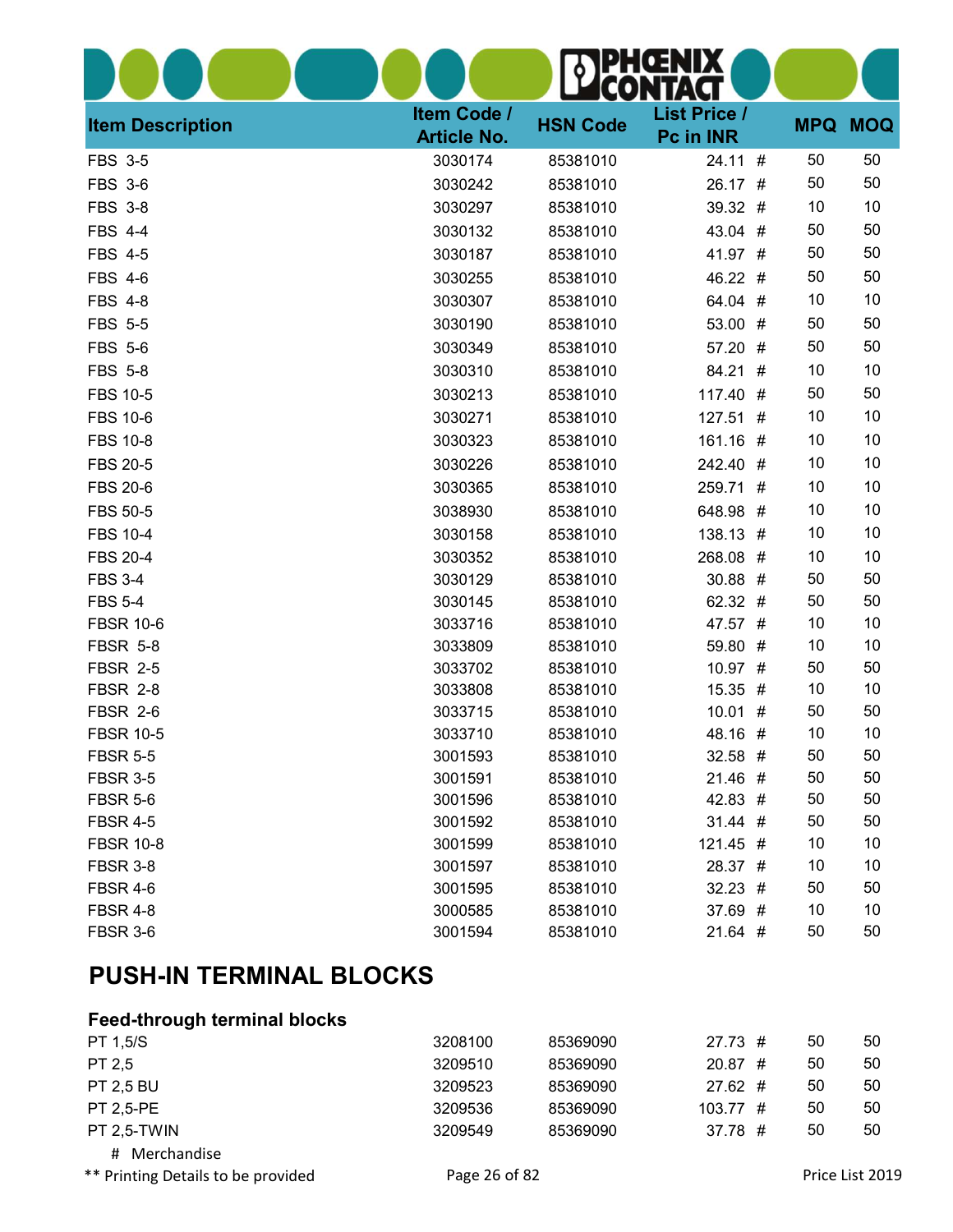| <b>Item Description</b>                 | Item Code /<br><b>Article No.</b> | <b>HSN Code</b> | <b>List Price /</b><br>Pc in INR |              | <b>MPQ MOQ</b> |
|-----------------------------------------|-----------------------------------|-----------------|----------------------------------|--------------|----------------|
| PT 2,5-TWIN BU                          | 3209552                           | 85369090        | 54.92 #                          | 50           | 50             |
| PT 2,5-TWIN-PE                          | 3209565                           | 85369090        | 176.01 #                         | 50           | 50             |
| PT 2.5-QUATRO                           | 3209578                           | 85369090        | 64.05 #                          | 50           | 50             |
| PT 2.5-QUATRO BU                        | 3209581                           | 85369090        | 49.65 #                          | 50           | 50             |
| PT 2,5-QUATTRO-PE                       | 3209594                           | 85369090        | 150.04 #                         | 50           | 50             |
| PT <sub>4</sub>                         | 3211757                           | 85369090        | 23.94                            | 50           | 50             |
| PT 4 BU                                 | 3211760                           | 85369090        | 34.17                            | 50           | 50             |
| PT 4-PE                                 | 3211766                           | 85369090        | 100.80                           | 50           | 50             |
| PT 4-TWIN                               | 3211771                           | 85369090        | 65.92                            | 50           | 50             |
| PT 4-TWIN BU                            | 3211775                           | 85369090        | 56.94 #                          | 50           | 50             |
| PT 4-TWIN-PE                            | 3211780                           | 85369090        | 192.32 #                         | 50           | 50             |
| PT 4-QUATTRO                            | 3211797                           | 85369090        | 81.61                            | 50           | 50             |
| PT 4-QUATTRO BU                         | 3211802                           | 85369090        | 79.79 #                          | 50           | 50             |
| PT 4-QUATTRO-PE                         | 3211809                           | 85369090        | 218.89                           | 50           | 50             |
| PT <sub>6</sub>                         | 3211813                           | 85369090        | 74.31                            | 50           | 50             |
| PT6BU                                   | 3211819                           | 85369090        | 86.70 #                          | 50           | 50             |
| PT 6-PE                                 | 3211822                           | 85369090        | 166.21                           | $\mathbf{1}$ | $\mathbf 1$    |
| PT 6-TWIN                               | 3211929                           | 85369090        | 123.94                           | 50           | 50             |
| PT 6-TWIN BU                            | 3211485                           | 85369090        | 111.63 #                         | 50           | 50             |
| PT 6-TWIN-PE                            | 3211498                           | 85369090        | 253.97                           | 50           | 50             |
| PT 6-QUATTRO                            | 3212934                           | 85369090        | 138.08                           | 50           | 50             |
| PT 6-QUATTRO-PE                         | 3212950                           | 85369090        | 285.55                           | 50           | 50             |
| <b>PT 10</b>                            | 3212120                           | 85369090        | 84.15                            | 1            | 1              |
| <b>PT 10 BU</b>                         | 3212123                           | 85369090        | 103.47#                          | 1            | 1              |
| <b>PT 10-PE</b>                         | 3212131                           | 85369090        | 197.02                           | 1            | 1              |
| PT 10-TWIN                              | 3208746                           | 85369090        | 186.80                           | 1            | 1              |
| PT 10-TWIN-PE                           | 3208745                           | 85369090        | 328.67                           | 1            | 1              |
| <b>PT 16 N</b>                          | 3212138                           | 85369090        | 129.48 #                         | 50           | 50             |
| <b>PT 16 N-PE</b>                       | 3212147                           | 85369090        | 270.43 #                         | 50           | 50             |
| PT 16-TWIN N                            | 3208760                           | 85369090        | 211.94 #                         | 25           | 25             |
| PT 16-TWIN N-PE                         | 3208786                           | 85369090        | 351.34 #                         | 25           | 25             |
| PTPOWER 35                              | 3212064                           | 85369090        | 302.79 #                         | 10           | 1              |
| PTPOWER 50                              | 3260050                           | 85369090        | 674.50 #                         | 10           | 1              |
| PTPOWER 95                              | 3260100                           | 85369090        | 879.49 #                         | 3            | $\mathbf{3}$   |
| PTPOWER 185                             | 1054722                           | 85369090        | 1,338.28 #                       | 3            | 3              |
| <b>Push-in Marshalling Distributors</b> |                                   |                 |                                  |              |                |
| PTRV 4/WH                               | 3270115                           | 85369090        | 388.61 #                         | 10           | 10             |
| PTRV 4/RD                               | 3270121                           | 85369090        | 373.71 #                         | 10           | 10             |
| PTRV 4-PV / BK                          | 3270125                           | 85369090        | 436.11 #                         | 10           | 10             |
| PTRV 4-PV BU/BK                         | 3270126                           | 85369090        | 436.11 #                         | 10           | 10             |
| PTRV 8 / WHRD                           | 3270133                           | 85369090        | 751.31 #                         | 10           | 10             |
| PTRV 8 / RDWH                           | 3270137                           | 85369090        | 722.52 #                         | 10           | 10             |
| PTRV 8-PV / BK                          | 3270142                           | 85369090        | 743.72 #                         | 10           | 10             |
| PTRV 8-PV BU/BK                         | 3270145                           | 85369090        | 743.72 #                         | 10           | 10             |
| # Merchandise                           |                                   |                 |                                  |              |                |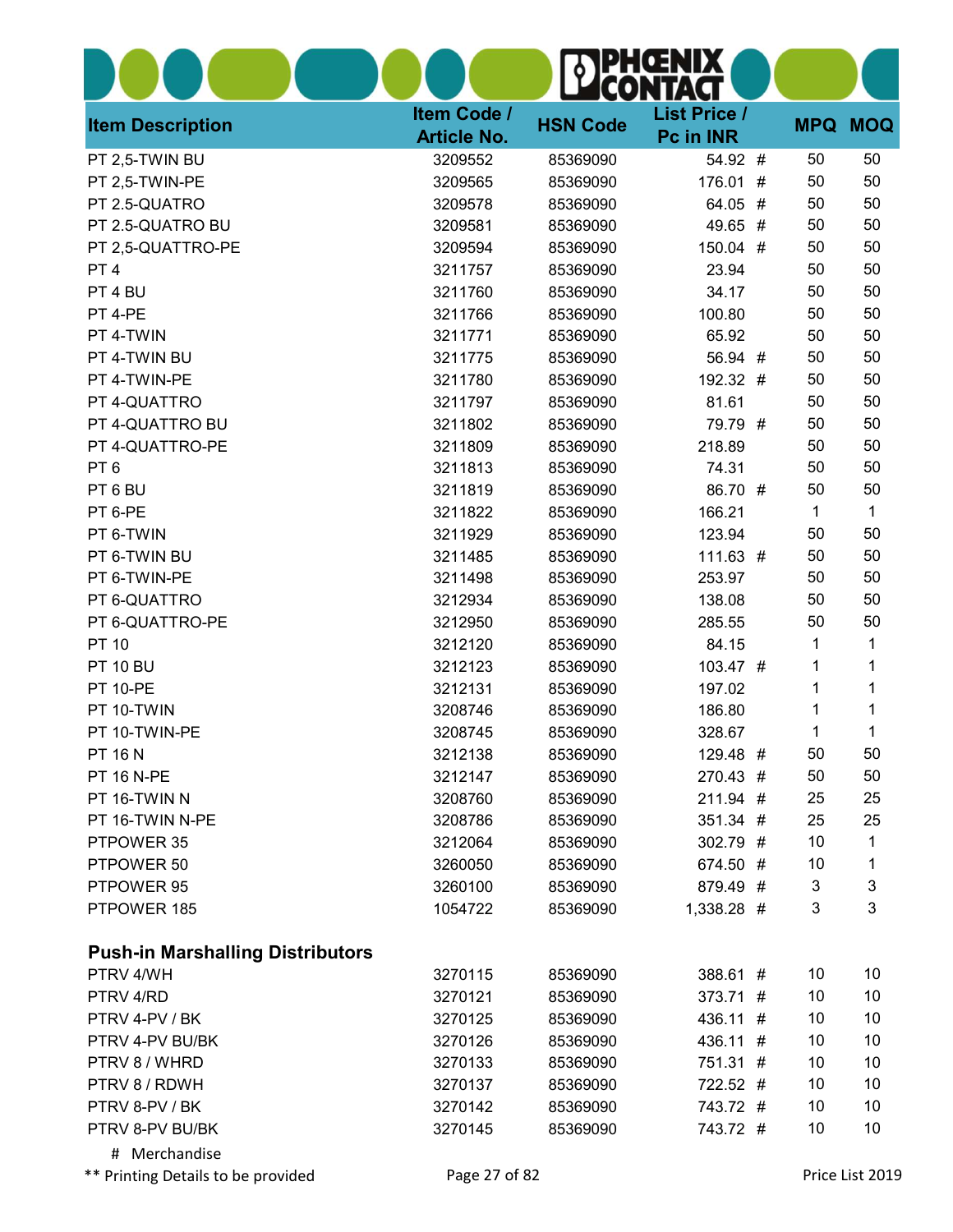| <b>Item Description</b>                                  | Item Code /<br><b>Article No.</b> | <b>HSN Code</b> | <b>List Price /</b><br>Pc in INR | <b>MPQ</b> | <b>MOQ</b> |
|----------------------------------------------------------|-----------------------------------|-----------------|----------------------------------|------------|------------|
| <b>Hybrid Terminal Blocks For Potential Distribution</b> |                                   |                 |                                  |            |            |
| PTU 35/4X10                                              | 3002371                           | 85369090        | 190.96                           | 50         | 50         |
| PTU 35/4X10 BU                                           | 3002370                           | 85369090        | 192.51                           | 50         | 50         |
| FTU 35/4X10                                              | 3002376                           | 85369090        | 160.84                           | 50         | 50         |
| FTU 35/4X10 BU                                           | 1089359                           | 85369090        | 153.03                           | 1          | 1          |
| PTU 35/4X6/6X2,5                                         | 3214080                           | 85369090        | 681.98 #                         | 20         | 20         |
| PTU 35/4X6/6X2,5 BU                                      | 3214081                           | 85369090        | 712.41 #                         | 20         | 20         |
| Knife disconnect / Fuse terminal blocks                  |                                   |                 |                                  |            |            |
| <b>PT 2,5-TG</b>                                         | 3210185                           | 85369090        | 148.51 #                         | 50         | 50         |
| PT 4-TG                                                  | 3211922                           | 85369090        | 87.04 #                          | 50         | 50         |
| PT 6-TG                                                  | 3212163                           | 85369090        | 113.89 #                         | 50         | 50         |
| PT 2,5-TWIN-TG                                           | 3210198                           | 85369090        | $92.72$ #                        | 50         | 50         |
| PT 2,5-QUATTRO-TG                                        | 3210208                           | 85369090        | 111.98 #                         | 50         | 50         |
| <b>PT 2,5-MT</b>                                         | 3210156                           | 85369090        | 109.84                           | 1          | 1          |
| <b>PT 2,5-MT BU</b>                                      | 3211650                           | 85369090        | 137.33 #                         | 50         | 50         |
| PT 4-MT                                                  | 3211933                           | 85369090        | 131.08 #                         | 50         | 50         |
| PT 2,5-TWIN-MT                                           | 3210169                           | 85369090        | 154.56 #                         | 50         | 50         |
| PT 2,5-QUATTRO-MT                                        | 3210172                           | 85369090        | 158.24                           | 50         | 50         |
| PTTB 4-TG                                                | 3211909                           | 85369090        | 127.84 #                         | 50         | 50         |
| PTTB 4-MT                                                | 3211913                           | 85369090        | 174.19 #                         | 50         | 50         |
| PT 6-MT                                                  | 3212160                           | 85369090        | 181.16 #                         | 50         | 50         |
| PTME <sub>6</sub>                                        | 3212170                           | 85369090        | 300.44 #                         | 1          | 1          |
| PT 4-HESI (5X20)                                         | 3211860                           | 85369090        | 192.61 #                         | 50         | 50         |
| PT 4-HESILED 24 (5X20)                                   | 3211903                           | 85369090        | 348.05                           | 50         | 50         |
| PT 4-HESILA 250 (5X20)                                   | 3211907                           | 85369090        | 417.92                           | 50         | 50         |
| PTTB 4-HESI (5X20)                                       | 3211886                           | 85369090        | 176.73                           | 50         | 50         |
| PTTB 4-HESILED 24 (5X20)                                 | 3211888                           | 85369090        | 426.86                           | 50         | 50         |
| PTTB 4-HESILED 250 (5X20)                                | 3211892                           | 85369090        | 493.51 #                         | 50         | 50         |
| PT 6 DREHSI (5x20)                                       | 3025042                           | 85369090        | 142.07                           | 50         | 50         |
| PT 6 DREHSILA 250 (5x20)                                 | 3025044                           | 85369090        | 155.32                           | 50         | 50         |
| PT 6 DREHSILED 24 (5x20)                                 | 3025046                           | 85369090        | 151.86                           | 50         | 50         |
| <b>Component terminal blocks</b>                         |                                   |                 |                                  |            |            |
| PT 2,5-DIO/L-R                                           | 3210224                           | 85369090        | 160.45 #                         | 50         | 50         |
| PT 2,5-DIO/R-L                                           | 3210237                           | 85369090        | 182.20 #                         | 50         | 50         |
| PTTB 2,5-DIO/O-U                                         | 3210923                           | 85369090        | 233.07 #                         | 50         | 50         |
| PTTB 2,5-DIO/U-O                                         | 3210936                           | 85369090        | 213.20 #                         | 50         | 50         |
| <b>Multi-level terminal blocks</b>                       |                                   |                 |                                  |            |            |
| <b>PTTB 1,5/S</b>                                        | 3208511                           | 85369090        | 74.53 #                          | 50         | 50         |
| <b>PTTB 2,5</b>                                          | 3210567                           | 85369090        | 66.12                            | 1          | 1          |
| PTTB 2,5 BU                                              | 3210570                           | 85369090        | 84.63                            | 1          | 1          |
| PTTB4                                                    | 3211786                           | 85369090        | 110.36                           | 50         | 50         |
| # Merchandise                                            |                                   |                 |                                  |            |            |

\*\* Printing Details to be provided **Page 28 of 82** Printing Details to be provided **Page 28 of 82** Price List 2019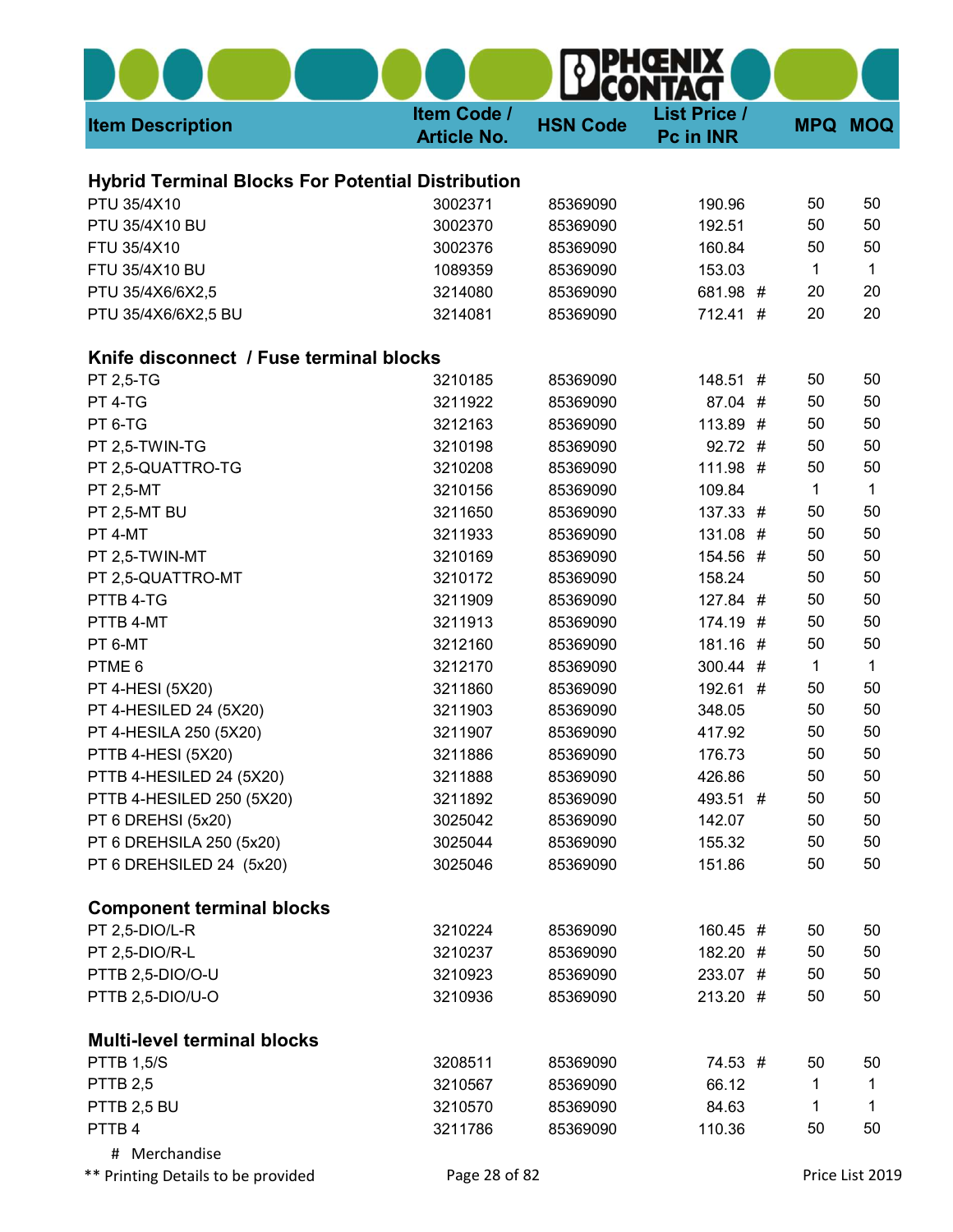| <b>Item Description</b>                        | Item Code /<br><b>Article No.</b> | <b>HSN Code</b> | <b>List Price /</b><br>Pc in INR |   | <b>MPQ</b> | <b>MOQ</b> |
|------------------------------------------------|-----------------------------------|-----------------|----------------------------------|---|------------|------------|
| PTTB 2,5-PV                                    | 3210583                           | 85369090        | 195.25 #                         |   | 50         | 50         |
| PTTB 2,5-PE                                    | 3210596                           | 85369090        | 260.02 #                         |   | 1          | 1          |
| PTTB 4-PE                                      | 3211854                           | 85369090        | $327.55$ #                       |   | 50         | 50         |
| PT 2,5-3L                                      | 3210499                           | 85369090        | 119.51 #                         |   | 50         | 50         |
| <b>Accessories for Push-in Terminal Blocks</b> |                                   |                 |                                  |   |            |            |
| D-PT 2,5-TWIN-MT                               | 3211317                           | 85381010        | $18.53$ #                        |   | 50         | 50         |
| <b>D-PT 4-QUATTRO</b>                          | 3208979                           | 85381010        | $20.87$ #                        |   | 50         | 50         |
| D-PT 4-TWIN                                    | 3208977                           | 85381010        | $20.95$ #                        |   | 50         | 50         |
| D-PT <sub>6</sub>                              | 3212044                           | 85381010        | 19.08 #                          |   | 50         | 50         |
| <b>D-PT 10</b>                                 | 3212057                           | 85381010        | 20.77                            | # | 50         | 50         |
| <b>D-PT 16 N</b>                               | 3212060                           | 85381010        | 26.39                            | # | 50         | 50         |
| D-PTTB 2.5                                     | 3211634                           | 85381010        | 19.67 #                          |   | 50         | 50         |
| D-PT 2,5-3L                                    | 3211647                           | 85381010        | 26.96 #                          |   | 50         | 50         |
| <b>MARKING AND INSTALLATION</b>                |                                   |                 |                                  |   |            |            |
| <b>End Clamps</b>                              |                                   |                 |                                  |   |            |            |
| <b>E/AL-NS 35</b>                              | 1201662                           | 76169990        | 134.13#                          |   | 10         | 10         |
| E/MBK                                          | 1401637                           | 39269099        | 21.40#                           |   | 100        | 100        |
| E/MK1                                          | 1421659                           | 39269099        | $27.26$ #                        |   | 100        | 100        |
| E/UK (with 3 screws)                           | 1201442                           | 39269099        | 12.80                            |   | 100        | 100        |
| $E/UK$ 1                                       | 1201413                           | 39269099        | 41.73 #                          |   | 50         | 50         |
| <b>CLIPFIX 35</b>                              | 3022218                           | 85381010        | 8.81                             | # | 50         | 50         |
| CLIPFIX 15                                     | 3022263                           | 39269099        | 23.94 #                          |   | 50         | 50         |
| <b>MARKING SYSTEMS</b>                         |                                   |                 |                                  |   |            |            |
| <b>THERMOMARK ROLL</b>                         | 5146477                           | 84433210        | 131,679.28 #                     |   | 1          | 1          |
| <b>THERMOMARK CARD</b>                         | 5146464                           | 84433210        | 221,715.77 #                     |   | 1          | 1          |
| <b>BLUEMARK CLED</b>                           | 5147999                           | 84433210        | 724,414.62 #                     |   | 1          | 1          |
| CMS-P1-PLOTTER                                 | 5144615                           | 90172090        | 440,826.33 #                     |   | 1          | 1          |
| <b>CMS-PEN 0,25</b>                            | 5067815                           | 96083019        | 11,433.12 #                      |   | 1          |            |
| THERMOMARK-RIBBON 110                          | 5145384                           | 96121010        | 10,539.82 #                      |   | 1          |            |
| THERMOMARK-RIBBON 110-TC                       | 0801371                           | 96121010        | 10,603.35 #                      |   | 1          |            |
| BLUEMARK CLED-FLUID-CARTR.                     | 5146662                           | 32151110        | 17,386.19 #                      |   | 1          |            |
| <b>THERMOFOX</b>                               | 0803984                           | 84433210        | 11,688.15 #                      |   | 1          | 1          |
| THERMOFOX/ADAPTER                              | 0805010                           | 85044090        | 4,383.06 #                       |   | 1          | 1          |
| THERMOFOX/BAG                                  | 0805003                           | 42029900        | 4,489.02 #                       |   | 1          | 1          |
| THERMOFOX/ACCU                                 | 0805009                           | 85078000        | 3,652.56 #                       |   | 1          | 1          |
|                                                |                                   |                 |                                  |   |            |            |

Terminal Group Markers KLM 1004306 39269099 44.89 # 100 100 KLM + ESL 26x6 **0809395** 0809395 39269099 43.17 100 100 KLM-A 1004348 39269099 21.35 100 100 # Merchandise

\*\* Printing Details to be provided **Page 29 of 82** Printing Details to be provided **Page 29 of 82** Price List 2019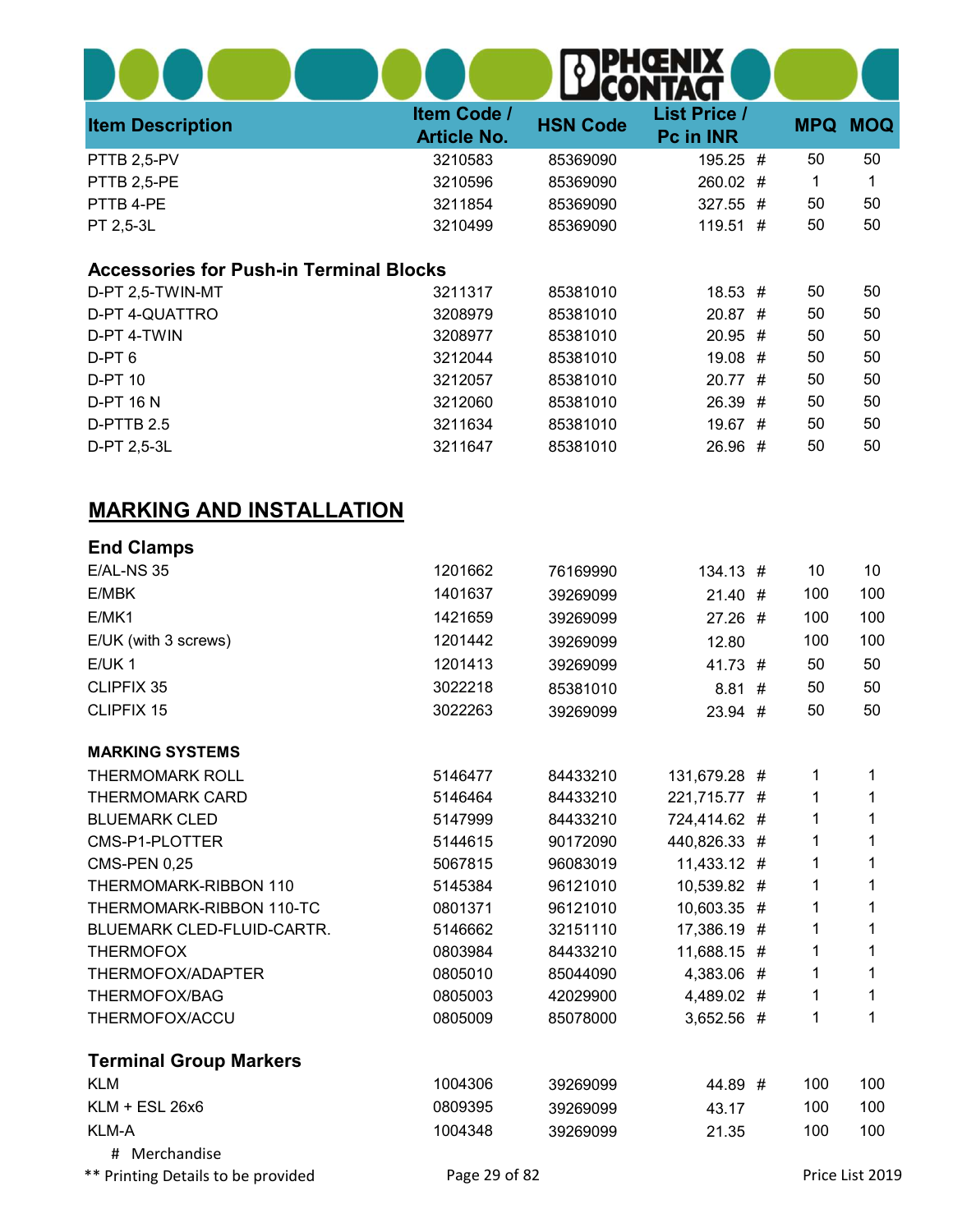| <b>Item Description</b>       | Item Code /<br><b>Article No.</b> | <b>HSN Code</b> | <b>List Price /</b><br>Pc in INR | <b>MPQ</b> | <b>MOQ</b> |
|-------------------------------|-----------------------------------|-----------------|----------------------------------|------------|------------|
| <b>ESL 44x7</b>               | 0808244                           | 39269099        | 321.55 #                         | 10         | 10         |
| KLM-A + ESL 44x7              | 0809421                           | 39269099        | 25.65                            | 100        | 100        |
| KLM <sub>2</sub>              | 0807575                           | 39269099        | 18.86 #                          | 100        | 100        |
| UBE/D+ES/KMK 3                | 1004076                           | 85381010        | $29.12$ #                        | 10         | 10         |
| UBE/D                         | 0800307                           | 39269099        | 76.34 #                          | 10         | 10         |
| <b>UBE</b>                    | 0800310                           | 39269099        | 60.32 #                          | 10         | 10         |
| <b>ESL 40x17</b>              | 0808095                           | 39269099        | 374.62 #                         | 10         | 10         |
| <b>Warning Signs</b>          |                                   |                 |                                  |            |            |
| WS 4-5                        | 0805344                           | 39269099        | 153.02 #                         | 10         | 10         |
| WS 4-6                        | 1004209                           | 39269099        | 153.03 #                         | 10         | 10         |
| WS 4-8                        | 1004212                           | 39269099        | 156.38 #                         | 10         | 10         |
| WS 4-10                       | 1004225                           | 39269099        | 161.22 #                         | 10         | 10         |
| WS 4-12                       | 0805328                           | 39269099        | 228.23 #                         | 10         | 10         |
| WS 5-6                        | 1004403                           | 39269099        | 164.21                           | 10<br>#    | 10         |
| WS-2K                         | 1004513                           | 39269099        | $22.17$ #                        | 10         | 10         |
| <b>Terminal Markers</b>       |                                   |                 |                                  |            |            |
| <b>ZB 5: UNPRINTED</b>        | 1050004                           | 39269099        | 4.25                             | 100        | 100        |
| ZB 5 LGS:FORTL.ZAHLEN 1-10    | 1050017:0001                      | 39269099        | 5.68                             | 100        | 100        |
| ZB 5 QR:FORTL.ZAHLEN 1-10     | 1050020:0001                      | 39269099        | 5.68                             | 100        | 100        |
| ZB 5 LGS: GLEICHE ZAHLEN 1    | 1050033:0001                      | 39269099        | 7.32                             | 100        | 100        |
| ZB 5 LGS:GROSSBUCHST. A       | 1050059:A                         | 39269099        | 7.32                             | 100        | 100        |
| ZB 5 LGS:SYMBOLE +            | 1050091:+                         | 39269099        | 7.32                             | 100        | 100        |
| ZB 5: SO/CMS **               | 1050295                           | 39269099        | 8.50                             | 100        | 100        |
| <b>ZB 6: UNPRINTED</b>        | 1051003                           | 39269099        | 4.25                             | 100        | 100        |
| ZB 6 LGS:FORTL.ZAHLEN 1-10    | 1051016:0001                      | 39269099        | 5.68                             | 100        | 100        |
| ZB 6 QR:FORTL.ZAHLEN 1-10     | 1051029:0001                      | 39269099        | 5.68                             | 100        | 100        |
| ZB 6 LGS: GLEICHE ZAHLEN 1    | 1051032:0001                      | 39269099        | 8.12                             | 100        | 100        |
| ZB 6 LGS: GROSSBUCHSTABEN A   | 1051058:B                         | 39269099        | 8.12                             | 100        | 100        |
| ZB 6 LGS:SYMBOLE +            | 1051090:+                         | 39269099        | 8.12                             | 100        | 100        |
| ZB 6 QR:KLEINBUCHST. A        | 1051087:A                         | 39269099        | 8.12                             | 100        | 100        |
| ZB 6 SO/CMS **                | 1050499                           | 39269099        | 7.89                             | 100        | 100        |
| ZB 7.62:UNPRINTED             | 1054000                           | 39269099        | 34.31#                           | 10         | 10         |
| ZB 7 62 LGS:FORTL.ZAHLEN 1-10 | 1054233:0001                      | 39269099        | 44.95 #                          | 10         | 10         |
| ZB 7.62:SO/CMS **             | 1050509                           | 39269099        | 33.67                            | 50         | 50         |
| <b>ZB 8: UNPRINTED</b>        | 1052002                           | 39269099        | 6.34                             | 50         | 50         |
| ZB 8 LGS:FORTL.ZAHLEN 1-10    | 1052015:0001                      | 39269099        | 6.98                             | 50         | 50         |
| ZB 8 QR:FORTL.ZAHLEN 1-10     | 1052028:0001                      | 39269099        | 6.98                             | 50         | 50         |
| ZB 8 LGS: GLEICHE ZAHLEN 1    | 1051031:0001                      | 39269099        | 10.64                            | 50         | 50         |
| ZB 8 LGS: GROSSBUCHSTABEN A   | 1052057:A                         | 39269099        | 10.32                            | 50         | 50         |
| ZB 8 LGS:SYMBOLE +            | 1052099:+                         | 39269099        | 10.64                            | 50         | 50         |
| ZB 8 SO/CMS **                | 1050512                           | 39269099        | 11.71                            | 50         | 50         |
| # Merchandise                 |                                   |                 |                                  |            |            |

\*\* Printing Details to be provided **Page 30 of 82** Price List 2019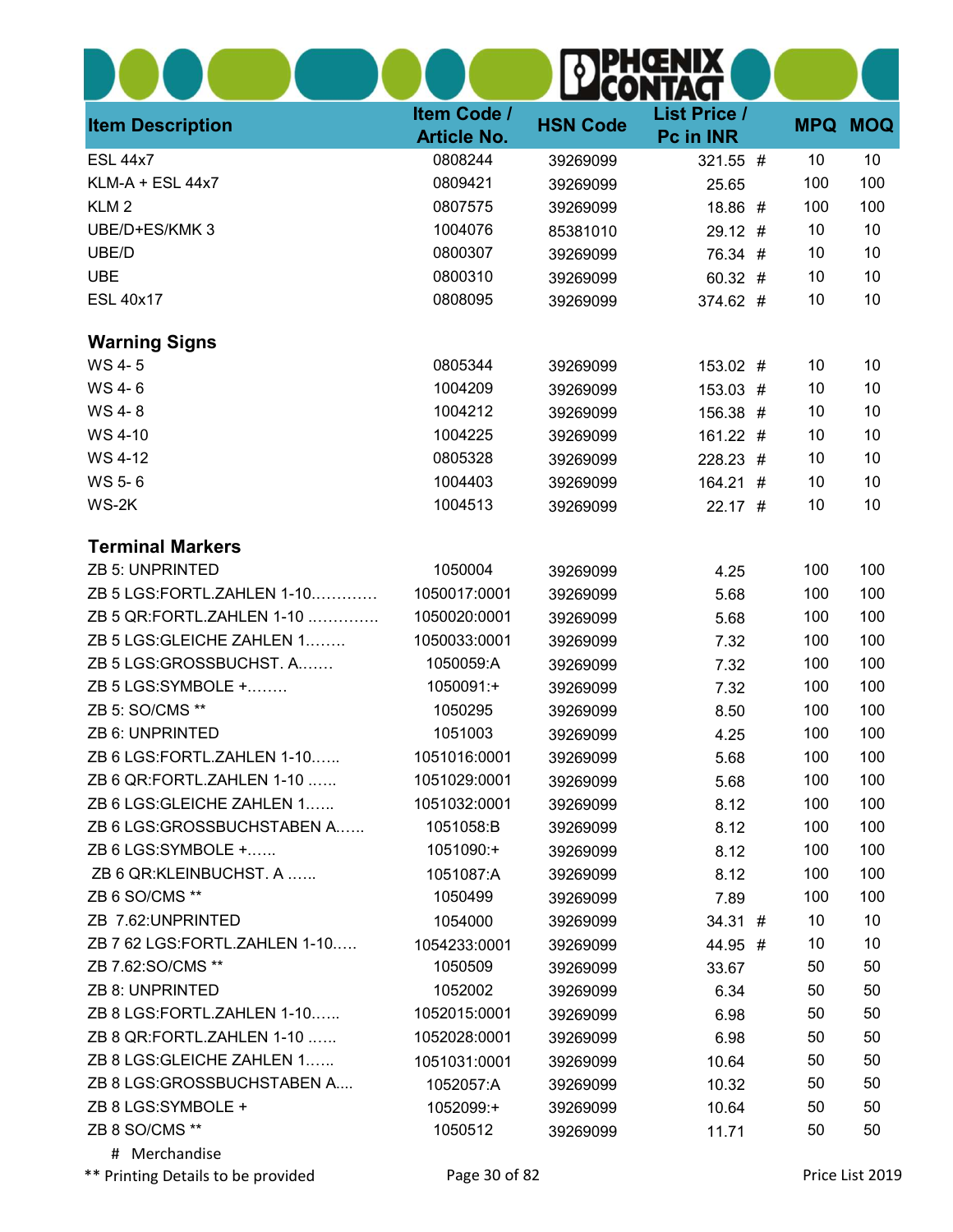|                                 |                                   |                 | HŒNIX                            |              |                |
|---------------------------------|-----------------------------------|-----------------|----------------------------------|--------------|----------------|
| <b>Item Description</b>         | Item Code /<br><b>Article No.</b> | <b>HSN Code</b> | <b>List Price /</b><br>Pc in INR |              | <b>MPQ MOQ</b> |
| ZB 10: UNPRINTED                | 1053001                           | 39269099        | 11.40                            | 50           | 50             |
| ZB 10 LGS:FORTL.ZAHLEN 1-10     | 1053014:0001                      | 39269099        | 11.87                            | 100          | 100            |
| ZB 10 QR:FORTL.ZAHLEN 1-10      | 1053027:0001                      | 39269099        | 11.87                            | 100          | 100            |
| ZB10 LGS: GLEICHE ZAHLEN 1      | 1053030:0001                      | 39269099        | 12.83                            | 100          | 100            |
| ZB10 LGS:SYMBOLE +              | 1053098:+                         | 39269099        | 12.83                            | 100          | 100            |
| ZB 10 SO/CMS **                 | 1050525                           | 39269099        | 14.95                            | 50           | 50             |
| ZB 12: UNPRINTED                | 0812120                           | 39269099        | 29.00 #                          | 10           | 10             |
| ZB 12 CUS **                    | 0824942                           | 39269099        | 135.02 #                         | 1            | 1              |
| ZB 12 LGS:L1-N PE               | 0812146                           | 39269099        | 48.57 #                          | 10           | 10             |
| ZBF 4: UNBEDRUCKT               | 0808587                           | 39269099        | 34.59 #                          | 10           | 10             |
| ZBF 4 LGS:FORTL.ZAHLEN 1-10     | 0808626:0001                      | 39269099        | 29.72                            | 50           | 50             |
| <b>ZBF 5: UNPRINTED</b>         | 0808642                           | 39269099        | 30.76#                           | 10           | 10             |
| ZBF 5 LGS:FORTL.ZAHLEN 1-10     | 0808671:0001                      | 39269099        | 30.50                            | 50           | 50             |
| ZBF 5 QR:FORTL.ZAHLEN 1-10      | 0808697:0001                      | 39269099        | 28.18                            | 50           | 50             |
| ZBF 5:SO/CMS **                 | 0808707                           | 39269099        | 30.50                            | 50           | 50             |
| ZBF 6: UNPRINTED                | 0808710                           | 39269099        | $30.74$ #                        | 10           | 10             |
| ZBF 6 LGS:FORTL.ZAHLEN 1-10     | 0808749:0001                      | 39269099        | 30.28                            | 50           | 50             |
| ZBF 6 QR:FORTL.ZAHLEN 1-10      | 0808765:0001                      | 39269099        | 28.01                            | 50           | 50             |
| ZBF 6:SO/CMS **                 | 0808778                           | 39269099        | 70.92                            | 50           | 50             |
| ZBF 8: UNBEDRUCKT               | 0808781                           | 39269099        | $30.74$ #                        | 10           | 10             |
| ZBF 8 LGS:FORTL.ZAHLEN 1-10     | 0808804:0001                      | 39269099        | 30.28                            | 50           | 50             |
| ZBF 10:UNPRINTED                | 0809997                           | 39269099        | $33.25$ #                        | 10           | 10             |
| ZBF10 LGS:FORTL.ZAHLEN 1-10     | 0810009:0001                      | 39269099        | 30.28                            | 50           | 50             |
| ZBF10 QR:FORTL.ZAHLEN 1-10      | 0810025:0001                      | 39269099        | 29.41                            | 50           | 50             |
| ZBF 12:UNBEDRUCKT               | 0809735                           | 39269099        | 30.83#                           | 10           | 10             |
| ZBF 12 CUS **                   | 0825018                           | 39269099        | 118.09 #                         | $\mathbf{1}$ | $\mathbf{1}$   |
| ZBFM 4/WH:UNBEDRUCKT            | 0803579                           | 39269099        | 27.85                            | 10           | 10             |
| ZBFM 4/WH.LGS:1-100             | 0800268                           | 39269099        | 35.14                            | 10           | 10             |
| ZBFM 4/WH LGS:FORTL.ZAHLEN 1-10 | 0803582:0001                      | 39269099        | 35.14                            | 10           | 10             |
| ZBFM 4 CUS **                   | 0825034                           | 39269099        | 35.14                            | 10           | 10             |
| ZBFM 5/WH:UNBEDRUCKT            | 0803595                           | 39269099        | 36.20                            | 10           | 10             |
| ZBFM 5/WH LGS:1-120             | 0800271                           | 39269099        | 40.56                            | 10           | 10             |
| ZBFM 5/WH LGS:FORTL.ZAHLEN 1-12 | 0803605:0001                      | 39269099        | 41.77                            | 10           | 10             |
| ZBFM 5 CUS **                   | 0825037                           | 39269099        | 43.60                            | 10           | 10             |
| ZBFM 6/WH:UNBEDRUCKT            | 0803618                           | 39269099        | 36.20                            | 10           | 10             |
| ZBFM 6/WH LGS:1-100             | 0800284                           | 39269099        | 40.56                            | 10           | 10             |
| ZBFM 6/WH LGS:FORTL.ZAHLEN 1-10 | 0803621:0001                      | 39269099        | 41.77                            | 10           | 10             |
| ZBFM 6 CUS **                   | 0825040                           | 39269099        | 46.67                            | 10           | 10             |
| ZBFM 8/WH:UNBEDRUCKT            | 0800734                           | 39269099        | 22.27                            | 10           | 10             |
| ZBFM 8/WH LGS:FORTL.ZAHLEN 1-5  | 0804921:0001                      | 39269099        | 37.68                            | 10           | 10             |
| ZBFM 8 CUS **                   | 0825044                           | 39269099        | 41.27                            | 1            | $\mathbf{1}$   |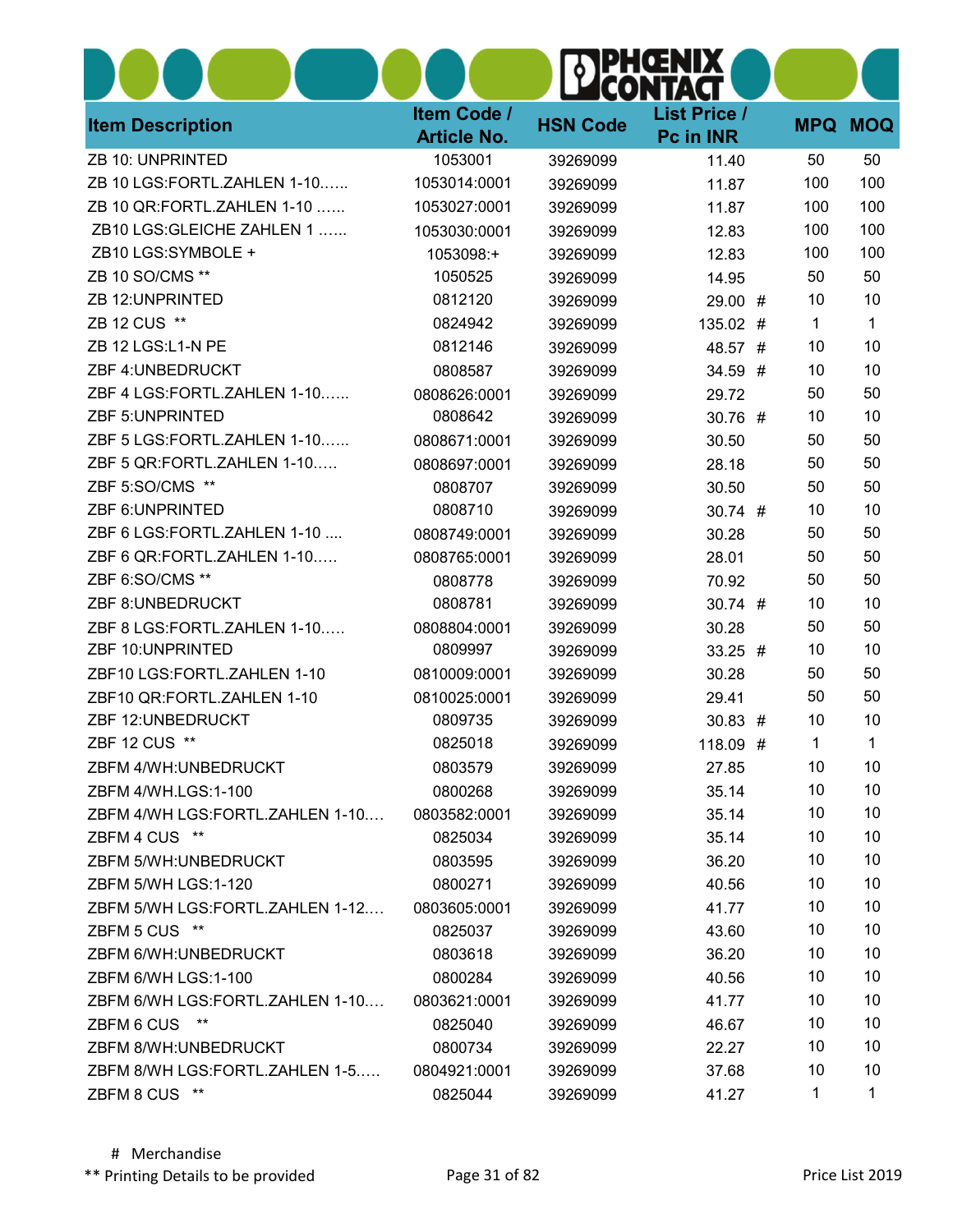| <b>Item Description</b>       | Item Code /<br><b>Article No.</b> | <b>HSN Code</b> | <b>List Price /</b><br>Pc in INR | <b>MPQ</b> | <b>MOQ</b>   |
|-------------------------------|-----------------------------------|-----------------|----------------------------------|------------|--------------|
| DIN Rails (Length -2 meter)   |                                   |                 |                                  |            |              |
| NS 35/7.5 WH PERF 2000MM I    | 5792079                           | 73269099        | 206.67 #                         | 1          | 1            |
| NS 35/7.5 WH UNPERF 2000MM I  | 5792080                           | 73269099        | 194.04 #                         | 20         | 20           |
| NS 35/15 WH PERF 2000MM I     | 5792159                           | 73269099        | 348.25 #                         | 1          | $\mathbf{1}$ |
| NS 35/15 WH UNPERF 2000MM I   | 5792160                           | 73269099        | 318.59 #                         | 10         | 10           |
| DIN Rails (Length -1 meter)   |                                   |                 |                                  |            |              |
| NS 15/5.5 WH PERF 1000MM I    | 0800112                           | 73269099        | 65.09 #                          | 40         | 40           |
| NS 15/5.5 WH UNPERF 1000MM I  | 0800110                           | 73269099        | 65.09 #                          | 40         | 520          |
| NS 35/7.5 WH PERF 1000MM I    | 5792163                           | 73269099        | 103.47#                          | 1          | $\mathbf{1}$ |
| NS 35/7.5 WH UNPERF 1000MM I  | 5792164                           | 73269099        | 96.94 #                          | 20         | 20           |
| <b>End Caps for DIN Rails</b> |                                   |                 |                                  |            |              |
| <b>NS 35/15 CAP</b>           | 1206573                           | 39269099        | $12.74$ #                        | 100        | 100          |
| NS 35/75 CAP                  | 1206560                           | 39269099        | $12.74$ #                        | 100        | 100          |
| <b>Mounting Accessories</b>   |                                   |                 |                                  |            |              |
| BG/S                          | 1201086                           | 73269099        | 93.19 #                          | 10         | 10           |
| <b>BG/SA</b>                  | 1201604                           | 73269099        | 94.51 #                          | 10         | 10           |
| <b>BG/SH</b>                  | 1201099                           | 73269099        | 93.19 #                          | 10         | 10           |
| <b>BG/SHA</b>                 | 1201594                           | 73269099        | $100.22$ #                       | 10         | 10           |
| <b>BG/F</b>                   | 1201060                           | 73269099        | 95.06 #                          | 10         | 10           |
| BG/F 1                        | 1201112                           | 73269099        | 50.09 #                          | 10         | 10           |
| <b>USA 10</b>                 | 1201578                           | 39269099        | $22.57$ #                        | 25         | 10           |
| <b>USA 10/4.6</b>             | 1202713                           | 39269099        | 26.93 #                          | 25         | 10           |
| <b>Cable Marker Carrier</b>   |                                   |                 |                                  |            |              |
| <b>PATG 0/10</b>              | 1013795                           | 39269099        | $2.75$ #                         | 1000       | 1000         |
| <b>PATG 1/10</b>              | 1013805                           | 39269099        | 2.33#                            | 1000       | 1000         |
| <b>PATG 1/15</b>              | 1013025                           | 39269099        | 2.33#                            | 1000       | 1000         |
| <b>PATG 1/23</b>              | 1013847                           | 39269099        | 3.17#                            | 1000       | 1000         |
| <b>PATG 2/15</b>              | 1013038                           | 39269099        | 1.94#                            | 1000       | 1000         |
| <b>PATG 2/23</b>              | 1013850                           | 39269099        | 3.21#                            | 500        | 500          |
| <b>PATG 3/23</b>              | 1013863                           | 39269099        | 3.99#                            | 500        | 500          |
| <b>PATG 4/15</b>              | 1013054                           | 39269099        | 3.36#                            | 500        | 500          |
| <b>PATG 4/23</b>              | 0808011                           | 39269099        | $5.15$ #                         | 200        | 200          |
| <b>PATG 5/23</b>              | 0808024                           | 39269099        | $10.06$ #                        | 200        | 200          |
| <b>PATO 2/23</b>              | 1013902                           | 39269099        | 8.98 #                           | 500        | 500          |
| <b>PATO 3/15</b>              | 1013135                           | 39269099        | 9.06#                            | 500        | 500          |
| <b>PATO 4/15</b>              | 1013148                           | 39269099        | $10.98$ #                        | 500        | 500          |
| PAB-KTL                       | 1013261                           | 39269099        | 22.95 #                          | 200        | 200          |
| PAB-KTL 23                    | 1013957                           | 39269099        | 16.30 #                          | 200        | 200          |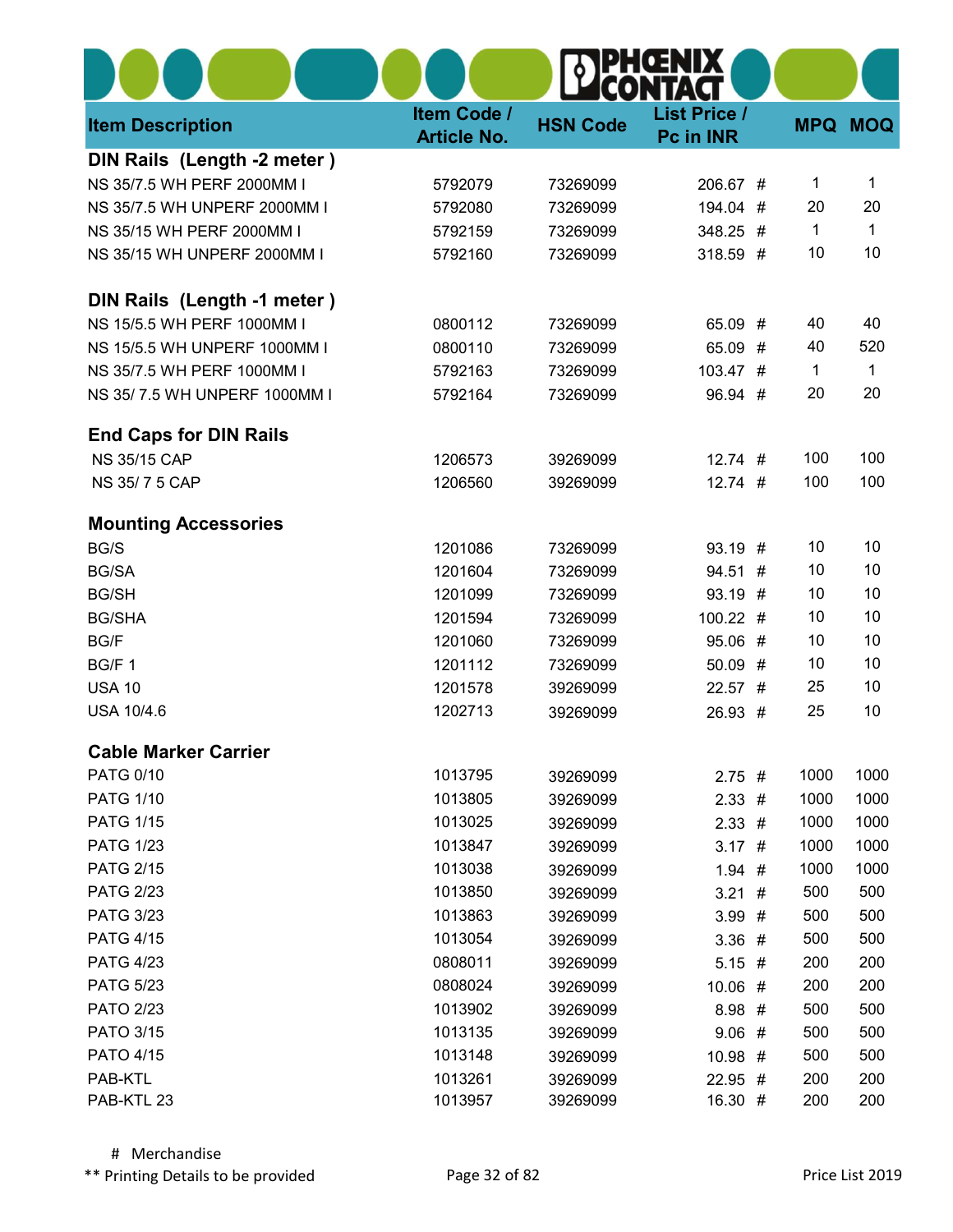| <b>Item Description</b>           | Item Code /<br><b>Article No.</b> | <b>HSN Code</b> | <b>List Price /</b><br>Pc in INR |     | <b>MPQ MOQ</b> |
|-----------------------------------|-----------------------------------|-----------------|----------------------------------|-----|----------------|
| <b>FERRULES &amp; LUGS</b>        |                                   |                 |                                  |     |                |
| <b>Ring Type Lugs Uninsulated</b> |                                   |                 |                                  |     |                |
| C-RC 1/M2.5 DIN                   | 3240069                           | 85369090        | 5.76 #                           | 100 | 100            |
| C-RC 1/M3 DIN                     | 3240070                           | 85369090        | 5.76 #                           | 100 | 100            |
| C-RC 1/M3.5 DIN                   | 3240071                           | 85369090        | 6.10#                            | 100 | 100            |
| C-RC 1/M4 DIN                     | 3240072                           | 85369090        | $5.68$ #                         | 100 | 100            |
| C-RC 1/M5 DIN                     | 3240073                           | 85369090        | 6.12#                            | 100 | 100            |
| C-RC 1/M6 DIN                     | 3240074                           | 85369090        | 6.23#                            | 100 | 100            |
| C-RC 1/M8 DIN                     | 3240075                           | 85369090        | 8.68 #                           | 100 | 100            |
| C-RC 2.5/M3 DIN                   | 3240076                           | 85369090        | 6.32#                            | 100 | 100            |
| C-RC 2.5/M3.5 DIN                 | 3240077                           | 85369090        | 6.16#                            | 100 | 100            |
| C-RC 2.5/M4 DIN                   | 3240078                           | 85369090        | 6.19#                            | 100 | 100            |
| C-RC 2.5/M5 DIN                   | 3240079                           | 85369090        | 7.71#                            | 100 | 100            |
| C-RC 2.5/M6 DIN                   | 3240080                           | 85369090        | 7.38#                            | 100 | 100            |
| C-RC 2.5/M8 DIN                   | 3240081                           | 85369090        | $9.24$ #                         | 100 | 100            |
| C-RC 2.5/M10 DIN                  | 3240082                           | 85369090        | 19.19 #                          | 100 | 100            |
| C-RC 6/M4 DIN                     | 3240083                           | 85369090        | 9.80#                            | 50  | 50             |
| C-RC 6/M5 DIN                     | 3240084                           | 85369090        | 9.97#                            | 50  | 50             |
| C-RC 6/M6 DIN                     | 3240085                           | 85369090        | 10.36#                           | 50  | 50             |
| C-RC 6/M8 DIN                     | 3240086                           | 85369090        | 11.94 #                          | 50  | 50             |
| C-RC 6/M10 DIN                    | 3240087                           | 85369090        | 15.82 #                          | 50  | 50             |
| C-RC 6/M12 DIN                    | 3240088                           | 85369090        | 15.78 #                          | 50  | 50             |
| C-RC 10/M5 DIN                    | 3240089                           | 85369090        | $13.38$ #                        | 100 | 100            |
| C-RC 10/M6 DIN                    | 3240090                           | 85369090        | 15.46 #                          | 100 | 100            |
| C-RC 10/M8 DIN                    | 3240091                           | 85369090        | 16.58 #                          | 100 | 100            |
| C-RC 10/M10 DIN                   | 3240092                           | 85369090        | $20.15$ #                        | 100 | 100            |
| C-RC 10/M12 DIN                   | 3240093                           | 85369090        | 23.62 #                          | 100 | 100            |
| C-RC 16/M5 DIN                    | 3240094                           | 85369090        | 28.02 #                          | 100 | 100            |
| C-RC 16/M6 DIN                    | 3240095                           | 85369090        | 28.02 #                          | 100 | 100            |
| C-RC 16/M8 DIN                    | 3240096                           | 85369090        | 23.94 #                          | 100 | 100            |
| C-RC 16/M10 DIN                   | 3240097                           | 85369090        | 34.57 #                          | 100 | 100            |
| C-RC 16/M12 DIN                   | 3240098                           | 85369090        | 43.11 #                          | 100 | 100            |
| C-RC 25/M5 DIN                    | 3240099                           | 85369090        | 46.17 #                          | 100 | 100            |
| C-RC 25/M6 DIN                    | 3240100                           | 85369090        | 38.37 #                          | 100 | 100            |
| C-RC 25/M8 DIN                    | 3240101                           | 85369090        | 41.49 #                          | 100 | 100            |
| C-RC 25/M10 DIN                   | 3240102                           | 85369090        | 50.80 #                          | 100 | 100            |
| C-RC 25/M12 DIN                   | 3240103                           | 85369090        | 50.56 #                          | 100 | 100            |
| C-RC 25/M16 DIN                   | 3240104                           | 85369090        | 77.46 #                          | 100 | 100            |
| C-RC 35/M6 DIN                    | 3240105                           | 85369090        | 48.12 #                          | 100 | 100            |
| C-RC 35/M8 DIN                    | 3240106                           | 85369090        | $50.22$ #                        | 100 | 100            |
| C-RC 35/M10 DIN                   | 3240107                           | 85369090        | 55.68 #                          | 100 | 100            |
| C-RC 35/M12 DIN                   | 3240108                           | 85369090        | 70.40 #                          | 100 | 100            |
| # Merchandise                     |                                   |                 |                                  |     |                |

\*\* Printing Details to be provided **Page 33 of 82** Printing Details to be provided **Page 33 of 82** Price List 2019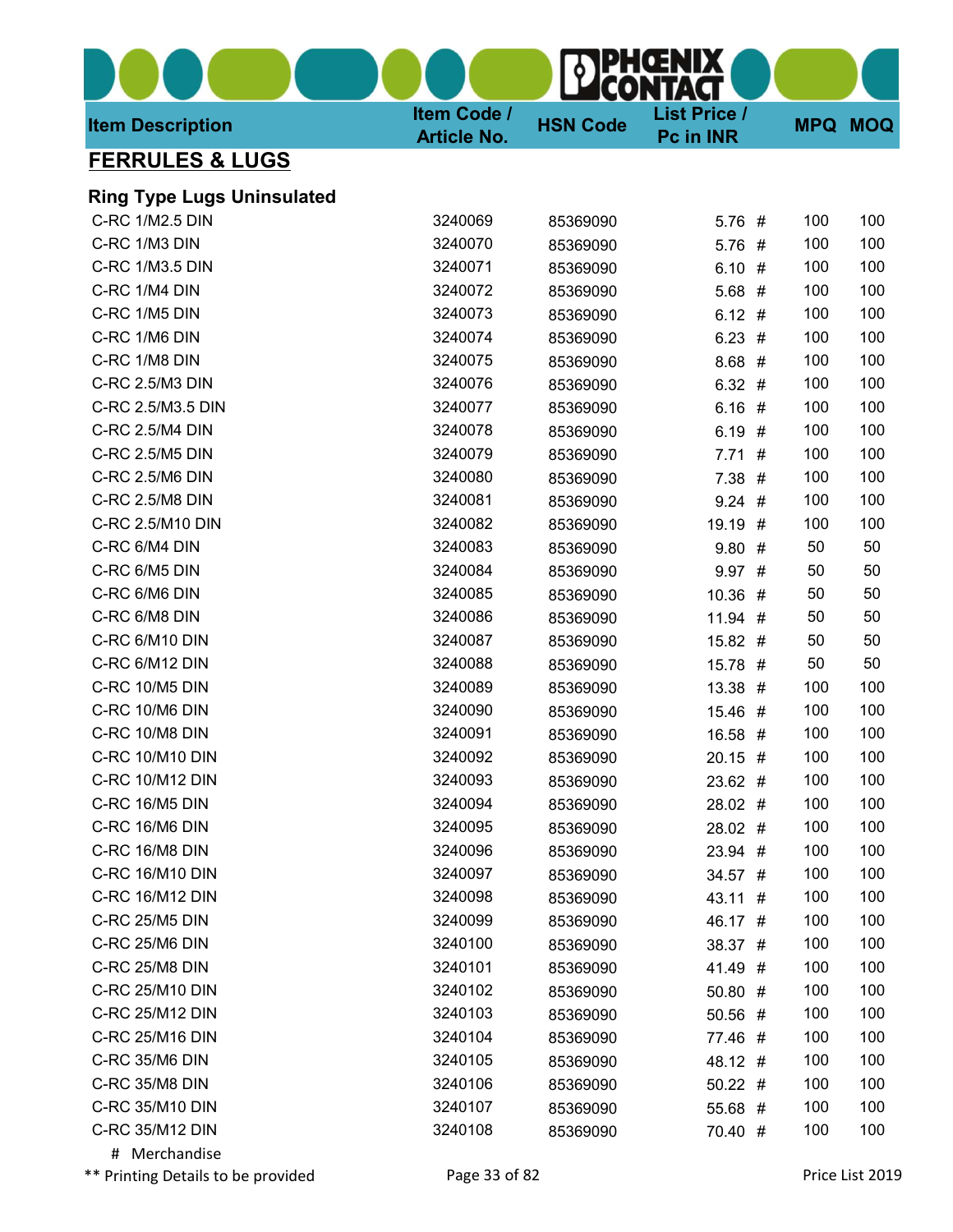| <b>Item Description</b>         | Item Code /<br><b>Article No.</b> | <b>HSN Code</b> | <b>List Price /</b><br>Pc in INR | <b>MPQ</b> | <b>MOQ</b> |
|---------------------------------|-----------------------------------|-----------------|----------------------------------|------------|------------|
| C-RC 35/M16 DIN                 | 3240109                           | 85369090        | 79.27 #                          | 100        | 100        |
| C-RC 50/M6 DIN                  | 3240110                           | 85369090        | 79.27 #                          | 100        | 100        |
| C-RC 50/M8 DIN                  | 3240111                           | 85369090        | 78.45 #                          | 100        | 100        |
| C-RC 50/M10 DIN                 | 3240112                           | 85369090        | 83.75 #                          | 100        | 100        |
| C-RC 50/M12 DIN                 | 3240113                           | 85369090        | 83.75 #                          | 100        | 100        |
| C-RC 50/M16 DIN                 | 3240114                           | 85369090        | 114.82 #                         | 100        | 100        |
| C-RC 70/M6 DIN                  | 3240115                           | 85369090        | 112.98 #                         | 100        | 100        |
| C-RC 70/M8 DIN                  | 3240116                           | 85369090        | 111.80 #                         | 100        | 100        |
| C-RC 70/M10 DIN                 | 3240117                           | 85369090        | 111.80 #                         | 100        | 100        |
| C-RC 70/M12 DIN                 | 3240118                           | 85369090        | 112.98 #                         | 100        | 100        |
| C-RC 70/M16 DIN                 | 3240119                           | 85369090        | 142.16 #                         | 100        | 100        |
| C-RC 95/M8 DIN                  | 3240120                           | 85369090        | 203.18 #                         | 50         | 50         |
| C-RC 95/M10 DIN                 | 3240121                           | 85369090        | 203.18 #                         | 50         | 50         |
| C-RC 95/M12 DIN                 | 3240122                           | 85369090        | 203.18 #                         | 50         | 50         |
| C-RC 95/M16 DIN                 | 3240123                           | 85369090        | 203.18 #                         | 50         | 50         |
| C-RC 120/M8 DIN                 | 3240124                           | 85369090        | 248.76 #                         | 25         | 25         |
| C-RC 120/M10 DIN                | 3240125                           | 85369090        | 248.76 #                         | 25         | 25         |
| C-RC 120/M12 DIN                | 3240126                           | 85369090        | 248.76 #                         | 25         | 25         |
| C-RC 120/M16 DIN                | 3240127                           | 85369090        | 248.76 #                         | 25         | 25         |
| C-RC 150/M10 DIN                | 3240128                           | 85369090        | 371.72 #                         | 25         | 25         |
| C-RC 150/M12 DIN                | 3240129                           | 85369090        | 371.72 #                         | 25         | 25         |
| C-RC 150/M16 DIN                | 3240130                           | 85369090        | 371.72 #                         | 25         | 25         |
| C-RC 185/M10 DIN                | 3240131                           | 85369090        | 534.82 #                         | 20         | 20         |
| C-RC 185/M12 DIN                | 3240132                           | 85369090        | 534.82 #                         | 20         | 20         |
| C-RC 185/M16 DIN                | 3240133                           | 85369090        | 534.82 #                         | 20         | 20         |
| C-RC 240/M10 DIN                | 3240134                           | 85369090        | 688.33 #                         | 10         | 10         |
| C-RC 240/M12 DIN                | 3240135                           | 85369090        | 688.33 #                         | 10         | 10         |
| C-RC 240/M16 DIN                | 3240136                           | 85369090        | 688.33 #                         | 10         | 10         |
| <b>Ring Type Lugs Insulated</b> |                                   |                 |                                  |            |            |
| C-RCI 1.5/M3                    | 3240016                           | 85369090        | 13.30#                           | 100        | 100        |
| C-RCI 1.5/M3.5                  | 3240017                           | 85369090        | 13.30 #                          | 100        | 100        |
| C-RCI 1.5/M4                    | 3240018                           | 85369090        | $12.57$ #                        | 100        | 100        |
| C-RCI 1.5/M5                    | 3240019                           | 85369090        | $12.57$ #                        | 100        | 100        |
| C-RCI 1.5/M6                    | 3240020                           | 85369090        | 17.77#                           | 100        | 100        |
| C-RCI 2.5/M3                    | 3240021                           | 85369090        | 13.30 #                          | 100        | 100        |
| C-RCI 2.5/M5                    | 3240024                           | 85369090        | $12.57$ #                        | 100        | 100        |
| C-RCI 2.5/M6                    | 3240025                           | 85369090        | $14.25$ #                        | 50         | 50         |
| C-RCI 6/M4                      | 3240027                           | 85369090        | 24.10 #                          | 50         | 50         |
| C-RCI 6/M6                      | 3240029                           | 85369090        | 19.47 #                          | 25         | 25         |
| C-RCI 6/M8                      | 3240030                           | 85369090        | 19.47 #                          | 25         | 25         |
| C-RCI 10/M5                     | 3240219                           | 85369090        | 59.69 #                          | 50         | 50         |

# Merchandise

\*\* Printing Details to be provided **Page 34 of 82** Printing Details to be provided **Page 34 of 82** Price List 2019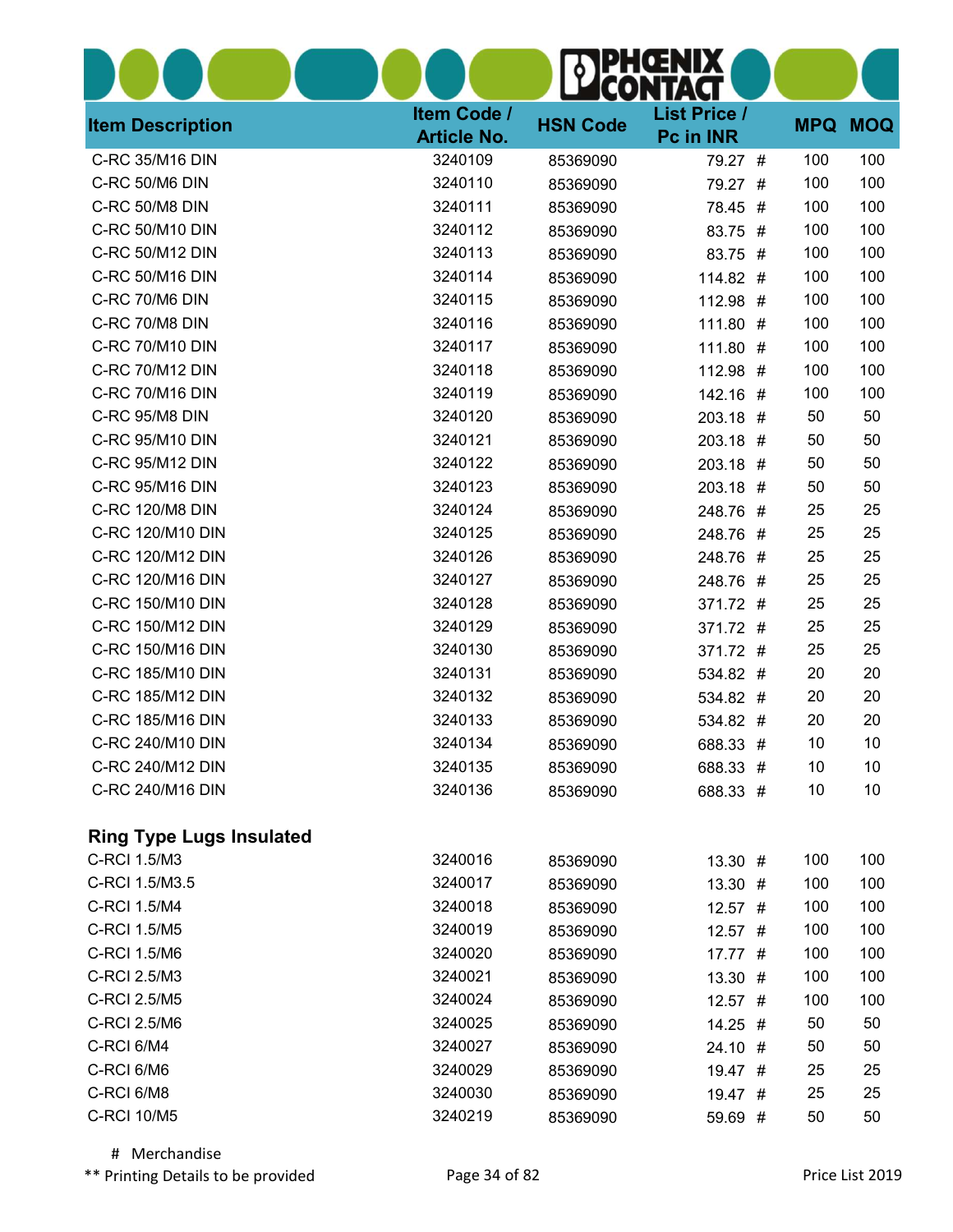| <b>Item Description</b>           | Item Code /<br><b>Article No.</b> | <b>HSN Code</b> | <b>List Price /</b><br>Pc in INR | <b>MPQ</b> | <b>MOQ</b> |
|-----------------------------------|-----------------------------------|-----------------|----------------------------------|------------|------------|
| C-RCI 10/M6                       | 3240220                           | 85369090        | 56.42 #                          | 50         | 50         |
| C-RCI 10/M8                       | 3240221                           | 85369090        | 56.42 #                          | 50         | 50         |
| <b>Fork Type Lugs Uninsulated</b> |                                   |                 |                                  |            |            |
| C-FC 1.5/M3                       | 3240137                           | 85369090        | 6.26#                            | 100        | 100        |
| C-FC 1.5/M3.5                     | 3240138                           | 85369090        | 6.11#                            | 100        | 100        |
| C-FC 1.5/M4                       | 3240139                           | 85369090        | $5.78$ #                         | 100        | 100        |
| C-FC 1.5/M5                       | 3240140                           | 85369090        | 6.13#                            | 100        | 100        |
| C-FC 1.5/M6                       | 3240141                           | 85369090        | $6.24$ #                         | 100        | 100        |
| C-FC 2.5/M3                       | 3240142                           | 85369090        | 5.83#                            | 100        | 100        |
| C-FC 2.5/M3.5                     | 3240143                           | 85369090        | 6.18#                            | 100        | 100        |
| C-FC 2.5/M4                       | 3240144                           | 85369090        | 6.24#                            | 100        | 100        |
| C-FC 2.5/M5                       | 3240145                           | 85369090        | 7.10#                            | 100        | 100        |
| C-FC 2.5/M6                       | 3240146                           | 85369090        | 8.06#                            | 100        | 100        |
| C-FC 2.5/M8                       | 3240147                           | 85369090        | 10.71#                           | 100        | 100        |
| C-FC 6/M4                         | 3240148                           | 85369090        | $11.50$ #                        | 50         | 100        |
| C-FC 6/M5                         | 3240149                           | 85369090        | $11.50$ #                        | 50         | 100        |
| C-FC 6/M6                         | 3240150                           | 85369090        | 15.81 #                          | 50         | 100        |
| C-FC 6/M8                         | 3240151                           | 85369090        | 17.65 #                          | 50         | 100        |
| <b>Fork Type Lugs Insulated</b>   |                                   |                 |                                  |            |            |
| C-FCI 1.5/M3                      | 3240032                           | 85369090        | $12.36$ #                        | 100        | 100        |
| C-FCI 1.5/M3.5                    | 3240033                           | 85369090        | 13.70 #                          | 100        | 100        |
| C-FCI 1.5/M4                      | 3240034                           | 85369090        | $11.34$ #                        | 100        | 100        |
| C-FCI 1.5/M5                      | 3240035                           | 85369090        | 12.36 #                          | 100        | 100        |
| C-FCI 1.5/M6                      | 3240036                           | 85369090        | 15.10 #                          | 100        | 100        |
| C-FCI 2.5/M3                      | 3240037                           | 85369090        | $12.25$ #                        | 100        | 100        |
| C-FCI 2.5/M3.5                    | 3240038                           | 85369090        | $12.25$ #                        | 100        | 100        |
| C-FCI 2.5/M4                      | 3240039                           | 85369090        | 12.62 #                          | 100        | 100        |
| C-FCI 2.5/M5                      | 3240040                           | 85369090        | $12.25$ #                        | 50         | 50         |
| C-FCI 2.5/M6                      | 3240041                           | 85369090        | 15.59 #                          | 50         | 50         |
| C-FCI 6/M4                        | 3240042                           | 85369090        | 21.06 #                          | 50         | 50         |
| C-FCI 6/M5                        | 3240043                           | 85369090        | 20.05 #                          | 50         | 50         |
| C-FCI 6/M6                        | 3240044                           | 85369090        | 18.94 #                          | 25         | 25         |
| C-FCI 6/M8                        | 3240045                           | 85369090        | 19.55 #                          | 25         | 100        |
| <b>Slip On Sleeve Uninsulated</b> |                                   |                 |                                  |            |            |
| C-SCF 1/2.8x0.5                   | 3240152                           | 85369090        | 6.28#                            | 100        | 100        |
| C-SCF 1/2.8x0.8                   | 3240153                           | 85369090        | 6.28#                            | 100        | 100        |
| C-SCF 1.5/4.8x0.5                 | 3240154                           | 85369090        | $9.20$ #                         | 100        | 100        |
| C-SCF 1.5/4.8x0.8                 | 3240155                           | 85369090        | 9.32#                            | 100        | 100        |
| C-SCF 1.5/6.3x0.8                 | 3240156                           | 85369090        | 11.56 #                          | 100        | 100        |
|                                   |                                   |                 |                                  |            |            |

# Merchandise

\*\* Printing Details to be provided **Page 35 of 82** Printing Details to be provided **Page 35 of 82** Price List 2019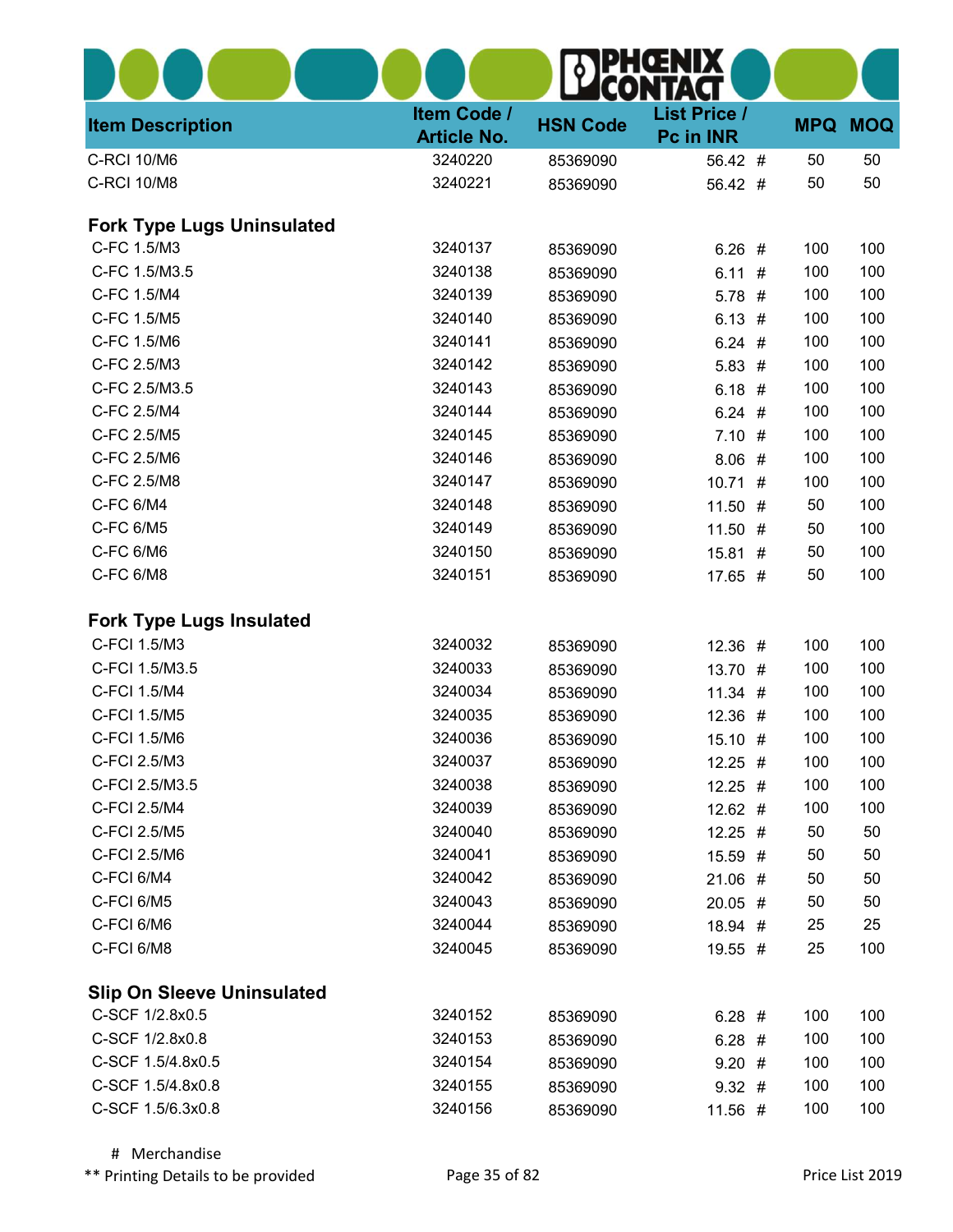| <b>Item Description</b>            | Item Code /<br><b>Article No.</b> | <b>HSN Code</b> | <b>List Price /</b><br>Pc in INR | <b>MPQ</b> | <b>MOQ</b> |
|------------------------------------|-----------------------------------|-----------------|----------------------------------|------------|------------|
| C-SCF 2.5/4.8x0.5                  | 3240157                           | 85369090        | $9.55$ #                         | 100        | 100        |
| C-SCF 2.5/4.8x0.8                  | 3240158                           | 85369090        | $9.55$ #                         | 100        | 100        |
| C-SCF 2.5/6.3x0.8                  | 3240159                           | 85369090        | 10.61#                           | 100        | 100        |
| C-SCF 6/6.3x0.8                    | 3240160                           | 85369090        | $13.23$ #                        | 100        | 100        |
| <b>Slip On Sleeve Insulated</b>    |                                   |                 |                                  |            |            |
| C-SCFI 1.5/2.8x0.5                 | 3240048                           | 85369090        | $21.22$ #                        | 100        | 100        |
| C-SCFI 1.5/2.8x0.8                 | 3240049                           | 85369090        | 19.41#                           | 100        | 100        |
| C-SCFI 1.5/4.8x0.5                 | 3240050                           | 85369090        | $20.15$ #                        | 100        | 100        |
| C-SCFI 1.5/4.8x0.8                 | 3240051                           | 85369090        | $19.32$ #                        | 100        | 100        |
| C-SCFI 1.5/6.3x0.8                 | 3240052                           | 85369090        | 13.76 #                          | 100        | 100        |
| C-SCFFI 1.5/6.3X0.8                | 3240538                           | 85369090        | 6.93#                            | 50         | 50         |
| C-SCFFI 2.5/4.8X0.8                | 3240540                           | 85369090        | 7.87#                            | 50         | 50         |
| C-SCFFI 2.5/6.3X0.8                | 3240547                           | 85369090        | 8.23#                            | 25         | 25         |
| C-SCFFI 6/6.3X0.8                  | 3240541                           | 85369090        | $12.22$ #                        | 25         | 25         |
| <b>Pin Type Ferrules Insulated</b> |                                   |                 |                                  |            |            |
| AI 0 25- 6 YE                      | 3203024                           | 85369090        | 2.72#                            | 100        | 100        |
| AI 0 25-8 YE                       | 3203037                           | 85369090        | 2.61#                            | 100        | 100        |
| AI 05-6 WH                         | 3200687                           | 85369090        | $2.04$ #                         | 100        | 100        |
| AI 05-8 WH                         | 3200014                           | 85369090        | $1.24$ #                         | 100        | 100        |
| AI 05-10 WH                        | 3201275                           | 85369090        | 2.43#                            | 100        | 100        |
| AI 05-12 WH                        | 3200506                           | 85369090        | 3.71#                            | 100        | 100        |
| AI 075-6 GY                        | 3200690                           | 85369090        | 2.03#                            | 100        | 100        |
| AI 075-8 GY                        | 3200519                           | 85369090        | 0.96#                            | 100        | 100        |
| AI 075-10 GY                       | 3201288                           | 85369090        | $2.56$ #                         | 100        | 100        |
| AI 075-12 GY                       | 3200849                           | 85369090        | $2.65$ #                         | 100        | 100        |
| AI 1 - 6 RD                        | 3200742                           | 85369090        | $2.03$ #                         | 100        | 100        |
| AI 1 - 8 RD                        | 3200030                           | 85369090        | $1.24$ #                         | 100        | 100        |
| AI 1 -10 RD                        | 3200182                           | 85369090        | 2.43#                            | 100        | 100        |
| AI 1 -12 RD                        | 3200674                           | 85369090        | $2.65$ #                         | 100        | 100        |
| AI 15-6 BK                         | 3200755                           | 85369090        | $2.03$ #                         | 100        | 100        |
| AI 15-8 BK                         | 3200043                           | 85369090        | $1.09$ #                         | 100        | 100        |
| AI 15-10 BK                        | 3200195                           | 85369090        | 2.43#                            | 100        | 100        |
| AI 15-12 BK                        | 3201482                           | 85369090        | 2.61#                            | 100        | 100        |
| AI 15-18 BK                        | 3200056                           | 85369090        | $3.50$ #                         | 100        | 100        |
| AI 25 - 8 BU                       | 3200522                           | 85369090        | $1.53$ #                         | 100        | 100        |
| AI 25-10 BU                        | 3202533                           | 85369090        | 2.43#                            | 100        | 100        |
| AI 25-12 BU                        | 3200962                           | 85369090        | 1.93#                            | 100        | 100        |
| AI 25-18 BU                        | 3200580                           | 85369090        | 3.80#                            | 100        | 100        |
| AI 4 -10 GY                        | 3200535                           | 85369090        | 2.43#                            | 100        | 100        |
| AI 4 -12 GY                        | 3200959                           | 85369090        | 3.11#                            | 100        | 100        |
| AI 4 -18 GY                        | 3200593                           | 85369090        | 4.90 #                           | 100        | 100        |
| # Merchandise                      |                                   |                 |                                  |            |            |

\*\* Printing Details to be provided **Page 36 of 82** Price List 2019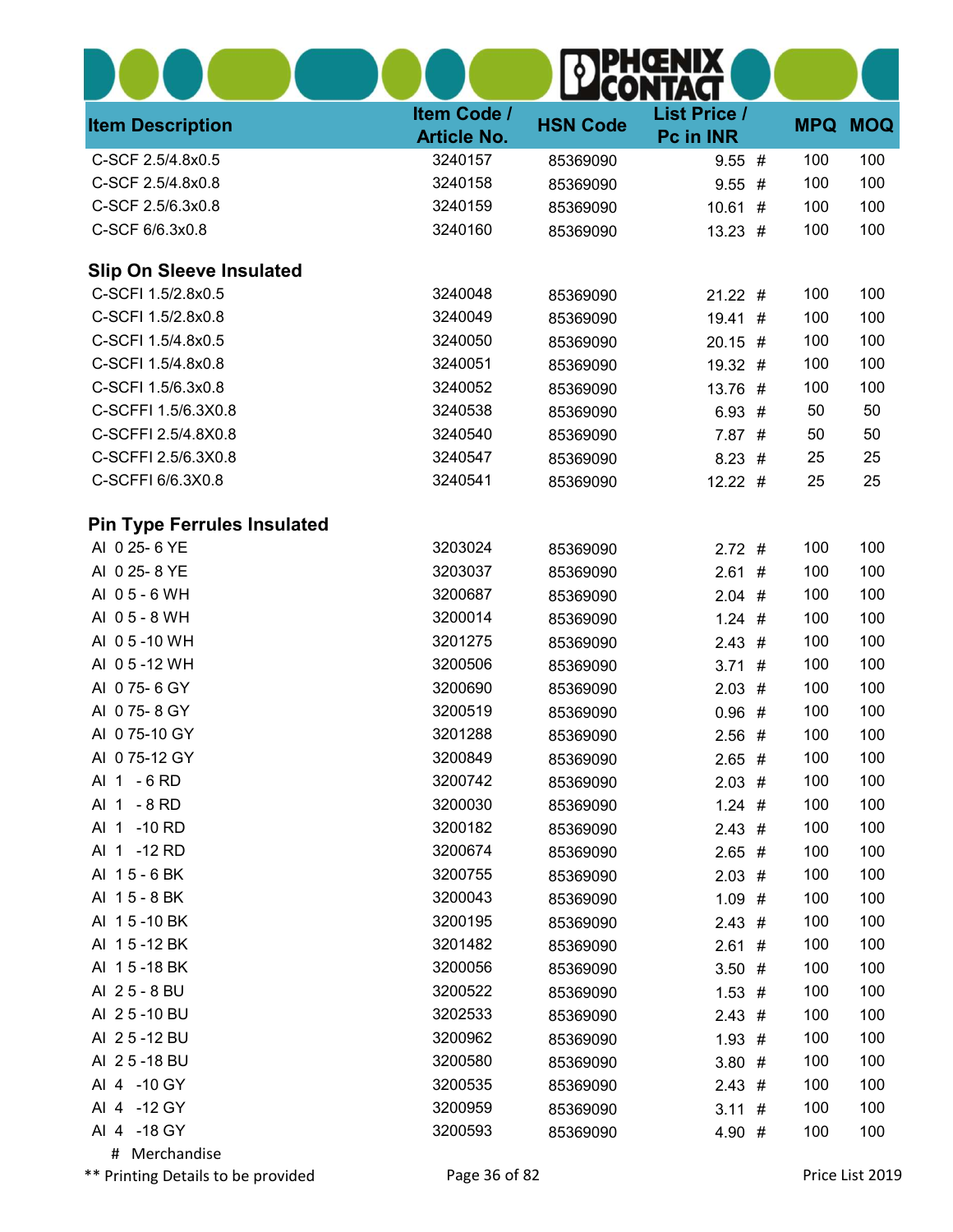| <b>Item Description</b>                      | Item Code /<br><b>Article No.</b> | <b>HSN Code</b> | <b>List Price /</b><br>Pc in INR | <b>MPQ</b> | <b>MOQ</b> |
|----------------------------------------------|-----------------------------------|-----------------|----------------------------------|------------|------------|
| AI 6 -12 YE                                  | 3200548                           | 85369090        | 1.83#                            | 100        | 100        |
| AI 6 -18 YE                                  | 3200603                           | 85369090        | $5.03$ #                         | 100        | 100        |
| AI 10 -12 RD                                 | 3200551                           | 85369090        | 3.30#                            | 100        | 100        |
| AI 10 -18 RD                                 | 3200616                           | 85369090        | 7.52#                            | 100        | 100        |
| AI 16 -12 BU                                 | 3200564                           | 85369090        | 5.81#                            | 100        | 100        |
| AI 16 -18 BU                                 | 3200629                           | 85369090        | $10.27$ #                        | 100        | 100        |
| AI 25 - 16 YE                                | 3200577                           | 85369090        | 7.75#                            | 50         | 50         |
| AI 25 - 18 YE                                | 3201505                           | 85369090        | 14.85 #                          | 50         | 50         |
| AI 25 -22 YE                                 | 3200700                           | 85369090        | 18.35 #                          | 50         | 50         |
| AI 35 - 16 RD                                | 3200441                           | 85369090        | 14.38 #                          | 50         | 50         |
| AI 35 - 18 RD                                | 3201495                           | 85369090        | 21.31#                           | 50         | 50         |
| AI 35<br>$-25$ RD                            | 3200713                           | 85369090        | 23.91 #                          | 50         | 50         |
| AI 50<br>$-20$ BU                            | 3200454                           | 85369090        | 23.63 #                          | 50         | 50         |
| AI 50<br>$-25$ BU                            | 3200726                           | 85369090        | 33.20 #                          | 25         | 25         |
| AI 70<br>$-20$ YE                            | 3201848                           | 85369090        | $30.63$ #                        | 25         | 25         |
| AI 95 -25 RD                                 | 3201853                           | 85369090        | 48.78 #                          | 25         | 25         |
| <b>Twin Pin Type Ferrules Insulated</b>      |                                   |                 |                                  |            |            |
| AI-TWIN 2X 0 5 - 8 WH                        | 3200933                           | 85369090        | 2.87#                            | 100        | 100        |
| AI-TWIN 2X 0 75-8 GY                         | 3200807                           | 85369090        | $2.84$ #                         | 100        | 100        |
| AI-TWIN 2X 0 75-10 GY                        | 3200975                           | 85369090        | $3.54$ #                         | 100        | 100        |
| AI-TWIN 2X 1 - 8 RD                          | 3200810                           | 85369090        | 3.10#                            | 100        | 100        |
| AI-TWIN 2X 1 -10 RD                          | 3200988                           | 85369090        | 3.85#                            | 100        | 100        |
| AI-TWIN 2X 1 5 - 8 BK                        | 3200823                           | 85369090        | 3.10#                            | 100        | 100        |
| AI-TWIN 2X 1 5 -12 BK                        | 3200991                           | 85369090        | $3.85$ #                         | 100        | 100        |
| AI-TWIN 2X 1 5 -10 BK                        | 3201534                           | 85369090        | $5.57$ #                         | 100        | 100        |
| AI-TWIN 2X 2 5 -10 BU                        | 3200836                           | 85369090        | 3.31#                            | 100        | 100        |
| AI-TWIN 2X 2 5 -13 BU                        | 3200878                           | 85369090        | 3.27#                            | 100        | 100        |
| AI-TWIN 2X 4 -12 GY                          | 3201000                           | 85369090        | $8.64$ #                         | 100        | 100        |
| AI-TWIN 2X 6 -14 YE                          | 3201013                           | 85369090        | $10.12$ #                        | 100        | 100        |
| AI-TWIN 2X10 -14 RD                          | 3201026                           | 85369090        | 14.66 #                          | 100        | 100        |
| AI-TWIN 2X16 -16 BU                          | 3202847                           | 85369090        | 18.06 #                          | 50         | 50         |
| <b>CABLE DUCTS</b>                           |                                   |                 |                                  |            |            |
| <b>Cable Ducts Slotted (Length- 2 Meter)</b> |                                   |                 |                                  |            |            |
| CD 25X25 I                                   | 0800479                           | 39269099        | 143.70 #                         | 60         | 60         |

| UU ZUAZU L  | <u>0000479</u> | <b>PASOROA</b> | 145.70 #    | υU | υU. |
|-------------|----------------|----------------|-------------|----|-----|
| CD 25X40 I  | 0800209        | 39269099       | 195.27#     | 48 | 48  |
| CD 25X60 I  | 0800480        | 39269099       | $251.22 \#$ | 36 | 36  |
| CD 25X45 I  | 0801957        | 39269099       | 195.27#     | 48 | 48  |
| CD 25X80 L  | 0801961        | 39269099       | $336.17 \#$ | 24 | 24  |
| CD 25X100 L | 0801965        | 39269099       | $434.41 \#$ | 24 | 24  |
|             |                |                |             |    |     |

\*\* Printing Details to be provided **Page 37 of 82** Printing Details to be provided **Page 37 of 82** Price List 2019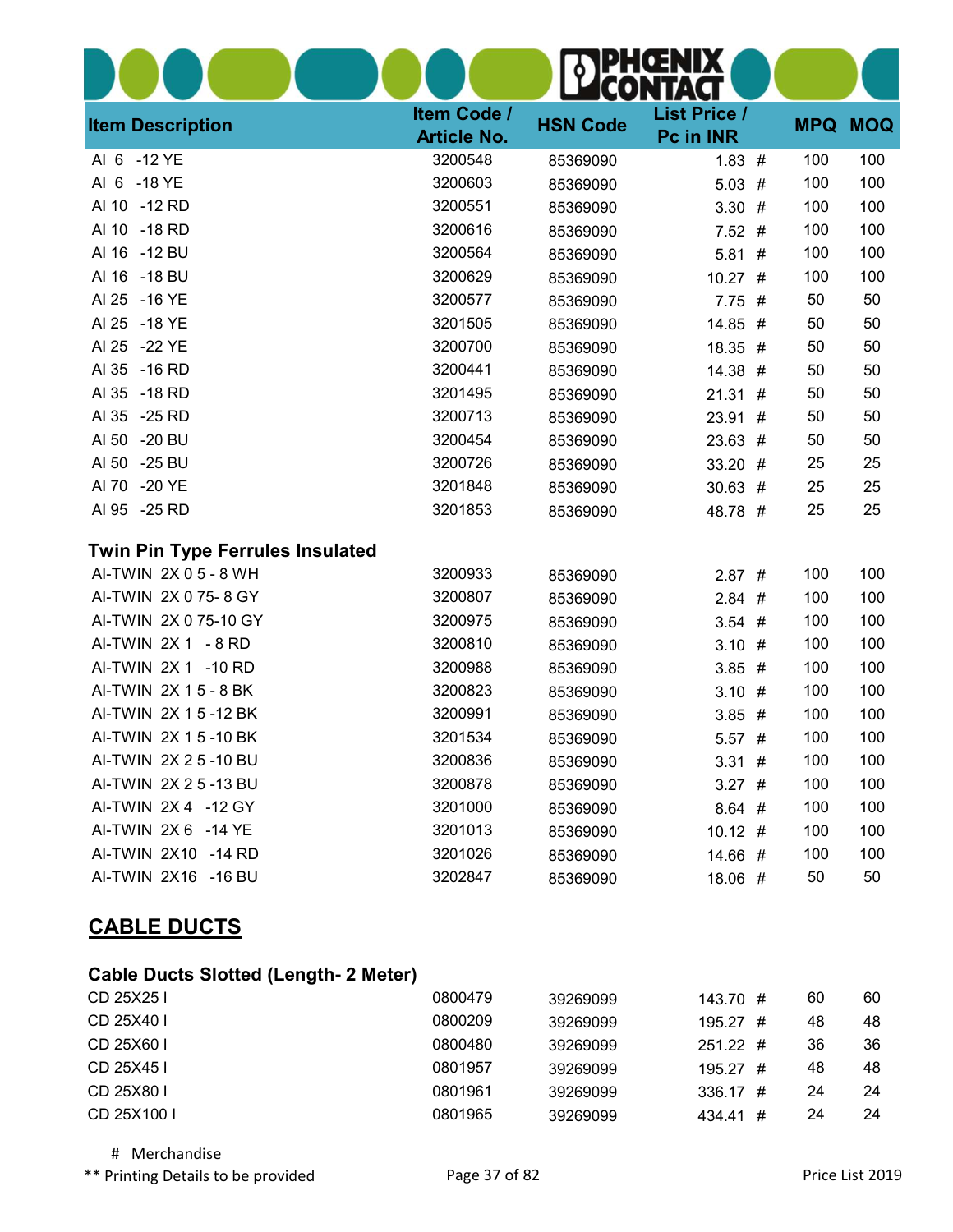| <b>Item Description</b>                      | Item Code /<br><b>Article No.</b> | <b>HSN Code</b> | <b>List Price /</b><br>Pc in INR | <b>MPQ</b> | <b>MOQ</b> |
|----------------------------------------------|-----------------------------------|-----------------|----------------------------------|------------|------------|
| CD 30X80 I                                   | 0800481                           | 39269099        | 346.67 #                         | 20         | 20         |
| CD 40X40 I                                   | 0800210                           | 39269099        | 263.30 #                         | 32         | 32         |
| CD 40X60 I                                   | 0800211                           | 39269099        | 311.56 #                         | 24         | 24         |
| CD 40X80 I                                   | 0800212                           | 39269099        | 366.41 #                         | 16         | 16         |
| CD 40X100 I                                  | 0800482                           | 39269099        | 456.37 #                         | 16         | 16         |
| CD 45X451                                    | 0801970                           | 39269099        | 263.30 #                         | 32         | 32         |
| CD 60X40 I                                   | 0801974                           | 39269099        | 311.56 #                         | 18         | 18         |
| CD 60X60 I                                   | 0800214                           | 39269099        | 366.41 #                         | 18         | 18         |
| CD 60X80 I                                   | 0800215                           | 39269099        | 456.37 #                         | 12         | 12         |
| CD 60X100 I                                  | 0800483                           | 39269099        | 640.66 #                         | 12         | 12         |
| CD 80X40 I                                   | 0801978                           | 39269099        | 376.84 #                         | 12         | 12         |
| CD 80X60 I                                   | 0801984                           | 39269099        | 513.42 #                         | 12         | 12         |
| CD 80X80 I                                   | 0800485                           | 39269099        | 640.66 #                         | 8          | 8          |
| CD 80X100 I                                  | 0801988                           | 39269099        | 684.54 #                         | 8          | 8          |
| CD 100X60 I                                  | 0801992                           | 39269099        | 608.46 #                         | 12         | 12         |
| CD 100X80 I                                  | 0802705                           | 39269099        | 684.54 #                         | 8          | 8          |
| CD 100X100 I                                 | 0800484                           | 39269099        | 1,026.82 #                       | 8          | 8          |
| CD 120X80 I                                  | 0802709                           | 39269099        | $1,013.16$ #                     | 8          | 8          |
| <b>Cable Ducts Slotted (Length- 1 Meter)</b> |                                   |                 |                                  |            |            |
| CD 25X25 1M I                                | 0800486                           | 39269099        | 71.84 #                          | 60         | 60         |
| CD 25X40 1M I                                | 0800216                           | 39269099        | 97.63 #                          | 48         | 48         |
| CD 25X45 1MI                                 | 0801956                           | 39269099        | 97.63 #                          | 48         | 48         |
| CD 25X60 1M I                                | 0800487                           | 39269099        | 125.61 #                         | 36         | 36         |
| CD 25X80 1MI                                 | 0801960                           | 39269099        | 173.33#                          | 24         | 24         |
| CD 25X100 1MI                                | 0801964                           | 39269099        | 217.22 #                         | 24         | 24         |
| CD 30X80 1M I                                | 0800489                           | 39269099        | 173.33#                          | 20         | 20         |
| CD 40X40 1M I                                | 0800217                           | 39269099        | 131.66 #                         | 32         | 32         |
| CD 40X60 1M I                                | 0800218                           | 39269099        | 155.79 #                         | 24         | 24         |
| CD 40X80 1M I                                | 0800219                           | 39269099        | 183.19 #                         | 16         | 16         |
| CD 40X100 1M I                               | 0800490                           | 39269099        | 228.19 #                         | 16         | 16         |
| CD 45X45 1MI                                 | 0801969                           | 39269099        | 131.66 #                         | 32         | 32         |
| CD 60X40 1MI                                 | 0801973                           | 39269099        | 155.79 #                         | 18         | 18         |
| CD 60X60 1M I                                | 0800220                           | 39269099        | 183.19 #                         | 1          | 1          |
| CD 60X80 1M I                                | 0800221                           | 39269099        | 228.19 #                         | 12         | 12         |
| CD 60X100 1M I                               | 0800492                           | 39269099        | 320.34 #                         | 12         | 12         |
| CD 80X40 1MI                                 | 0801977                           | 39269099        | 188.40 #                         | 12         | 12         |
| CD 80X60 1MI                                 | 0801983                           | 39269099        | 264.01 #                         | 12         | 12         |
| CD 80X80 1M I                                | 0800493                           | 39269099        | 320.34 #                         | 8          | 8          |
| CD 80X100 1MI                                | 0801987                           | 39269099        | 342.29 #                         | 8          | 8          |
| CD 100X60 1MI                                | 0801991                           | 39269099        | 313.74 #                         | 12         | 12         |
| CD 100X80 1M I                               | 0802704                           | 39269099        | 352.03 #                         | 8          | 8          |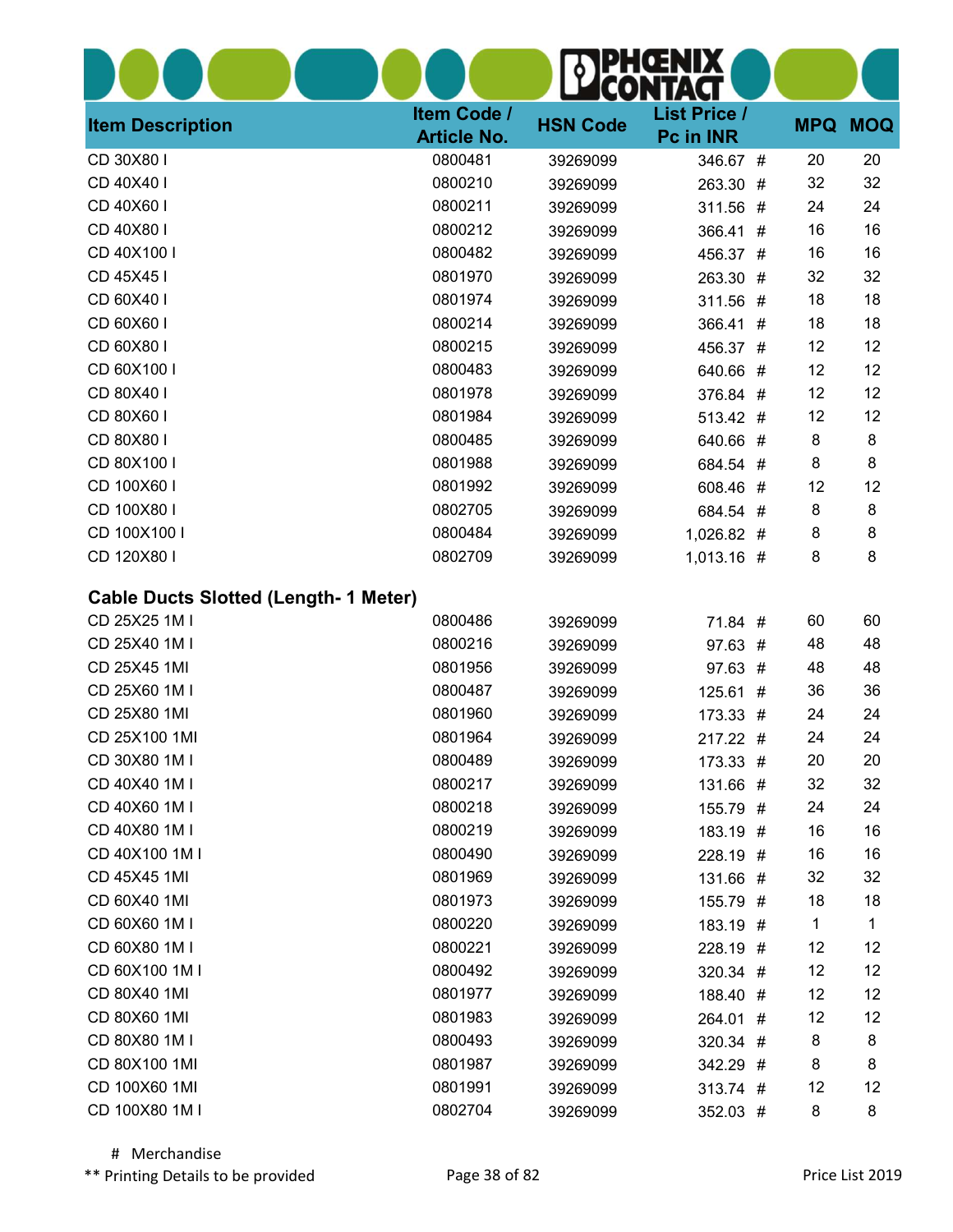| <b>Item Description</b>                      | Item Code /<br><b>Article No.</b> | <b>HSN Code</b>      | <b>List Price /</b><br>Pc in INR |   |        | <b>MPQ MOQ</b>  |
|----------------------------------------------|-----------------------------------|----------------------|----------------------------------|---|--------|-----------------|
| CD 100X100 1M I                              | 0800494                           | 39269099             | 513.42 #                         |   | 8      | 8               |
| Cable Ducts - Halogen Free (Length- 2 Meter) |                                   |                      |                                  |   |        |                 |
| <b>CD-HF 25X25</b>                           | 3240340                           | 39269099             | 1,075.64 #                       |   | 25     | 25              |
| <b>CD-HF 25X40</b>                           | 3240341                           | 39269099             | $1,190.51$ #                     |   | 24     | 24              |
| CD-HF 25X60                                  | 3240342                           | 39269099             | 1,294.42 #                       |   | 15     | 15              |
| <b>CD-HF 25X80</b>                           | 3240343                           | 39269099             | 1,989.62 #                       |   | 10     | 10              |
| CD-HF 30X40                                  | 3240344                           | 39269099             | 1,186.87 #                       |   | 20     | 20              |
| CD-HF 30X60                                  | 3240345                           | 39269099             | 1,650.22 #                       |   | 24     | 24              |
| <b>CD-HF 30X80</b>                           | 3240346                           | 39269099             | 2,150.18 #                       |   | 12     | 12              |
| CD-HF 30X100                                 | 3240347                           | 39269099             | 3,174.46 #                       |   | 12     | 12              |
| <b>CD-HF 40X40</b>                           | 3240348                           | 39269099             | 1,174.95 #                       |   | 25     | 25              |
| <b>CD-HF 40X60</b>                           | 3240349                           | 39269099             | 1,532.30 #                       |   | 20     | 20              |
| <b>CD-HF 40X80</b>                           | 3240350                           | 39269099             | 2,010.25 #                       |   | 10     | 10              |
| CD-HF 40X100                                 | 3240351                           | 39269099             | 2,957.40 #                       |   | 10     | 10              |
| CD-HF 60X40                                  | 3240352                           | 39269099             | 1,562.86 #                       |   | 20     | 20              |
| CD-HF 60X60                                  | 3240353                           | 39269099             | 2,040.51 #                       |   | 12     | 12              |
| CD-HF 60X80                                  | 3240354                           | 39269099             | 2,874.34 #                       |   | 10     | 10              |
| CD-HF 60X100                                 | 3240355                           | 39269099             | 3,168.18 #                       |   | 8      | 8               |
| <b>CD-HF 80X25</b>                           | 3240356                           | 39269099             | 1,849.39 #                       |   | 12     | 12              |
| <b>CD-HF 80X40</b>                           | 3240357                           | 39269099             | 2,082.31                         | # | 15     | 15              |
| CD-HF 80X60                                  | 3240358                           | 39269099             | 2,708.30 #                       |   | 10     | 10              |
| CD-HF 80X80                                  | 3240359                           | 39269099             | 3,491.05 #                       |   | 6      | 6               |
| CD-HF 80X100                                 | 3240360                           | 39269099             | 3,702.04 #                       |   | 8      | 8               |
| CD-HF 100X40                                 | 3240361                           | 39269099             | 3,066.74 #                       |   | 10     | 10              |
| CD-HF 100X60                                 | 3240362                           | 39269099             | 3,060.64 #                       |   | 8      | 8               |
| CD-HF 100X80                                 | 3240363                           | 39269099             | 4,007.66 #                       |   | 6      | 6               |
| CD-HF 100X100                                | 3240364                           | 39269099             | 4,357.84 #                       |   | 6      | 6               |
| CD-HF 120X60<br>CD-HF 120X80                 | 3240365<br>3240366                | 39269099<br>39269099 | 4,007.66 #                       |   | 6<br>4 | 6<br>8          |
|                                              |                                   |                      | 4,529.97 #                       |   |        |                 |
| <u>TOOLS</u>                                 |                                   |                      |                                  |   |        |                 |
| <b>Cutting Tools</b>                         |                                   |                      |                                  |   |        |                 |
| <b>CUTFOX 10</b>                             | 1206829                           | 84798100             | 384,144.66 #                     |   | 1      | 1               |
| <b>CUTFOX 12</b>                             | 1212128                           | 82032000             | 2,278.34 #                       |   | 1      |                 |
| <b>CUTFOX 18</b>                             | 1212129                           | 82032000             | 3,453.67 #                       |   | 1      | 1               |
| <b>CUTFOX 16 VDE</b>                         | 1212126                           | 82032000             | 3,382.35 #                       |   | 1      | 1               |
| CUTFOX 25 VDE                                | 1212127                           | 82032000             | 3,968.01 #                       |   | 1      | 1               |
| <b>CUTFOX FB</b>                             | 1205985                           | 82032000             | 2,742.76 #                       |   | 1      | 1               |
| <b>CUTFOX-CD</b>                             | 1212474                           | 82032000             | 6,291.62 #                       |   | 1      | 1               |
| <b>CUTFOX-FBS</b>                            | 1212124                           | 82032000             | 6,416.30 #                       |   | 1      | 1               |
| <b>CUTFOX-LB VDE</b><br><b>CUTFOX-S VDE</b>  | 1212527<br>1212207                | 82032000             | 3,662.58 #                       |   | 1      | 1<br>1          |
| # Merchandise                                |                                   | 82032000             | 2,180.88 #                       |   | 1      |                 |
| ** Printing Details to be provided           | Page 39 of 82                     |                      |                                  |   |        | Price List 2019 |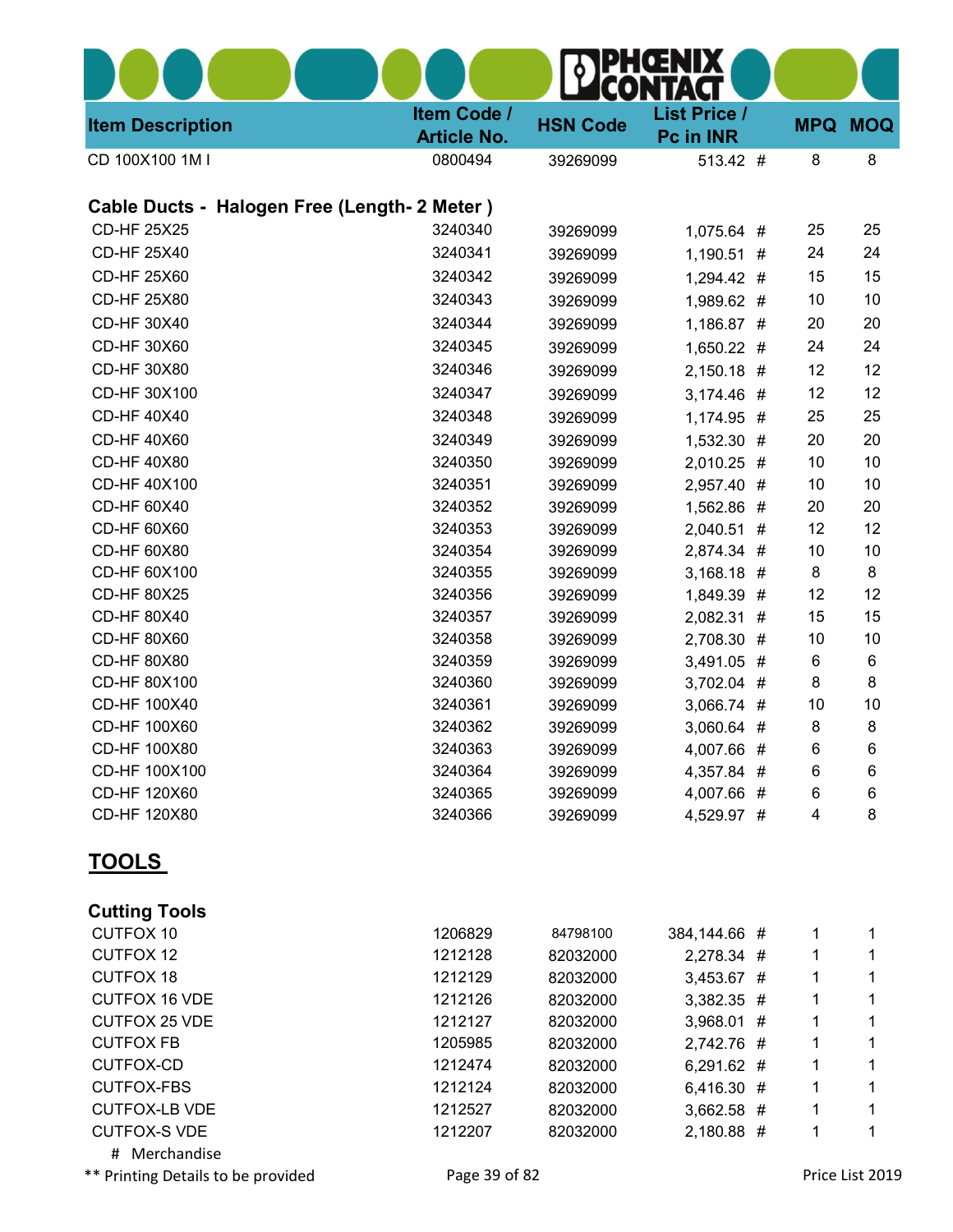|                         |                                   |                 | $\overline{\mathbf{0}}$ d        |   |                |
|-------------------------|-----------------------------------|-----------------|----------------------------------|---|----------------|
| <b>Item Description</b> | Item Code /<br><b>Article No.</b> | <b>HSN Code</b> | <b>List Price /</b><br>Pc in INR |   | <b>MPQ MOQ</b> |
| <b>CUTFOX-SP VDE</b>    | 1212206                           | 82032000        | 3,944.92 #                       | 1 | 1              |
| UNIFOX-C VDE            | 1212202                           | 82032000        | 2,172.84 #                       | 1 | 1              |
| UNIFOX-CE VDE           | 1212203                           | 82032000        | $3,115.58$ #                     | 1 | 1              |
| UNIFOX-CT               | 1212475                           | 82032000        | 2,333.18 #                       | 1 |                |
| UNIFOX-CT 4.8P          | 1212609                           | 82032000        | 5,417.84 #                       | 1 |                |
| UNIFOX-CT M 7.9         | 1212610                           | 82032000        | 7,813.36 #                       | 1 | 1              |
| UNIFOX-F VDE            | 1212363                           | 82032000        | 1,991.40 #                       | 1 |                |
| UNIFOX-P VDE            | 1212204                           | 82032000        | 2,257.02 #                       | 1 |                |
| UNIFOX-PC VDE           | 1212205                           | 82032000        | 2,251.35 #                       | 1 |                |
| UNIFOX-R VDE            | 1212364                           | 82032000        | 1,996.02 #                       | 1 |                |
| <b>UNIFOX-RVT M</b>     | 1212476                           | 82055990        | 3,236.99 #                       | 1 | 1              |
| UNIFOX-WP               | 1212365                           | 82032000        | 2,158.77 #                       | 1 |                |
| PPS CD M                | 1207569                           | 82073000        | 88,276.60 #                      | 1 |                |
| PPS STANDARD I/M        | 1206230                           | 82034090        | 238,240.39 #                     | 1 | 1              |
| <b>MICROFOXE</b>        | 1212494                           | 82032000        | 2,706.21 #                       | 1 |                |
| MICROFOX-SB             | 1212489                           | 82032000        | 2,652.02 #                       | 1 |                |
| MICROFOX-E ESD          | 1212485                           | 82032000        | 2,887.29 #                       | 1 | 1              |
| MICROFOX-EO             | 1212495                           | 82032000        | 2,694.02 #                       | 1 |                |
| MICROFOX-F              | 1212493                           | 82032000        | 2,197.85 #                       | 1 |                |
| <b>MICROFOX-F ESD</b>   | 1212484                           | 82032000        | 2,337.10 #                       | 1 |                |
| MICROFOX-P              | 1212491                           | 82032000        | 2,197.85 #                       | 1 |                |
| MICROFOX-P ESD          | 1212482                           | 82032000        | 2,463.69 #                       | 1 |                |
| MICROFOX-PC             | 1212492                           | 82032000        | 2,350.47 #                       | 1 |                |
| MICROFOX-PC ESD         | 1212483                           | 82032000        | 2,707.61 #                       | 1 |                |
| MICROFOX-R              | 1212490                           | 82032000        | 2,197.85 #                       | 1 | 1              |
| <b>MICROFOX-R ESD</b>   | 1212481                           | 82032000        | 2,337.10 #                       | 1 |                |
| <b>MICROFOX-S ESD</b>   | 1212480                           | 82032000        | 2,811.53 #                       | 1 | 1              |
| MICROFOX-SP             | 1212488                           | 82032000        | 2,622.17 #                       | 1 | 1              |
| <b>Stripping Tools</b>  |                                   |                 |                                  |   |                |
| WIREFOX 10              | 1212150                           | 82032000        | 5,719.73 #                       | 1 | 1              |
| <b>WIREFOX 10 VDE</b>   | 1212366                           | 82032000        | 2,540.15 #                       | 1 | 1              |
| WIREFOX 16              | 1212155                           | 82032000        | 8,648.81 #                       | 1 | 1              |
| WIREFOX 16-1            | 1212157                           | 82032000        | 5,788.83 #                       | 1 | 1              |
| WIREFOX 2.5             | 1212368                           | 82032000        | 4,521.51 #                       | 1 | 1              |
| <b>WIREFOX 4</b>        | 1212156                           | 82032000        | 8,138.10 #                       | 1 | 1              |
| WIREFOX 6SC             | 1212158                           | 82032000        | 9,397.36 #                       | 1 | 1              |
| <b>WIREFOX ASI</b>      | 1212154                           | 82032000        | 11,683.25 #                      | 1 | 1              |
| WIREFOX-D 11            | 1212160                           | 82032000        | 2,175.96 #                       | 1 | 1              |
| WIREFOX-D 13            | 1212162                           | 82032000        | 2,796.24 #                       | 1 | 1              |
| WIREFOX-D 16            | 1212173                           | 82032000        | $1,350.57$ #                     | 1 | 1              |
| WIREFOX-D 28            | 1212174                           | 82032000        | 1,495.06 #                       | 1 | 1              |
| WIREFOX-D 40            | 1212161                           | 82032000        | 4,342.20 #                       | 1 | 1              |
| WIREFOX-D CX-5          | 1212167                           | 82032000        | 6,226.49 #                       | 1 | 1              |
| WIREFOX-D CX-7/SB       | 1212309                           | 82032000        | 2,440.44 #                       | 1 | 1              |

\*\* Printing Details to be provided **Page 40 of 82** Printing Details to be provided **Page 40 of 82** Price List 2019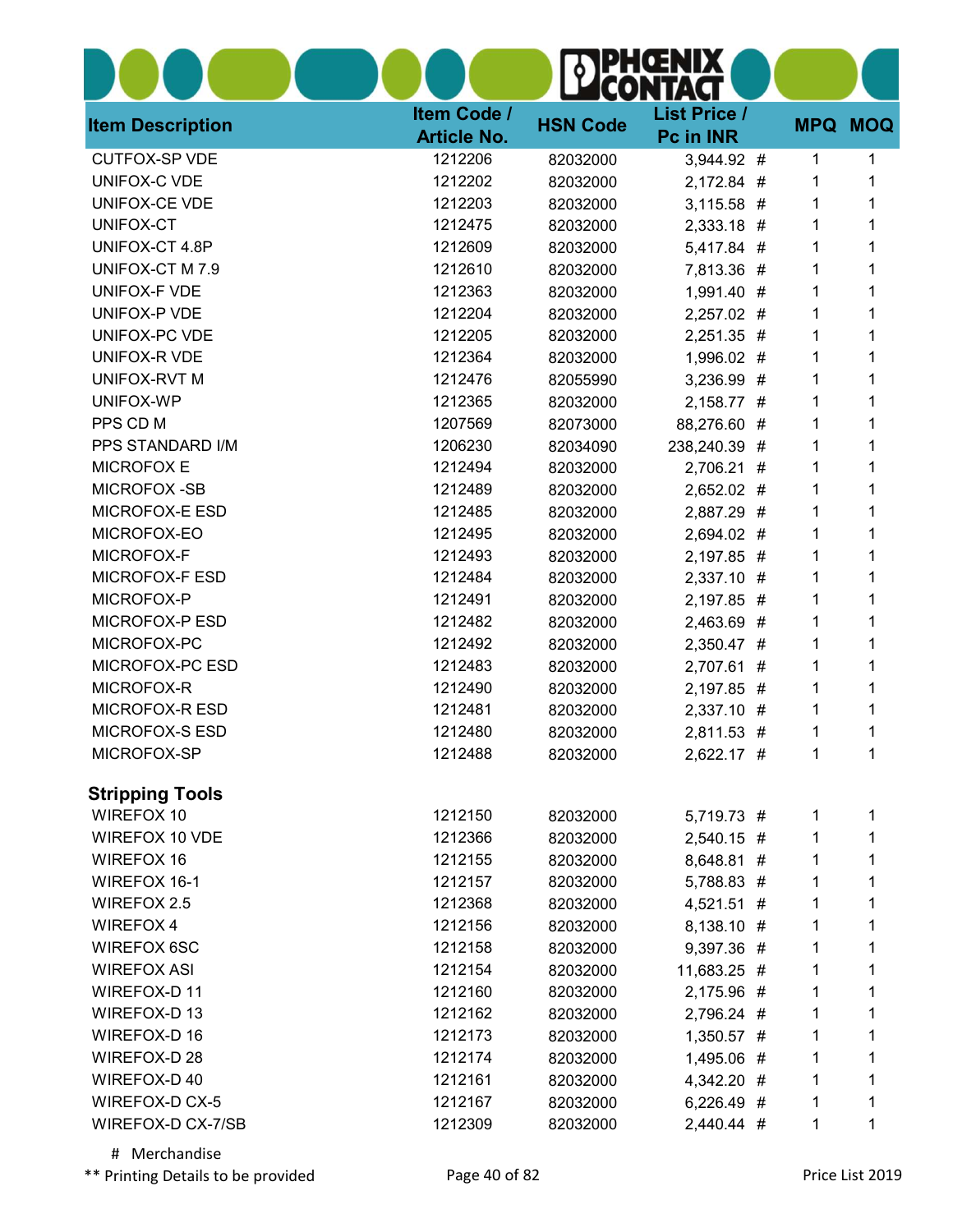|                             |                    |                 | PHŒNI<br>CONTACI    |            |            |
|-----------------------------|--------------------|-----------------|---------------------|------------|------------|
|                             | Item Code /        |                 | <b>List Price /</b> |            |            |
| <b>Item Description</b>     | <b>Article No.</b> | <b>HSN Code</b> | Pc in INR           | <b>MPQ</b> | <b>MOQ</b> |
| <b>WIREFOX-D SHIELD</b>     | 1212172            | 82032000        | 7,524.61 #          | 1          | 1          |
| WIREFOX-D SR 6-1            | 1212511            | 82032000        | 3,304.60 #          | 1          | 1          |
| WIREFOX-D SR 6              | 1212507            | 82032000        | 2,422.32 #          | 1          | 1          |
| <b>Crimping Tools</b>       |                    |                 |                     |            |            |
| CF 3000-25                  | 1205477            | 84798100        | 580,931.38 #        | 1          | 1          |
| CF 500-230 V                | 1208348            | 84798100        | 403,897.17 #        | 1          | 1          |
| CF 1000-1 5 230V            | 1208199            | 84798100        | 1,216,674.23 #      | 1          | 1          |
| CF 1000-TOOLKIT 0.34/6-8    | 1208226            | 84798100        | 169,709.84 #        | 1          | 1          |
| CF 1000-TOOLKIT 2.5/6-12    | 1208242            | 84798100        | 107,484.99 #        | 1          | 1          |
| CF 1000-TOOLKIT 4.0/10      | 1208271            | 84798100        | 175,406.75 #        | 1          | 1          |
| <b>CRIMPFOX 10S</b>         | 1212045            | 82032000        | 12,039.97 #         | 1          | 1          |
| <b>CRIMPFOX 25R</b>         | 1212039            | 82032000        | 11,705.99 #         | 1          | 1          |
| <b>CRIMPFOX 50R</b>         | 1212041            | 82032000        | 12,707.49 #         | 1          | 1          |
| CRIMPFOX 6                  | 1212034            | 82032000        | 9,303.20 #          | 1          |            |
| <b>CRIMPFOX 6H</b>          | 1212046            | 82032000        | 12,825.25 #         | 1          | 1          |
| <b>CRIMPFOX 6S-F</b>        | 1212043            | 82032000        | 11,106.88 #         | 1          | 1          |
| <b>CRIMPFOX 6T</b>          | 1212037            | 82032000        | 11,728.45 #         | 1          |            |
| <b>CRIMPFOX 6T-F</b>        | 1212038            | 82032000        | 10,842.04 #         | 1          | 1          |
| <b>CRIMPFOX-DSUB 5</b>      | 1212111            | 82032000        | 20,919.90 #         | 1          | 1          |
| <b>CRIMPFOX-M SET</b>       | 1212093            | 82032000        | 20,684.82 #         | 1          | 1          |
| <b>CRIMPFOX-RC 10</b>       | 1212061            | 82032000        | 10,287.59 #         | 1          |            |
| <b>CRIMPFOX-RC 2.5</b>      | 1212063            | 82032000        | 8,118.78 #          | 1          |            |
| <b>CRIMPFOX-RC 25</b>       | 1212065            | 82032000        | 19,516.69 #         | 1          | 1          |
| <b>CRIMPFOX-RCI 1</b>       | 1212055            | 82032000        | 9,431.95 #          | 1          |            |
| <b>CRIMPFOX-RCI 2.5</b>     | 1212053            | 82032000        | 7,094.21 #          | 1          |            |
| CRIMPFOX-RCI 6-N            | 1212687            | 82032000        | 9,967.12 #          | 1          |            |
| CRIMPFOX-RCL6               | 1212057            | 82032000        | 10,447.61 #         | 1          | 1          |
| <b>CRIMPFOX-RCT 25-1</b>    | 1212066            | 82032000        | 16,090.49 #         | 1          | 1          |
| CRIMPFOX-SC 1.5             | 1212048            | 82032000        | 10,632.17 #         | 1          | 1          |
| CRIMPFOX-SC 6               | 1212050            | 82032000        | 14,485.88 #         | 1          | 1          |
| CRIMPFOX-SR 6-1             | 1212467            | 82032000        | 28,126.51 #         | 1          |            |
| CRIMPFOX-SR 6-2             | 1212468            | 82032000        | 26,279.46 #         | 1          | 1          |
| <b>CRIMPFOX-TC4</b>         | 1212113            | 82032000        | 39,432.35 #         | 1          | 1          |
| <b>CRIMPFOX CENTRUS 6H</b>  | 1213146            | 82032000        | 10,974.76 #         | 1          | 1          |
| <b>CRIMPFOX CENTRUS 6S</b>  | 1213144            | 82032000        | 10,525.24 #         | 1          | 1          |
| <b>CRIMPFOX CENTRUS 10H</b> | 1213156            | 82032000        | 10,974.76 #         | 1          | 1          |
| <b>CRIMPFOX CENTRUS 10S</b> | 1213154            | 82032000        | 10,525.24 #         | 1          | 1          |
| CRIMPFOX 4 IN 1             | 1200101            | 82032000        | 23,741.41 #         | 1          | 1          |
| <b>Screwdrivers</b>         |                    |                 |                     |            |            |
| SZS 0 4X2 5                 | 1205037            | 82054000        | 424.06 #            | 1          | 1          |
| SZS 0 5X3 0                 | 1207404            | 82054000        | 633.92 #            | 1          | 1          |
| SZS 0 6X2 5                 | 1205040            | 82054000        | 474.33 #            | 1          | 1          |
| SZS 0 6X3 5                 | 1205053            | 82054000        | 463.07 #            | 1          | 1          |
| # Merchandise               |                    |                 |                     |            |            |

 $- - - -$ 

'n.

**п. н.** 

\*\* Printing Details to be provided **Page 41 of 82** Printing Details to be provided **Page 41 of 82** Price List 2019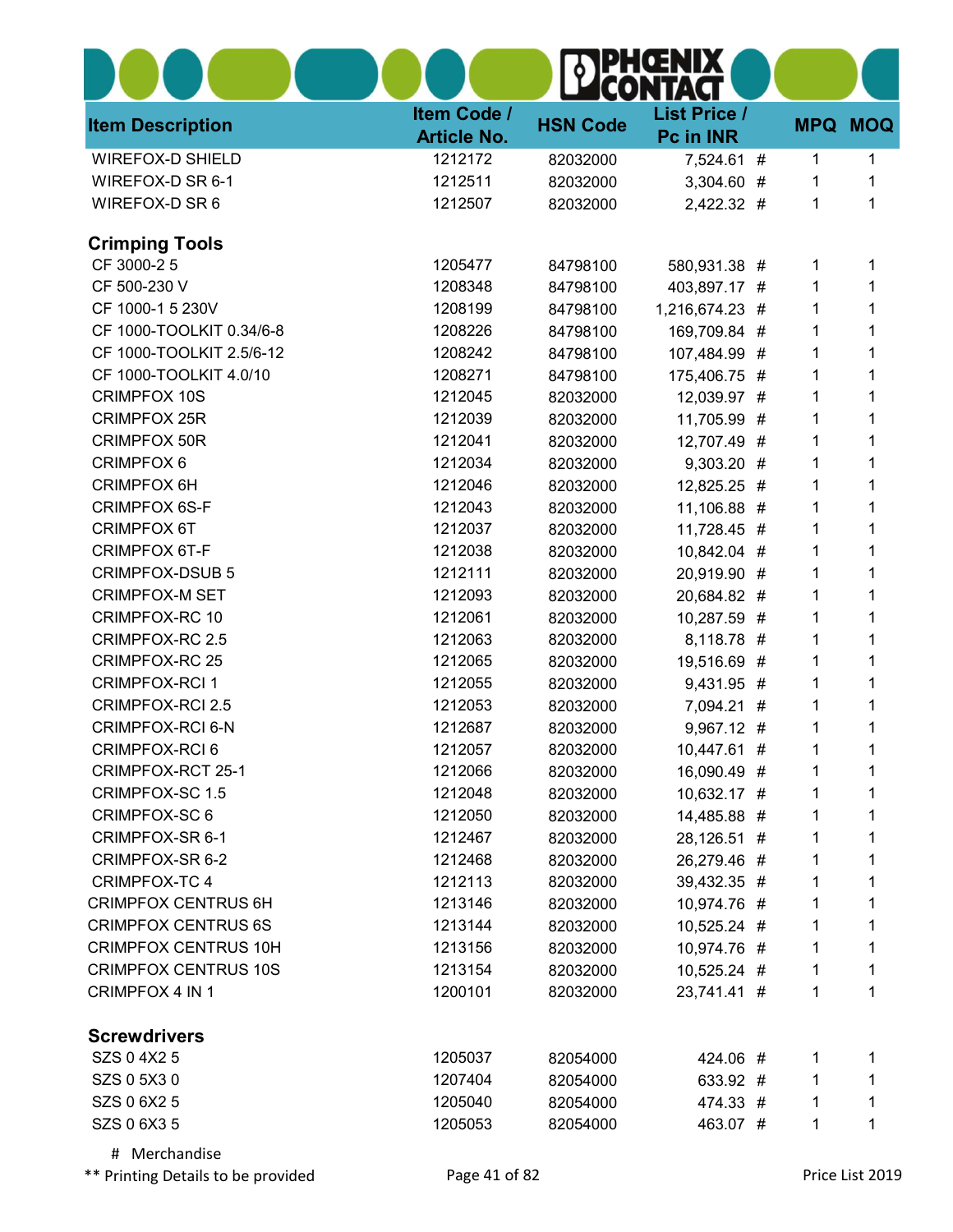| <b>Item Description</b> | Item Code /<br><b>Article No.</b> | <b>HSN Code</b> | <b>List Price /</b><br>Pc in INR | <b>MPQ</b> | <b>MOQ</b> |
|-------------------------|-----------------------------------|-----------------|----------------------------------|------------|------------|
| SZS 10X40               | 1205066                           | 82054000        | 671.59 #                         | 1          | 1          |
| SZS 10X65               | 1205079                           | 82054000        | 931.84 #                         |            |            |
| SZS 1 2X8 0             | 1205082                           | 82054000        | $1,408.24$ #                     |            |            |
| SZS 1.0X5.5             | 1209114                           | 82054000        | 836.60 #                         |            |            |
| SZK PH <sub>0</sub>     | 1205147                           | 82054000        | 581.74 #                         |            |            |
| SZK PH1                 | 1205150                           | 82054000        | 633.81 #                         | 1          |            |
| SZK PH <sub>2</sub>     | 1205163                           | 82054000        | 1,059.45 #                       |            |            |
| SZK PZ0                 | 1206447                           | 82054000        | 600.96 #                         |            |            |
| SZK PZ1                 | 1206450                           | 82054000        | 703.60 #                         |            |            |
| SZK PZ2                 | 1206463                           | 82054000        | 1,074.94                         | #          |            |

## SENSOR/ACTUATOR CABLING

#### Assembled Cable

| SAC-3P-5.0-PVC/M12FS           | 1400505 | 85444220 | 315.79   | 25 | 25           |
|--------------------------------|---------|----------|----------|----|--------------|
| SAC-3P-5.0-PVC/M12FR           | 1579051 | 85444220 | 302.97   | 25 | 25           |
| SAC-3P-10.0-PVC/M12FS          | 1506545 | 85444220 | 479.51   | 10 | 10           |
| SAC-3P-10.0-PVC/M12FR          | 1453821 | 85444220 | 480.28   | 10 | 10           |
| SAC-3P- 3.0-PUR/M12FR-2L       | 1694402 | 85444220 | 385.66   | 25 | 25           |
| SAC-3P- 5.0-PUR/M12FR-2L       | 1694415 | 85444220 | 699.12   | 25 | 25           |
| SAC-3P- 5.0-PVC/M12FS SH       | 1453902 | 85444220 | 648.58   | 25 | 25           |
| SAC-3P-M12MS/ 3.0-PUR/M12FR-2L | 1694583 | 85444220 | 872.03   | 25 | 25           |
| SAC-3P-10.0-PUR/M12FR-2L       | 1694428 | 85444220 | 979.43   | 10 | 10           |
| SAC-3P-1.5-PUR/M 8FS           | 1669712 | 85444220 | 301.03   | 1  | 1            |
| SAC-3P-1.5-PUR/M 8FR           | 1669738 | 85444220 | 297.43   | 1  | 1            |
| SAC-3P-3.0-PUR/M 8FS           | 1669725 | 85444220 | 335.49   | 1  | 1            |
| SAC-3P-3.0-PUR/M 8FR           | 1669741 | 85444220 | 391.70   | 1  | 1            |
| SAC-3P-3.0-PUR/M12FR           | 1694512 | 85444220 | 360.30   | 25 | 25           |
| SAC-3P-5.0-PUR/M 8FS           | 1669628 | 85444220 | 442.74   | 1  | $\mathbf{1}$ |
| SAC-3P-5.0-PUR/M 8FR           | 1669631 | 85444220 | 512.58   | 1  | 1            |
| SAC-3P-5.0-PUR/M12FR           | 1694525 | 85444220 | 399.86   | 25 | 25           |
| SAC-3P- 3.0-PUR/M 8FR-2L       | 1671072 | 85444220 | 768.76 # | 1  | $\mathbf{1}$ |
| SAC-3P-M 8MS/1.5-PUR/M 8FS     | 1681923 | 85444220 | 393.57   | 1  | $\mathbf{1}$ |
| SAC-3P- 5.0-PUR/M 8FR-2L       | 1671085 | 85444220 | 893.73 # | 1  | 25           |
| SAC-3P-M12MS/2.0-PUR/M12FS     | 1694033 | 85444220 | 397.40   | 25 | 25           |
| SAC-3P-M12MS/3.0-PUR/M12FS     | 1681538 | 85444220 | 456.28   | 25 | 25           |
| SAC-3P-10.0-PUR/M 8FS          | 1694101 | 85444220 | 837.63   | 1  | $\mathbf{1}$ |
| SAC-3P-10.0-PUR/M 8FR          | 1694169 | 85444220 | 714.33   | 1  | $\mathbf{1}$ |
| SAC-3P-M12MS/5.0-PUR/M12FS     | 1693021 | 85444220 | 569.59   | 25 | 25           |
| SAC-3P-M12MS/5.0-PUR/M12FR-2L  | 1698042 | 85444220 | 989.53   | 25 | 25           |
| SAC-3P-M12MS/10.0-PUR/M12FS    | 1694091 | 85444220 | 819.39   | 10 | 10           |
| SAC-4P- 2.0-PVC/M12FS          | 1441341 | 85444220 | 209.63   | 25 | 25           |
| SAC-4P- 5.0-PVC/M12FS          | 1544989 | 85444220 | 320.08   | 25 | 25           |
|                                |         |          |          |    |              |

# Merchandise

\*\* Printing Details to be provided **Page 42 of 82** Printing Details to be provided **Page 42 of 82** Price List 2019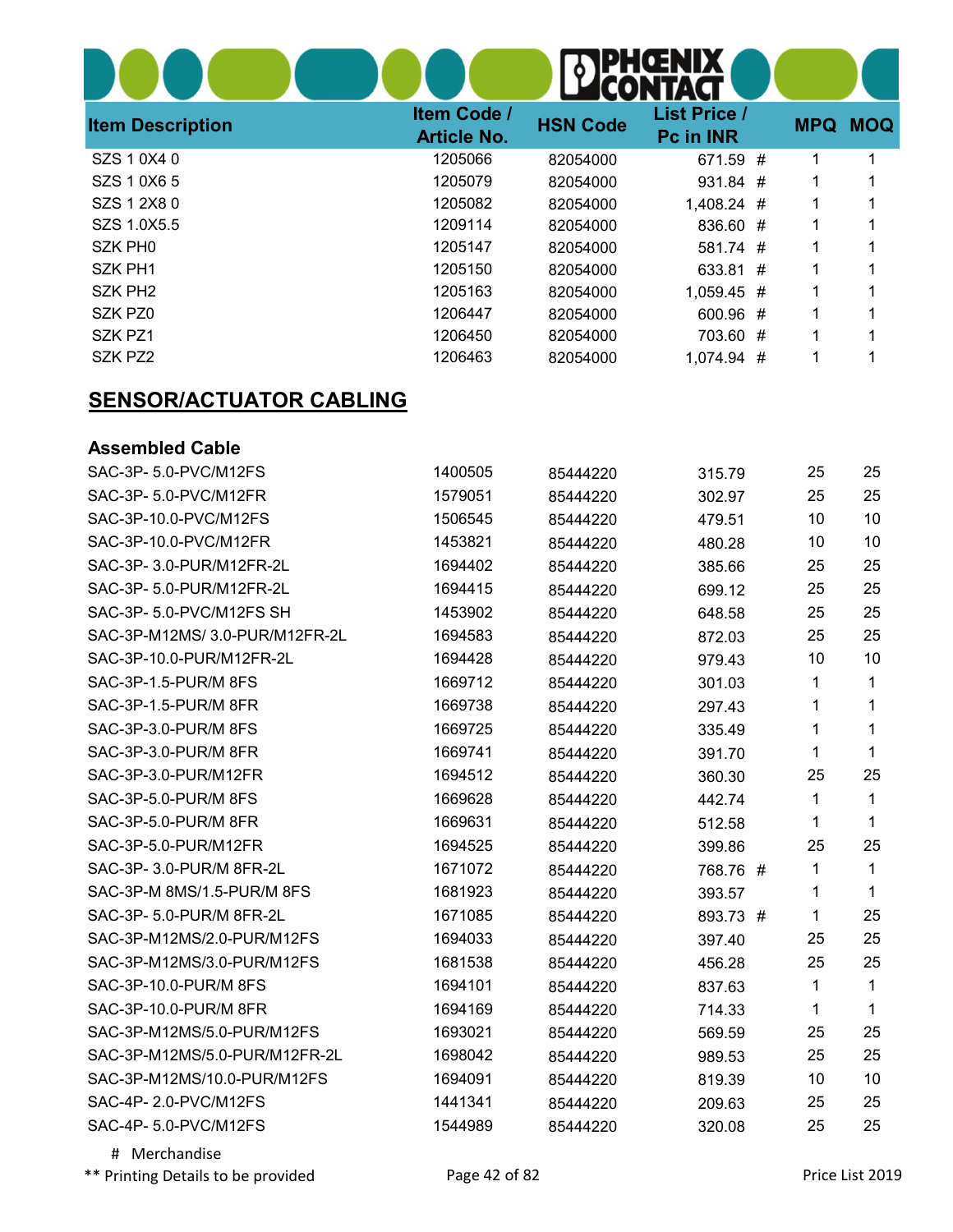| <b>Item Description</b>       | Item Code /<br><b>Article No.</b> | <b>HSN Code</b> | <b>List Price /</b><br>Pc in INR | <b>MPQ</b> | <b>MOQ</b> |
|-------------------------------|-----------------------------------|-----------------|----------------------------------|------------|------------|
| SAC-4P-13.0-PVC/M12FS         | 1453876                           | 85444220        | 585.46                           | 10         | 10         |
| SAC-4P-M12MS/1.0-PUR/M12FR    | 1550070                           | 85444220        | 560.36                           | 25         | 25         |
| SAC-4P-15.0-PVC/M12FR         | 1453915                           | 85444220        | 656.75                           | 10         | 10         |
| SAC-4P-M12MS/2.0-PUR/M12FR    | 1441325                           | 85444220        | 594.50                           | 25         | 25         |
| SAC-4P- 5.0-PVC/M12FR SH      | 1453892                           | 85444220        | 658.12                           | 25         | 25         |
| SAC-4P- 5.0-PVC/M12FS SH      | 1453850                           | 85444220        | 748.61                           | 25         | 25         |
| SAC-4P-M12MS/5.0-PUR/M12FR    | 1696400                           | 85444220        | 710.47                           | 25         | 25         |
| SAC-4P-10.0-PUR/M12FS SH      | 1500716                           | 85444220        | 1,358.55                         | 10         | 10         |
| SAC-4P-M12MS/ 5.0-PUR         | 1668069                           | 85444220        | 514.70                           | 25         | 25         |
| SAC-4P-M 8MS/1.5-PUR          | 1681787                           | 85444220        | 286.01                           | 1          | 1          |
| SAC-4P-M12MR/1.5-PUR          | 1668166                           | 85444220        | 292.74                           | 25         | 25         |
| SAC-4P-1.5-PUR/M 8FR          | 1681871                           | 85444220        | 519.38 #                         | 1          | 1          |
| SAC-4P-1.5-PUR/M12FR          | 1668221                           | 85444220        | 381.22                           | 25         | 25         |
| SAC-4P-2.0-PUR/M12FS          | 1533576                           | 85444220        | 309.09                           | 25         | 25         |
| SAC-4P-3.0-PUR/M 8FS          | 1681855                           | 85444220        | 379.32                           | 1          | 1          |
| SAC-4P-3.0-PUR/M 8FR          | 1681884                           | 85444220        | 682.75 #                         | 1          | 1          |
| SAC-4P-3.0-PUR/M12FS          | 1668111                           | 85444220        | 438.43                           | 25         | 25         |
| SAC-4P-3.0-PUR/M12FR          | 1668234                           | 85444220        | 486.60                           | 25         | 25         |
| SAC-4P-5.0-PUR/M 8FS          | 1681868                           | 85444220        | 496.44                           | 1          | 1          |
| SAC-4P-5.0-PUR/M 8FR          | 1681897                           | 85444220        | 496.42                           | 1          | 1          |
| SAC-4P-5.0-PUR/M12FS          | 1668124                           | 85444220        | 583.28                           | 25         | 25         |
| SAC-4P-5.0-PUR/M12FR          | 1668247                           | 85444220        | 661.10                           | 25         | 25         |
| SAC-4P-M12MS/1.5-PUR/M12FS    | 1668373                           | 85444220        | 599.21                           | 25         | 25         |
| SAC-4P-M12MS/1.5-PUR/M12FR-3L | 1668535                           | 85444220        | 558.13                           | 25         | 25         |
| SAC-4P-10.0-PUR/M 8FS         | 1683484                           | 85444220        | 949.99 #                         | 1          | 1          |
| SAC-4P-M12MS/ 3.0-PUR/M12FS   | 1668386                           | 85444220        | 701.24                           | 25         | 25         |
| SAC-4P-10.0-PUR/M12FR         | 1681389                           | 85444220        | 816.29                           | 10         | 10         |
| SAC-4P-M12MS/ 5.0-PUR/M12FS   | 1694075                           | 85444220        | 668.05                           | 25         | 25         |
| SAC-4P-M12MS/10.0-PUR/M12FS   | 1500402                           | 85444220        | 1,046.94                         | 10         | 10         |
| SAC-4P-M12MS/10.0-PUR/M12FR   | 1696442                           | 85444220        | 1,046.94                         | 10         | 10         |
| SAC-5P-M12MS/1.5-PUR          | 1669767                           | 85444220        | 276.71                           | 25         | 25         |
| SAC-5P-12MS/5.0-PUR/M12FS     | 1533615                           | 85444220        | 632.89                           | 25         | 25         |
| SAC-5P-5.0-PVC/M12FS          | 1453889                           | 85444220        | 322.14                           | 25         | 25         |
| SAC-5P- 5.0-PUR/M12FS         | 1669848                           | 85444220        | 674.10                           | 25         | 25         |
| SAC-5P- 5.0-PUR/M12FR         | 1669877                           | 85444220        | 684.39                           | 25         | 25         |
| SAC-5P-3.0-PUR/M12FS          | 1669835                           | 85444220        | 367.95                           | 25         | 25         |
| SAC-5P-M12MS/3.0-PUR/M12FR    | 1681651                           | 85444220        | 606.43                           | 25         | 25         |
| SAC-5P-10.0-PUR/M12FS         | 1683374                           | 85444220        | 1,103.04                         | 10         | 10         |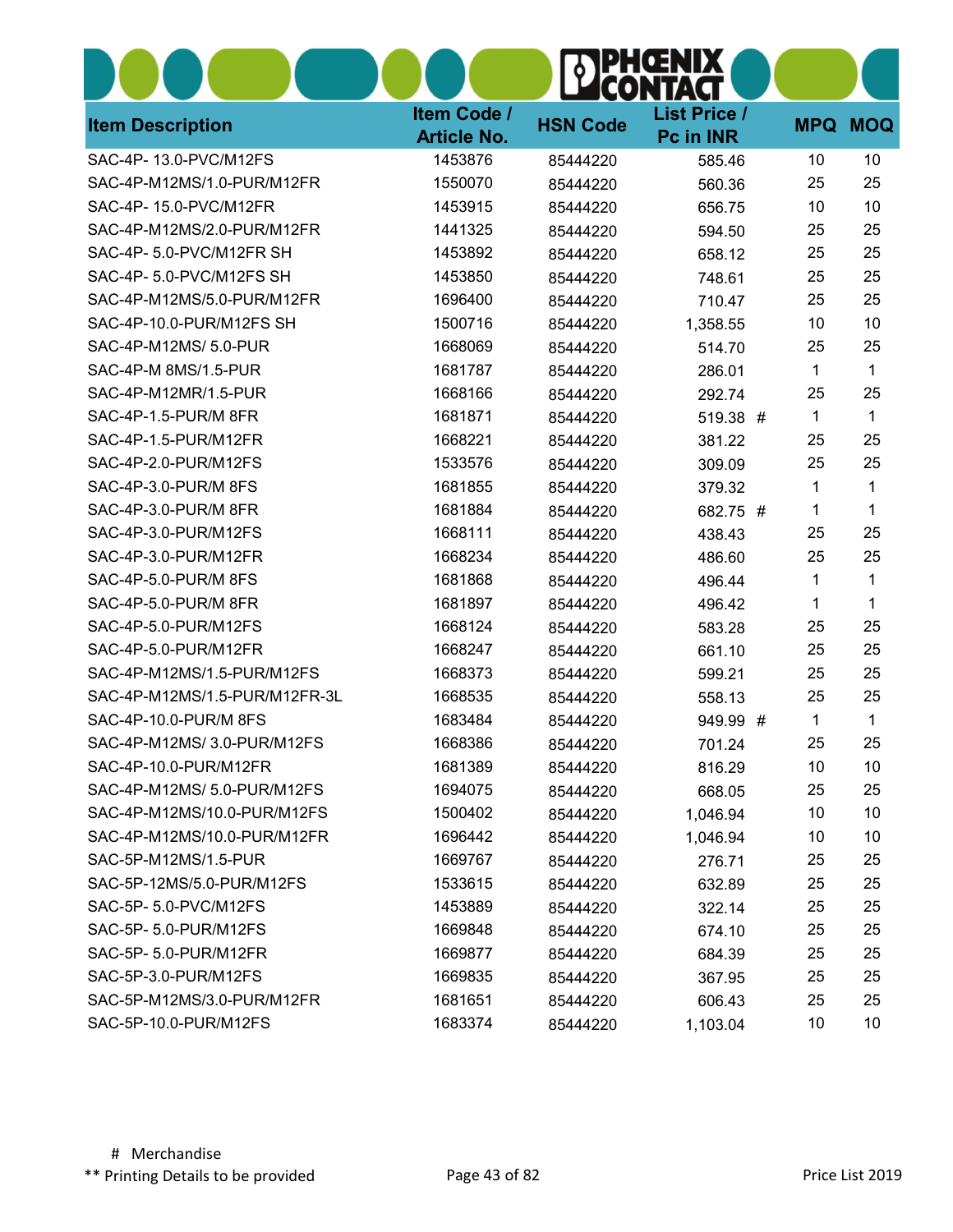|                                        |                                   |                 | HŒNIX                            |   |                |
|----------------------------------------|-----------------------------------|-----------------|----------------------------------|---|----------------|
| <b>Item Description</b>                | Item Code /<br><b>Article No.</b> | <b>HSN Code</b> | <b>List Price /</b><br>Pc in INR |   | <b>MPQ MOQ</b> |
| <b>Plug-in connector for assembly</b>  |                                   |                 |                                  |   |                |
| SACC-M 8MS-3CON-M                      | 1681156                           | 85369090        | 565.22 #                         | 1 | 1              |
| SACC-M 8FS-3CON-M                      | 1681172                           | 85369090        | 565.22 #                         | 1 | 1              |
| SACC-M 8FS-4CON-M                      | 1681185                           | 85369090        | 633.82 #                         | 1 | 1              |
| SACC-M 8FS-3CON-M-SW                   | 1506888                           | 85369090        | 698.45 #                         | 1 | 1              |
| SACC-M 8MS-3CON-M-SW                   | 1501252                           | 85369090        | 779.78 #                         | 1 | 1              |
| SACC-M 8MS-4CON-M-SW                   | 1501265                           | 85369090        | 827.25 #                         | 1 | 1              |
| SACC-M 8FS-4CON-M-SW                   | 1506891                           | 85369090        | 827.25 #                         | 1 | 1              |
| SACC-M12MS-4CON-PG 7                   | 1681088                           | 85369090        | 536.53 #                         | 1 | 1              |
| SACC-M12MR-4CON-PG7                    | 1681091                           | 85369090        | 540.51 #                         | 1 | 1              |
| SACC-M12FS-4CON-PG7                    | 1681114                           | 85369090        | 536.53 #                         | 1 | 1              |
| SACC-M12FS-4CON-PG7-M                  | 1681127                           | 85369090        | 424.50 #                         | 1 | 1              |
| SACC-M12FR-4CON-PG7                    | 1681130                           | 85369090        | 548.21 #                         | 1 | 1              |
| SACC-M12MS-4CON-PG 7-M                 | 1662528                           | 85369090        | 398.40 #                         | 1 | 1              |
| SACC-M12FR-5CON-PG 7                   | 1662308                           | 85369090        | 513.74 #                         | 1 | 1              |
| SACC-M12MR-5CON-PG9-M                  | 1681473                           | 85369090        | 517.78 #                         | 1 | 1              |
| SACC-M12FR-5CON-PG9-M                  | 1681499                           | 85369090        | 524.12 #                         | 1 | 1              |
| SACC-M12FR-4CON-PG7-M                  | 1681143                           | 85369090        | 518.75 #                         | 1 | 1              |
| SACC-M12MS-5CON-PG 9-M                 | 1681460                           | 85369090        | 628.52 #                         | 1 | 1              |
| SACC-M12FS-5CON-PG 7-M                 | 1662968                           | 85369090        | 540.57 #                         | 1 | 1              |
| SACC-M12MS-5CON-PG 7                   | 1662256                           | 85369090        | 667.54 #                         | 1 | 1              |
| SACC-M12FS-5CON-PG 7                   | 1662298                           | 85369090        | 614.50 #                         | 1 | 1              |
| SACC-M12MS-5CON-PG 7-M                 | 1663116                           | 85369090        | 732.92 #                         | 1 | 1              |
| SACC-M12MR-5CON-PG 7-M                 | 1663129                           | 85369090        | 628.52 #                         | 1 | 1              |
| SACC-M12FS-4CON-PG 9-SH                | 1515170                           | 85369090        | 883.97 #                         | 1 | 1              |
| SACC-M12FSB-5CON-PG9 SH AU             | 1507777                           | 85369090        | 1,065.68 #                       | 1 |                |
| SACC-M12MSB-5CON-PG9 SH AU             | 1507764                           | 85369090        | $1,044.50$ #                     | 1 | 1              |
| SACC-M12MS-8CON-PG9-M                  | 1513334                           | 85369090        | 1,728.84 #                       | 1 | 1              |
| SACC-M12FS-8CON-PG9-M                  | 1513347                           | 85369090        | 1,520.26 #                       | 1 | 1              |
| SACC-M12MS-5CON-PG 9 SH AU             | 1508352                           | 85369090        | 1,517.91 #                       | 1 | 1              |
| SACC-M12FS-5CON-PG 9 SH AU             | 1508365                           | 85369090        | 1,537.04 #                       | 1 | 1              |
| SACC-M12FS-8CON-PG 9-SH                | 1511860                           | 85369090        | 1,886.62 #                       | 1 | 1              |
| SACC-M12MSD-4PL SH PN                  | 1424682                           | 85366990        | 405.91 #                         | 1 | 1              |
| SACC-M12FSD-4PL SH PN                  | 1424683                           | 85444220        | 854.26 #                         | 1 | 1              |
| SACC-M12MS-4PL M                       | 1424657                           | 85369090        | 394.30 #                         | 1 | 1              |
| SACC-M12FS-4PL M                       | 1424655                           | 85366990        | 394.30 #                         | 1 | 1              |
| SACC-M12MS-5PL M                       | 1424649                           | 85369090        | 453.23 #                         | 1 | 1              |
| SACC-M12FS-5PL M                       | 1424652                           | 85369090        | 453.23 #                         | 1 | 1              |
| <b>Sensor/Actuator Distributor Box</b> |                                   |                 |                                  |   |                |
| SACB-4/4-L-SC SCO P                    | 1452987                           | 85369090        | 2,847.98 #                       | 1 | 1              |
| SACB-4/4-L-C SCO P                     | 1452806                           | 85369090        | 2,523.27 #                       | 1 | 1              |

 # Merchandise \*\* Printing Details to be provided **Page 44 of 82** Printing Details to be provided **Page 44 of 82** Price List 2019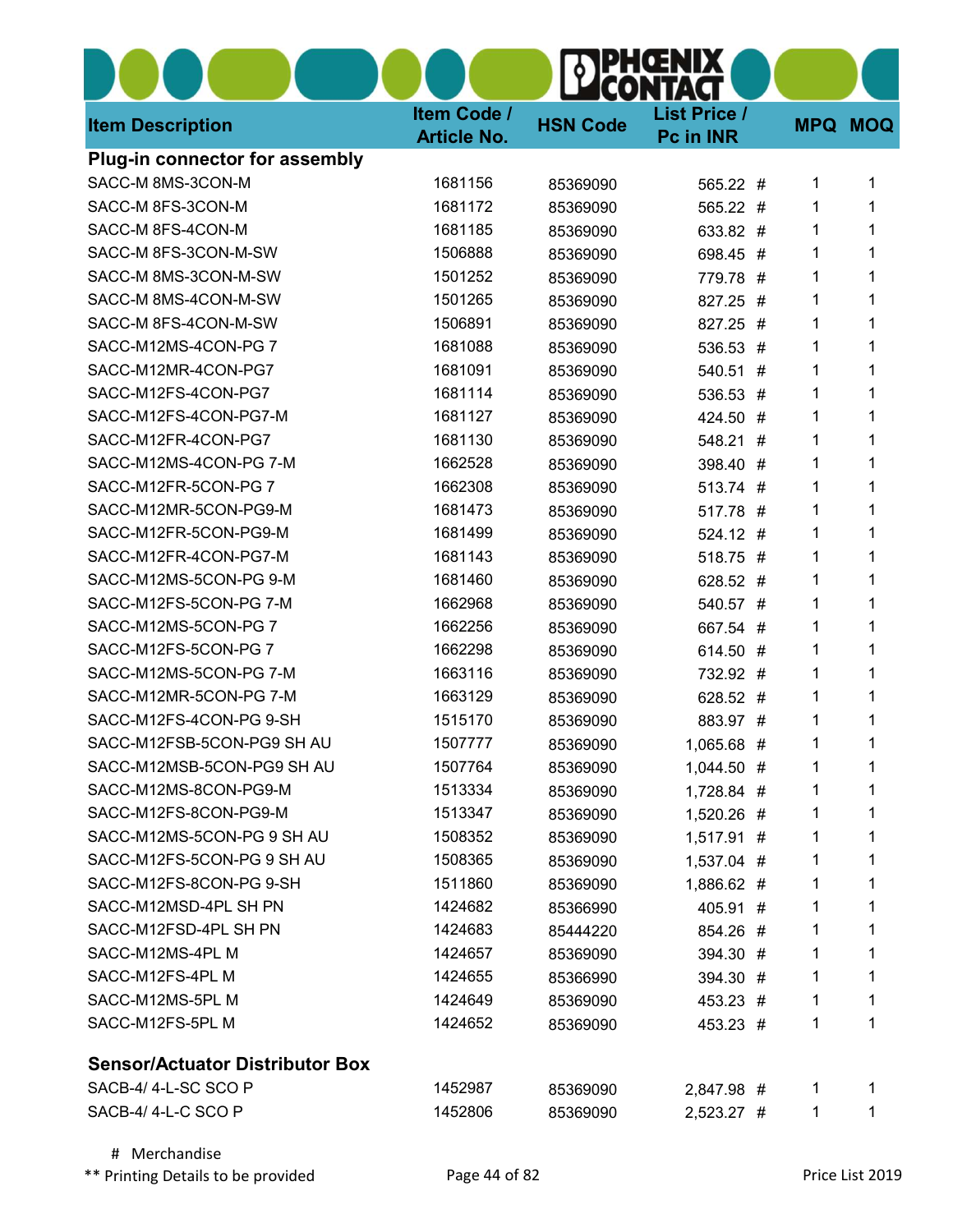| <b>Item Description</b>              | Item Code /<br><b>Article No.</b> | <b>HSN Code</b> | <b>List Price /</b><br>Pc in INR |   | <b>MPQ MOQ</b> |  |
|--------------------------------------|-----------------------------------|-----------------|----------------------------------|---|----------------|--|
| SACB-4/ 4-L-10.0PUR SCO P            | 1452589                           | 85444220        | 4,156.68 #                       | 1 | 1              |  |
| SACB-4/ 8-L-10.0PUR SCO P            | 1452615                           | 85444220        | 4,513.71 #                       | 1 | 1              |  |
| SACB-8/8-L-SC SCO P                  | 1453025                           | 85369090        | 4,139.28 #                       | 1 | 1              |  |
| SACB-8/8-L-C SCO P                   | 1452848                           | 85369090        | 2,541.86 #                       | 1 | 1              |  |
| SACB-8Q/4P-L-SC                      | 1662955                           | 85369090        | 4,607.94 #                       | 1 | 1              |  |
| SACB-8/16-L-SC SCO P                 | 1453038                           | 85369090        | 4,518.35 #                       | 1 | 1              |  |
| SACB-8/3-L-C QO-0.34                 | 1548341                           | 85369090        | 5,290.48 #                       | 1 |                |  |
| SACB-8/8-5.0PUR SCO P                | 1452518                           | 85444220        | 3,517.79 #                       | 1 | 1              |  |
| SACB-8/8-L-5.0PUR SCO P              | 1452699                           | 85444220        | $3,153.02$ #                     | 1 | 1              |  |
| SACB-8/8-L-10.0PUR SCO P             | 1452709                           | 85444220        | 5,172.89 #                       | 1 | 1              |  |
| SACB-8/16-L- 5.0PUR SCO P            | 1452725                           | 85444220        | 4,497.37 #                       | 1 |                |  |
| SACB- 8/3-L- 5.0PUR-M8               | 1516056                           | 85444220        | 5,702.54 #                       | 1 | 1              |  |
| SACB-8/16-L-C SCO P                  | 1452851                           | 85369090        | 3,670.55 #                       | 1 | 1              |  |
| SACB-4/8-L-C SCO P                   | 1452819                           | 85369090        | 2,472.93 #                       | 1 | 1              |  |
| PROT-M12                             | 1680539                           | 39269099        | 43.76 #                          | 5 | 5              |  |
| <b>HEAVYCON</b>                      |                                   |                 |                                  |   |                |  |
| <b>Heavy-duty plug-in connectors</b> |                                   |                 |                                  |   |                |  |
| HC-B 6-I-UT-F                        | 1648128                           | 85369090        | 364.49 #                         | 1 | 1              |  |
| HC-B 6-I-UT-M                        | 1648115                           | 85369090        | 362.49 #                         | 1 | 1              |  |
| HC-STA-B06-BWS-ELC-AL                | 1411318                           | 85381010        | 544.28 #                         | 1 | 1              |  |
| HC-STA-B06-HLFS-1STP13-EL-AL         | 1412572                           | 85381010        | 459.39 #                         | 1 |                |  |
| <b>HC-B 10-I-UT-F</b>                | 1648186                           | 85369090        | 477.50 #                         | 1 |                |  |
| <b>HC-B 10-I-UT-M</b>                | 1648173                           | 85369090        | 475.89 #                         | 1 | 1              |  |
| HC-STA-B10-BWD-ELC-AL                | 1411322                           | 85381010        | 607.30 #                         | 1 |                |  |
| HC-STA-B10-HLFD-1STP16-EL-AL         | 1412618                           | 85381010        | 459.32 #                         | 1 | 1              |  |
| <b>HC-B 16-I-UT-F</b>                | 1648241                           | 85369090        | 486.22 #                         | 1 | 1              |  |
| <b>HC-B 16-I-UT-M</b>                | 1648238                           | 85369090        | 462.38 #                         |   |                |  |
| HC-STA-B16-BWD-ELC-AL                | 1411327                           | 85381010        | 712.64 #                         | 1 | 1              |  |
| HC-STA-B16-HLFD-1STP21-EL-AL         | 1412720                           | 85381010        | 613.40 #                         | 1 | 1              |  |
| <b>HC-B 24-I-UT-F</b>                | 1648306                           | 85369090        | 779.36 #                         | 1 |                |  |
| <b>HC-B 24-I-UT-M</b>                | 1648296                           | 85369090        | 741.26 #                         | 1 |                |  |
| HC-STA-B24-BWD-ELC-AL                | 1411331                           | 85381010        | 730.82 #                         | 1 |                |  |
| HC-STA-B24-HLFD-1STP21-EL-AL         | 1412776                           | 85381010        | 704.89 #                         | 1 | 1              |  |
| HC-B 16-I-UT-F-32                    | 1584884                           | 85369090        | 508.50 #                         |   |                |  |
| HC-B 16-I-UT-M-32                    | 1584871                           | 85369090        | 482.36 #                         | 1 | 1              |  |
| HC-B 32-AMQ                          | 1775693                           | 85381010        | 2,098.15 #                       | 1 | 1              |  |
| HC-B 32-TFQ-80/O1PG29S               | 1675094                           | 85381010        | 3,982.76 #                       | 1 | 1              |  |
| HC-B 24-I-UT-F-48                    | 1584949                           | 85369090        | 1,187.80 #                       | 1 |                |  |
| HC-B 24-I-UT-M-48                    | 1584936                           | 85369090        | 1,082.64 #                       | 1 |                |  |
| HC-B 48-AML                          | 1772175                           | 85381010        | 4,012.38 #                       | 1 | 1              |  |
| HC-B 48-TFL-96/O1PG29S               | 1675162                           | 85381010        | 5,380.19 #                       | 1 | 1              |  |
| HC-B 6-I-PT-F                        | 1407727                           | 85369090        | 258.57 #                         | 1 | 1              |  |
| # Merchandise                        |                                   |                 |                                  |   |                |  |

\*\* Printing Details to be provided **Page 45 of 82** Printing Details to be provided **Page 45 of 82** Price List 2019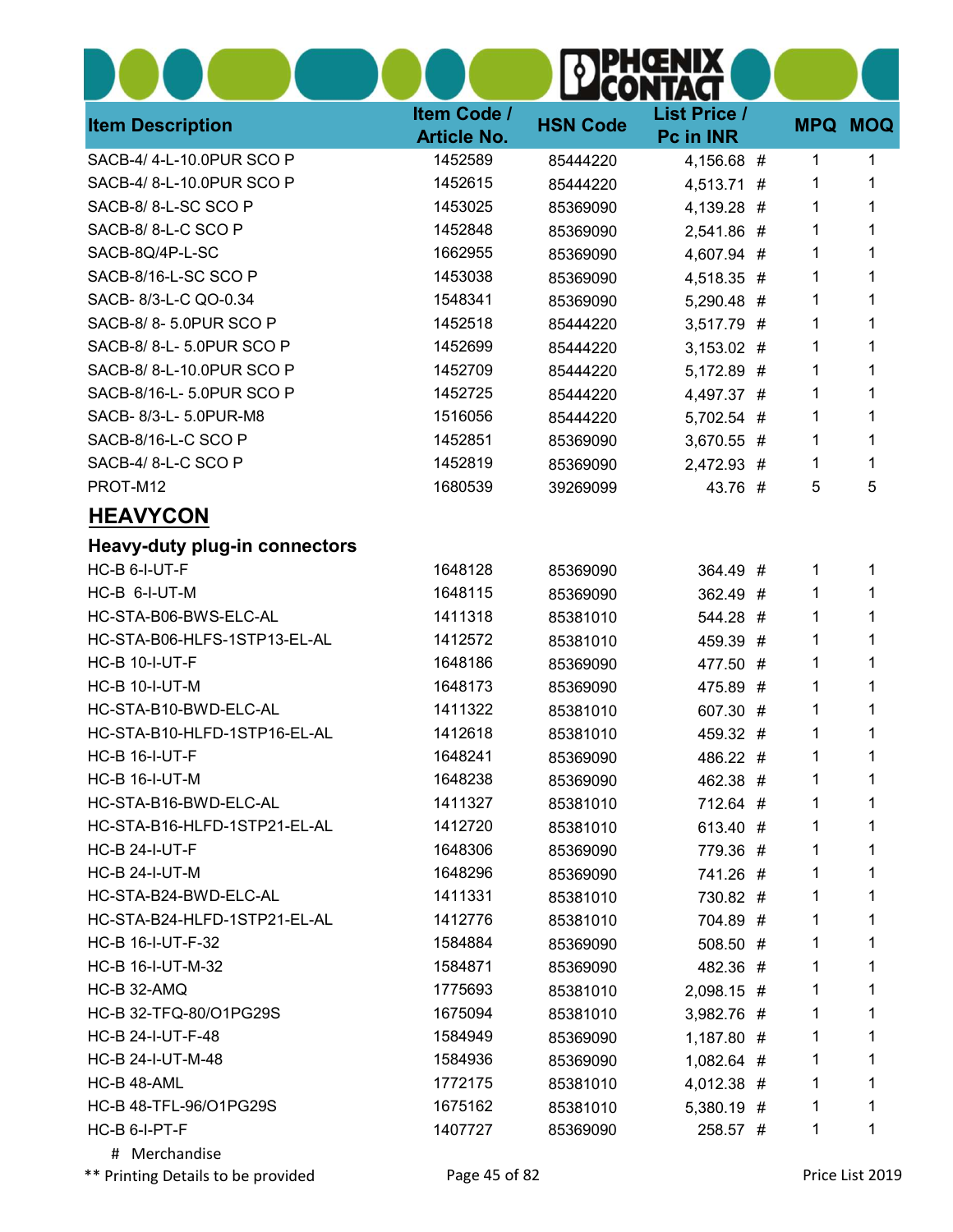|                               |                                   | $\bullet$       | 17 I                             |        |                |
|-------------------------------|-----------------------------------|-----------------|----------------------------------|--------|----------------|
| <b>Item Description</b>       | Item Code /<br><b>Article No.</b> | <b>HSN Code</b> | <b>List Price /</b><br>Pc in INR |        | <b>MPQ MOQ</b> |
| HC-B 6-I-PT-M                 | 1407728                           | 85369090        | 251.17 #                         | 1      | 1              |
| HC-B 10-I-PT-F                | 1407729                           | 85369090        | 328.04                           | 1<br># | 1              |
| <b>HC-B 10-I-PT-M</b>         | 1407730                           | 85369090        | 322.10 #                         | 1      |                |
| <b>HC-B 16-I-PT-F</b>         | 1407731                           | 85369090        | 412.24 #                         | 1      | 1              |
| <b>HC-B 16-I-PT-M</b>         | 1407732                           | 85369090        | 391.56 #                         | 1      |                |
| <b>HC-B 24-I-PT-F</b>         | 1407735                           | 85369090        | 563.59 #                         | 1      |                |
| <b>HC-B 24-I-PT-M</b>         | 1407736                           | 85369090        | 525.01                           | 1<br># | 1              |
| HC-B 16-I-PT-F-32             | 1407733                           | 85369090        | 412.24 #                         | 1      |                |
| HC-B 16-I-PT-M-32             | 1407734                           | 85369090        | 391.56 #                         | 1      |                |
| HC-B 24-I-PT-F-48             | 1407737                           | 85369090        | 545.23 #                         | 1      | 1              |
| HC-B 24-I-PT-M-48             | 1407738                           | 85369090        | 511.24 #                         | 1      | 1              |
| <b>Heavycon EVO</b>           |                                   |                 |                                  |        |                |
| HC-EVO-B06-HLFS-PLBK          | 1407619                           | 85381010        | 282.45 #                         | 1      | 1              |
| HC-EVO-B06-HHFS-PLBK          | 1407620                           | 85381010        | 378.14 #                         | 1      | 1              |
| HC-EVO-B06-BWS-PLRBK          | 1407621                           | 85381010        | 499.46 #                         | 1      | 1              |
| HC-EVO-B06-BWSC-PLRBK         | 1407622                           | 85381010        | 806.77 #                         | 1      | 1              |
| HC-EVO-B06-SHWS-2SSM32-PLRBK  | 1407623                           | 85381010        | 1,084.55 #                       | 1      | 1              |
| HC-EVO-B06-SHWSC-2SSM32-PLRBK | 1407624                           | 85381010        | 1,427.76 #                       | 1      | 1              |
| HC-EVO-B06-CHWS-PLRBK         | 1407625                           | 85381010        | 730.48 #                         | 1      | 1              |
| HC-EVO-B10-HLFS-PLBK          | 1407626                           | 85381010        | 406.71 #                         | 1      | 1              |
| HC-EVO-B10-HHFS-PLBK          | 1407627                           | 85381010        | 462.46 #                         | 1      | 1              |
| HC-EVO-B10-HLFD-PLBK          | 1407628                           | 85381010        | 347.87 #                         | 1      | 1              |
| HC-EVO-B10-HHFD-PLBK          | 1407629                           | 85381010        | 552.15 #                         | 1      | 1              |
| HC-EVO-B10-HLWD-PLBK          | 1407630                           | 85381010        | 603.41 #                         | 1      | 1              |
| HC-EVO-B10-HHWD-PLBK          | 1407631                           | 85381010        | 786.85 #                         | 1      | 1              |
| HC-EVO-B10-BWS-PLRBK          | 1407632                           | 85381010        | 636.45 #                         | 1      | 1              |
| HC-EVO-B10-BWSC-PLRBK         | 1407633                           | 85381010        | $1,050.43$ #                     | 1      | 1              |
| HC-EVO-B10-BWD-PLRBK          | 1407634                           | 85381010        | 716.62 #                         | 1      | 1              |
| HC-EVO-B10-BFDC-PLRBK         | 1407635                           | 85381010        | 847.90 #                         | 1      | 1              |
| HC-EVO-B10-SHWS-2SSM32-PLRBK  | 1407636                           | 85381010        | 1,467.79 #                       | 1      | 1              |
| HC-EVO-B10-SHWSC-2SSM32-PLRBK | 1407637                           | 85381010        | 1,896.30 #                       | 1      | 1              |
| HC-EVO-B10-SHWD-2SSM32-PLRBK  | 1407638                           | 85381010        | 1,536.06 #                       | 1      | 1              |
| HC-EVO-B10-SHFDC-2SSM32-PLRBK | 1407639                           | 85381010        | 1,747.53 #                       | 1      | 1              |
| HC-EVO-B10-CHWS-PLRBK         | 1407640                           | 85381010        | $1,066.13$ #                     | 1      | 1              |
| HC-EVO-B10-CHWD-PLRBK         | 1407641                           | 85381010        | 1,073.16 #                       | 1      | 1              |
| HC-EVO-B16-HHFS-PLBK          | 1407642                           | 85381010        | 702.45 #                         | 1      | 1              |
| HC-EVO-B16-HHFD-PLBK          | 1407643                           | 85381010        | 460.62 #                         | 1      | 1              |
| HC-EVO-B16-HHWD-PLBK          | 1407644                           | 85381010        | 869.03 #                         | 1      | 1              |
| HC-EVO-B16-BWS-PLRBK          | 1407646                           | 85381010        | 730.81 #                         | 1      | 1              |
| HC-EVO-B16-BWSC-PLRBK         | 1407647                           | 85381010        | 1,199.39 #                       | 1      | 1              |
| HC-EVO-B16-BWD-PLRBK          | 1407648                           | 85381010        | 574.52 #                         | 1      | 1              |
| HC-EVO-B16-BFDC-PLRBK         | 1407649                           | 85381010        | 1,024.07 #                       | 1      | 1              |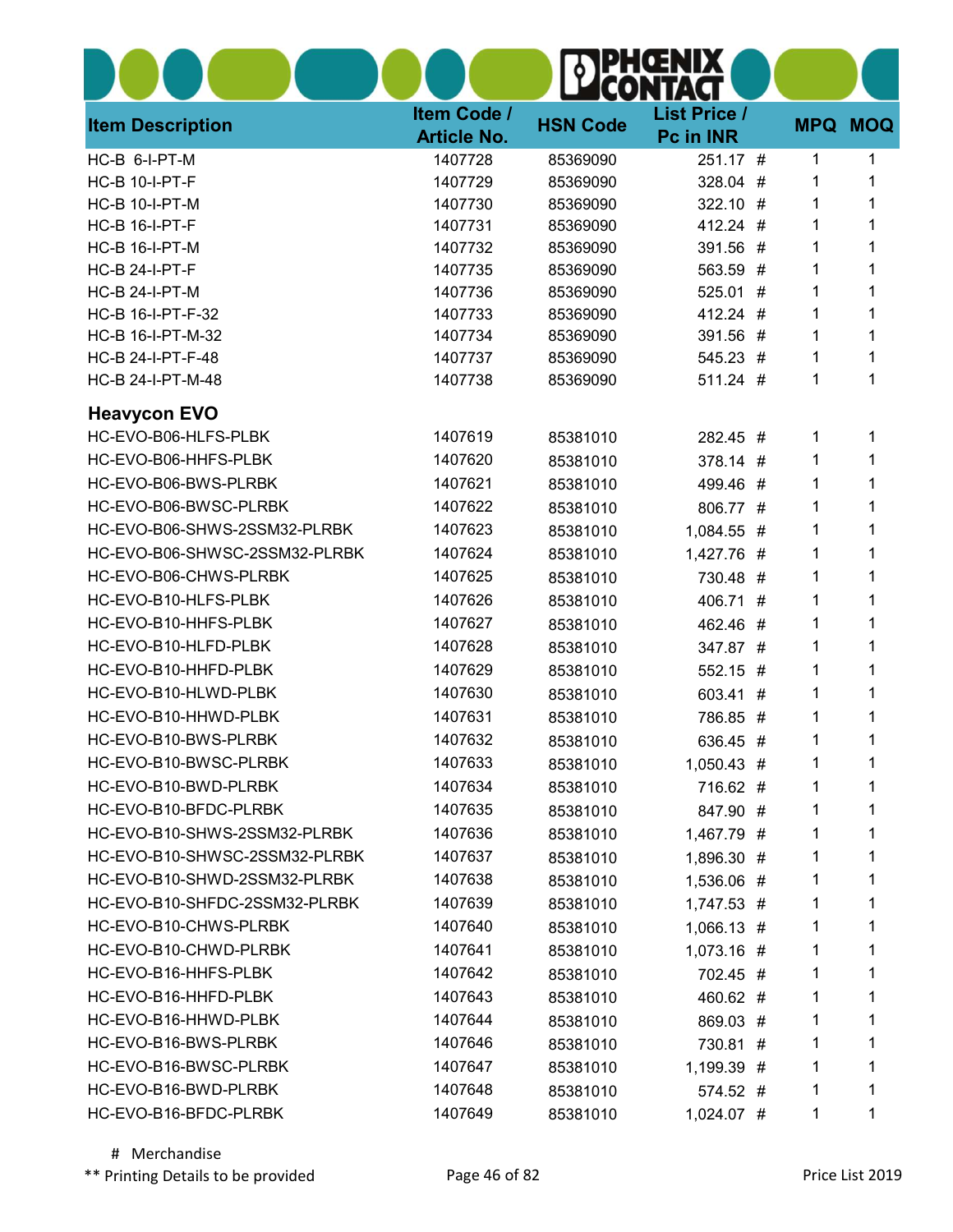| <b>Item Description</b>             | Item Code /<br><b>Article No.</b> | <b>HSN Code</b> | <b>List Price /</b><br><b>Pc in INR</b> | <b>MPQ</b> | <b>MOQ</b> |
|-------------------------------------|-----------------------------------|-----------------|-----------------------------------------|------------|------------|
| HC-EVO-B16-SHWS-2SSM40-PLRBK        | 1407650                           | 85381010        | 1,614.87 #                              | 1          | 1          |
| HC-EVO-B16-SHWSC-2SSM40-PLRBK       | 1407651                           | 85381010        | 2,106.57                                | 1<br>#     |            |
| HC-EVO-B16-SHWD-2SSM40-PLRBK        | 1407652                           | 85381010        | 1,681.21                                | 1<br>#     |            |
| HC-EVO-B16-SHFDC-2SSM40-PLRBK       | 1407653                           | 85381010        | 1,914.73 #                              | 1          |            |
| HC-EVO-B16-CHWS-PLRBK               | 1407654                           | 85381010        | 1,230.53 #                              | 1          |            |
| HC-EVO-B16-CHWD-PLRBK               | 1407655                           | 85381010        | 1,197.88 #                              | 1          | 1          |
| HC-EVO-B24-HHFS-PLBK                | 1407656                           | 85381010        | 771.29                                  | 1<br>#     |            |
| HC-EVO-B24-HHFD-PLBK                | 1407657                           | 85381010        | 658.08 #                                | 1          |            |
| HC-EVO-B24-HHWD-PLBK                | 1407658                           | 85381010        | 930.09                                  | 1<br>#     |            |
| HC-EVO-B24-BWS-PLRBK                | 1407659                           | 85381010        | 804.40 #                                | 1          |            |
| HC-EVO-B24-BWSC-PLRBK               | 1407660                           | 85381010        | 1,364.63 #                              | 1          |            |
| HC-EVO-B24-BWD-PLRBK                | 1407661                           | 85381010        | 915.26 #                                | 1          |            |
| HC-EVO-B24-BFDC-PLRBK               | 1407662                           | 85381010        | 1,145.97 #                              | 1          |            |
| HC-EVO-B24-SHWS-2SSM40-PLRBK        | 1407663                           | 85381010        | 2,023.11                                | 1<br>#     |            |
| HC-EVO-B24-SHWSC-2SSM40-PLRBK       | 1407664                           | 85381010        | 2,600.25 #                              | 1          |            |
| HC-EVO-B24-SHWD-2SSM40-PLRBK        | 1407665                           | 85381010        | 2,052.24 #                              | 1          |            |
| HC-EVO-B24-SHFDC-2SSM40-PLRBK       | 1407666                           | 85381010        | 2,374.80                                | 1<br>#     |            |
| HC-EVO-B24-CHWS-PLRBK               | 1407667                           | 85381010        | 1,374.04 #                              | 1          |            |
| HC-EVO-B24-CHWD-PLRBK               | 1407668                           | 85381010        | 1,296.30 #                              | 1          |            |
| HC-EVO-B06PT-BWSC-HL-M20-PLRBK      | 1407710                           | 85369090        | 2,894.16 #                              | 1          |            |
| HC-EVO-B10PT-BWD-HL-M25-PLRBK       | 1407711                           | 85369090        | 3,682.87 #                              | 1          |            |
| HC-EVO-B16PT-BWD-HH-M25-PLRBK       | 1407712                           | 85369090        | 4,712.94                                | 1<br>#     |            |
| HC-EVO-B24PT-BWD-HH-M32-PLRBK       | 1407713                           | 85369090        | 5,857.26 #                              | 1          |            |
| HC-EVO-B10PT-BWSC-HL-M25-PLRBK      | 1408791                           | 85369090        | 4,157.10 #                              | 1          |            |
| HC-EVO-B16PT-BWSC-HH-M25-PLRBK      | 1408793                           | 85369090        | $5,300.03$ #                            | 1          |            |
| HC-EVO-B24PT-BWSC-HH-M32-PLRBK      | 1408794                           | 85369090        | 6,512.76 #                              | 1          | 1          |
| INCTALL ATION AND MOUNTING MATERIAL |                                   |                 |                                         |            |            |

### INSTALLATION AND MOUNTING MATERIAL

| <b>Cable Entry System</b> |         |          |              |    |    |
|---------------------------|---------|----------|--------------|----|----|
| CES-B10-SFFS-PLBK         | 0801660 | 85472000 | $1,557.25$ # |    |    |
| CES-B16-SFFS-PLBK         | 0801659 | 85472000 | $1,660.71$ # |    |    |
| CES-B24-SFFS-PLBK         | 0801658 | 85472000 | $1,627.29$ # | 1  |    |
| CES-B10-HFFS-PLBK         | 0801663 | 85472000 | 1,795.93 #   |    |    |
| CES-B16-HFFS-PLBK         | 0801662 | 85472000 | $1,920.97$ # |    |    |
| CES-B24-HFFS-PLBK         | 0801661 | 85472000 | $1,402.00$ # | 1  |    |
| CES-B10-SF-PLBK           | 0801655 | 39174000 | 676.08 #     | 1  |    |
| CES-B16-SF-PLBK           | 0801651 | 39174000 | 701.31 #     | 1  |    |
| CES-B24-SF-PLBK           | 0801647 | 39174000 | 809.21 #     | 1  |    |
| CES-B10-SFC-M             | 0801645 | 85381010 | $1,152.25$ # | 1  |    |
| CES-B16-SFC-M             | 0801642 | 85381010 | $1,317.08$ # | 1  |    |
| CES-B24-SFC-M             | 0801641 | 85381010 | 1,481.45 #   | 1  |    |
| CES-STPG-GY               | 0801715 | 85472000 | $119.75$ #   | 10 | 10 |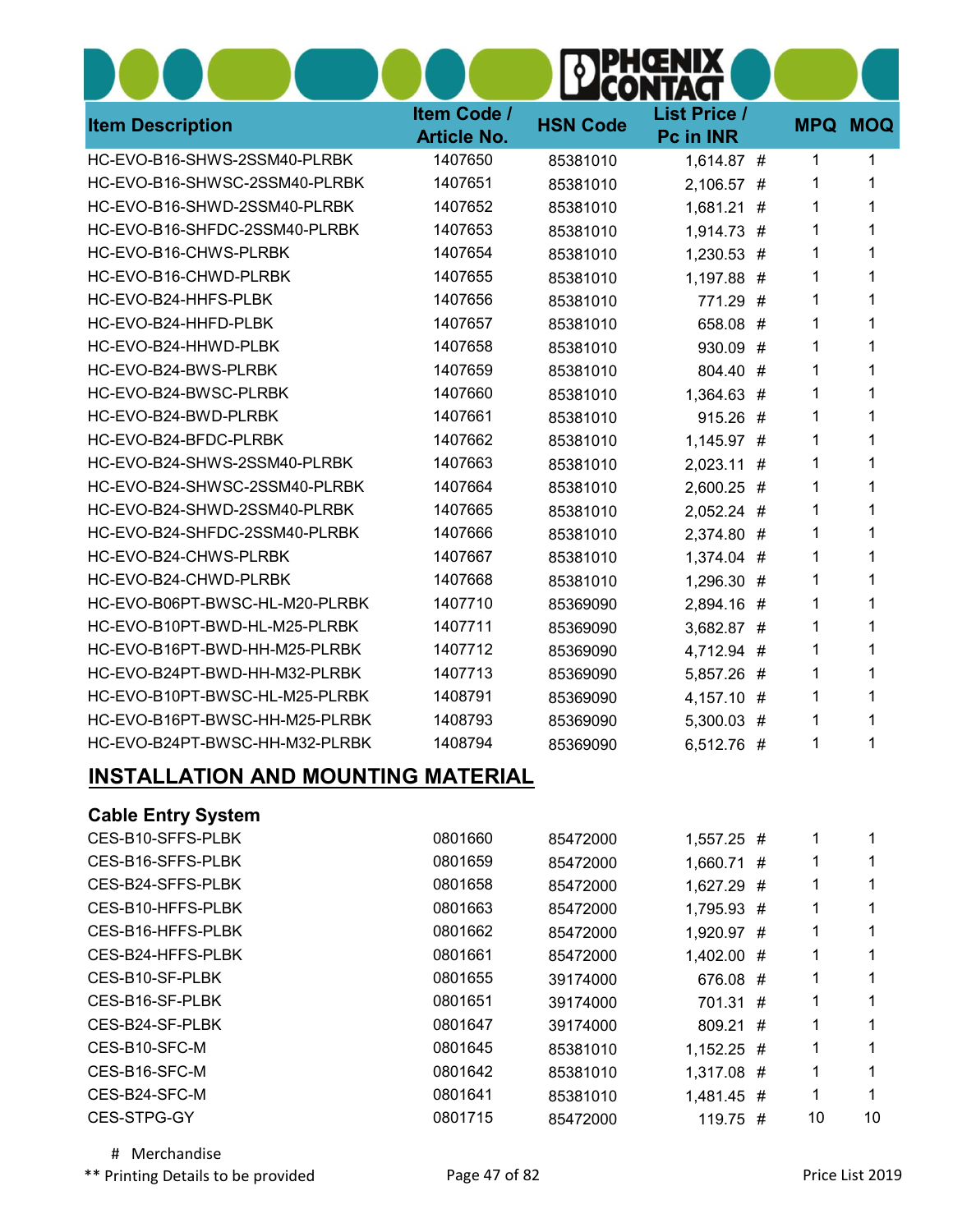|                         |                                   | О               | ∙∃<br>ACI                        |    |                |
|-------------------------|-----------------------------------|-----------------|----------------------------------|----|----------------|
| <b>Item Description</b> | Item Code /<br><b>Article No.</b> | <b>HSN Code</b> | <b>List Price /</b><br>Pc in INR |    | <b>MPQ MOQ</b> |
| CES-STPG-GY-2           | 0801672                           | 85472000        | $115.23$ #                       | 10 | 10             |
| CES-STPG-GY-3           | 0801673                           | 85472000        | $115.23$ #                       | 10 | 10             |
| CES-STPG-GY-4           | 0801674                           | 85472000        | $115.23$ #                       | 10 | 10             |
| CES-STPG-GY-5           | 0801675                           | 85472000        | 119.75 #                         | 10 | 10             |
| CES-STPG-GY-6           | 0801676                           | 85472000        | 119.75 #                         | 10 | 10             |
| CES-STPG-GY-7           | 0801677                           | 85472000        | 119.75 #                         | 10 | 10             |
| CES-STPG-GY-8           | 0801679                           | 85472000        | 119.75 #                         | 10 | 10             |
| CES-STPG-GY-9           | 0801680                           | 85472000        | 119.75 #                         | 10 | 10             |
| CES-STPG-GY-10          | 0801682                           | 85472000        | 119.75 #                         | 10 | 10             |
| CES-STPG-GY-11          | 0801683                           | 85472000        | 122.40 #                         | 10 | 10             |
| CES-STPG-GY-12          | 0801684                           | 85472000        | 119.75 #                         | 10 | 10             |
| CES-STPG-GY-13          | 0801685                           | 85472000        | 119.75 #                         | 10 | 10             |
| CES-STPG-GY-14          | 0801686                           | 85472000        | 122.40 #                         | 10 | 10             |
| CES-STPG-GY-15          | 1410521                           | 85472000        | 74.99 #                          | 10 | 10             |
| CES-STPG-GY-16          | 1410534                           | 85472000        | 74.99 #                          | 10 | 10             |
| CES-STPG-GY-17          | 1410547                           | 85472000        | 70.70 #                          | 10 | 10             |
| CES-STPG-GY-2X3         | 1410424                           | 85472000        | 100.95 #                         | 10 | 10             |
| CES-STPG-GY-2X4         | 1410438                           | 85472000        | 100.95 #                         | 10 | 10             |
| CES-STPG-GY-2x5         | 0801708                           | 85472000        | 176.12 #                         | 10 | 10             |
| CES-STPG-GY-2x6         | 0801709                           | 85472000        | 176.12 #                         | 10 | 10             |
| CES-STPG-GY-2X7         | 1410110                           | 85472000        | $108.03$ #                       | 10 | 10             |
| CES-STPG-GY-2X8         | 1410123                           | 85472000        | 100.95 #                         | 10 | 10             |
| CES-STPG-GY-2X9         | 1410440                           | 85472000        | 105.04 #                         | 10 | 10             |
| CES-STPG-GY-4x3         | 0801710                           | 85472000        | 164.60 #                         | 10 | 10             |
| CES-STPG-GY-4x4         | 0801711                           | 85472000        | 164.60 #                         | 10 | 10             |
| CES-STPG-GY-4X5         | 1410136                           | 85472000        | 100.99 #                         | 10 | 10             |
| CES-STPG-GY-4x6         | 1410149                           | 85472000        | $108.03$ #                       | 10 | 10             |
| CES-STPG-GY-1ASI-R      | 0801712                           | 85472000        | 164.60 #                         | 10 | 10             |
| CES-STPG-GY-1ASI-L      | 1410068                           | 85472000        | $100.95$ #                       | 10 | 10             |
| CES-STPG-GY-2ASI-RR     | 0801713                           | 85472000        | 164.60 #                         | 10 | 10             |
| CES-STPG-GY-2ASI-LR     | 0801714                           | 85472000        | 164.60 #                         | 10 | 10             |
| CES-STPG-GY-2ASI-LL     | 1410071                           | 85472000        | 100.95 #                         | 10 | 10             |
| CES-LTPG-GY-15          | 0801687                           | 85472000        | 213.96 #                         | 10 | 10             |
| CES-LTPG-GY-16          | 0801688                           | 85472000        | 213.96 #                         | 10 | 10             |
| CES-LTPG-GY-17          | 0801689                           | 85472000        | 213.96 #                         | 10 | 10             |
| CES-LTPG-GY-18          | 0801690                           | 85472000        | 213.96 #                         | 10 | 10             |
| CES-LTPG-GY-19          | 0801691                           | 85472000        | 213.96 #                         | 10 | 10             |
| CES-LTPG-GY-20          | 0801692                           | 85472000        | 213.96 #                         | 10 | 10             |
| CES-LTPG-GY-21          | 0801693                           | 85472000        | 212.66 #                         | 10 | 10             |
| CES-LTPG-GY-22          | 0801695                           | 85472000        | 213.96 #                         | 10 | 10             |
| CES-LTPG-GY-23          | 0801696                           | 85472000        | 213.96 #                         | 10 | 10             |
| CES-LTPG-GY-24          | 0801697                           | 85472000        | 229.13 #                         | 10 | 10             |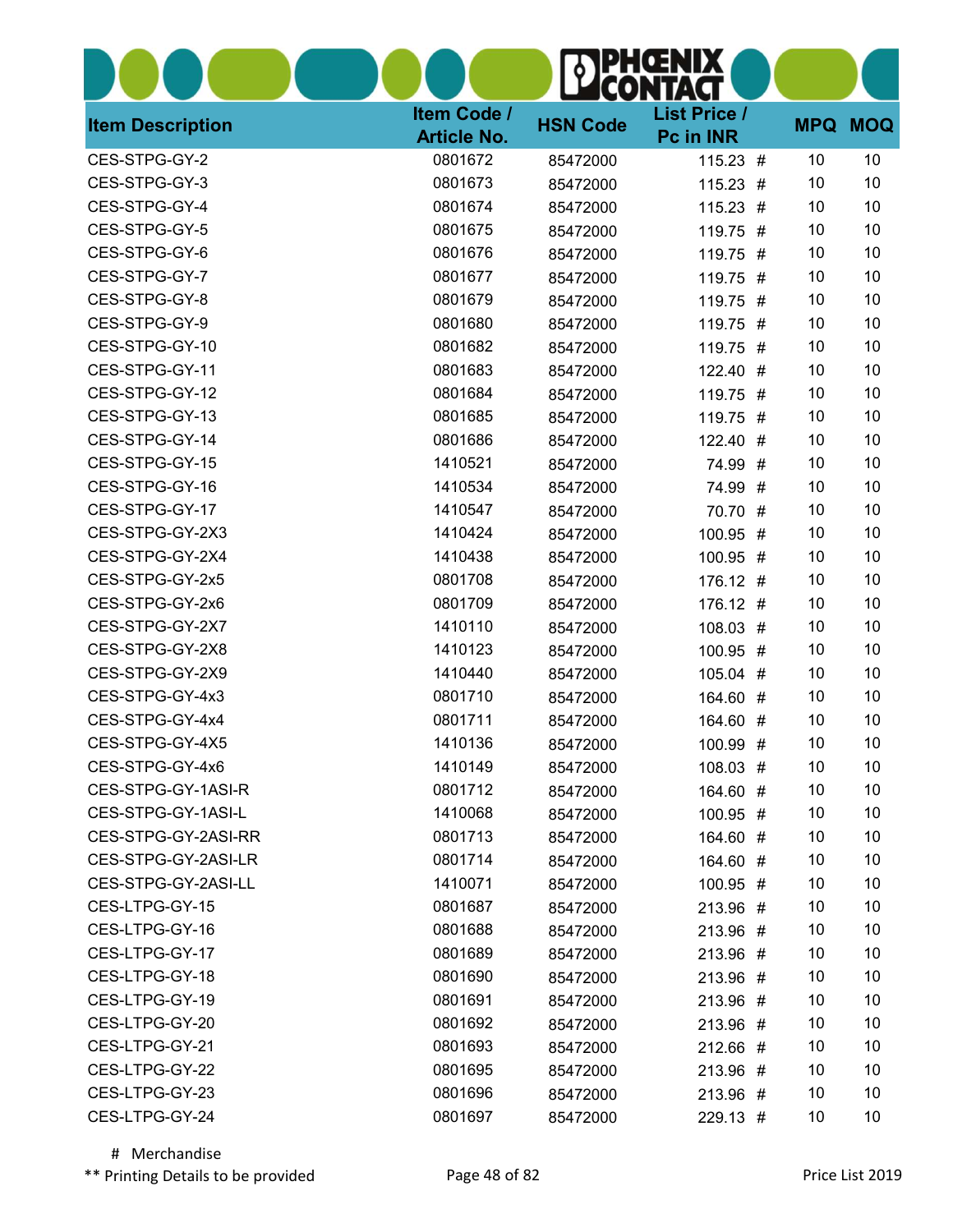|                         |                                   | О               | ∙∃<br>ACI                        |    |                |
|-------------------------|-----------------------------------|-----------------|----------------------------------|----|----------------|
| <b>Item Description</b> | Item Code /<br><b>Article No.</b> | <b>HSN Code</b> | <b>List Price /</b><br>Pc in INR |    | <b>MPQ MOQ</b> |
| CES-LTPG-GY-25          | 0801698                           | 85472000        | 213.96 #                         | 10 | 10             |
| CES-LTPG-GY-26          | 0801699                           | 85472000        | 213.96 #                         | 10 | 10             |
| CES-LTPG-GY-27          | 0801700                           | 85472000        | 213.96 #                         | 10 | 10             |
| CES-LTPG-GY-28          | 0801701                           | 85472000        | 213.96 #                         | 10 | 10             |
| CES-LTPG-GY-29          | 0801702                           | 85472000        | 213.96 #                         | 10 | 10             |
| CES-LTPG-GY-30          | 0801703                           | 85472000        | 213.96 #                         | 10 | 10             |
| CES-LTPG-GY-31          | 0801705                           | 85472000        | 213.96 #                         | 10 | 10             |
| CES-LTPG-GY-32          | 0801706                           | 85472000        | 213.96 #                         | 10 | 10             |
| CES-LTPG-GY-33          | 0801707                           | 85472000        | 213.96 #                         | 10 | 10             |
| CES-LTPG-GY             | 0801716                           | 85472000        | 213.96 #                         | 10 | 10             |
| CES-SRG-BK              | 0801670                           | 40169390        | 150.32 #                         | 10 | 10             |
| CES-SRG-BK-2            | 0801635                           | 40169390        | 154.50 #                         | 10 | 10             |
| CES-SRG-BK-3            | 0801633                           | 40169390        | 144.68 #                         | 10 | 10             |
| CES-SRG-BK-4            | 0801632                           | 40169390        | 151.26 #                         | 10 | 10             |
| CES-SRG-BK-5            | 0801630                           | 40169390        | 153.57 #                         | 10 | 10             |
| CES-SRG-BK-6            | 0801628                           | 40169390        | 151.26 #                         | 10 | 10             |
| CES-SRG-BK-7            | 0801627                           | 40169390        | 153.57 #                         | 10 | 10             |
| CES-SRG-BK-8            | 0801625                           | 40169390        | 151.26 #                         | 10 | 10             |
| CES-SRG-BK-9            | 0801622                           | 40169390        | 153.57 #                         | 10 | 10             |
| CES-SRG-BK-10           | 0801620                           | 40169390        | 154.50 #                         | 10 | 10             |
| CES-SRG-BK-11           | 0801618                           | 40169390        | 154.50 #                         | 10 | 10             |
| CES-SRG-BK-12           | 0801617                           | 40169390        | 154.50 #                         | 10 | 10             |
| CES-SRG-BK-13           | 0801616                           | 40169390        | 154.50 #                         | 10 | 10             |
| CES-SRG-BK-14           | 0801615                           | 40169390        | 156.65 #                         | 10 | 10             |
| CES-SRG-BK-15           | 1410563                           | 40169390        | 85.93 #                          | 10 | 10             |
| CES-SRG-BK-16           | 1410576                           | 40169390        | 85.93 #                          | 10 | 10             |
| CES-SRG-BK-17           | 1410589                           | 40169390        | 85.93 #                          | 10 | 10             |
| CES-SRG-BK-2X3          | 1410398                           | 40169390        | 116.19 #                         | 10 | 10             |
| CES-SRG-BK-2X4          | 1410408                           | 40169390        | 120.90 #                         | 10 | 10             |
| CES-SRG-BK-2x5          | 0801657                           | 40169390        | 256.43 #                         | 10 | 10             |
| CES-SRG-BK-2x6          | 0801664                           | 40169390        | 195.25 #                         | 10 | 10             |
| CES-SRG-BK-2X7          | 1410084                           | 40169390        | 120.90 #                         | 10 | 10             |
| CES-SRG-BK-2x8          | 1410097                           | 40169390        | 120.90 #                         | 10 | 10             |
| CES-SRG-BK-2X9          | 1410411                           | 40169390        | 120.90 #                         | 10 | 10             |
| CES-SRG-BK-4x3          | 0801665                           | 40169390        | 195.25 #                         | 10 | 10             |
| CES-SRG-BK-4x4          | 0801666                           | 40169390        | 194.06 #                         | 10 | 10             |
| CES-SRG-BK-4X5          | 1410107                           | 40169390        | 116.19 #                         | 10 | 10             |
| CES-SRG-BK-4x6          | 1410152                           | 40169390        | 120.90 #                         | 10 | 10             |
| CES-SRG-BK-1ASI-R       | 0801667                           | 40169390        | 207.80 #                         | 10 | 10             |
| CES-SRG-BK-1ASI-L       | 1410042                           | 40169390        | 116.19 #                         | 10 | 10             |
| CES-SRG-BK-2ASI-RR      | 0801668                           | 40169390        | 194.06 #                         | 10 | 10             |
| CES-SRG-BK-2ASI-LR      | 0801669                           | 40169390        | 194.06 #                         | 10 | 10             |

 # Merchandise \*\* Printing Details to be provided **Page 49 of 82** Printing Details to be provided **Page 49 of 82** Price List 2019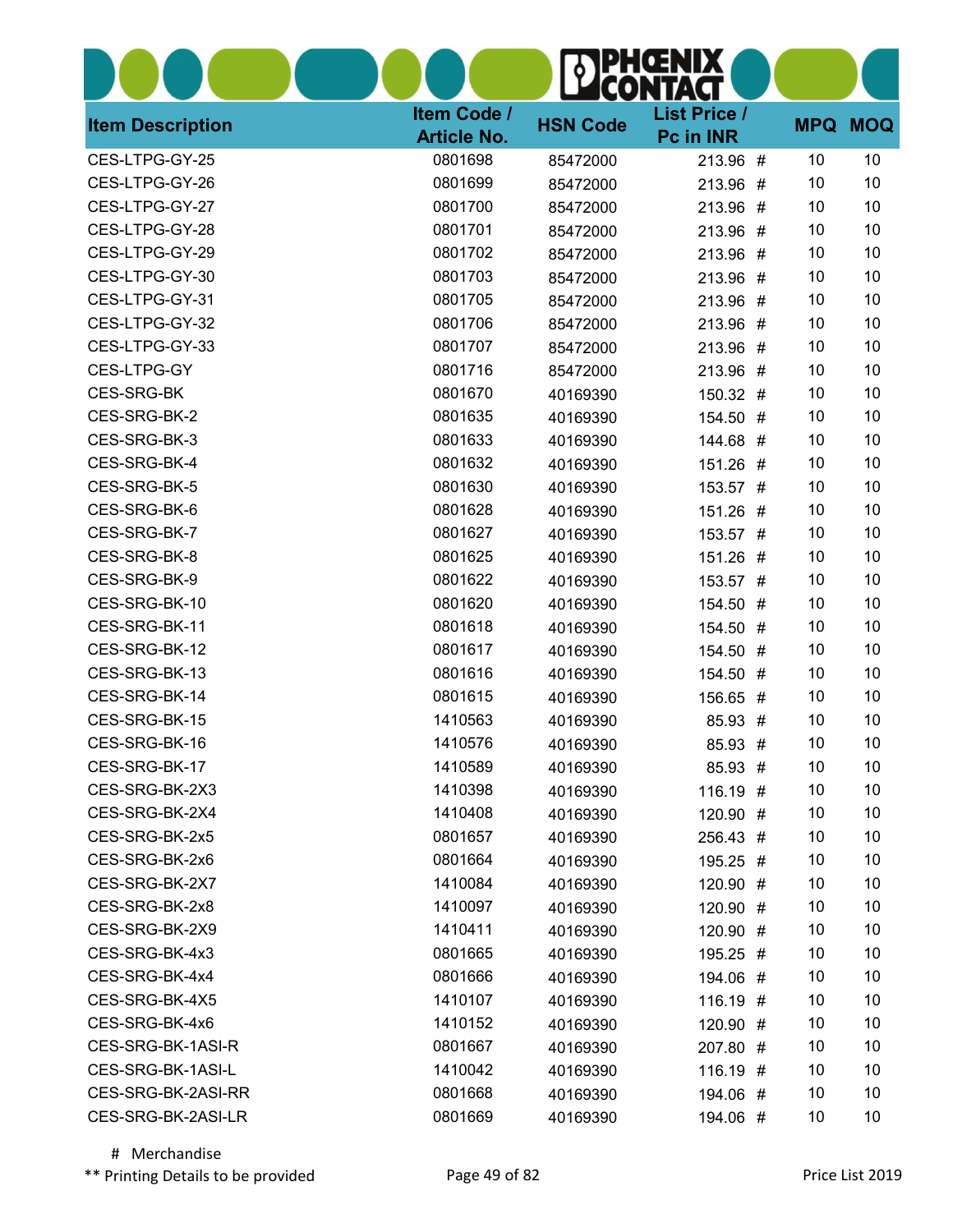| <b>Item Code /</b><br><b>List Price /</b><br><b>HSN Code</b><br><b>MPQ MOQ</b><br><b>Item Description</b><br><b>Article No.</b><br>Pc in INR<br>CES-SRG-BK-2ASI-LL<br>1410055<br>10<br>10<br>40169390<br>116.19 #<br>CES-LRC-BK<br>0801719<br>10<br>10<br>40169390<br>447.58 #<br><b>CES-LRG-BK</b><br>0801671<br>10<br>10<br>252.72 #<br>40169390<br>CES-LRG-BK-15<br>0801619<br>10<br>10<br>40169390<br>252.72 #<br>CES-LRG-BK-16<br>0801621<br>10<br>10<br>40169390<br>252.72 #<br>CES-LRG-BK-17<br>0801624<br>252.72 #<br>10<br>10<br>40169390<br>CES-LRG-BK-18<br>0801626<br>10<br>10<br>252.72 #<br>40169390<br>CES-LRG-BK-19<br>0801629<br>10<br>10<br>40169390<br>252.72 #<br>CES-LRG-BK-20<br>0801631<br>10<br>10<br>40169390<br>252.72 #<br>CES-LRG-BK-21<br>0801634<br>252.72 #<br>10<br>10<br>40169390<br>CES-LRG-BK-22<br>0801637<br>10<br>10<br>40169390<br>252.72 #<br>CES-LRG-BK-23<br>0801638<br>10<br>10<br>40169390<br>251.19 #<br>CES-LRG-BK-24<br>0801639<br>10<br>10<br>40169390<br>267.85 #<br>CES-LRG-BK-25<br>0801640<br>252.72 #<br>10<br>10<br>40169390<br>CES-LRG-BK-26<br>0801643<br>10<br>10<br>40169390<br>251.19 #<br>CES-LRG-BK-27<br>0801644<br>10<br>10<br>40169390<br>252.72 #<br>CES-LRG-BK-28<br>0801646<br>10<br>10<br>40169390<br>252.72 #<br>CES-LRG-BK-29<br>0801648<br>252.72 #<br>10<br>10<br>40169390<br>CES-LRG-BK-30<br>0801650<br>10<br>10<br>40169390<br>252.72 #<br>CES-LRG-BK-31<br>0801653<br>10<br>10<br>40169390<br>252.72 #<br>CES-LRG-BK-32<br>0801654<br>252.72 #<br>10<br>10<br>40169390<br>CES-LRG-BK-33<br>0801656<br>267.85 #<br>10<br>10<br>40169390<br>CES-SRC-BK<br>0801718<br>10<br>10<br>40169390<br>333.07 #<br>KDT-ST 2<br>1410220<br>25<br>25<br>39174000<br>84.66 #<br>KDT-ST 3<br>25<br>25<br>3063921<br>119.61 #<br>39174000<br>KDT-ST 4<br>3063934<br>25<br>118.89 #<br>25<br>39174000<br>KDT-ST 5<br>3063947<br>25<br>119.61 #<br>25<br>39174000<br>KDT-ST 6<br>3063950<br>25<br>25<br>39174000<br>118.89 #<br>KDT-ST 7<br>3063963<br>119.61 #<br>25<br>39174000<br>25<br>KDT-ST 8<br>25<br>25<br>3063976<br>115.22 #<br>39174000<br>KDT-ST 9<br>3063989<br>25<br>39174000<br>138.72 #<br>25<br>KDT-ST 10<br>3063992<br>25<br>25<br>39174000<br>120.47 #<br>25<br>KDT-ST 11<br>3064001<br>25<br>39174000<br>119.61 #<br>KDT-ST 12<br>3062016<br>25<br>25<br>39174000<br>119.61 #<br>KDT-ST 13<br>3062029<br>119.61 #<br>25<br>25<br>39174000<br>25<br>KDT-ST 14<br>3062032<br>25<br>39174000<br>119.61#<br>KDT-ST 15<br>3062045<br>25<br>25<br>39174000<br>119.61 #<br>KDT-ST 16<br>3062058<br>119.61 #<br>25<br>25<br>39174000 |  | NIX<br>lo El<br>ACI |  |
|-----------------------------------------------------------------------------------------------------------------------------------------------------------------------------------------------------------------------------------------------------------------------------------------------------------------------------------------------------------------------------------------------------------------------------------------------------------------------------------------------------------------------------------------------------------------------------------------------------------------------------------------------------------------------------------------------------------------------------------------------------------------------------------------------------------------------------------------------------------------------------------------------------------------------------------------------------------------------------------------------------------------------------------------------------------------------------------------------------------------------------------------------------------------------------------------------------------------------------------------------------------------------------------------------------------------------------------------------------------------------------------------------------------------------------------------------------------------------------------------------------------------------------------------------------------------------------------------------------------------------------------------------------------------------------------------------------------------------------------------------------------------------------------------------------------------------------------------------------------------------------------------------------------------------------------------------------------------------------------------------------------------------------------------------------------------------------------------------------------------------------------------------------------------------------------------------------------------------------------------------------------------------------------------------------------------------------------------------------------------------------------------------------------------------------------------------------------------------------------------------------------------------------------------------------------------------------------------------------------|--|---------------------|--|
|                                                                                                                                                                                                                                                                                                                                                                                                                                                                                                                                                                                                                                                                                                                                                                                                                                                                                                                                                                                                                                                                                                                                                                                                                                                                                                                                                                                                                                                                                                                                                                                                                                                                                                                                                                                                                                                                                                                                                                                                                                                                                                                                                                                                                                                                                                                                                                                                                                                                                                                                                                                                           |  |                     |  |
|                                                                                                                                                                                                                                                                                                                                                                                                                                                                                                                                                                                                                                                                                                                                                                                                                                                                                                                                                                                                                                                                                                                                                                                                                                                                                                                                                                                                                                                                                                                                                                                                                                                                                                                                                                                                                                                                                                                                                                                                                                                                                                                                                                                                                                                                                                                                                                                                                                                                                                                                                                                                           |  |                     |  |
|                                                                                                                                                                                                                                                                                                                                                                                                                                                                                                                                                                                                                                                                                                                                                                                                                                                                                                                                                                                                                                                                                                                                                                                                                                                                                                                                                                                                                                                                                                                                                                                                                                                                                                                                                                                                                                                                                                                                                                                                                                                                                                                                                                                                                                                                                                                                                                                                                                                                                                                                                                                                           |  |                     |  |
|                                                                                                                                                                                                                                                                                                                                                                                                                                                                                                                                                                                                                                                                                                                                                                                                                                                                                                                                                                                                                                                                                                                                                                                                                                                                                                                                                                                                                                                                                                                                                                                                                                                                                                                                                                                                                                                                                                                                                                                                                                                                                                                                                                                                                                                                                                                                                                                                                                                                                                                                                                                                           |  |                     |  |
|                                                                                                                                                                                                                                                                                                                                                                                                                                                                                                                                                                                                                                                                                                                                                                                                                                                                                                                                                                                                                                                                                                                                                                                                                                                                                                                                                                                                                                                                                                                                                                                                                                                                                                                                                                                                                                                                                                                                                                                                                                                                                                                                                                                                                                                                                                                                                                                                                                                                                                                                                                                                           |  |                     |  |
|                                                                                                                                                                                                                                                                                                                                                                                                                                                                                                                                                                                                                                                                                                                                                                                                                                                                                                                                                                                                                                                                                                                                                                                                                                                                                                                                                                                                                                                                                                                                                                                                                                                                                                                                                                                                                                                                                                                                                                                                                                                                                                                                                                                                                                                                                                                                                                                                                                                                                                                                                                                                           |  |                     |  |
|                                                                                                                                                                                                                                                                                                                                                                                                                                                                                                                                                                                                                                                                                                                                                                                                                                                                                                                                                                                                                                                                                                                                                                                                                                                                                                                                                                                                                                                                                                                                                                                                                                                                                                                                                                                                                                                                                                                                                                                                                                                                                                                                                                                                                                                                                                                                                                                                                                                                                                                                                                                                           |  |                     |  |
|                                                                                                                                                                                                                                                                                                                                                                                                                                                                                                                                                                                                                                                                                                                                                                                                                                                                                                                                                                                                                                                                                                                                                                                                                                                                                                                                                                                                                                                                                                                                                                                                                                                                                                                                                                                                                                                                                                                                                                                                                                                                                                                                                                                                                                                                                                                                                                                                                                                                                                                                                                                                           |  |                     |  |
|                                                                                                                                                                                                                                                                                                                                                                                                                                                                                                                                                                                                                                                                                                                                                                                                                                                                                                                                                                                                                                                                                                                                                                                                                                                                                                                                                                                                                                                                                                                                                                                                                                                                                                                                                                                                                                                                                                                                                                                                                                                                                                                                                                                                                                                                                                                                                                                                                                                                                                                                                                                                           |  |                     |  |
|                                                                                                                                                                                                                                                                                                                                                                                                                                                                                                                                                                                                                                                                                                                                                                                                                                                                                                                                                                                                                                                                                                                                                                                                                                                                                                                                                                                                                                                                                                                                                                                                                                                                                                                                                                                                                                                                                                                                                                                                                                                                                                                                                                                                                                                                                                                                                                                                                                                                                                                                                                                                           |  |                     |  |
|                                                                                                                                                                                                                                                                                                                                                                                                                                                                                                                                                                                                                                                                                                                                                                                                                                                                                                                                                                                                                                                                                                                                                                                                                                                                                                                                                                                                                                                                                                                                                                                                                                                                                                                                                                                                                                                                                                                                                                                                                                                                                                                                                                                                                                                                                                                                                                                                                                                                                                                                                                                                           |  |                     |  |
|                                                                                                                                                                                                                                                                                                                                                                                                                                                                                                                                                                                                                                                                                                                                                                                                                                                                                                                                                                                                                                                                                                                                                                                                                                                                                                                                                                                                                                                                                                                                                                                                                                                                                                                                                                                                                                                                                                                                                                                                                                                                                                                                                                                                                                                                                                                                                                                                                                                                                                                                                                                                           |  |                     |  |
|                                                                                                                                                                                                                                                                                                                                                                                                                                                                                                                                                                                                                                                                                                                                                                                                                                                                                                                                                                                                                                                                                                                                                                                                                                                                                                                                                                                                                                                                                                                                                                                                                                                                                                                                                                                                                                                                                                                                                                                                                                                                                                                                                                                                                                                                                                                                                                                                                                                                                                                                                                                                           |  |                     |  |
|                                                                                                                                                                                                                                                                                                                                                                                                                                                                                                                                                                                                                                                                                                                                                                                                                                                                                                                                                                                                                                                                                                                                                                                                                                                                                                                                                                                                                                                                                                                                                                                                                                                                                                                                                                                                                                                                                                                                                                                                                                                                                                                                                                                                                                                                                                                                                                                                                                                                                                                                                                                                           |  |                     |  |
|                                                                                                                                                                                                                                                                                                                                                                                                                                                                                                                                                                                                                                                                                                                                                                                                                                                                                                                                                                                                                                                                                                                                                                                                                                                                                                                                                                                                                                                                                                                                                                                                                                                                                                                                                                                                                                                                                                                                                                                                                                                                                                                                                                                                                                                                                                                                                                                                                                                                                                                                                                                                           |  |                     |  |
|                                                                                                                                                                                                                                                                                                                                                                                                                                                                                                                                                                                                                                                                                                                                                                                                                                                                                                                                                                                                                                                                                                                                                                                                                                                                                                                                                                                                                                                                                                                                                                                                                                                                                                                                                                                                                                                                                                                                                                                                                                                                                                                                                                                                                                                                                                                                                                                                                                                                                                                                                                                                           |  |                     |  |
|                                                                                                                                                                                                                                                                                                                                                                                                                                                                                                                                                                                                                                                                                                                                                                                                                                                                                                                                                                                                                                                                                                                                                                                                                                                                                                                                                                                                                                                                                                                                                                                                                                                                                                                                                                                                                                                                                                                                                                                                                                                                                                                                                                                                                                                                                                                                                                                                                                                                                                                                                                                                           |  |                     |  |
|                                                                                                                                                                                                                                                                                                                                                                                                                                                                                                                                                                                                                                                                                                                                                                                                                                                                                                                                                                                                                                                                                                                                                                                                                                                                                                                                                                                                                                                                                                                                                                                                                                                                                                                                                                                                                                                                                                                                                                                                                                                                                                                                                                                                                                                                                                                                                                                                                                                                                                                                                                                                           |  |                     |  |
|                                                                                                                                                                                                                                                                                                                                                                                                                                                                                                                                                                                                                                                                                                                                                                                                                                                                                                                                                                                                                                                                                                                                                                                                                                                                                                                                                                                                                                                                                                                                                                                                                                                                                                                                                                                                                                                                                                                                                                                                                                                                                                                                                                                                                                                                                                                                                                                                                                                                                                                                                                                                           |  |                     |  |
|                                                                                                                                                                                                                                                                                                                                                                                                                                                                                                                                                                                                                                                                                                                                                                                                                                                                                                                                                                                                                                                                                                                                                                                                                                                                                                                                                                                                                                                                                                                                                                                                                                                                                                                                                                                                                                                                                                                                                                                                                                                                                                                                                                                                                                                                                                                                                                                                                                                                                                                                                                                                           |  |                     |  |
|                                                                                                                                                                                                                                                                                                                                                                                                                                                                                                                                                                                                                                                                                                                                                                                                                                                                                                                                                                                                                                                                                                                                                                                                                                                                                                                                                                                                                                                                                                                                                                                                                                                                                                                                                                                                                                                                                                                                                                                                                                                                                                                                                                                                                                                                                                                                                                                                                                                                                                                                                                                                           |  |                     |  |
|                                                                                                                                                                                                                                                                                                                                                                                                                                                                                                                                                                                                                                                                                                                                                                                                                                                                                                                                                                                                                                                                                                                                                                                                                                                                                                                                                                                                                                                                                                                                                                                                                                                                                                                                                                                                                                                                                                                                                                                                                                                                                                                                                                                                                                                                                                                                                                                                                                                                                                                                                                                                           |  |                     |  |
|                                                                                                                                                                                                                                                                                                                                                                                                                                                                                                                                                                                                                                                                                                                                                                                                                                                                                                                                                                                                                                                                                                                                                                                                                                                                                                                                                                                                                                                                                                                                                                                                                                                                                                                                                                                                                                                                                                                                                                                                                                                                                                                                                                                                                                                                                                                                                                                                                                                                                                                                                                                                           |  |                     |  |
|                                                                                                                                                                                                                                                                                                                                                                                                                                                                                                                                                                                                                                                                                                                                                                                                                                                                                                                                                                                                                                                                                                                                                                                                                                                                                                                                                                                                                                                                                                                                                                                                                                                                                                                                                                                                                                                                                                                                                                                                                                                                                                                                                                                                                                                                                                                                                                                                                                                                                                                                                                                                           |  |                     |  |
|                                                                                                                                                                                                                                                                                                                                                                                                                                                                                                                                                                                                                                                                                                                                                                                                                                                                                                                                                                                                                                                                                                                                                                                                                                                                                                                                                                                                                                                                                                                                                                                                                                                                                                                                                                                                                                                                                                                                                                                                                                                                                                                                                                                                                                                                                                                                                                                                                                                                                                                                                                                                           |  |                     |  |
|                                                                                                                                                                                                                                                                                                                                                                                                                                                                                                                                                                                                                                                                                                                                                                                                                                                                                                                                                                                                                                                                                                                                                                                                                                                                                                                                                                                                                                                                                                                                                                                                                                                                                                                                                                                                                                                                                                                                                                                                                                                                                                                                                                                                                                                                                                                                                                                                                                                                                                                                                                                                           |  |                     |  |
|                                                                                                                                                                                                                                                                                                                                                                                                                                                                                                                                                                                                                                                                                                                                                                                                                                                                                                                                                                                                                                                                                                                                                                                                                                                                                                                                                                                                                                                                                                                                                                                                                                                                                                                                                                                                                                                                                                                                                                                                                                                                                                                                                                                                                                                                                                                                                                                                                                                                                                                                                                                                           |  |                     |  |
|                                                                                                                                                                                                                                                                                                                                                                                                                                                                                                                                                                                                                                                                                                                                                                                                                                                                                                                                                                                                                                                                                                                                                                                                                                                                                                                                                                                                                                                                                                                                                                                                                                                                                                                                                                                                                                                                                                                                                                                                                                                                                                                                                                                                                                                                                                                                                                                                                                                                                                                                                                                                           |  |                     |  |
|                                                                                                                                                                                                                                                                                                                                                                                                                                                                                                                                                                                                                                                                                                                                                                                                                                                                                                                                                                                                                                                                                                                                                                                                                                                                                                                                                                                                                                                                                                                                                                                                                                                                                                                                                                                                                                                                                                                                                                                                                                                                                                                                                                                                                                                                                                                                                                                                                                                                                                                                                                                                           |  |                     |  |
|                                                                                                                                                                                                                                                                                                                                                                                                                                                                                                                                                                                                                                                                                                                                                                                                                                                                                                                                                                                                                                                                                                                                                                                                                                                                                                                                                                                                                                                                                                                                                                                                                                                                                                                                                                                                                                                                                                                                                                                                                                                                                                                                                                                                                                                                                                                                                                                                                                                                                                                                                                                                           |  |                     |  |
|                                                                                                                                                                                                                                                                                                                                                                                                                                                                                                                                                                                                                                                                                                                                                                                                                                                                                                                                                                                                                                                                                                                                                                                                                                                                                                                                                                                                                                                                                                                                                                                                                                                                                                                                                                                                                                                                                                                                                                                                                                                                                                                                                                                                                                                                                                                                                                                                                                                                                                                                                                                                           |  |                     |  |
|                                                                                                                                                                                                                                                                                                                                                                                                                                                                                                                                                                                                                                                                                                                                                                                                                                                                                                                                                                                                                                                                                                                                                                                                                                                                                                                                                                                                                                                                                                                                                                                                                                                                                                                                                                                                                                                                                                                                                                                                                                                                                                                                                                                                                                                                                                                                                                                                                                                                                                                                                                                                           |  |                     |  |
|                                                                                                                                                                                                                                                                                                                                                                                                                                                                                                                                                                                                                                                                                                                                                                                                                                                                                                                                                                                                                                                                                                                                                                                                                                                                                                                                                                                                                                                                                                                                                                                                                                                                                                                                                                                                                                                                                                                                                                                                                                                                                                                                                                                                                                                                                                                                                                                                                                                                                                                                                                                                           |  |                     |  |
|                                                                                                                                                                                                                                                                                                                                                                                                                                                                                                                                                                                                                                                                                                                                                                                                                                                                                                                                                                                                                                                                                                                                                                                                                                                                                                                                                                                                                                                                                                                                                                                                                                                                                                                                                                                                                                                                                                                                                                                                                                                                                                                                                                                                                                                                                                                                                                                                                                                                                                                                                                                                           |  |                     |  |
|                                                                                                                                                                                                                                                                                                                                                                                                                                                                                                                                                                                                                                                                                                                                                                                                                                                                                                                                                                                                                                                                                                                                                                                                                                                                                                                                                                                                                                                                                                                                                                                                                                                                                                                                                                                                                                                                                                                                                                                                                                                                                                                                                                                                                                                                                                                                                                                                                                                                                                                                                                                                           |  |                     |  |
|                                                                                                                                                                                                                                                                                                                                                                                                                                                                                                                                                                                                                                                                                                                                                                                                                                                                                                                                                                                                                                                                                                                                                                                                                                                                                                                                                                                                                                                                                                                                                                                                                                                                                                                                                                                                                                                                                                                                                                                                                                                                                                                                                                                                                                                                                                                                                                                                                                                                                                                                                                                                           |  |                     |  |
|                                                                                                                                                                                                                                                                                                                                                                                                                                                                                                                                                                                                                                                                                                                                                                                                                                                                                                                                                                                                                                                                                                                                                                                                                                                                                                                                                                                                                                                                                                                                                                                                                                                                                                                                                                                                                                                                                                                                                                                                                                                                                                                                                                                                                                                                                                                                                                                                                                                                                                                                                                                                           |  |                     |  |
|                                                                                                                                                                                                                                                                                                                                                                                                                                                                                                                                                                                                                                                                                                                                                                                                                                                                                                                                                                                                                                                                                                                                                                                                                                                                                                                                                                                                                                                                                                                                                                                                                                                                                                                                                                                                                                                                                                                                                                                                                                                                                                                                                                                                                                                                                                                                                                                                                                                                                                                                                                                                           |  |                     |  |
| KDT-ST 17<br>3062061<br>25<br>25<br>39174000<br>138.62 #                                                                                                                                                                                                                                                                                                                                                                                                                                                                                                                                                                                                                                                                                                                                                                                                                                                                                                                                                                                                                                                                                                                                                                                                                                                                                                                                                                                                                                                                                                                                                                                                                                                                                                                                                                                                                                                                                                                                                                                                                                                                                                                                                                                                                                                                                                                                                                                                                                                                                                                                                  |  |                     |  |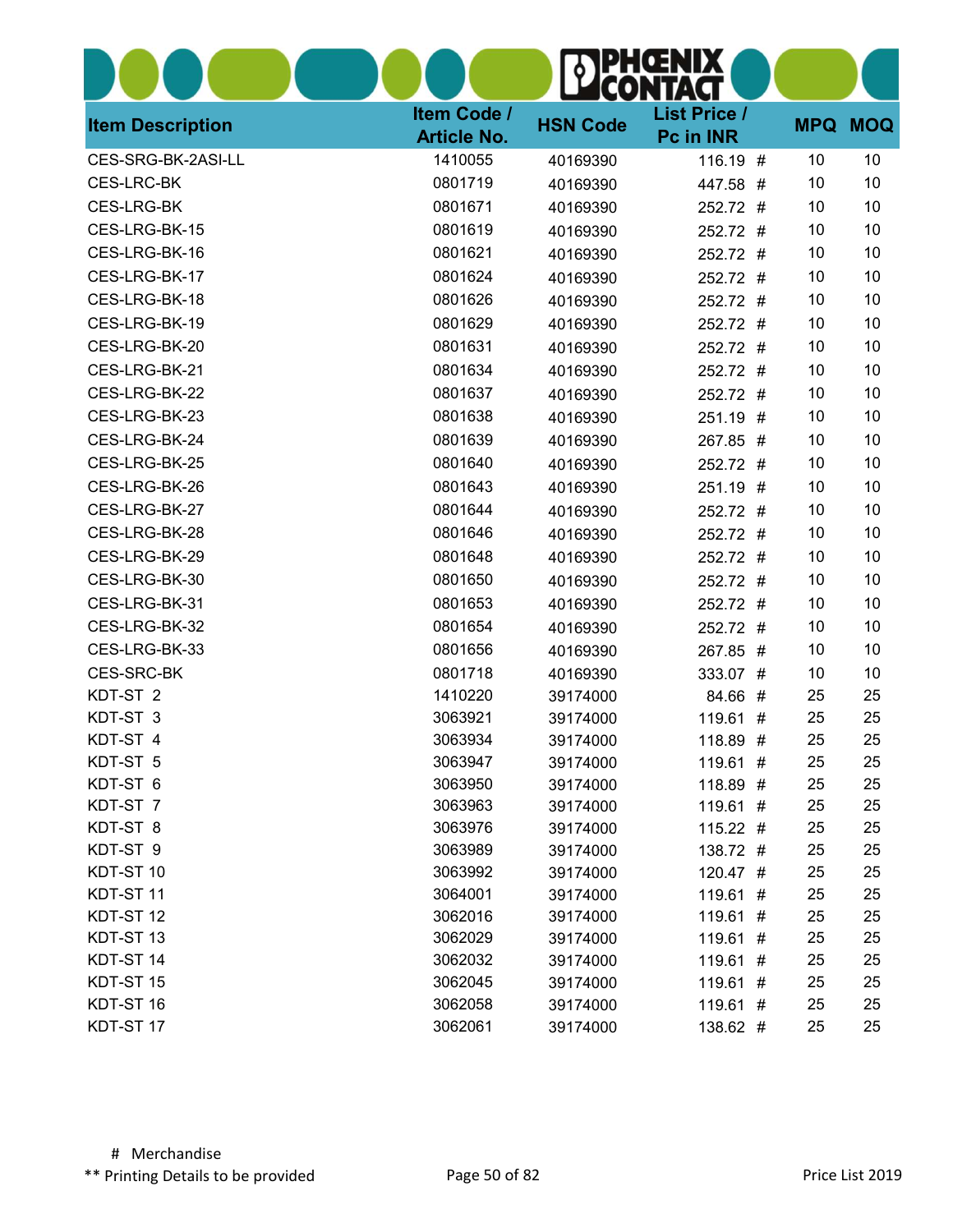# DIVISION : INDUSTRIAL ELECTRONICS

## **TRABTECH**

| <b>Monitoring</b>                   |         |          |              |    |             |
|-------------------------------------|---------|----------|--------------|----|-------------|
| TCP 05A                             | 0712152 | 85363000 | 1,646.00 #   | 1  | 1           |
| TCP 2A                              | 0712217 | 85362010 | 1,108.78 #   | 1  | 1           |
| TCP 4A                              | 0712259 | 85362010 | 1,790.53 #   | 1  | 1           |
| <b>ECP 3-6</b>                      | 0916536 | 85363000 | $9,063.02$ # | 5  | 5           |
| <b>TCP 15/DC32V</b>                 | 0700015 | 85362010 | 1,102.76 #   | 1  | 1           |
| UT 6-TMC M 6                        | 0916608 | 85363000 | 1,334.96 #   | 1  | 1           |
| <b>ECP 10</b>                       | 0912020 | 85363000 | 11,109.15 #  | 5  | 5           |
| <b>TMCP SOCKET M</b>                | 0916589 | 85369090 | 3,816.48 #   | 1  | 1           |
| UT 6-TMC M 12                       | 0916611 | 85362010 | 1,168.56 #   | 1  | 1           |
| <b>ECP 1-2</b>                      | 0912018 | 85363000 | 10,329.67 #  | 5  | 5           |
| TMC 1 M1 100 10 0A                  | 0914523 | 85369090 | 6,786.98 #   | 1  | 1           |
| Type I/ Class B                     |         |          |              |    |             |
| FLT 60-400                          | 2748603 | 85363000 | 2,496.38     | 1  | 1           |
| FLT 60/3+1 SET                      | 5792407 | 85363000 | 10,999.50    | 1  | 1           |
| <b>FLT-PLUS</b>                     | 2816386 | 85363000 | 3,190.84     | 1  | 1           |
| FLT 100-260                         | 2838160 | 85363000 | 2,299.67     | 1  | 1           |
| FLT 35-260                          | 2838940 | 85363000 | 2,390.06     | 1  | 1           |
| FLT-PLUS CTRL-2.5                   | 2800121 | 85363000 | 6,008.92     | 1  | 1           |
| FLT-PLUS CTRL-2.5/I                 | 2800122 | 85363000 | 5,274.26     | 1  | 1           |
| FLT-PLUS CTRL-3.0                   | 2800168 | 85363000 | 3,721.20     | 1  | 1           |
| FLT 35 CTRL-2.0/I                   | 2800115 | 85363000 | 4,926.46     | 1  | 1           |
| FLT-PLUS CTRL-0.9                   | 2818643 | 85363000 | 5,425.31     | 1  | 1           |
| FLT-PLUS CTRL-1.5/I                 | 2800120 | 85363000 | 4,704.76     | 1  | 1           |
| FLT 50 N/PE CTRL-2.0                | 2800109 | 85363000 | 4,693.89     | 1  | 1           |
| FLT 100 N/PE CTRL-1.5               | 2856388 | 85363000 | 4,790.61     | 1  | 1           |
| FLT CP PLUS 3S 350                  | 2882640 | 85363000 | 22,047.89 #  | 1  | 1           |
| SYS SET-1                           | 2880448 | 85363000 | 38,319.60 #  | 1  | 1           |
| Type I & Type II/ Class B & Class C |         |          |              |    |             |
| SYS-SET 3/3+1/B+C-FM                | 2800173 | 85369090 | 3,935.31     | 1  | 1           |
| POWERSET BC-440/3+1-100/FM          | 5792423 | 85369090 | 17,388.80    | 1  | 1           |
| SYS-SET MS -3/3+1/B+C               | 2800155 | 85369090 | 4,593.90     | 1  | $\mathbf 1$ |
| SYS 320/7 B+C ST                    | 2800192 | 85369090 | 1,253.08     | 10 | 10          |
| SYS - SET 7/3+1/B+C                 | 2800193 | 85369090 | 5,481.82     | 1  | 1           |
| SYS 35 /N-PE B+C                    | 2800197 | 85369090 | 3,875.53     | 1  | 1           |
|                                     |         |          |              |    |             |

# Merchandise

\*\* Printing Details to be provided **Page 51 of 82** Printing Details to be provided **Page 51 of 82** Price List 2019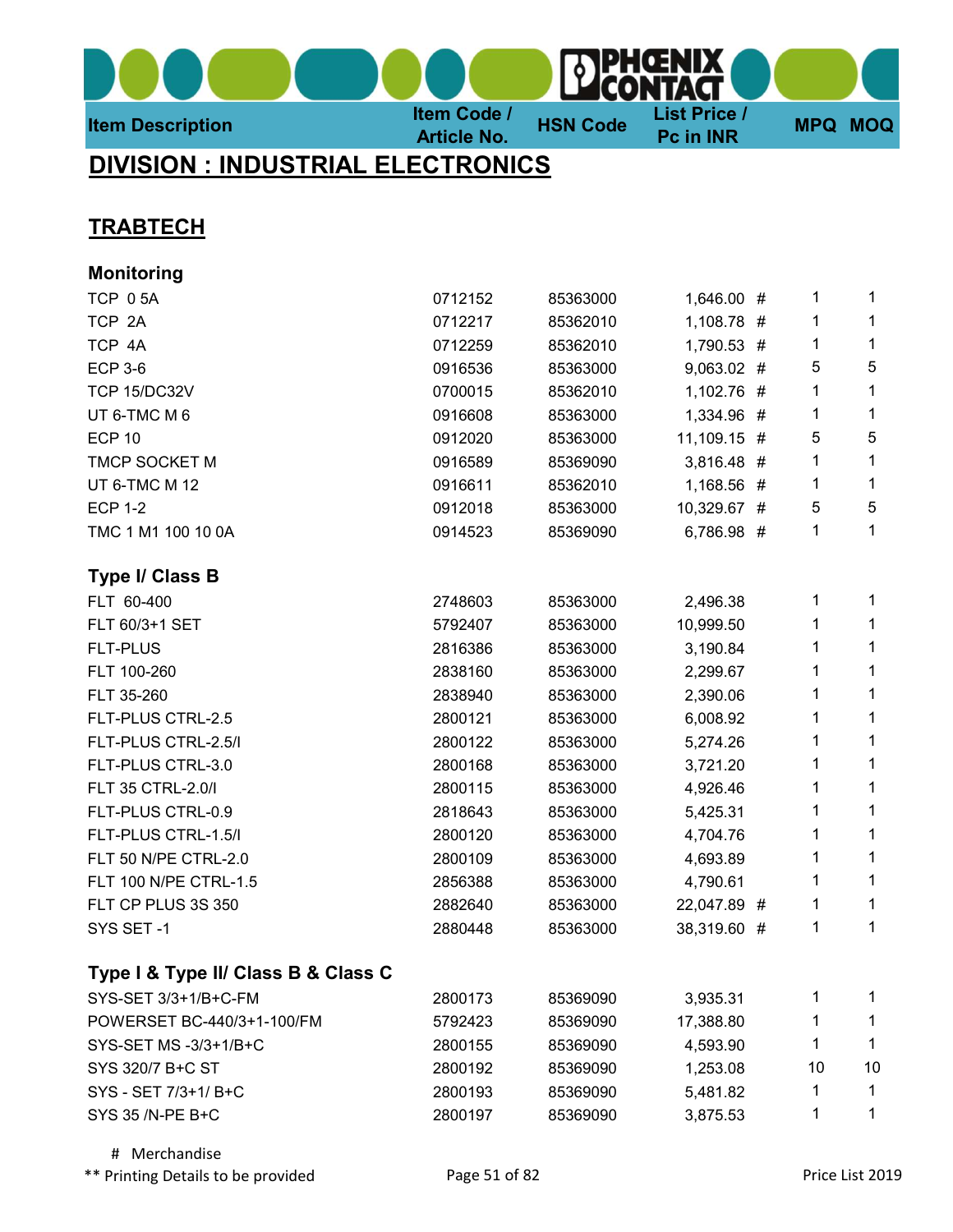| <b>Item Description</b>   | Item Code /<br><b>Article No.</b> | <b>HSN Code</b> | <b>List Price /</b><br>Pc in INR |    | <b>MPQ MOQ</b>            |
|---------------------------|-----------------------------------|-----------------|----------------------------------|----|---------------------------|
| Type II/ Class C          |                                   |                 |                                  |    |                           |
| <b>VAL-MS 230 ST</b>      | 2798844                           | 85363000        | 1,036.81                         | 1  | 1                         |
| VAL MS 60 / 1+0 /BE       | 2800256                           | 85363000        | 991.16                           | 10 | 10                        |
| VAL-MS 60 ST              | 2807573                           | 85363000        | 941.17                           | 1  | 1                         |
| VAL-MS 120 ST             | 2807586                           | 85363000        | 1,078.12                         | 1  | 1                         |
| VAL-MS 500 ST             | 2807609                           | 85363000        | 1,003.12                         | 1  | 1                         |
| VAL-MS 400 ST             | 2816399                           | 85363000        | 755.32                           | 1  | 1                         |
| <b>VAL-MS BE/FM</b>       | 2817738                           | 85363000        | 573.83                           | 10 | 10                        |
| <b>VAL-MS BE</b>          | 2817741                           | 85363000        | 436.89                           | 1  | 1                         |
| <b>F-MS 12/FM</b>         | 2817974                           | 85363000        | 1,284.60                         | 1  | 1                         |
| <b>F-MS 12</b>            | 2817987                           | 85363000        | 1,167.22                         | 1  | 1                         |
| <b>F-MS 12 ST</b>         | 2817990                           | 85363000        | 1,162.88                         | 10 | 10                        |
| VAL-MS 230/3+1 FM         | 2838199                           | 85363000        | 5,129.70                         | 1  | 1                         |
| <b>VAL-MS 320 ST</b>      | 2838843                           | 85363000        | 831.40                           | 10 | 10                        |
| VAL-MS/3+1-BE/FM          | 2838898                           | 85363000        | 2,116.00                         | 1  | 1                         |
| VAL-MS 230/FM             | 2839130                           | 85363000        | 2,026.74                         | 1  | 1                         |
| VAL-MS 230/3+1/FM-UD      | 2858959                           | 85363000        | 19,624.01 #                      | 1  | 1                         |
| VAL-MS 580/3+0-FM         | 2920447                           | 85363000        | 11,359.52 #                      | 1  | 1                         |
| VAL-MS 320-3+1/FM         | 5792087                           | 85363000        | 4,973.20                         | 1  | 1                         |
| VAL-MS 320 ST- 1+1/FM+MPB | 5792090                           | 85363000        | 2,152.95                         | 5  | 5                         |
| VAL-MS 230/1+1            | 5792091                           | 85363000        | 2,571.37                         | 5  | 5                         |
| VAL-MS 320/1+1            | 5792092                           | 85363000        | 2,424.66                         | 5  | 5                         |
| VAL-MS 230/3+1            | 5792093                           | 85363000        | 4,724.97                         | 3  | 3                         |
| VAL-MS 320/3+1            | 5792094                           | 85363000        | 4,603.57                         | 3  | 3                         |
| VAL-MS 230/1+0/FM         | 5792103                           | 85363000        | 945.52                           | 10 | 10                        |
| VAL-MS 230/1+0            | 5792104                           | 85363000        | 1,105.28                         | 10 | 10                        |
| VAL-MS 320/1+0/FM         | 5792105                           | 85363000        | 1,367.19                         | 10 | 10                        |
| VAL-MS 320/1+0            | 5792106                           | 85363000        | 756.41                           | 10 | 10                        |
| VAL-MS 120/1+1/FM         | 5792108                           | 85363000        | 2,962.62                         | 5  | 5                         |
| VAL-MS 120/1+1            | 5792109                           | 85363000        | 2,280.11                         | 1  | 1                         |
| VAL-MS 230/1+1/FM         | 5792110                           | 85363000        | 3,086.51                         | 5  | 5                         |
| VAL-MS 320/1+1/FM         | 5792111                           | 85363000        | 2,315.97                         | 5  | 5                         |
| VAL-MS 120/3+0            | 5792112                           | 85363000        | 3,190.83                         | 3  | $\ensuremath{\mathsf{3}}$ |
| VAL-MS 230/3+0/FM         | 5792113                           | 85363000        | 4,279.82                         | 3  | 3                         |
| VAL-MS 230/3+0            | 5792114                           | 85363000        | 2,849.85                         | 3  | 3                         |
| VAL-MS 320/3+0/FM         | 5792115                           | 85363000        | 4,200.48                         | 1  | 1                         |
| VAL-MS 320/3+0            | 5792116                           | 85363000        | 2,740.24                         | 3  | $\sqrt{3}$                |
| VAL-MS 230/3+1/FM         | 5792118                           | 85363000        | 4,009.21                         | 3  | $\mathbf 3$               |
| VAL-MS 320/1+1/2FM        | 5792119                           | 85363000        | 2,609.41                         | 5  | $\sqrt{5}$                |
| VAL-MS 320/3+1/4FM        | 5792415                           | 85363000        | 4,636.29                         | 3  | $\sqrt{3}$                |
| VAL-MS 230IT/1+1/FM       | 5792418                           | 85363000        | 2,158.84                         | 5  | 5                         |
| <b>Solar SPD</b>          |                                   |                 |                                  |    |                           |
| VAL-MS 1000DC-PV/2+V-FM   | 2800627                           | 85363000        | 3,119.12                         | 1  | 1                         |
| VAL-MS 1000DC-PV/2+V      | 2800628                           | 85363000        | 2,815.90                         | 1  | 1                         |
| # Merchandise             |                                   |                 |                                  |    |                           |

\*\* Printing Details to be provided **Page 52 of 82** Price List 2019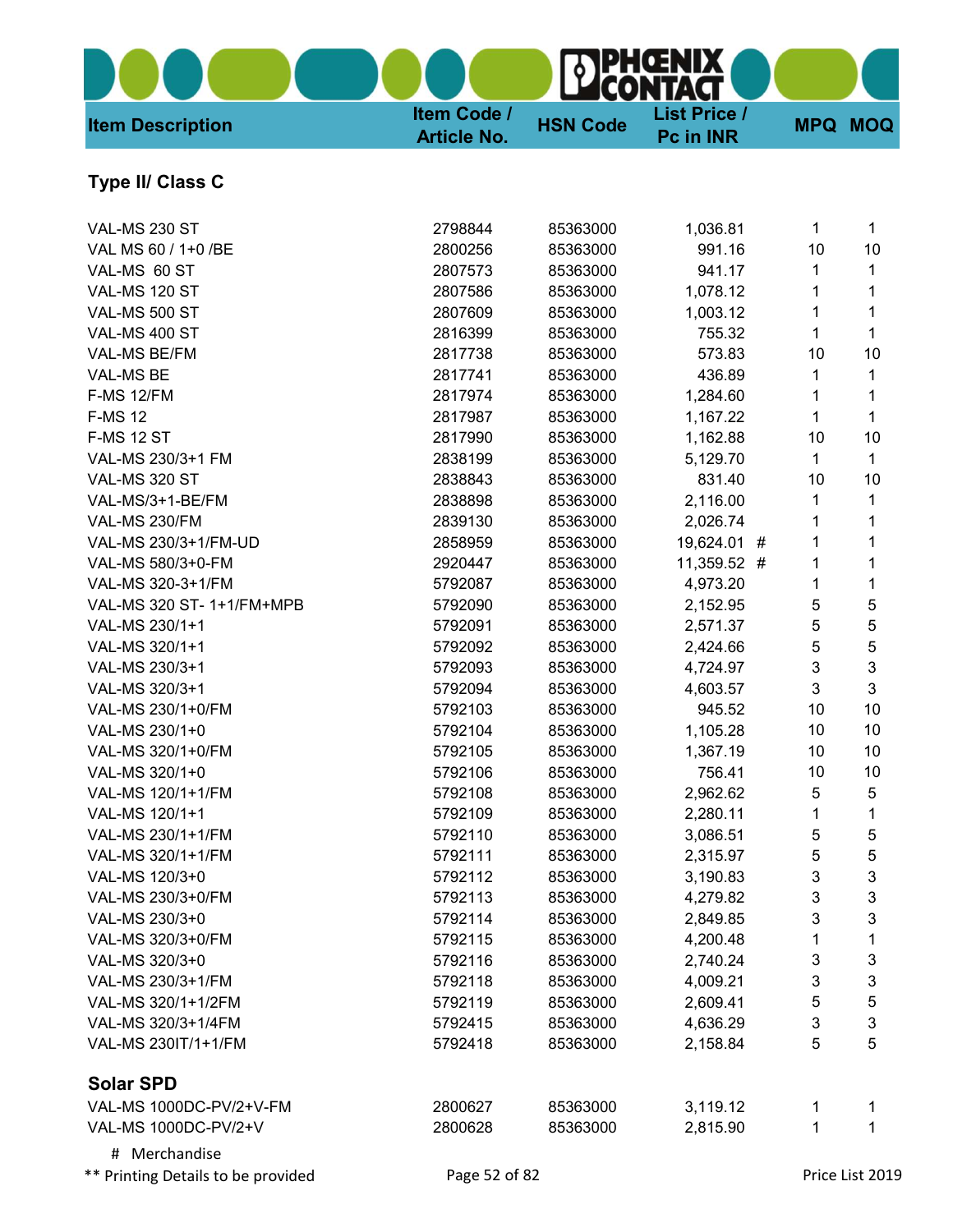| <b>Item Description</b>                   | Item Code /<br><b>Article No.</b> | <b>HSN Code</b> | <b>List Price /</b><br>Pc in INR |   | <b>MPQ</b> | <b>MOQ</b> |
|-------------------------------------------|-----------------------------------|-----------------|----------------------------------|---|------------|------------|
| VAL-MS-T1/T2 1000DC-PV/2+V-FM             | 2801161                           | 85363000        | 6,974.42                         |   | 1          | 1          |
| VAL-MB-T1/T2 1500DC-PV/2+V-FM             | 2905640                           | 85354030        | 20,206.00                        | # | 1          | 1          |
| VAL-MB-T1/T2 1500DC-PV/2+V                | 2905641                           | 85354030        | 20,056.00 #                      |   | 1          | 1          |
| VAL-MB-T2 1500DC-PV/2+V                   | 2905647                           | 85354030        | 7,878.28 #                       |   | 1          | 1          |
| <b>Type III/ Class D</b>                  |                                   |                 |                                  |   |            |            |
| PT-BE/FM                                  | 2839282                           | 85363000        | 1,396.54 #                       |   | 1          | 1          |
| <b>PLT T3 60-P</b>                        | 2906493                           | 85363000        | $3,105.05$ #                     |   | 1          | 1          |
| <b>PLT T3 120-P</b>                       | 2906494                           | 85363000        | 5,361.77 #                       |   | 1          | 1          |
| <b>MCR Pluggable Surge Protection</b>     |                                   |                 |                                  |   |            |            |
| PT 1X2-BE                                 | 2856113                           | 85363000        | 1,291.40 #                       |   | 1          | 1          |
| PT 1X2+F-BE                               | 2856126                           | 85363000        | 2,397.38 #                       |   | 1          | 1          |
| PT 2X2-BE                                 | 2839208                           | 85363000        | 1,655.84 #                       |   | 1          | 1          |
| PT 2X2+F-BE                               | 2839224                           | 85363000        | 2,091.65 #                       |   | 1          | 1          |
| PT 4X1-BE                                 | 2839363                           | 85363000        | 5,384.68 #                       |   | 1          | 1          |
| PT 4-BE                                   | 2839402                           | 85363000        | 3,662.71 #                       |   | 1          | 1          |
| PT 1X2-24DC-ST                            | 2856032                           | 85363000        | 2,236.74 #                       |   | 1          | 1          |
| PT 2X2-24DC-ST                            | 2838228                           | 85363000        | 3,886.15 #                       |   | 1          | 1          |
| PT 4X1-12DC-ST                            | 2838319                           | 85363000        | 13,579.18 #                      |   | 1          | 1          |
| PT 4-24DC-ST                              | 2839240                           | 85363000        | 9,423.32 #                       |   | 1          | 1          |
| <b>MCR Non Pluggable Surge Protection</b> |                                   |                 |                                  |   |            |            |
| TT-ST-M-SFP-24AC                          | 2858946                           | 85363000        | 6,712.25 #                       |   | 1          | 1          |
| TT-2/2-24DC                               | 2838173                           | 85363000        | $5,220.33$ #                     |   | 1          | 1          |
| TT-2-PE-24DC                              | 2838186                           | 85363000        | 2,972.77 #                       |   | 1          | 1          |
| TT-2-PE/S1- 24DC                          | 2839538                           | 85363000        | 7,606.08 #                       |   | 1          |            |
| S-PT-Ex(d) -24dc-1/2"                     | 2800035                           | 85363000        | 10,847.73 #                      |   | 1          | 1          |
| LIT1X2-24                                 | 2804610                           | 85363000        | 2,984.34 #                       |   | 1          | 1          |
| LIT 2X1-24                                | 2804636                           | 85363000        | 2,984.33 #                       |   | 1          | 1          |
| <b>DATA Surge Protection</b>              |                                   |                 |                                  |   |            |            |
| DT-UFB-V24/S-9-SB                         | 2803069                           | 85363000        | 15,194.74 #                      |   | 1          | 1          |
| D-UFB-PB                                  | 2880642                           | 85363000        | 7,002.47 #                       |   | 1          | 1          |
| C-UFB-5DC/E                               | 2782300                           | 85363000        | 11,847.13 #                      |   | 1          | 1          |
| DT LAN CAT06+                             | 2881007                           | 85363000        | 8,104.31 #                       |   | 1          | 1          |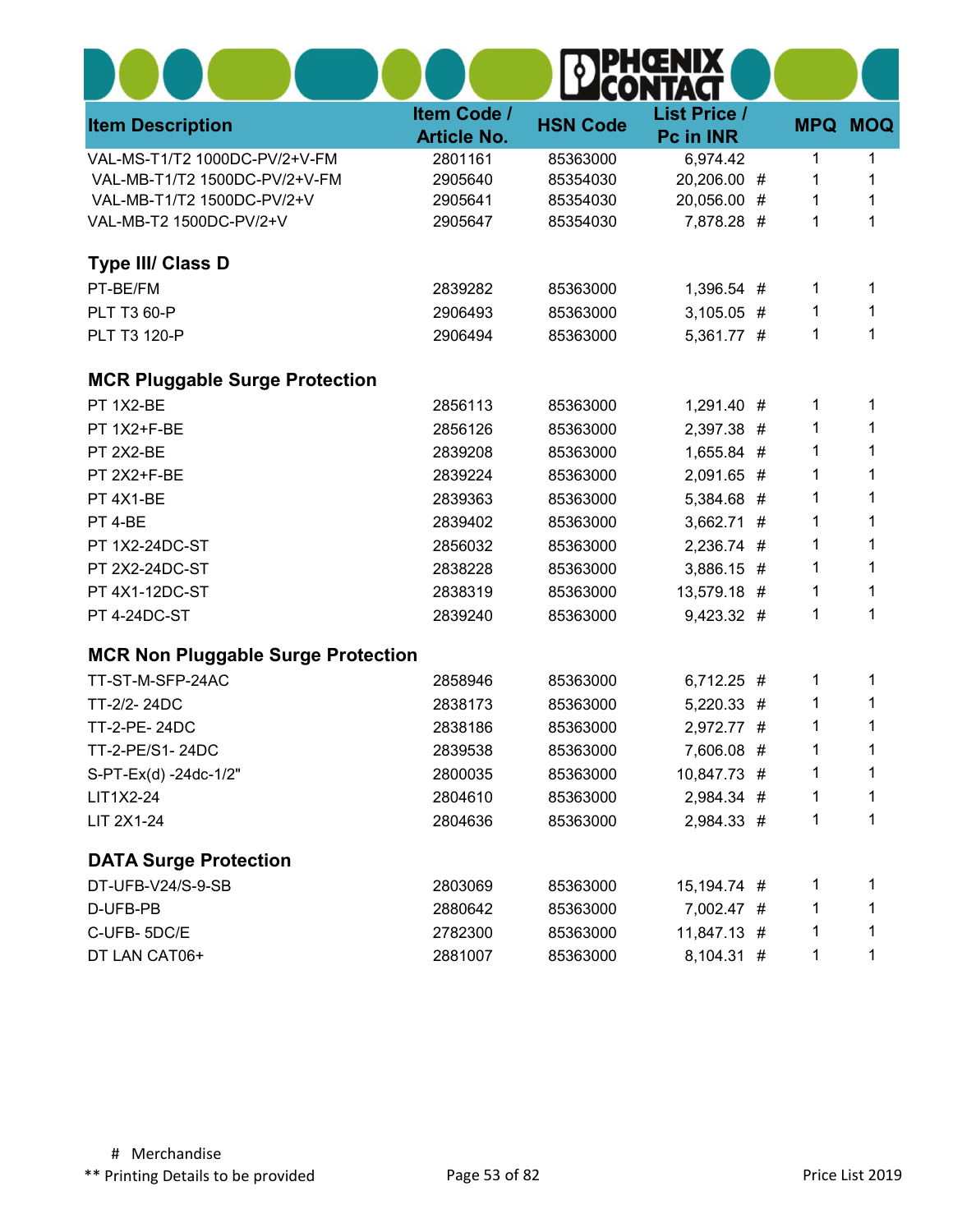| <b>Item Description</b> | Item Code /<br><b>Article No.</b> | <b>HSN Code</b> | <b>List Price /</b><br>Pc in INR |   | <b>MPQ</b> | <b>MOQ</b>      |
|-------------------------|-----------------------------------|-----------------|----------------------------------|---|------------|-----------------|
| DT LAN CAT 5 HC         | 2800763                           | 85363000        | 4,100.00                         |   | 1          | 1               |
| MT-TTY-1                | 2763523                           | 85363000        | 9,267.81 #                       |   | 1          |                 |
| PT 3-PB-ST              | 2858030                           | 85363000        | $5,113.10$ #                     |   | 1          |                 |
| PT 3-HF-12DC-ST         | 2858043                           | 85363000        | $1,757.15$ #                     |   | 1          |                 |
| PT 5-HF-5 DC-ST         | 2838762                           | 85363000        | $2,140.03$ #                     |   | 1          |                 |
| PT 5-HF-12 DC-ST        | 2838775                           | 85363000        | 2,019.81 #                       |   | 1          | 1               |
| <b>Accessories</b>      |                                   |                 |                                  |   |            |                 |
| MPB 18/1-6              | 2748564                           | 85369090        | 412.62 #                         |   | 10         | 10 <sup>°</sup> |
| MPB 18/1-8              | 2748577                           | 85369090        | 446.23 #                         |   | 10         | 10              |
| MPB 18/1-2              | 2809209                           | 85369090        | 187.30                           | # | 10         | 10              |
| MPB 18/1-3              | 2809212                           | 85369090        | 227.07 #                         |   | 10         | 10              |
| MPB 18/1-4              | 2809225                           | 85369090        | 294.88 #                         |   | 10         | 10              |
| MPB 18/1-57             | 2809238                           | 85369090        | 2,705.41                         | # | 1          | 1               |
| D-UKK 3/5 BK            | 2770228                           | 85381010        | 56.38                            | # | 50         | 50              |
| D-DEK 15 BK             | 2838995                           | 85472000        | 68.01                            | # | 50         | 50              |
| TT-D-STTCO-BK           | 2858894                           | 85381010        | 81.46 #                          |   | 50         | 50              |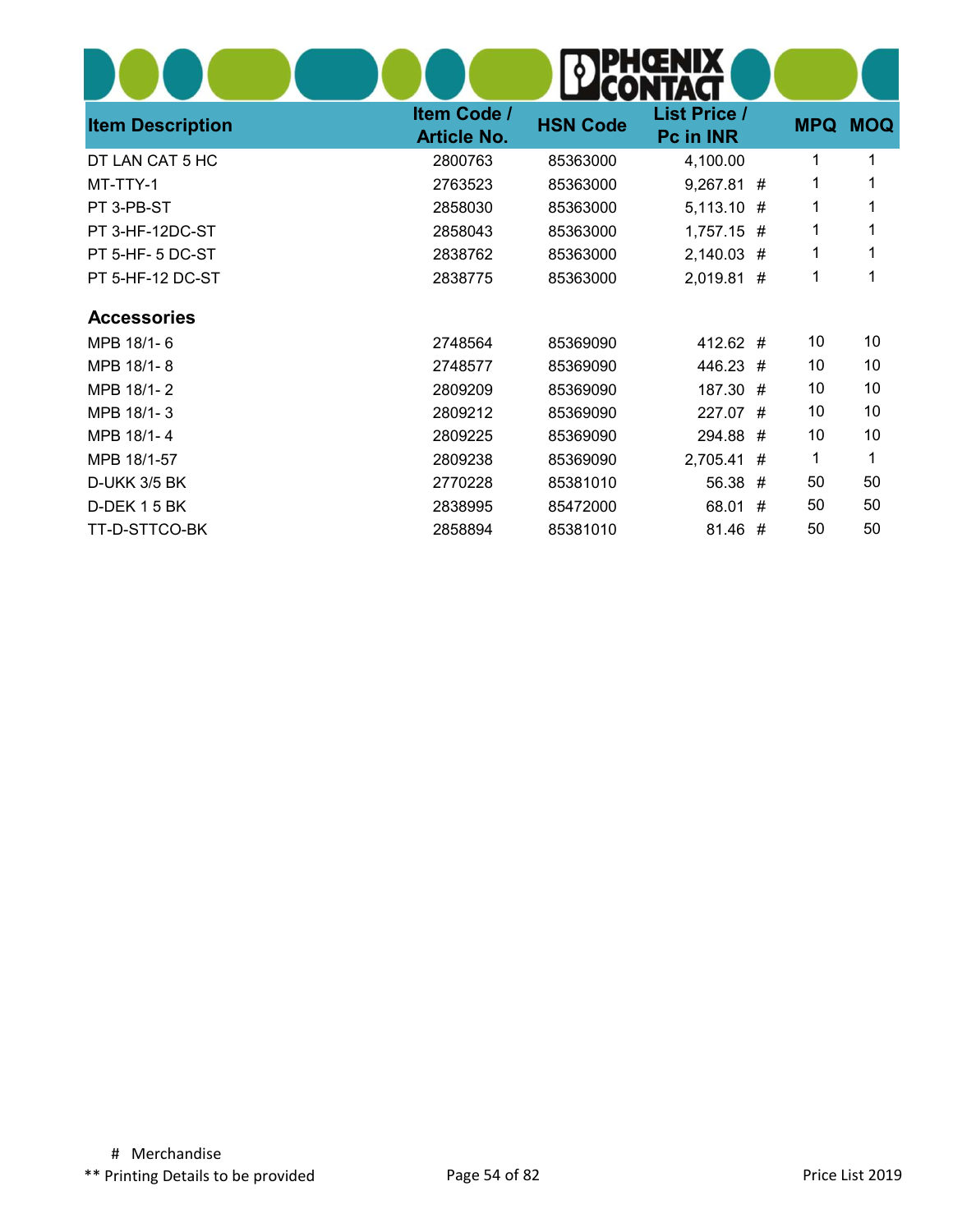

#### INTERFACE COMPONENTS

## ELECTRONIC SWITCHING DEVICES

| <b>Hybrid Motor Starter</b>                        |         |          |              |   |   |   |
|----------------------------------------------------|---------|----------|--------------|---|---|---|
| ELR H5-IES-SC-24DC/500AC-2                         | 2900414 | 85371000 | 9,695.00 #   |   | 1 | 1 |
| ELR H5-IES-SC230AC/500AC-2                         | 2900420 | 85371000 | 10,695.00 #  |   | 1 | 1 |
| ELR H5-IES-SC-24DC/500AC-9                         | 2900421 | 85371000 | 9,852.00 #   |   | 1 | 1 |
| ELR H5-IES-SC-230AC/500AC-9                        | 2900422 | 85371000 | 10,852.00    | # | 1 | 1 |
| ELR H3-IES-SC24DC/500AC-2                          | 2900567 | 85371000 | 8,656.00     | # | 1 | 1 |
| ELR H3-IES-SC230AC/500AC-2                         | 2900568 | 85371000 | 9,656.00 #   |   | 1 | 1 |
| ELR H3-IES-SC-24DC/500AC-9                         | 2900569 | 85371000 | 9,170.00 #   |   | 1 | 1 |
| ELR H3-IES-SC-230AC/500AC-9                        | 2900570 | 85371000 | 10,170.00    | # | 1 | 1 |
| ELR H5-I-SC-24DC/500AC-2                           | 2900574 | 85371000 | 9,175.50 #   |   | 1 | 1 |
| ELR H5-I-SC-230AC/500AC-2                          | 2900575 | 85371000 | 10,175.50 #  |   | 1 | 1 |
| ELR H5-I-SC-24DC/500AC-9                           | 2900576 | 85371000 | 9,511.00 #   |   | 1 | 1 |
| ELR H5-I-SC-230AC/500AC-9                          | 2900578 | 85371000 | 10,511.00 #  |   | 1 | 1 |
| ELR H5-ES-SC-24DC/500AC-2                          | 2900559 | 85371000 | 9,995.00 #   |   | 1 | 1 |
| ELR H5-ES-SC-230AC/500AC-2                         | 2900560 | 85371000 | 11,360.84 #  |   | 1 | 1 |
| ELR H5-ES-SC-24DC/500AC-9                          | 2900561 | 85371000 | 10,496.00 #  |   | 1 | 1 |
| ELR H5-ES-SC-230AC/500AC-9                         | 2900562 | 85371000 | 10,996.00    | # | 1 | 1 |
| ELR H3-I-SC-24DC/500AC-2                           | 2900543 | 85371000 | 8,685.00 #   |   | 1 | 1 |
| ELR H3-I-SC-230AC/500AC-2                          | 2900544 | 85371000 | 9,435.00 #   |   | 1 | 1 |
| ELR H3-I-SC-24DC/500AC-9                           | 2900545 | 85371000 | $9,103.00$ # |   | 1 | 1 |
| ELR H3-I-SC-230AC/500AC-9                          | 2900546 | 85371000 | 9,853.00     | # | 1 | 1 |
| ELR H3-SC-24DC/500AC-9                             | 2900530 | 85371000 | 8,195.00 #   |   | 1 | 1 |
| ELR H3-SC-230AC/500AC-9                            | 2900531 | 85371000 | 8,695.00 #   |   | 1 | 1 |
| ELR H5-SC-24DC/500AC-9                             | 2900538 | 85371000 | 8,696.00 #   |   | 1 | 1 |
| ELR H5-SC-230AC/500AC-9                            | 2900539 | 85371000 | 9,196.00     | # | 1 | 1 |
| ELR-H51-2.4-DIN RAIL SET                           | 2902953 | 85371000 | 19,657.71    | # | 1 | 1 |
| ELR-H51-9-DIN RAIL SET                             | 2902954 | 85371000 | 18,664.12 #  |   | 1 | 1 |
| <b>Electronic Motor Management</b>                 |         |          |              |   |   |   |
| EMM 3-24DC/500AC-IFS                               | 2297497 | 85371000 | 26,483.93 #  |   | 1 | 1 |
| EMM 3-230AC/500AC-IFS                              | 2297507 | 85371000 | 26,483.93 #  |   | 1 | 1 |
| EMM 3-4DC/500AC-16-IFS                             | 2297523 | 85371000 | 26,483.93 #  |   | 1 | 1 |
| EMM 3-230AC/500AC-16-IFS                           | 2297536 | 85371000 | 26,483.93 #  |   | 1 | 1 |
| <b>Three Phase Solid State Reversing Contactor</b> |         |          |              |   |   |   |
| ELR W3-24DC/500AC-2                                | 2297293 | 85364900 | 20,070.66 #  |   | 1 | 1 |
| ELR W3-230AC/500AC-2                               | 2297303 | 85364900 | 20,924.93 #  |   | 1 | 1 |
| ELR W3-24DC/500AC-9                                | 2297316 | 85364900 | 23,360.85 #  |   | 1 | 1 |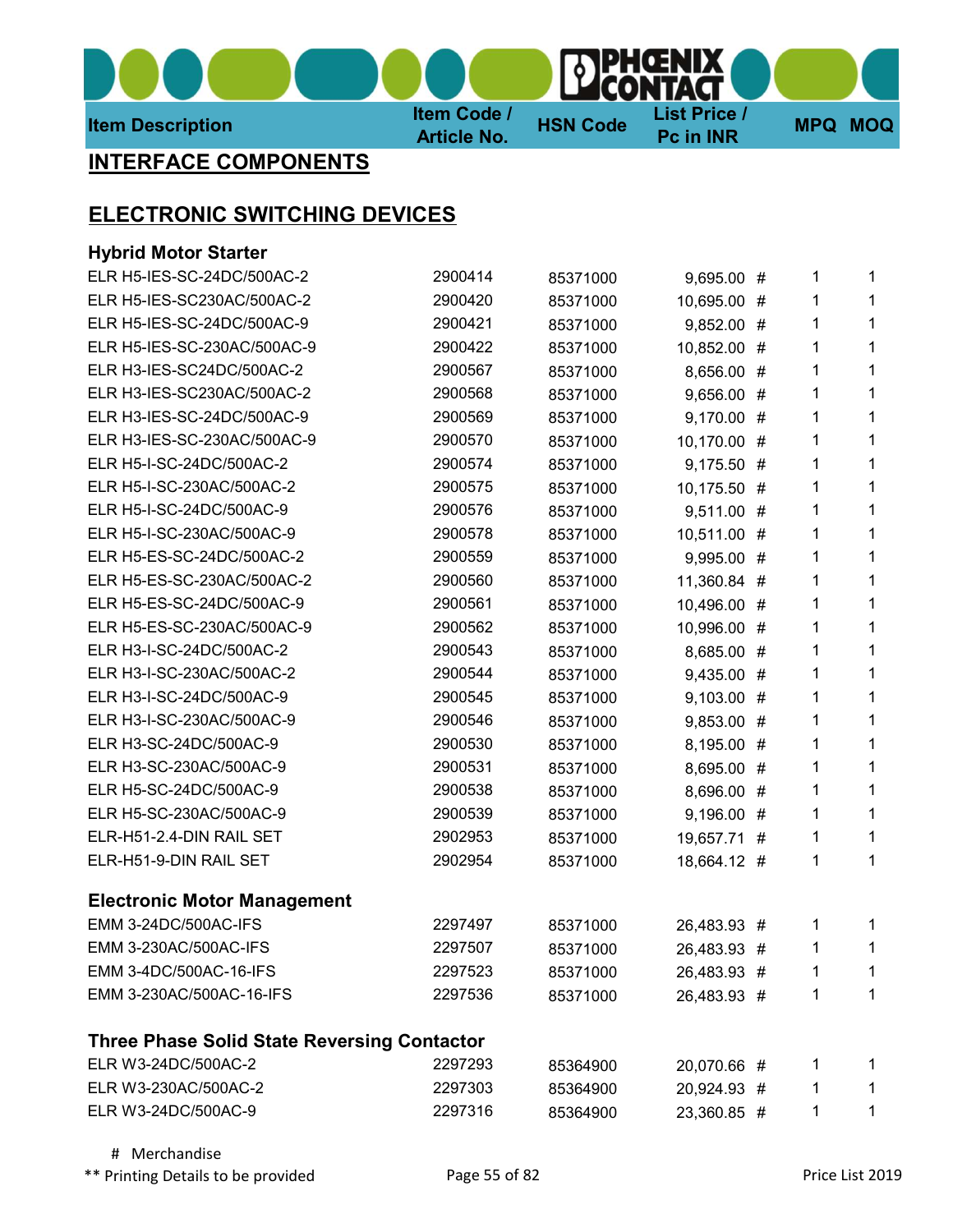| <b>Item Description</b>                                     | Item Code /<br><b>Article No.</b> | <b>HSN Code</b> | <b>List Price /</b><br>Pc in INR | <b>MPQ</b> | <b>MOQ</b> |
|-------------------------------------------------------------|-----------------------------------|-----------------|----------------------------------|------------|------------|
| ELR W3-230AC/500AC-9                                        | 2297329                           | 85364900        | 22,199.62 #                      | 1          | 1          |
| ELR W2+1-24DC/500AC-37DC                                    | 2297374                           | 85364900        | 39,856.16 #                      | 1          | 1          |
| ELR W2+1-230AC/500AC-37                                     | 2297387                           | 85364900        | 40,586.27 #                      | 1          |            |
| <b>Three Phase semiconductor Contactor</b>                  |                                   |                 |                                  |            |            |
| ELR 3-24DC/500AC-2                                          | 2297196                           | 85364900        | 16,272.94 #                      | 1          | 1          |
| ELR 3-230AC/500AC-2                                         | 2297206                           | 85364900        | 16,272.94 #                      | 1          |            |
| ELR 3-24DC/500AC-9                                          | 2297219                           | 85364900        | 17,722.56 #                      | 1          |            |
| ELR 3-230AC/500AC-9                                         | 2297222                           | 85364900        | 17,471.95 #                      | 1          |            |
| ELR2+1-24DC/500AC-37                                        | 2297277                           | 85364900        | 30,825.65 #                      | 1          |            |
| ELR2+1-24DC/500AC-37                                        | 2297280                           | 85364900        | 33,394.46 #                      | 1          | 1          |
| Electronic reversing load relay with integrated soft switch |                                   |                 |                                  |            |            |
| ELR W3/9-400S                                               | 2963569                           | 85364900        | 73,132.52 #                      | 1          | 1          |
| Electronic reversing load relay with DC motors              |                                   |                 |                                  |            |            |
| <b>ELR W1/2-24DC</b>                                        | 2963598                           | 85371000        | 7,659.72 #                       | 1          | 1          |
| <b>ELR W1/6-24DC</b>                                        | 2982090                           | 85371000        | 13,975.04 #                      | 1          | 1          |
| Single phase solid state contactors                         |                                   |                 |                                  |            |            |
| ELR 1-24DC/600AC-20                                         | 2297138                           | 85363000        | 5,348.20 #                       | 1          |            |
| ELR 1-230AC/600AC-20                                        | 2297141                           | 85363000        | 6,348.20 #                       | 1          | 1          |
| ELR 1-24DC/600AC-30                                         | 2297154                           | 85363000        | 7,339.68 #                       | 1          |            |
| ELR 1-230AC/600AC-30                                        | 2297167                           | 85362010        | 7,645.60 #                       | 1          |            |
| ELR 1-24DC/600AC-50                                         | 2297170                           | 85363000        | 10,237.53 #                      | 1          |            |
| ELR 1-230AC/600AC-50                                        | 2297183                           | 85363000        | 10,537.53 #                      | 1          |            |
| <b>Accessories - Electronic Switching Devices</b>           |                                   |                 |                                  |            |            |
| IFS-USB-PROG-ADAPTER                                        | 2811271                           | 84719000        | 8,300.15 #                       | 1          | 1          |
| <b>BRIDGE-2</b>                                             | 2900746                           | 85444220        | 934.54 #                         | 1          | 1          |
| <b>BRIDGE-3</b>                                             | 2900747                           | 85444220        | 1,402.90 #                       | 1          | 1          |
| <b>BRIDGE-4</b>                                             | 2900748                           | 85444220        | $1,810.43$ #                     | 1          | 1          |
| <b>BRIDGE-5</b>                                             | 2900749                           | 85444220        | 2,337.46 #                       | 1          | 1          |
| BRIDGE-6                                                    | 2900750                           | 85444220        | 2,805.81 #                       | 1          | 1          |
| <b>MEASURING AND CONTROL TECHNOLOGY</b>                     |                                   |                 |                                  |            |            |
| <b>Highly Compact Isolation Amplifiers</b>                  |                                   |                 |                                  |            |            |
| MINI MCR-SL-PT100-LP-NC                                     | 2810308                           | 85437099        | 14,477.75 #                      | 1          | 1          |
| MINI MCR-SL-SHUNT-UI-NC                                     | 2810780                           | 85437099        | 17,053.63 #                      | 1          | 1          |
| MINI MCR-SL-U-I-0                                           | 2813512                           | 85437099        | 13,209.13 #                      | 1          | 1          |
| MINI MCR-SL-U-I-4                                           | 2813525                           | 85437099        | 15,063.06 #                      | 1          | 1          |
| MINI MCR-SL-I-U-4                                           | 2813538                           | 85437099        | 11,953.48 #                      | 1          | 1          |
| MINI MCR-SL-I-U-0                                           | 2813541                           | 85437099        | 12,772.71 #                      | 1          | 1          |

\*\* Printing Details to be provided **Page 56 of 82** Printing Details to be provided **Page 56 of 82** Price List 2019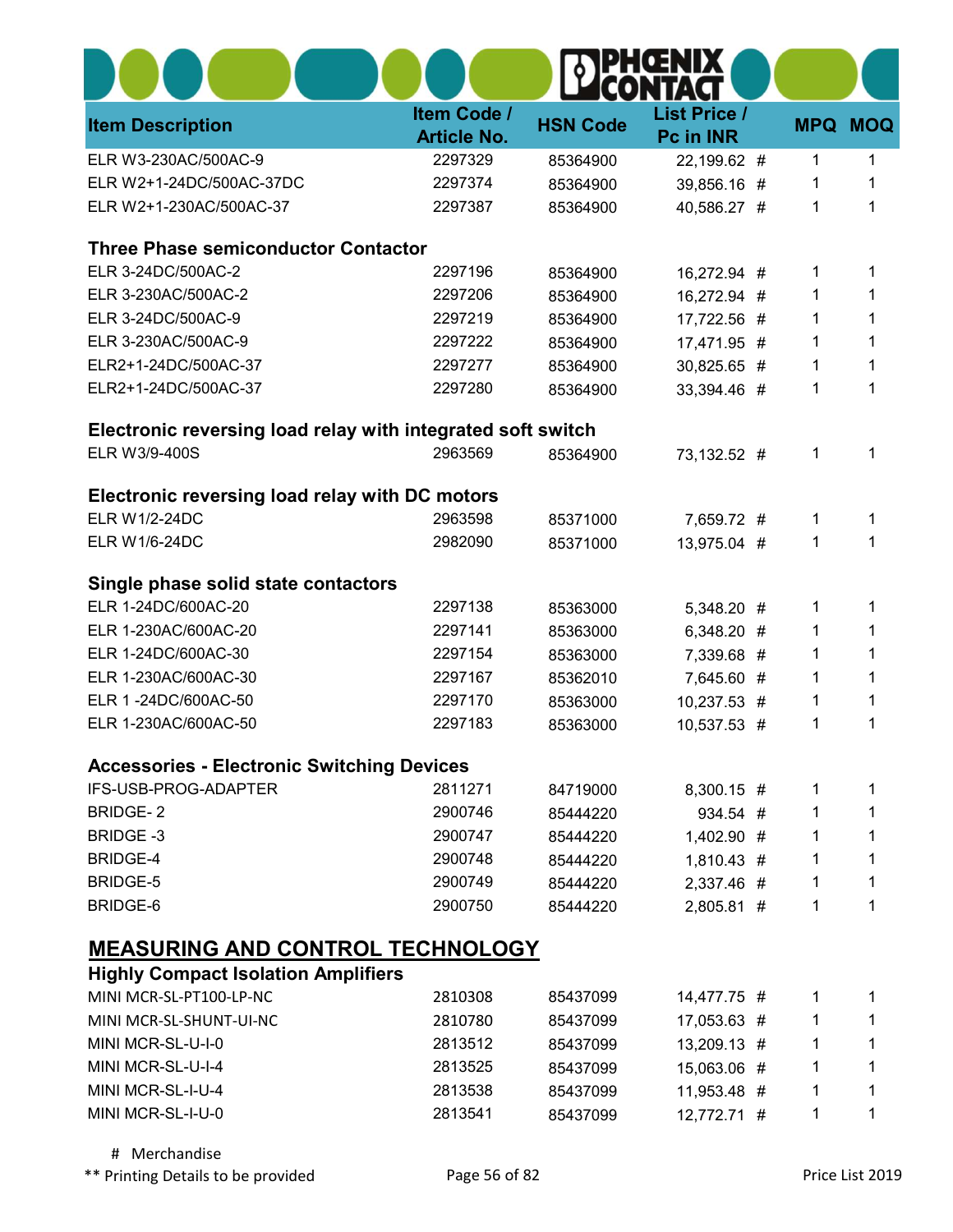|                                                    |                                   |                 | ICENIX<br>IACI                   |   |                |
|----------------------------------------------------|-----------------------------------|-----------------|----------------------------------|---|----------------|
| <b>Item Description</b>                            | Item Code /<br><b>Article No.</b> | <b>HSN Code</b> | <b>List Price /</b><br>Pc in INR |   | <b>MPQ MOQ</b> |
| MINI MCR-SL-UI-F                                   | 2864082                           | 85437099        | 14,406.24 #                      | 1 | 1              |
| MINI MCR-SL-R-UI                                   | 2864095                           | 85437099        | 18,882.78 #                      | 1 | 1              |
| MINI MCR-SL-PTB-SP                                 | 2864147                           | 85437099        | $3,331.14$ #                     | 1 |                |
| MINI MCR-SL-UI-UI-NC                               | 2864150                           | 85437099        | 14,880.56 #                      | 1 | 1              |
| MINI MCR-SL-UI-UI-SP-NC                            | 2864163                           | 85437099        | 19,980.45 #                      | 1 | 1              |
| MINI MCR-SL-UI-2I-NC                               | 2864176                           | 85437099        | 19,405.35 #                      | 1 |                |
| MINI MCR-SL-PT100-UI-NC                            | 2864273                           | 85437099        | 10,741.34 #                      | 1 | 1              |
| MINI MCR-SL-PT100-UI-SP-NC                         | 2864286                           | 85437099        | 11,241.34 #                      | 1 |                |
| MINI MCR-SL-PT100-UI-200-NC                        | 2864370                           | 85437099        | 17,944.17 #                      | 1 |                |
| <b>MINI MCR-SL-I-I</b>                             | 2864406                           | 85437099        | 5,501.40 #                       | 1 |                |
| MINI MCR-SL-1CP-I-I                                | 2864419                           | 85437099        | 12,623.89 #                      | 1 |                |
| MINI MCR-SL-RPS-I-I                                | 2864422                           | 85437099        | 11,046.83 #                      | 1 | 1              |
| MINI MCR-SL-UI-REL                                 | 2864480                           | 85437099        | 15,244.09 #                      | 1 | 1              |
| MINI MCR-SL-2CP-I-I                                | 2864655                           | 85437099        | 20,181.34 #                      | 1 |                |
| MINI MCR-SL-U-U                                    | 2864684                           | 85437099        | 10,441.04 #                      | 1 | 1              |
| MINI MCR-SL-U-UI-NC                                | 2865007                           | 85437099        | 17,418.55 #                      | 1 |                |
| MINI MCR-2-I-I                                     | 2901998                           | 85437099        | 11,714.18 #                      | 1 | 1              |
| MINI MCR-2-IO-U                                    | 2902000                           | 85437099        | 12,619.99 #                      | 1 | 1              |
| MINI-MCR-2-I4-U                                    | 2902002                           | 85437099        | 13,040.69 #                      | 1 |                |
| MINI MCR-2-RPSS-I-I                                | 2902014                           | 85437099        | 16,490.82 #                      | 1 |                |
| MINI MCR-2-U-IO                                    | 2902022                           | 85437099        | 13,261.70 #                      | 1 | 1              |
| MINI MCR-2-UNI-UI-UIRO                             | 2902026                           | 85437099        | 24,837.55 #                      | 1 |                |
| MINI-MCR-2-U-I4                                    | 2902029                           | 85437099        | 13,490.34 #                      | 1 |                |
| MINI MCR-2-UI-REL                                  | 2902033                           | 85437099        | 14,530.06 #                      | 1 | 1              |
| MINI MCR-2-UI-UI                                   | 2902037                           | 85437099        | 17,599.37 #                      | 1 |                |
| MINI MCR-2-U-U                                     | 2902042                           | 85437099        | 13,727.03 #                      | 1 |                |
| MINI MCR-2-RTD-UI                                  | 2902049                           | 85437099        | 16,541.47 #                      | 1 | 1              |
| MINI MCR-SL-UI-I-LP-NC                             | 2902829                           | 85437099        | 21,568.08 #                      | 1 | 1              |
| MINI MCR-SL-F-UI-NC                                | 2902832                           | 85437099        | 20,649.60 #                      | 1 | 1              |
| MINI MCR-RTD-UI-NC                                 | 2902849                           | 85437099        | 14,603.74 #                      | 1 | 1              |
| MINI MCR-TC-UI-NC                                  | 2902851                           | 85437099        | 14,402.45 #                      |   |                |
| MINI MCR-2-V8-FLK 16                               | 2901993                           | 85381010        | 9,398.68 #                       | 1 | 1              |
| MINI MCR-2-I-I-ILP                                 | 2901994                           | 85437099        | 10,619.86 #                      | 1 | 1              |
| MINI MCR-2-I-I-ILP-PT                              | 2901995                           | 85437099        | 10,619.85 #                      | 1 | 1              |
| MINI MCR-2-2I-2I-ILP                               | 2901996                           | 85437099        | 15,588.75 #                      |   |                |
| MINI MCR-2-2I-2I-ILP-PT                            | 2901997                           | 85437099        | 15,588.75 #                      | 1 | 1              |
| MINI MCR-2-I-I-PT                                  | 2901999                           | 85437099        | 12,690.37 #                      | 1 | 1              |
| <b>Isolation Amplifiers with Functional Safety</b> |                                   |                 |                                  |   |                |
| MACX MCR-SL-CAC-5-I                                | 2810612                           | 85437099        | 15,423.54 #                      | 1 | 1              |
| MACX MCR-UI-UI-UP-NC                               | 2811297                           | 85437099        | 28,564.49 #                      | 1 | 1              |
| MACX MCR-T-UIREL-UP                                | 2811378                           | 85437099        | 26,591.25 #                      | 1 | 1              |
| <b>MACX MCR-T-UI-UP</b>                            | 2811394                           | 85437099        | 23,463.87 #                      | 1 | 1              |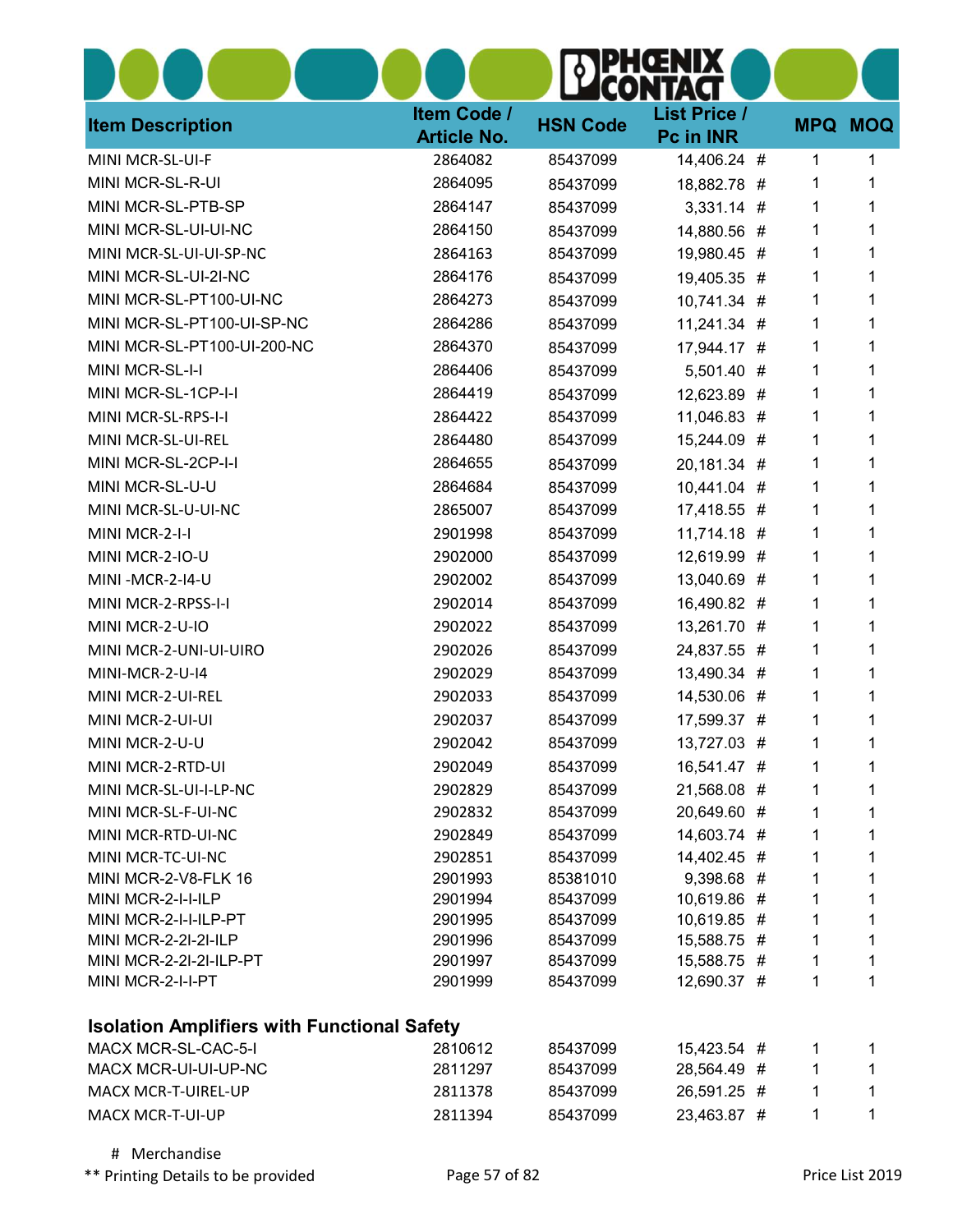| <b>Item Description</b>                                     | Item Code /<br><b>Article No.</b> | <b>HSN Code</b> | <b>List Price /</b><br>Pc in INR | <b>MPQ</b> | <b>MOQ</b> |
|-------------------------------------------------------------|-----------------------------------|-----------------|----------------------------------|------------|------------|
| MACX MCR-UI-UI-NC                                           | 2811446                           | 85437099        | 20,262.16 #                      | 1          | 1          |
| MACX MCR-SL-NAM-2RO                                         | 2865010                           | 85437099        | 10,680.39 #                      | 1          | 1          |
| <b>MACX MCR-SL-2NAM-T</b>                                   | 2865036                           | 85437099        | 10,738.61 #                      | 1          | 1          |
| MACX MCR-SL-RTD-I-NC                                        | 2865078                           | 85437099        | 20,210.61 #                      | 1          | 1          |
| MACX MCR-SL-NAM-R                                           | 2865997                           | 85437099        | $9,510.18$ #                     | 1          | 1          |
| <b>MACX MCR-CJC</b>                                         | 2924993                           | 85369090        | $3,290.43$ #                     | 1          | 1          |
| <b>MACX Ex</b>                                              |                                   |                 |                                  |            |            |
| MACX MCR-EX-SL-RPSS-2I-2I                                   | 2865382                           | 85437099        | 22,306.70 #                      | 1          | 1          |
| MACX MCR-EX-SL-IDSI-I                                       | 2865405                           | 85437099        | 19,296.66 #                      | 1          | 1          |
| MACX MCR-EX-SL-NAM-R                                        | 2865434                           | 85437099        | 9,831.56 #                       | 1          | 1          |
| MACX MCR-EX-SL-NAM-2RO                                      | 2865450                           | 85437099        | 9,159.04 #                       | 1          | 1          |
| MACX MCR-EX-SL-RTD-I-NC                                     | 2865573                           | 85437099        | 22,211.39 #                      | 1          | 1          |
| MACX MCR-EX-T-UI-UP                                         | 2865654                           | 85437099        | 29,582.92 #                      | 1          | 1          |
| Special Type of Isolation Amplifiers with Functional Safety |                                   |                 |                                  |            |            |
| MCR-VAC-UI-O-DC                                             | 2811103                           | 85437099        | 32,047.09 #                      | 1          | 1          |
| MCR-TTL-RS232-E                                             | 2814388                           | 85444220        | 6,471.73 #                       | 1          | 1          |
| MCR-C-U-U-DC                                                | 2814469                           | 85437099        | 18,904.16 #                      | 1          |            |
| MCR-C-I-I-00-DC                                             | 2814508                           | 85437099        | 20,091.70 #                      | 1          |            |
| MCR-C-I-U-4-DC                                              | 2814511                           | 85437099        | 17,722.26 #                      | 1          |            |
| MCR-C-U-I-4-DC                                              | 2814537                           | 85437099        | 20,151.54 #                      | 1          |            |
| MCR-S-1-5-UI-SW-DCI-NC                                      | 2814731                           | 85437099        | 30,072.31 #                      | 1          | 1          |
| MCR-FL-T-LP-I                                               | 2864561                           | 85437099        | 24,543.60 #                      | 1          | 1          |
| <b>MACX Safety</b>                                          |                                   |                 |                                  |            |            |
| MINI MCR-SL-RPSSI-I                                         | 2864079                           | 85437099        | 15,486.88 #                      | 1          | 1          |
| <b>MACX MCR-EX-SL-RPSSI-I</b>                               | 2865340                           | 85437099        | 19,807.23 #                      | 1          |            |
| MACX MCR-EX-SL-RPSSI-21                                     | 2865366                           | 85437099        | 23,468.08 #                      | 1          | 1          |
| MACX MCR-EX-SL-RPSSI-I-UP                                   | 2865793                           | 85437099        | 18,662.36 #                      | 1          | 1          |
| MACX MCR-SL-RPSSI-I                                         | 2865955                           | 85437099        | 21,809.47 #                      | 1          | 1          |
| <b>MACX PL-RPSSI-2I</b>                                     | 2904961                           | 85437099        | 27,921.27 #                      | 1          |            |
| MACX MCR-SL-RPSSI-21                                        | 2924825                           | 85437099        | 28,638.73 #                      | 1          | 1          |
| <b>MONITORING</b>                                           |                                   |                 |                                  |            |            |
| <b>MONITORING RELAYS</b>                                    |                                   |                 |                                  |            |            |
| EMD-SL-C-UC-10                                              | 2867937                           | 85364900        | 12,753.10 #                      | 1          | 1          |
| EMD-FL-V-300                                                | 2866048                           | 85364900        | 14,619.17 #                      | 1          | 1          |
| EMD-FL-C-10                                                 | 2866022                           | 85364900        | 18,822.20 #                      | 1          | 1          |
| EMD-SL-PS-230AC                                             | 2866129                           | 85044090        | 974.26 #                         | 1          | 1          |
| EMD-SL-PS-24DC                                              | 2885359                           | 85044090        | 2,273.28 #                       | 1          | 1          |
| EMD-SL-PH-400                                               | 2866077                           | 85364900        | 8,110.73 #                       | 1          | 1          |
| # Merchandise                                               |                                   |                 |                                  |            |            |

\*\* Printing Details to be provided **Page 58 of 82** Printing Details to be provided **Page 58 of 82** Price List 2019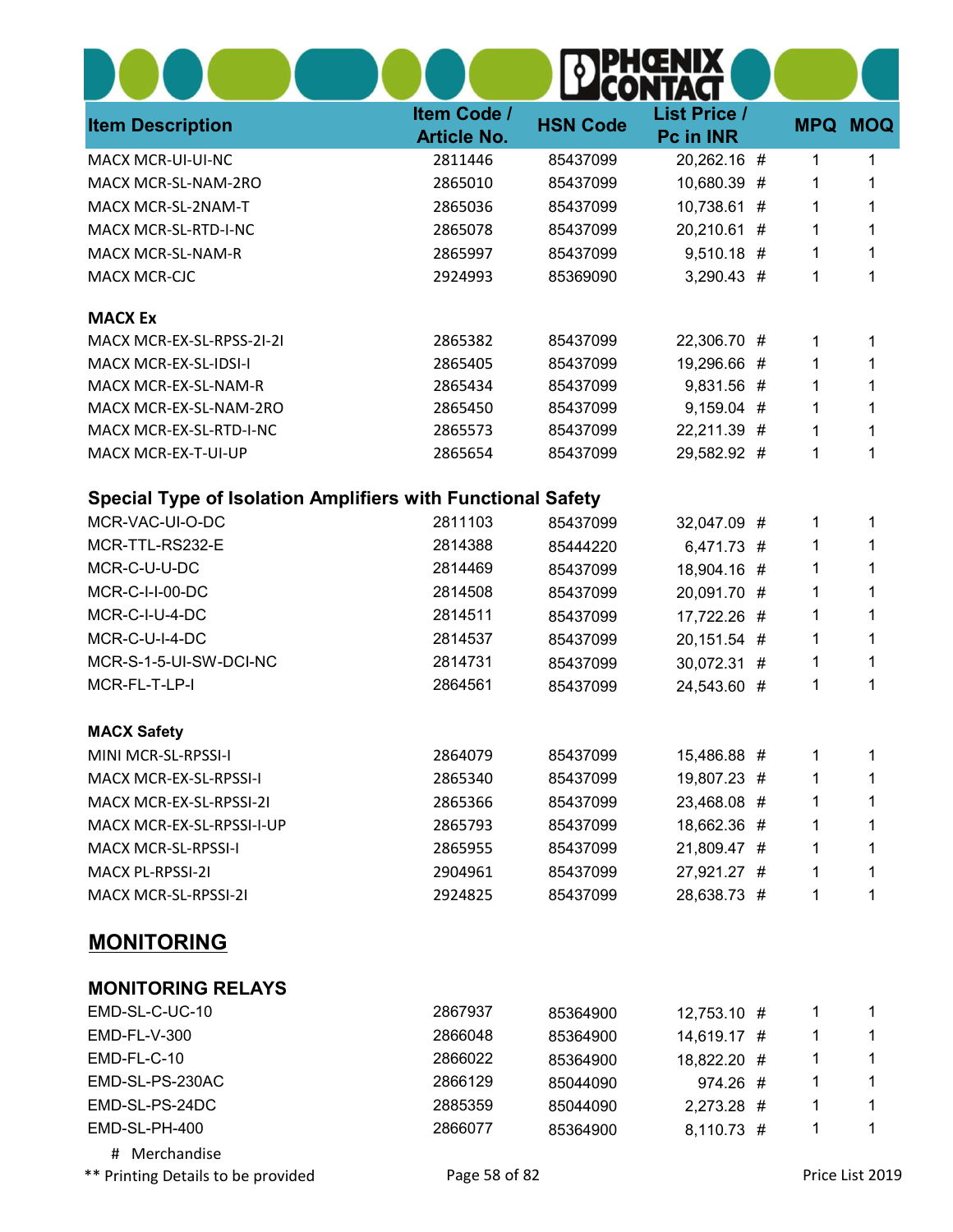| <b>Item Description</b>   | Item Code /<br><b>Article No.</b> | <b>HSN Code</b> | <b>List Price /</b><br>Pc in INR |    | <b>MPQ MOQ</b> |
|---------------------------|-----------------------------------|-----------------|----------------------------------|----|----------------|
|                           |                                   |                 |                                  |    |                |
| <b>TIMER RELAYS</b>       |                                   |                 |                                  |    |                |
| ETD-SL-1T-DTF             | 2866161                           | 85364900        | 7,631.53 #                       | 1  | 1              |
| ETD-SL-2T-I               | 2866174                           | 85364900        | 7,553.52 #                       | 1  | 1              |
| ETD-FL-2T-DTI             | 2866187                           | 85364900        | 9,654.44 #                       | 1  | 1              |
| ETD-BL-1T-ON-10S          | 2917379                           | 85364900        | 4,306.66 #                       | 1  | 1              |
| ETD-BL-1T-ON-300S         | 2917382                           | 85364900        | 3,960.52 #                       | 1  | 1              |
| ETD-BL-1T-ON-30min        | 2917395                           | 85364900        | 4,091.47 #                       | 1  | 1              |
| ETD-BL-1T-ON-300MIN       | 2917405                           | 85364900        | 3,882.58 #                       | 1  | 1              |
| ETD-BL-1T-ON-CC-10S       | 2917418                           | 85364900        | 3,489.32 #                       | 1  | 1              |
| ETD-BL-1T-ON-CC-300S      | 2917421                           | 85364900        | 3,489.32 #                       | 1  | 1              |
| ETD-BL-1T-ON-CC-30MIN     | 2917434                           | 85364900        | 3,489.32 #                       | 1  | 1              |
| ETD-BL-1T-ON-CC-300MIN    | 2917447                           | 85364900        | 3,489.32 #                       | 1  | 1              |
| ETD-BL-1T-OFF-CC-10S      | 2917450                           | 85364900        | 3,882.58 #                       | 1  | 1              |
| ETD-BL-1T-OFF-CC-300S     | 2917463                           | 85364900        | 3,489.32 #                       | 1  | 1              |
| ETD-BL-1T-OFF-CC-30MIN    | 2917467                           | 85364900        | 4,169.47 #                       | 1  | 1              |
| ETD-BL-1T-OFF-CC-300MIN   | 2917489                           | 85364900        | 3,469.65 #                       | 1  | 1              |
| ETD-BL-1T-F-10S           | 2917492                           | 85364900        | 4,590.70 #                       | 1  | 1              |
| ETD-BL-1T-F-300S          | 2917502                           | 85364900        | 3,489.32 #                       | 1  | 1              |
| ETD-BL-1T-F-30MIN         | 2917515                           | 85364900        | 3,489.32 #                       | 1  | 1              |
| ETD-BL-1T-F-300MIN        | 2917528                           | 85364900        | 3,489.32 #                       | 1  | 1              |
| <b>RELAYS</b>             |                                   |                 |                                  |    |                |
| <b>RIFLINE COMPLETE</b>   |                                   |                 |                                  |    |                |
| RIF-0-RPT-12DC/21         | 2903371                           | 85364900        | 873.03 #                         | 1  | 1              |
| RIF-0-RPT-24DC/21         | 2903370                           | 85364900        | 785.07 #                         | 1  | 1              |
| RIF-0-RPT-12DC/21AU       | 2903369                           | 85364900        | 924.91 #                         | 10 | 10             |
| RIF-0-RPT-24DC/21AU       | 2903368                           | 85364900        | 763.99 #                         | 10 | 10             |
| RIF-0-RPT-12DC/1          | 2903362                           | 85364900        | 722.27 #                         | 1  | 1              |
| RIF-0-RPT-24DC/1          | 2903361                           | 85364900        | 659.48 #                         | 1  | 1              |
| RIF-0-RPT-12DC/1AU        | 2903360                           | 85364900        | 784.58 #                         | 10 | 10             |
| RIF-0-RPT-24DC/1AU        | 2903359                           | 85364900        | 654.71 #                         | 1  | 1              |
| RIF-1-RPT-LDP-24DC/1x21   | 2903342                           | 85364900        | 785.40 #                         | 1  | 1              |
| RIF-1-RPT-LV-24AC/1x21    | 2903341                           | 85364900        | 870.38 #                         | 10 | 10             |
| RIF-1-RPT-LV-120AC/1x21   | 2903340                           | 85364900        | 914.55 #                         | 10 | 10             |
| RIF-1-RPT-LV-230AC/1x21   | 2903339                           | 85364900        | 1,002.50 #                       | 10 | 10             |
| RIF-1-RPT-LDP-24DC/1x21AU | 2903338                           | 85364900        | 831.52 #                         | 10 | 10             |
| RIF-1-RPT-LV-24AC/1x21AU  | 2903337                           | 85364900        | 909.55 #                         | 10 | 10             |
| RIF-1-RPT-LV-120AC/1x21AU | 2903336                           | 85364900        | 966.65 #                         | 10 | 10             |
| RIF-1-RPT-LV-230AC/1x21AU | 2903335                           | 85364900        | 1,049.86 #                       | 1  | 1              |

 # Merchandise \*\* Printing Details to be provided **Page 59 of 82** Printing Details to be provided **Page 59 of 82** Price List 2019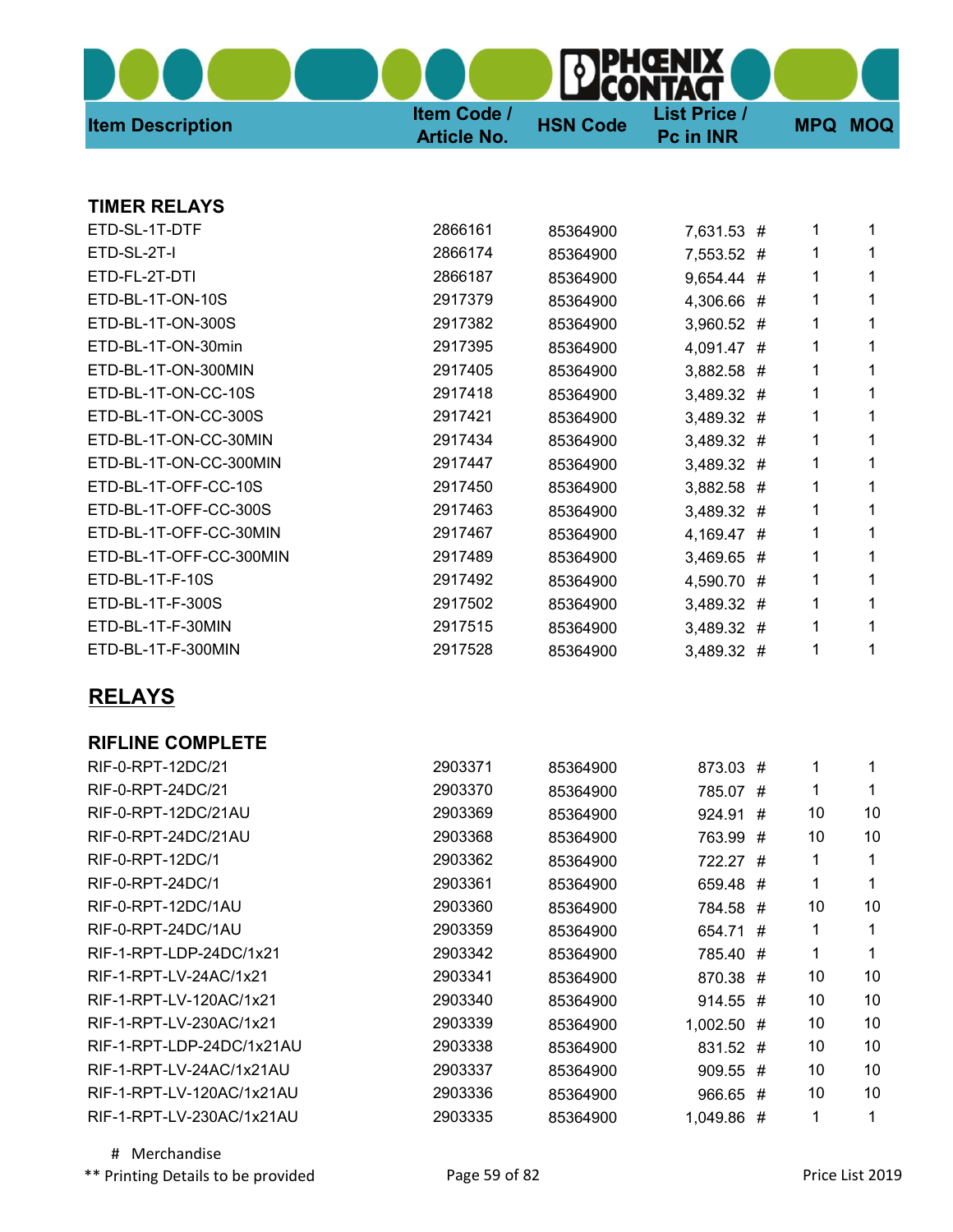|                                       |                                   |                 | HOENIX                           |    |                |
|---------------------------------------|-----------------------------------|-----------------|----------------------------------|----|----------------|
| <b>Item Description</b>               | Item Code /<br><b>Article No.</b> | <b>HSN Code</b> | <b>List Price /</b><br>Pc in INR |    | <b>MPQ MOQ</b> |
| RIF-1-RPT-LDP-24DC/2x21               | 2903334                           | 85364900        | 814.85 #                         | 1  | 1              |
| RIF-1-RPT-LV-24AC/2x21                | 2903333                           | 85364900        | 873.32 #                         | 10 | 10             |
| RIF-1-RPT-LV-120AC/2x21               | 2903332                           | 85364900        | 930.12 #                         | 10 | 10             |
| RIF-1-RPT-LV-230AC/2x21               | 2903331                           | 85364900        | 1,023.26 #                       | 1  | 1              |
| RIF-1-RPT-LDP-24DC/2x21AU             | 2903330                           | 85364900        | 857.38 #                         | 10 | 10             |
| RIF-1-RPT-LV-24AC/2x21AU              | 2903329                           | 85364900        | 919.72 #                         | 10 | 10             |
| RIF-1-RPT-LV-120AC/2x21AU             | 2903328                           | 85364900        | 982.31 #                         | 10 | 10             |
| RIF-1-RPT-LV-230AC/2x21AU             | 2903327                           | 85364900        | 1,086.17 #                       | 1  | 1              |
| RIF-2-RPT-LDP-24DC/2x21               | 2903315                           | 85364900        | 870.35 #                         | 1  | 1              |
| RIF-2-RPT-LV-24AC/2x21                | 2903313                           | 85364900        | 1,106.48 #                       | 1  |                |
| RIF-2-RPT-LV-120AC/2x21               | 2903311                           | 85364900        | 1,095.61 #                       | 1  |                |
| RIF-2-RPT-LV-230AC/2x21               | 2903310                           | 85364900        | 1,080.05 #                       | 1  |                |
| RIF-2-RPT-LDP-24DC/4x21               | 2903308                           | 85364900        | 896.67 #                         | 1  |                |
| RIF-2-RPT-LV-24AC/4x21                | 2903306                           | 85364900        | 1,158.25 #                       | 1  |                |
| RIF-2-RPT-LV-120AC/4x21               | 2903305                           | 85364900        | 1,129.97 #                       | 1  |                |
| RIF-2-RPT-LV-230AC/4x21               | 2903304                           | 85364900        | 1,128.57 #                       | 1  |                |
| RIF-3-RPT-LDP-24DC/2x21               | 2903297                           | 85364900        | 1,279.60 #                       | 1  |                |
| RIF-3-RPT-LV-120AC/2x21               | 2903296                           | 85364900        | 1,369.51 #                       | 1  |                |
| RIF-3-RPT-LV-230AC/2x21               | 2903295                           | 85364900        | 1,441.88 #                       | 1  |                |
| RIF-3-RPT-LDP-24DC/3x21               | 2903294                           | 85364900        | 1,369.51 #                       | 1  |                |
| RIF-3-RPT-LV-120AC/3x21               | 2903293                           | 85364900        | 1,477.93 #                       | 1  |                |
| RIF-3-RPT-LV-230AC/3x21               | 2903292                           | 85364900        | 1,550.29 #                       | 1  | 1              |
| RIF-4-RPT-LDP-24DC/2x21               | 2903281                           | 85364900        | 1,830.09 #                       | 1  | 1              |
| RIF-4-RPT-LV-120AC/2x21               | 2903280                           | 85364900        | 1,876.08 #                       | 5  | 5              |
| RIF-4-RPT-LV-230AC/2x21               | 2903279                           | 85364900        | 1,948.18 #                       | 5  | 5              |
| $RIF-4-RPT-LDP-24DC/3x21$             | 2903278                           | 85364900        | 1,997.88 #                       | 1  | 1              |
| RIF-4-RPT-LV-120AC/3x21               | 2903277                           | 85364900        | 1,948.18 #                       | 5  | 5              |
| RIF-4-RPT-LV-230AC/3x21               | 2903276                           | 85364900        | 2,020.55 #                       | 1  | 1              |
| RIF-4-RPT-LDP-24DC/3x1                | 2903275                           | 85364900        | 1,803.46 #                       | 1  | 1              |
| RIF-4-RPT-LV-120AC/3x1                | 2903274                           | 85364900        | 1,876.08 #                       | 5  | 5              |
| RIF-4-RPT-LV-230AC/3x1                | 2903273                           | 85364900        | 1,948.18 #                       | 5  | 5              |
| PLC SERIES - ELECTROMECHANICAL RELAYS |                                   |                 |                                  |    |                |
| <b>REL-MR-24DC/21</b>                 | 2961105                           | 85364900        | 267.34 #                         | 10 | 10             |
| <b>REL-MR- 60DC/21</b>                | 2961118                           | 85364900        | 620.89 #                         | 10 | 10             |
| REL-MR-24DC/21AU                      | 2961121                           | 85364900        | 420.58 #                         | 10 | 10             |
| REL-MR- 60DC/21AU                     | 2961134                           | 85364900        | 655.19 #                         | 10 | 10             |
| REL-MR-24DC/21-21                     | 2961192                           | 85364900        | 215.94 #                         | 10 | 10             |
| REL-MR-110DC/21-21                    | 2961202                           | 85364900        | 342.17 #                         | 10 | 10             |
| REL-MR- 12DC/21-21AU                  | 2961299                           | 85364900        | 257.32 #                         | 10 | 10             |
| REL-MR-12DC/21HC                      | 2961309                           | 85364900        | 242.05 #                         | 10 | 10             |
| REL-MR-24DC/21HC                      | 2961312                           | 85364900        | 205.71 #                         | 10 | 10             |

\*\* Printing Details to be provided **Page 60 of 82** Printing Details to be provided **Page 60 of 82** Price List 2019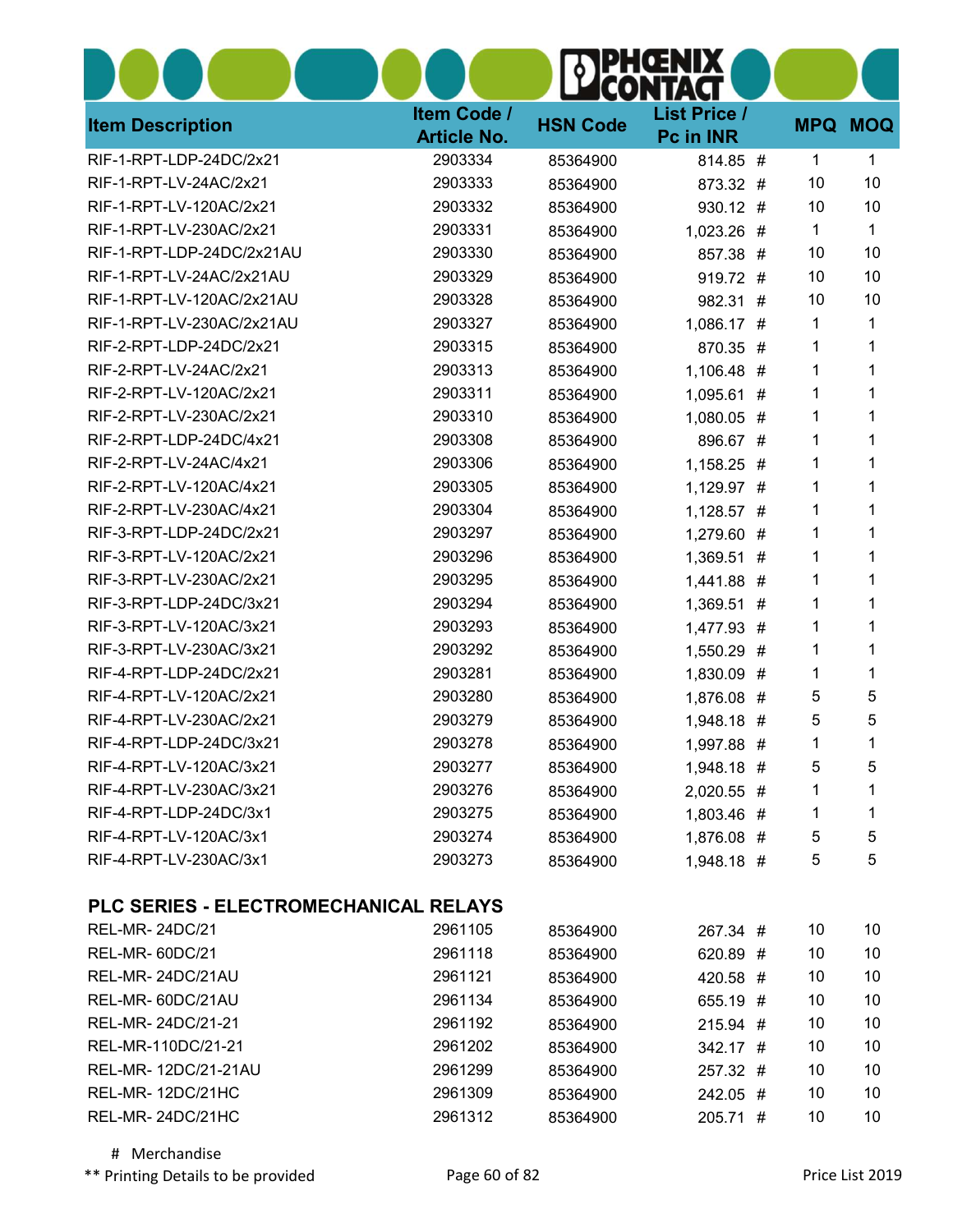|                                                     |                    | $\bullet$       |                     |    |                 |
|-----------------------------------------------------|--------------------|-----------------|---------------------|----|-----------------|
|                                                     | Item Code /        | <b>HSN Code</b> | <b>List Price /</b> |    |                 |
| <b>Item Description</b>                             | <b>Article No.</b> |                 | Pc in INR           |    | <b>MPQ MOQ</b>  |
| REL-MR-110DC/21HC                                   | 2961338            | 85364900        | 362.44 #            | 10 | 10              |
| <b>REL-MR-24DC/1IC</b>                              | 2961341            | 85369090        | 292.40 #            | 10 | 10              |
| REL-MR- 4.5DC/21                                    | 2961367            | 85364900        | 415.20 #            | 10 | 10              |
| REL-MR-230AC/21-21                                  | 2961451            | 85364900        | 397.77 #            | 10 | 10              |
| <b>PLC SERIES - OPTOCOUPLERS</b>                    |                    |                 |                     |    |                 |
| OPT-24DC/24DC/2                                     | 2966595            | 85364900        | 1,315.02 #          | 10 | 10              |
| OPT-24DC/48DC/100                                   | 2966618            | 85364900        | $1,120.18$ #        | 10 | 10              |
| OPT-60DC/48DC/100                                   | 2966621            | 85364900        | 953.56 #            | 10 | 10              |
| OPT-24DC/230AC/1                                    | 2967950            | 85364900        | 1,930.79 #          | 10 | 10              |
| OPT-5DC/24DC/2                                      | 2967989            | 85364900        | 1,884.48 #          | 10 | 10              |
| OPT-24DC/24DC/5                                     | 2982100            | 85364900        | 2,132.73 #          | 10 | 10              |
| OPT-24DC/230AC/2                                    | 2982171            | 85364900        | 1,782.34 #          | 10 | 10              |
| <b>PLC RELAYS</b>                                   |                    |                 |                     |    |                 |
| PLC-RPIT-24DC/21                                    | 2900299            | 85364900        | 512.70              | 10 | 10              |
| PLC-RPIT-230UC/21                                   | 2900305            | 85364900        | 892.30              | 1  | 1               |
| PLC-RSC-48DC/21                                     | 2966113            | 85364900        | 758.00              | 1  | 1               |
| PLC-RSC-24DC/21                                     | 2966171            | 85364100        | 490.99              | 10 | 10              |
| PLC-RSC-24UC/21                                     | 2966184            | 85364900        | 769.65              | 1  | 1               |
| PLC-RSC-120UC/21                                    | 2966197            | 85364900        | 926.47              | 1  | 1               |
| PLC-RSC-230UC/21                                    | 2966207            | 85364900        | 960.25              | 1  | 1               |
| PLC-RSC-24DC/21AU                                   | 2966265            | 85364900        | 779.25              | 1  | 1               |
| PLC-RSC-230UC/21AU                                  | 2966294            | 85364900        | 1,126.79            | 1  | 1               |
| PLC-OSC-24DC/24DC/2                                 | 2966634            | 85364900        | 1,579.77            | 1  | 1               |
| PLC-OSC-24DC/48DC/100                               | 2966728            | 85364900        | 1,142.41            | 1  | 1               |
| PLC-OSC-230UC/48DC/100                              | 2966757            | 85364900        | 1,272.68            | 1  | 1               |
| PLC-RSC- 12DC/21                                    | 2966906            | 85364900        | 723.81              | 1  | 1               |
| PLC-RSC-24DC/21-21                                  | 2967060            | 85364900        | 697.82              | 10 | 10              |
| PLC-RSC-24UC/21-21                                  | 2967073            | 85364900        | 925.87              | 1  | 1               |
| PLC-RSC-120UC/21-21                                 | 2967086            | 85364900        | 888.72              | 1  |                 |
| PLC-RSC-230UC/21-21                                 | 2967099            | 85364900        | 897.83              | 1  |                 |
| PLC-RSC-24DC/21-21AU                                | 2967125            | 85364900        | 920.60              | 1  |                 |
| PLC-RSC- 12DC/21-21                                 | 2967235            | 85364900        | 852.68              | 1  |                 |
| PLC-RSC-48DC/21-21                                  | 2967248            | 85364900        | 904.70              | 1  |                 |
| PLC-RSC-24DC/21HC                                   | 2967620            | 85364900        | 943.81              | 1  |                 |
| PLC-RSC-120UC/21HC                                  | 2967662            | 85364900        | 1,177.97            | 1  | 1.              |
| PLC-OSC-24DC/230AC/1                                | 2967840            | 85364900        | 1,734.23            | 1  | 1               |
| PLC-RPT-120UC/21                                    | 2900304            | 85364900        | 811.03              | 1  | 1               |
| PLC-RPT-120UC/21AU                                  | 2900310            | 85364900        | 872.65 #            | 1  |                 |
| PLC-RPT-230UC/21AU                                  | 2900311            | 85364900        | 1,006.16            | 1  | 1               |
| PLC-RPT-230UC/21HC                                  | 2900297            | 85364900        | $910.09$ #          | 1  | 1               |
| PLC-RPT-24DC/21-21                                  | 2900330            | 85364900        | 710.96              | 1  | 1               |
| # Merchandise<br>** Printing Details to be provided | Page 61 of 82      |                 |                     |    | Price List 2019 |
|                                                     |                    |                 |                     |    |                 |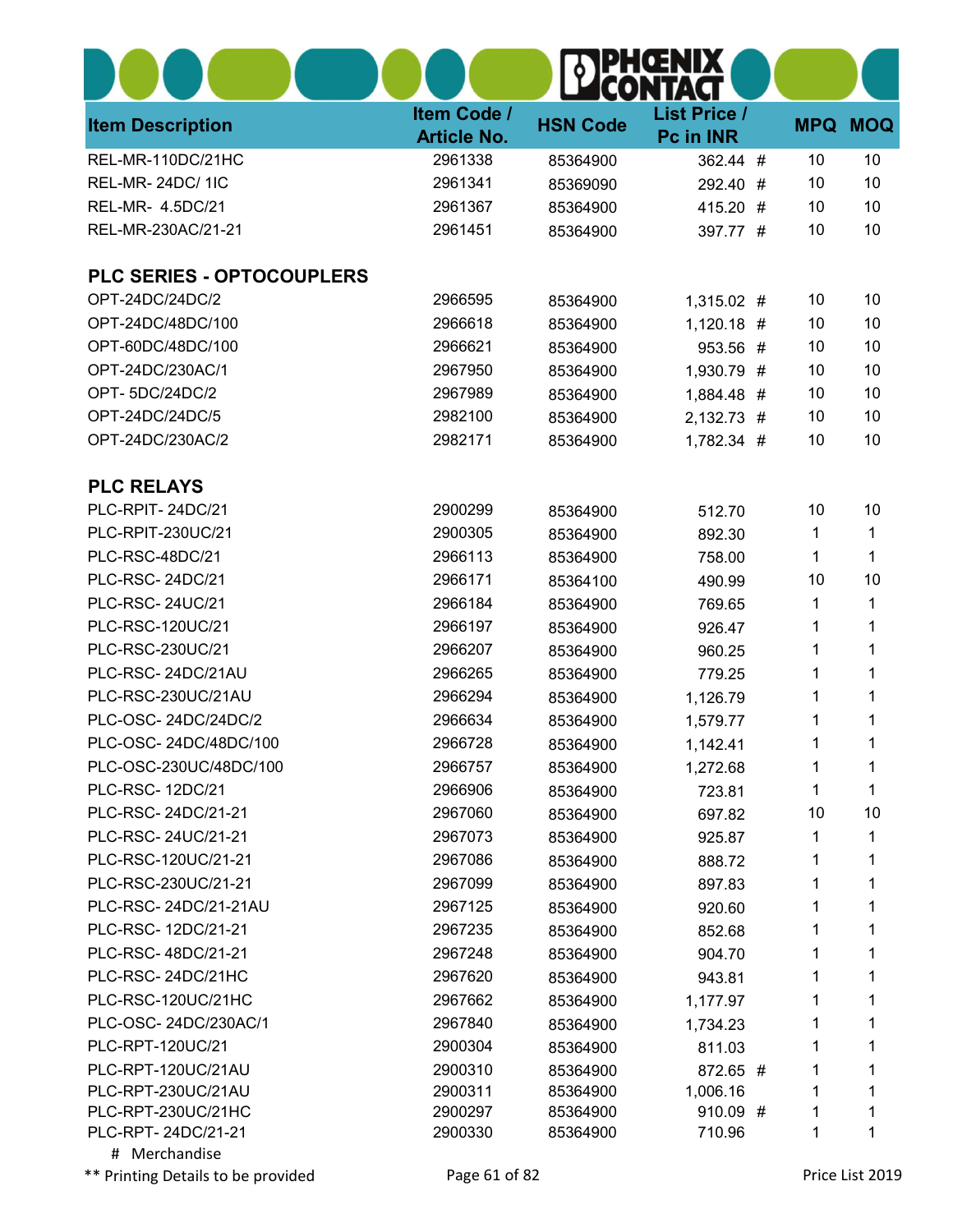| <b>Item Description</b>           | Item Code /<br><b>Article No.</b> | <b>HSN Code</b> | <b>List Price /</b><br>Pc in INR | <b>MPQ</b> | <b>MOQ</b> |
|-----------------------------------|-----------------------------------|-----------------|----------------------------------|------------|------------|
| PLC-RPT-230UC/21-21               | 2900336                           | 85364900        | 922.22                           | 1          | 1          |
| <b>PLC SERIES - RELAY BASES</b>   |                                   |                 |                                  |            |            |
| PLC-BSC-24DC/21                   | 2966016                           | 85369090        | 388.01 #                         | 10         | 10         |
| PLC-BSC-24UC/21                   | 2966029                           | 85369090        | 648.87 #                         | 10         | 10         |
| PLC-BSC-120UC/21                  | 2966032                           | 85369090        | $510.16$ #                       | 10         | 10         |
| PLC-BSC-230UC/21                  | 2966045                           | 85369090        | 607.36 #                         | 10         | 10         |
| PLC-BSC-24DC/1/SEN                | 2966061                           | 85369090        | 381.50 #                         | 10         | 10         |
| PLC-BSC-24DC/21-21                | 2967015                           | 85369090        | 837.66 #                         | 10         | 10         |
| PLC-BSC-24UC/21-21                | 2967028                           | 85369090        | 922.09 #                         | 1          | 1          |
| PLC-BSC-230UC/21-21               | 2967044                           | 85369090        | 849.78 #                         | 1          | 1          |
| PLC-BSC-24DC/21HC                 | 2967772                           | 85369090        | 1,009.61 #                       | 1          | 1          |
| PLC-BSC-24DC/1IC/ACT              | 2967837                           | 85369090        | 829.54 #                         | 1          | 1          |
| PLC-BSC- 5DC/21                   | 2980225                           | 85369090        | 496.20 #                         | 10         | 10         |
| PLC-BPT-24DC/21                   | 2900445                           | 85369090        | 408.80 #                         | 10         | 10         |
| PLC-BPT-24DC/1/ACT                | 2900449                           | 85369090        | 270.37 #                         | 10         | 10         |
| PLC-BPT-24UC/21-21                | 2900284                           | 85369090        | 918.65 #                         | 1          | 1          |
| <b>Accessories for PLC series</b> |                                   |                 |                                  |            |            |
| FBST 6-PLC RD                     | 2966236                           | 85381010        | 48.26 #                          | 50         | 50         |
| PLC-ESK GY                        | 2966508                           | 85364900        | $919.12$ #                       | 1          | 1          |
| FBST 500-PLC BU                   | 2966692                           | 85381010        | 583.72 #                         | 1          | 1          |
| FBST 500-PLC RD                   | 2966786                           | 85381010        | 627.29 #                         | 1          | 1          |
| FBST 6-PLC GY                     | 2966825                           | 85381010        | 59.59 #                          | 50         | 50         |
| FBST 500-PLC GY                   | 2966838                           | 85381010        | 581.03 #                         | 1          | 1          |
| PLC-ATP BK                        | 2966841                           | 85472000        | 80.56 #                          | 25         | 20         |
| <b>Adapter for PLC-Interface</b>  |                                   |                 |                                  |            |            |
| PLC-V8/FLK14/IN                   | 2296553                           | 85369090        | 3,803.85 #                       | 1          | 1          |
| PLC-V8/FLK14/OUT/M                | 2304102                           | 85369090        | 3,007.55 #                       | 1          | 1          |
| PLC-V8/FLK14/IN/M                 | 2304115                           | 85369090        | 3,238.90 #                       | 1          | 1          |
| PLC-V8/D15S/OUT                   | 2296058                           | 85369090        | 3,639.39 #                       | 1          | 1          |
| PLC-V8/D15B/OUT                   | 2296061                           | 85369090        | 3,639.39 #                       | 1          |            |
| PLC-V8/D15S/IN                    | 2296074                           | 85369090        | 4,158.77 #                       | 1          |            |
| PLC-V8/D15B/IN                    | 2296087                           | 85369090        | 3,639.39 #                       | 1          |            |
| PLC-V8L/FLK14/OUT                 | 2299660                           | 85369090        | 5,336.29 #                       | 1          | 1          |
| PLC-V8L/FLK14/OUT/M               | 2304306                           | 85381010        | 4,902.48 #                       | 1          | 1          |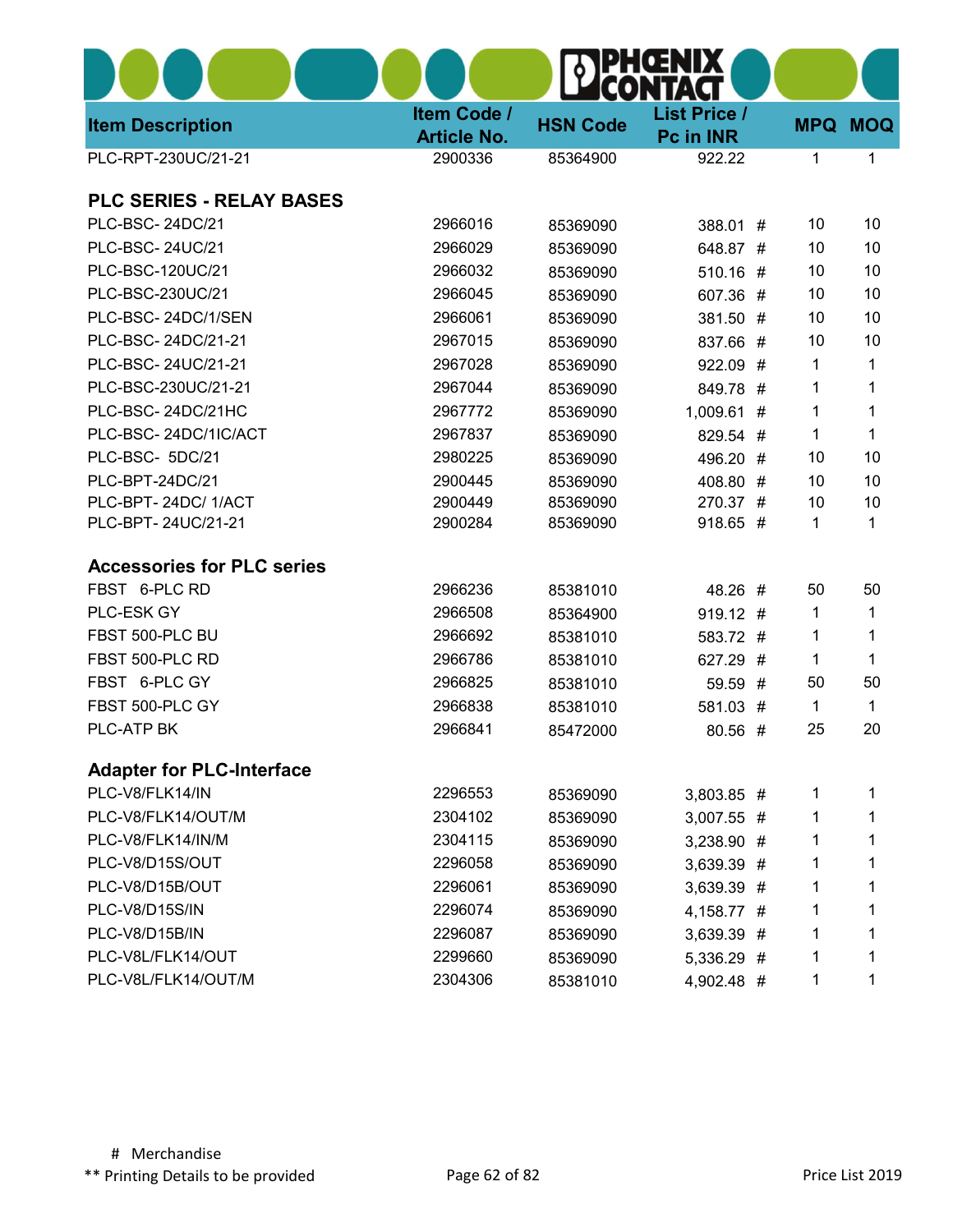| <b>Item Description</b>                                   | Item Code /<br><b>Article No.</b> | <b>HSN Code</b> | <b>List Price /</b><br>Pc in INR |   | <b>MPQ MOQ</b> |
|-----------------------------------------------------------|-----------------------------------|-----------------|----------------------------------|---|----------------|
| <b>SYSTEM CABLING FOR CONTROLLERS</b>                     |                                   |                 |                                  |   |                |
| <b>VIP Modules with FRC Connector</b>                     |                                   |                 |                                  |   |                |
| VIP-2/SC/FLK10                                            | 2315010                           | 85369090        | 1,914.57 #                       | 1 | 1              |
| VIP-2/SC/FLK14                                            | 2315023                           | 85369090        | 2,654.62 #                       | 1 | 1              |
| VIP-2/SC/FLK16                                            | 2315036                           | 85369090        | 1,954.39 #                       | 1 | 1              |
| VIP-2/SC/FLK20                                            | 2315049                           | 85369090        | 2,602.52 #                       | 1 | 1              |
| VIP-3/SC/FLK26                                            | 2315052                           | 85369090        | 2,509.86 #                       | 1 | 1              |
| VIP-3/SC/FLK34                                            | 2315065                           | 85369090        | 3,040.29 #                       | 1 | 1              |
| VIP-3/SC/FLK40                                            | 2315078                           | 85369090        | 4,933.20 #                       | 1 | 1              |
| VIP-3/SC/FLK50                                            | 2315081                           | 85369090        | 4,381.64 #                       | 1 | 1              |
| VIP-3/SC/FLK64                                            | 2315104                           | 85369090        | 4,576.72 #                       | 1 | 1              |
| <b>VIP Modules with FRC Connector and Light Indicator</b> |                                   |                 |                                  |   |                |
| VIP-2/SC/FLK10/LED                                        | 2322045                           | 85369090        | 3,507.73 #                       | 1 | 1              |
| VIP-2/SC/FLK14/LED                                        | 2322058                           | 85369090        | 3,812.57 #                       | 1 | 1              |
| VIP-2/SC/FLK16/LED                                        | 2322061                           | 85369090        | 4,172.30 #                       | 1 | 1              |
| VIP-2/SC/FLK20/LED                                        | 2322074                           | 85369090        | 4,586.88 #                       | 1 | 1              |
| VIP-3/SC/FLK26/LED                                        | 2322087                           | 85369090        | 5,009.59 #                       | 1 |                |
| VIP-3/SC/FLK34/LED                                        | 2322090                           | 85369090        | 6,011.51 #                       | 1 |                |
| VIP-3/SC/FLK40/LED                                        | 2322100                           | 85369090        | 6,596.82 #                       | 1 | 1              |
| VIP-3/SC/FLK50/LED                                        | 2322113                           | 85369090        | 7,265.44 #                       | 1 | 1              |
| VIP-3/SC/FLK60/LED                                        | 2322126                           | 85369090        | 8,184.02 #                       | 1 | 1              |
| VIP-3/SC/FLK64/LED                                        | 2322139                           | 85369090        | 8,767.30 #                       | 1 | 1              |
| <b>VIP Modules with D-SUB Male Connector</b>              |                                   |                 |                                  |   |                |
| VIP-2/SC/D9SUB/M                                          | 2315117                           | 85369090        | 2,945.90 #                       | 1 | 1              |
| VIP-2/SC/D15SUB/M                                         | 2315120                           | 85369090        | 2,307.53 #                       | 1 | 1              |
| VIP-3/SC/D25SUB/M                                         | 2315133                           | 85369090        | 3,469.37 #                       | 1 | 1              |
| VIP-3/SC/D37SUB/M                                         | 2315146                           | 85369090        | 5,156.19 #                       | 1 | 1              |
| VIP-3/SC/D50SUB/M                                         | 2315159                           | 85369090        | 8,020.02 #                       | 1 | 1              |
| VIP Modules with D-SUB Male Connector and Light Indicator |                                   |                 |                                  |   |                |
| VIP-2/SC/D9SUB/M/LED                                      | 2322142                           | 85369090        | 3,591.06 #                       | 1 | 1              |
| VIP-2/SC/D15SUB/M/LED                                     | 2322155                           | 85369090        | 4,099.12 #                       | 1 | 1              |
| VIP-3/SC/D25SUB/M/LED                                     | 2322168                           | 85369090        | 5,261.60 #                       | 1 | 1              |
| VIP-3/SC/D37SUB/M/LED                                     | 2322171                           | 85369090        | 6,763.46 #                       | 1 | 1              |
| VIP-3/SC/D50SUB/M/LED                                     | 2322184                           | 85369090        | 8,600.65 #                       | 1 | 1              |
| <b>VIP Modules with D-SUB Female Connector</b>            |                                   |                 |                                  |   |                |
| VIP-2/SC/D9SUB/F                                          | 2315162                           | 85369090        | 2,660.04 #                       | 1 | 1              |
| VIP-2/SC/D15SUB/F                                         | 2315175                           | 85369090        | 2,350.97 #                       | 1 | 1              |

 # Merchandise \*\* Printing Details to be provided **Page 63 of 82** Printing Details to be provided **Page 63 of 82** Price List 2019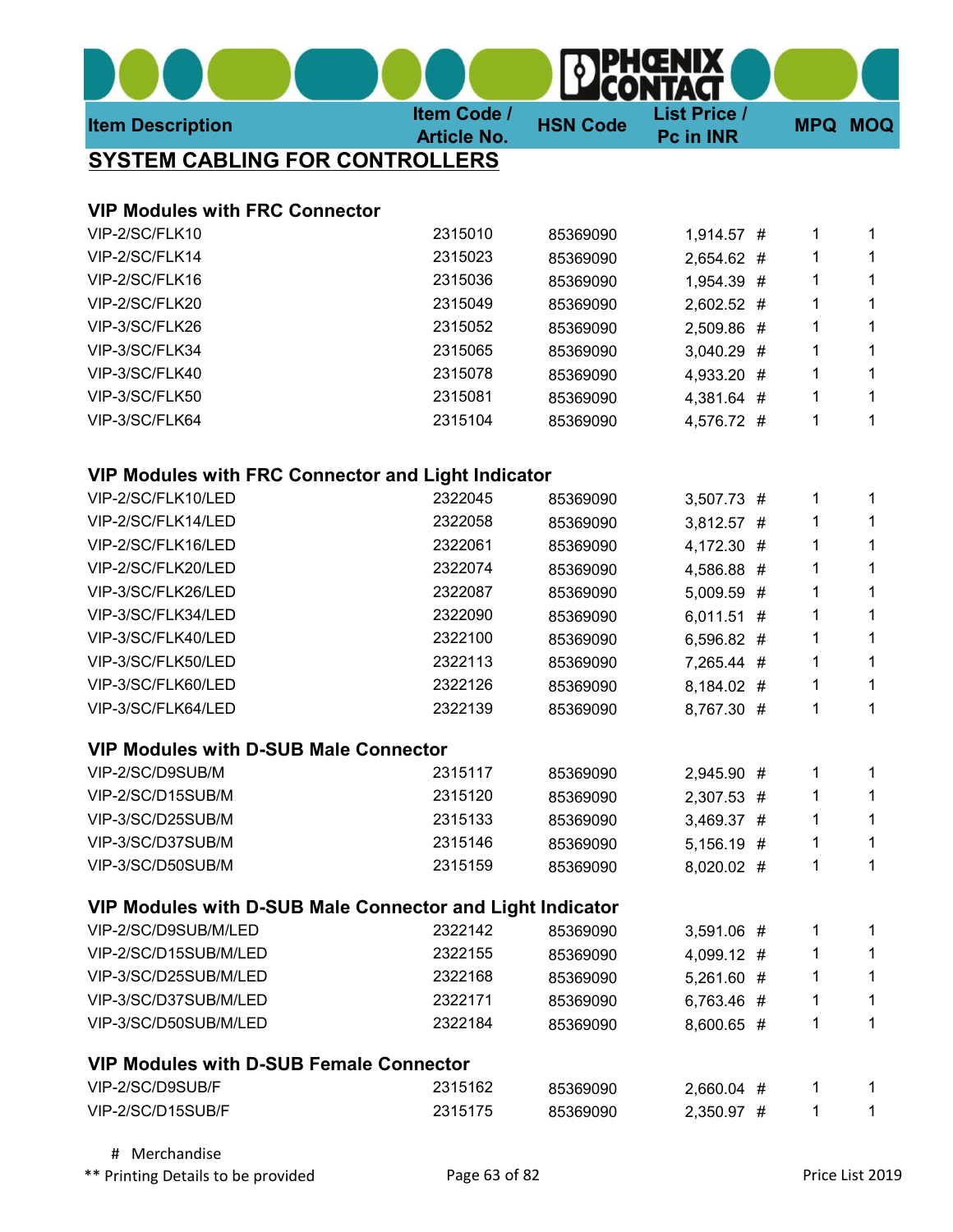| <b>Item Description</b>                                      | Item Code /<br><b>Article No.</b> | <b>HSN Code</b> | <b>List Price /</b><br>Pc in INR | <b>MPQ</b> | <b>MOQ</b> |
|--------------------------------------------------------------|-----------------------------------|-----------------|----------------------------------|------------|------------|
| VIP-3/SC/D25SUB/F                                            | 2315188                           | 85369090        | $3,322.13$ #                     | 1          | 1          |
| VIP-3/SC/D37SUB/F                                            | 2315191                           | 85369090        | 4,057.05 #                       | 1          | 1          |
| VIP-3/SC/D50SUB/F                                            | 2315201                           | 85369090        | 6,752.18 #                       | 1          | 1          |
| VIP Modules with D-SUB Female Connector and Light Indicator  |                                   |                 |                                  |            |            |
| VIP-2/SC/D9SUB/F/LED                                         | 2322197                           | 85369090        | 3,591.06 #                       | 1          | 1          |
| VIP-2/SC/D15SUB/F/LED                                        | 2322207                           | 85369090        | 4,099.12 #                       | 1          | 1          |
| VIP-3/SC/D25SUB/F/LED                                        | 2322210                           | 85369090        | 5,261.60 #                       | 1          | 1          |
| VIP-3/SC/D37SUB/F/LED                                        | 2322223                           | 85369090        | 6,763.46 #                       | 1          | 1          |
| VIP-3/SC/D50SUB/F/LED                                        | 2322236                           | 85369090        | 8,600.65 #                       | 1          | 1          |
| <b>VIP Modules with RJ45 Connector</b>                       |                                   |                 |                                  |            |            |
| VIP-3/SC/RJ45                                                | 2900701                           | 85369090        | 3,737.39 #                       | 1          | 1          |
| <b>VIP Compact Potential Distributor with Screw Terminal</b> |                                   |                 |                                  |            |            |
| VIP-2/SC/PDM-2/16                                            | 2315256                           | 85369090        | 2,575.07 #                       | 1          | 1          |
| VIP-2/SC/PDM-2/24                                            | 2315269                           | 85369090        | 1,944.80 #                       | 1          | 1          |
| VIP-2/SC/PDM-2/32                                            | 2315272                           | 85369090        | 3,037.76 #                       | 1          | 1          |
| <b>Passive -FLKM Module with FRC Connector</b>               |                                   |                 |                                  |            |            |
| FLKM 16                                                      | 5792182                           | 85369090        | 695.55                           | 1          | 1          |
| FLKM 20                                                      | 5792183                           | 85369090        | 363.25                           | 1          | 1          |
| FLKM 26                                                      | 5792184                           | 85369090        | 537.73                           | 1          | 1          |
| FLKM 34                                                      | 5792185                           | 85369090        | 463.69                           | 1          | 1          |
| FLKM 40                                                      | 5792186                           | 85369090        | 577.51                           | 1          | 1          |
| FLKM 50                                                      | 5792187                           | 85369090        | 639.49                           | 1          | 1          |
| FLKM 60                                                      | 5792188                           | 85369090        | 1,133.40                         | 1          | 1          |
| Passive-FLKM Module with D-Sub Connector (MALE)              |                                   |                 |                                  |            |            |
| FLKM-D9 SUB/S                                                | 5792190                           | 85369090        | 409.96                           | 1          | 1          |
| FLKM-D15 SUB/S                                               | 5792196                           | 85369090        | 401.93                           | 1          | 1          |
| FLKM-D25 SUB/S                                               | 5792198                           | 85369090        | 452.84                           | 1          | 1          |
| FLKM-D37 SUB/S                                               | 5792194                           | 85369090        | 771.29                           | 1          | 1          |
| FLKM-D50 SUB/S                                               | 5792192                           | 85369090        | 735.34                           | 1          | 1          |
| FLKM ID25 SUB/S-UM72                                         | 5792321                           | 85369090        | 948.32                           | 1          | 1          |
| <b>Passive-FLKM Module with D-Sub Connector (FEMALE)</b>     |                                   |                 |                                  |            |            |
| FLKM-D9 SUB/B                                                | 5792191                           | 85369090        | 459.80                           | 1          | 1          |
| FLKM-D15 SUB/B                                               | 5792197                           | 85369090        | 401.93                           | 1          |            |
| FLKM-D25 SUB/B                                               | 5792199                           | 85369090        | 679.25                           | 1          |            |
| FLKM-D37 SUB/B                                               | 5792195                           | 85369090        | 835.57                           | 1          |            |
| FLKM ID25 SUB/B-UM72                                         | 5792322                           | 85369090        | 927.25                           | 1          | 1          |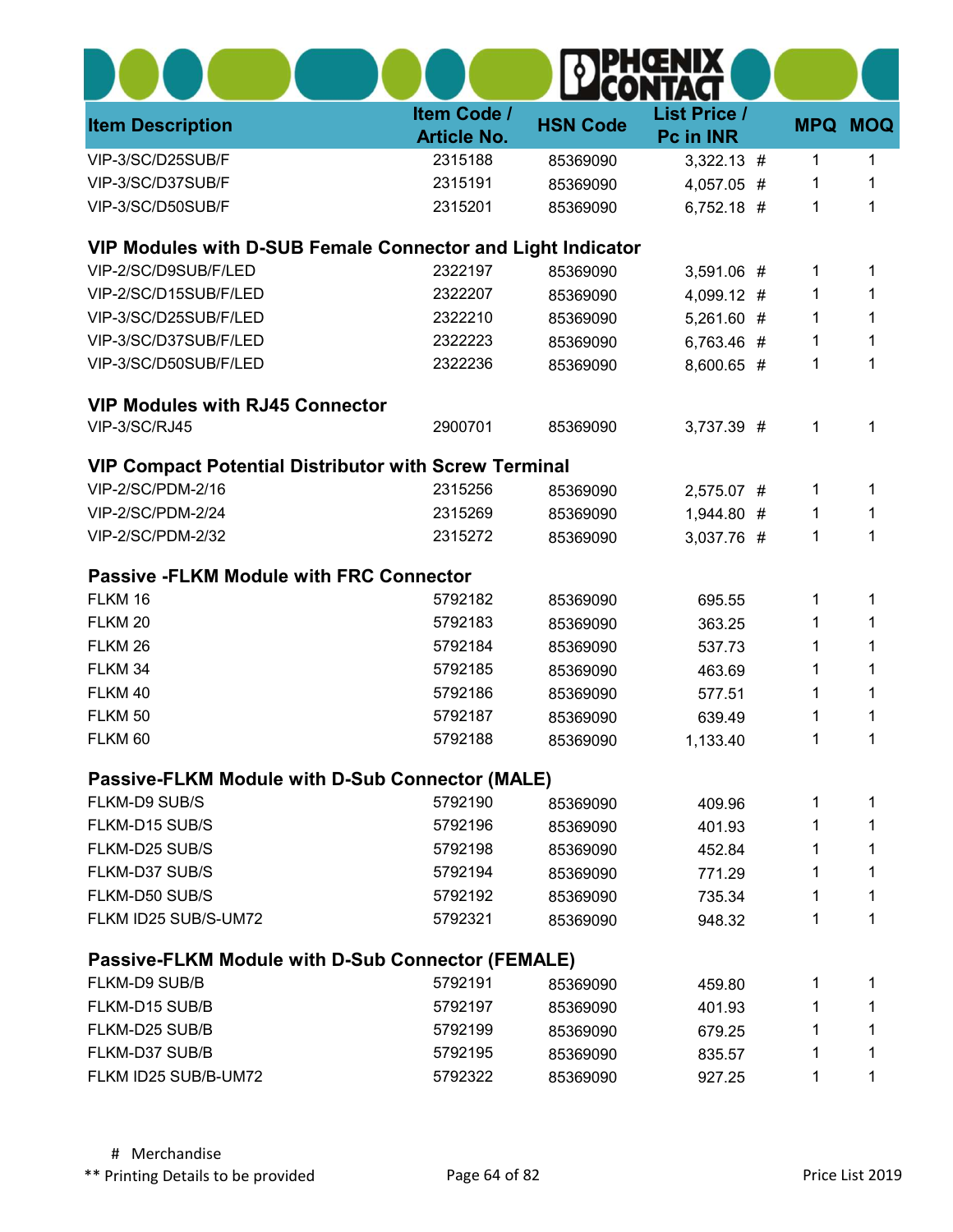|                                                              |                                   |                 | HŒNIX                            |                |                |
|--------------------------------------------------------------|-----------------------------------|-----------------|----------------------------------|----------------|----------------|
| <b>Item Description</b>                                      | Item Code /<br><b>Article No.</b> | <b>HSN Code</b> | <b>List Price /</b><br>Pc in INR | <b>MPQ</b>     | <b>MOQ</b>     |
| <b>Passive Module with ELCO Connector</b>                    |                                   |                 |                                  |                |                |
| PC-EC38/38-XOL                                               | 5792226                           | 85364900        | 4,364.30                         | 1              | 1              |
| PC-EC38/38-XOR                                               | 5792225                           | 85364900        | 4,841.18                         | 1              | 1              |
| <b>UM-EC56/56C-XOL</b>                                       | 2317160                           | 85364900        | 5,508.99                         | 1              | 1              |
| <b>UM-EC56/56C-XOR</b>                                       | 2317173                           | 85364900        | 5,508.99                         | 1              | 1              |
| <b>Active-Solid State Relay Module</b>                       |                                   |                 |                                  |                |                |
| PC-10E/24DC/24DC/3A                                          | 5792388                           | 85364900        | 609.25                           | 4              | 4              |
| PC-40E/24DC/230AC/3A                                         | 5792377                           | 85364900        | 1,784.53                         | 1              | 1              |
| PC-40E/24DC/24DC/3A                                          | 5792376                           | 85364900        | 1,748.66                         | 1              | 1              |
| PC-4OV/24DC/230AC/5                                          | 5792246                           | 85364900        | 2,485.48                         | 1              | 1              |
| Active-Relay Module Single Change Over - Coil Voltage 24 VDC |                                   |                 |                                  |                |                |
| <b>Relays Directly Soldered on PCB</b>                       |                                   |                 |                                  |                |                |
| <b>PC24D08-CN</b>                                            | 5792277:01                        | 85364900        | 1,487.20                         | 1              | 1              |
| PC-8REL/O58/24DC/21                                          | 5793011:01                        | 85364900        | 1,047.74                         | 1              | 1              |
| Pluggable relays with socket                                 |                                   |                 |                                  |                |                |
| PC24D01-CNB                                                  | 5792265:01                        | 85364900        | 285.69                           | 4              | 4              |
| PC24D02-CNB                                                  | 5792269:01                        | 85364900        | 487.17                           | 2              | $\overline{2}$ |
| PC24D04-CNB                                                  | 5792272:01                        | 85364100        | 799.88                           | 1              | 1              |
| PC24D08-CNB                                                  | 5792276:01                        | 85364900        | 1,471.53                         | 1              | 1              |
| PC24D08-CNB-SO2                                              | 5792276:02                        | 85364900        | 1,120.63                         | 1              |                |
| PC24D16-CNB                                                  | 5792280:01                        | 85364100        | 2,918.40                         |                |                |
| PC-8RM/O58/24DC/21                                           | 5793010:01                        | 85364900        | 1,259.41                         |                |                |
| Active-Relay Module Double Change Over - Coil Voltage 24 VDC |                                   |                 |                                  |                |                |
| <b>Relays Directly Soldered on PCB</b>                       |                                   |                 |                                  |                |                |
| PC24D01-2CO                                                  | 5792300                           | 85364900        | 293.44                           | 4              | 4              |
| PC24D04-2CO                                                  | 5792308                           | 85364100        | 1,278.52                         | 1              | 1              |
| PC24D08-2CO                                                  | 5792312                           | 85364900        | 1,674.76                         | 1              | 1              |
| Pluggable relays with socket                                 |                                   |                 |                                  |                |                |
| PC24D01-2COB                                                 | 5792299                           | 85364900        | 327.23                           | 4              | 4              |
| PC24D02-2COB                                                 | 5792303                           | 85364900        | 570.31                           | $\overline{2}$ | $\overline{2}$ |
| PC24D04-2COB                                                 | 5792307                           | 85364100        | 983.42                           | 1              | 1              |

PC24D08-2COB 5792311 85364900 1,816.76 1 1 PC24D16-2COB 5792315 85364100 3,705.78 1 1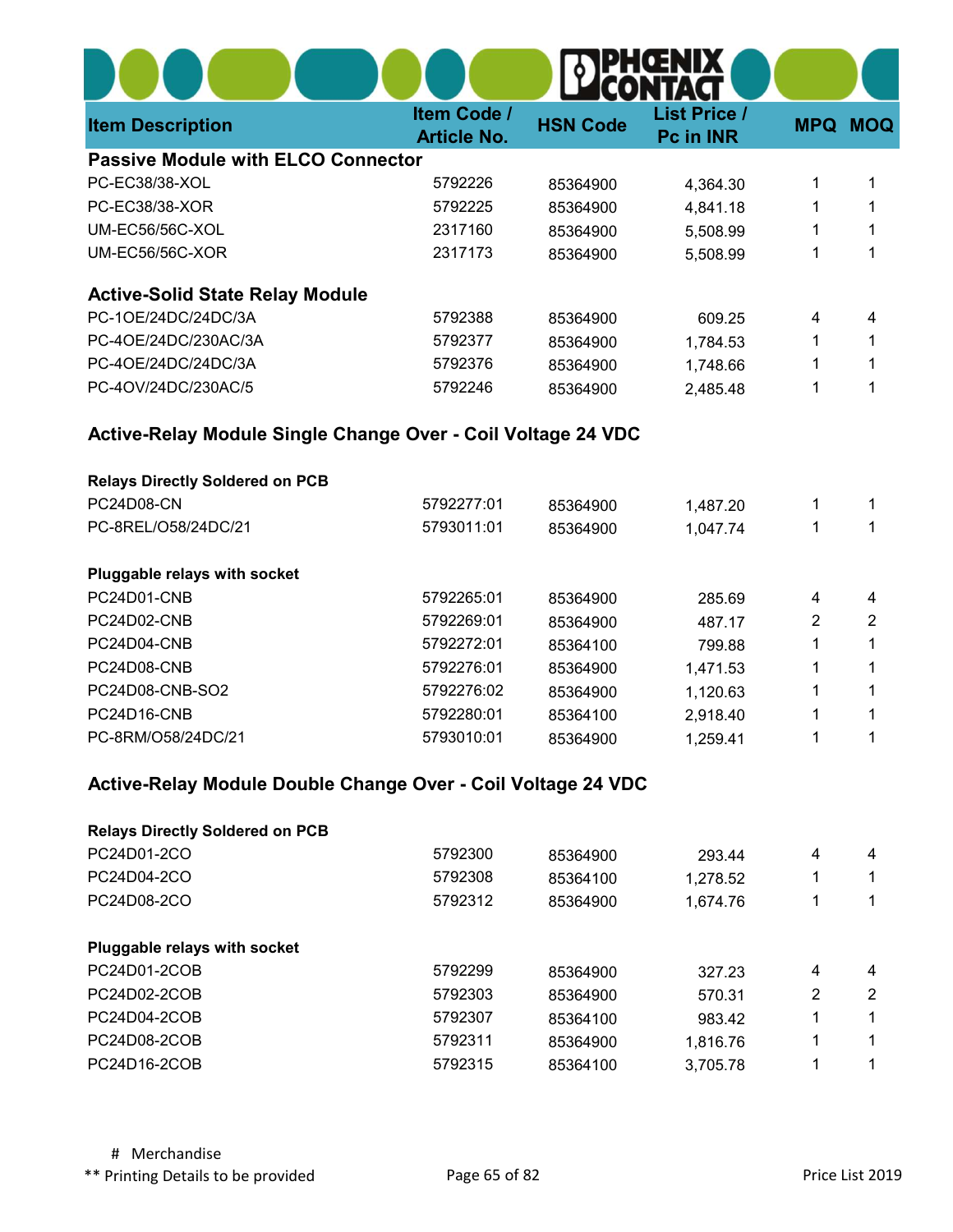| Item Code /<br><b>List Price /</b><br><b>HSN Code</b><br><b>Item Description</b><br>Pc in INR<br><b>Article No.</b> |                | <b>MPQ MOQ</b> |
|---------------------------------------------------------------------------------------------------------------------|----------------|----------------|
| Relay Module Four Change Over - Coil Voltage 24 VDC                                                                 |                |                |
| Pluggable relays with socket                                                                                        |                |                |
| PC24D04-4COB<br>5792373<br>85364900<br>2,224.42                                                                     | 1              | 1              |
| PC24D08-4COB<br>5792356<br>4,417.89<br>85364900                                                                     | 1              | 1              |
| Relay Module Single Change Over - Coil Voltage 110/230VAC                                                           |                |                |
| Pluggable relays with socket                                                                                        |                |                |
| UM-4RM/G2R/110AC/21<br>2900084<br>85364900<br>1,497.89                                                              | 1              | 1              |
| UM-8RM/G2R/110AC/21<br>2900082<br>85364900<br>2,800.17                                                              | 1              | 1              |
| UM-16RM/G2R/110AC/21/MKDS<br>2900895<br>5,536.62<br>85364900                                                        | 1              | 1              |
| UM-4RM/G2R/230AC/21<br>2317429<br>85364900<br>1,732.02                                                              | 1              | 1              |
| UM-8RM/G2R/230AC/21<br>2317403<br>85364900<br>3,212.74                                                              | 1              | 1              |
| Relay Module Double Change Over - Coil Voltage 110/230VAC                                                           |                |                |
| Pluggable relays with socket                                                                                        |                |                |
| UM-4RM/G2R/110AC/21-21<br>2900087<br>85364900<br>1,599.94                                                           | 1              | 1              |
| UM-8RM/G2R/110AC/21-21<br>2900083<br>3,009.91<br>85364900                                                           | 1              | 1              |
| UM-4RM/G2R/230AC/21-21<br>2317432<br>85364900<br>2,038.13                                                           | 1              | 1              |
| UM-8RM/G2R/230AC/21-21<br>2317416<br>3,878.16<br>85364900                                                           | 1              | 1              |
| Relay Module Four Change Over - Coil Voltage 110/230VAC                                                             |                |                |
| Pluggable relays with socket                                                                                        |                |                |
| PC110A08-4COB<br>5792363<br>3,991.15<br>85364900                                                                    | 1              | 1              |
| PC230A08-4COB<br>5792549<br>85364900<br>5,132.14                                                                    | 1              | 1              |
| Relay Module Single Change Over with Fuse in Contact - Coil Voltage 24 VDC                                          |                |                |
| Pluggable relays with socket                                                                                        |                |                |
| PC24D04(OF)-CNB<br>5792290:01<br>1,081.66<br>85364900                                                               | 1              | 1              |
| PC24D08(OF)-CNB<br>5792293:01<br>85364900<br>1,741.89                                                               | 1              | 1              |
| PC24D16(OF)-CNB<br>5792297:01<br>85364900<br>3,503.72                                                               | 1              | 1              |
| Relay Module Double Change Over with Fuse in Contact - Coil Voltage 24 VDC                                          |                |                |
| Pluggable relays with socket                                                                                        |                |                |
| PC24D04(OF)-2COB<br>5792254<br>85364900<br>1,384.23                                                                 | $\overline{2}$ | $\overline{2}$ |
| PC24D08(OF)-2COB<br>5792256<br>2,445.31<br>85364900                                                                 | $\overline{2}$ | $\overline{2}$ |
| PC24D16(OF)-2COB<br>5792258<br>5,573.11<br>85364900                                                                 | $\overline{2}$ | $\overline{2}$ |

\*\* Printing Details to be provided **Page 66 of 82** Printing Details to be provided **Page 66 of 82** Price List 2019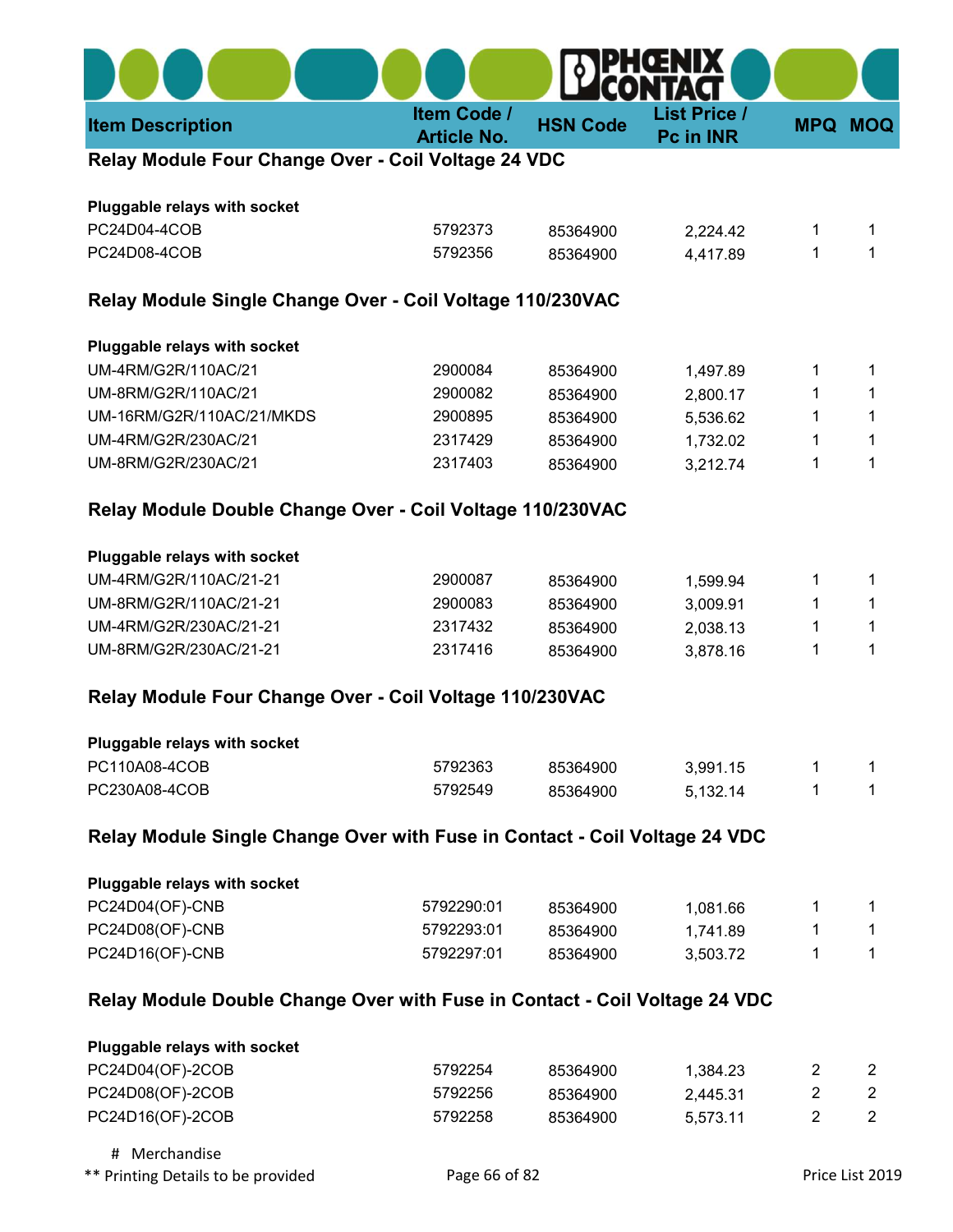|                         |                    |                 | <b>DPHŒNIX</b>      |                |
|-------------------------|--------------------|-----------------|---------------------|----------------|
| <b>Item Description</b> | <b>Item Code /</b> | <b>HSN Code</b> | <b>List Price /</b> | <b>MPQ MOQ</b> |
|                         | <b>Article No.</b> |                 | <b>Pc in INR</b>    |                |

## Relay Module with Fuse Blown Indication in Contact - Coil Voltage 24 VDC

| Pluggable relays with socket                                        |               |          |          |                |                |
|---------------------------------------------------------------------|---------------|----------|----------|----------------|----------------|
| PC24D08(OFI)-CNB024                                                 | 5792342:01    | 85364900 | 2,065.82 | 1              | $\mathbf{1}$   |
| Relay Module (Sugar Cube) - Coil Voltage 24 VDC                     |               |          |          |                |                |
| PC24DA02-N1                                                         | 5792213       | 85364900 | 429.80   | $\overline{2}$ | $\overline{2}$ |
| PC24DA04-N1                                                         | 5792212       | 85364900 | 705.33   | 1              | 1              |
| PC24DA08-N1                                                         | 5792210       | 85364900 | 1,313.94 | 1              | 1              |
| Pluggable relays with socket                                        |               |          |          |                |                |
| UM-8RM/G2R/12DC/21-21                                               | 2317348       | 85364900 | 2,293.22 | 1              | $\mathbf 1$    |
| <b>CNC Modules</b>                                                  |               |          |          |                |                |
| <b>Relays Directly Soldered on PCB</b>                              |               |          |          |                |                |
| <b>Varioface PLUS -Accessory Module</b><br><b>PC-Utility Module</b> | 5792262       | 85364900 | 1,182.50 | 1              | $\mathbf 1$    |
| <b>Varioface System Cabling</b>                                     |               |          |          |                |                |
| <b>System Cabling-Front Adapter</b>                                 |               |          |          |                |                |
| PC-FA20/S300                                                        | 5792251       | 85364900 | 1,620.83 | 1              | $\mathbf{1}$   |
| System Cabling-Digital Input Interface Module                       |               |          |          |                |                |
| PC-FLKM 50/PLC                                                      | 5792247       | 85364900 | 831.40   | 1              | 1              |
| PC16DIF-D25                                                         | 5792336       | 85364900 | 1,831.24 | 1              | 1              |
| System Cabling-Prefabricated Cable with Fujitsu Connector           |               |          |          |                |                |
| PC-FJ 40/EZ-DR/1                                                    | 5792384       | 85364900 | 2,939.00 | 1              | $\mathbf{1}$   |
| PC-FJ 40/EZ-DR/2                                                    | 5792385       | 85364900 | 2,349.36 | 1              | 1              |
| System Cabling-Prefabricated Cable with FRC Connector at one end    |               |          |          |                |                |
| CABLE- FLK50/SO1/1                                                  | 2317157:SO1:1 | 85444220 | 1,556.84 | 1              | 1              |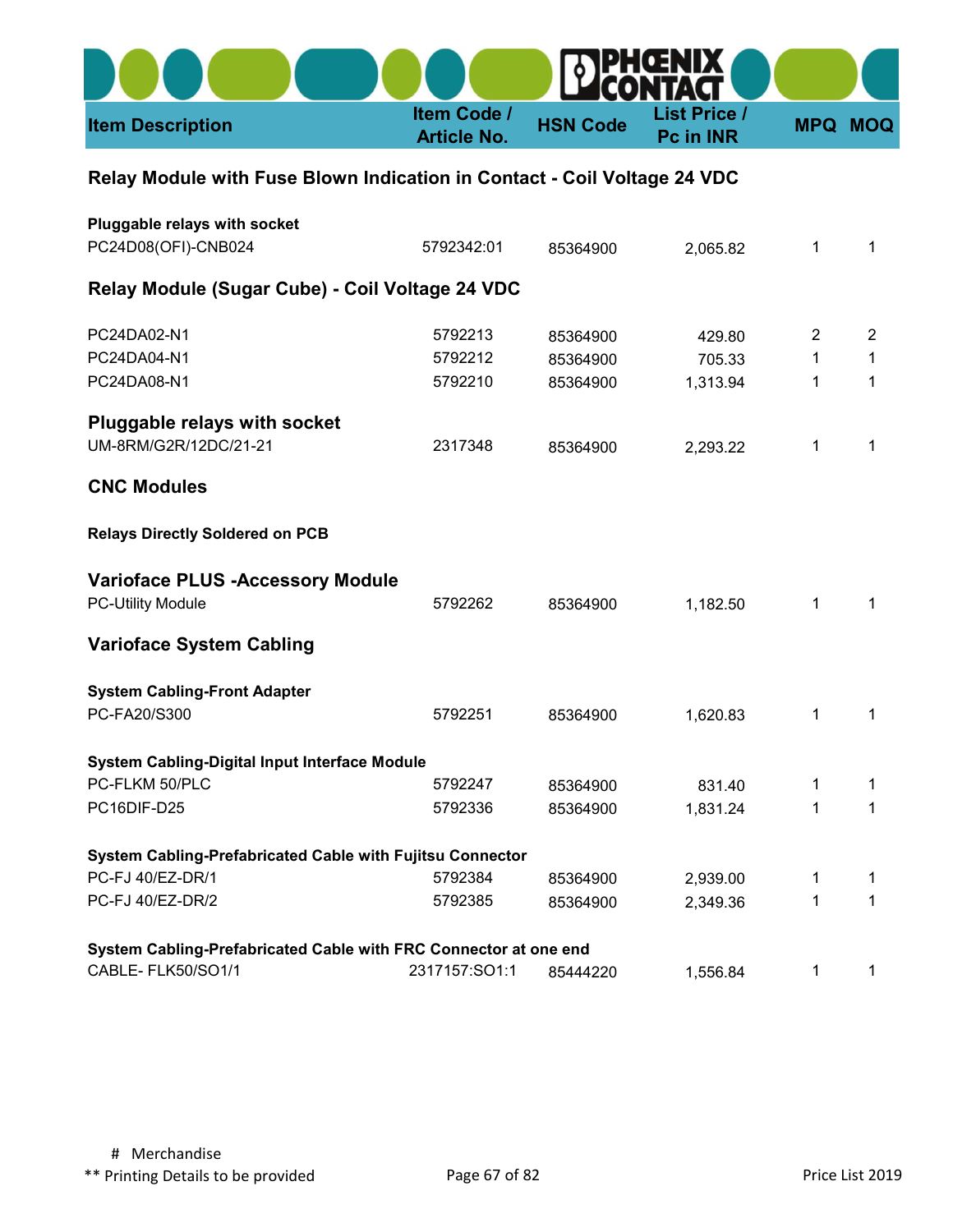Item Description **Item Code** /<br>Article No.

HSN Code List Price /<br>Pc in INR

Х

**MPQ MOQ** 

## POWER SUPPLY

## POWER SUPPLY UNITS

| <b>Quint Power Supply</b> |         |          |             |        |   |
|---------------------------|---------|----------|-------------|--------|---|
| QUINT4-PS/1AC/24DC/5      | 2904600 | 85044090 | 11,772.33 # | 1      | 1 |
| QUINT4-PS/1AC/24DC/10     | 2904601 | 85044090 | 18,690.25 # | 1      | 1 |
| QUINT4-PS/1AC/24DC/20     | 2904602 | 85044090 | 28,969.32 # | 1      | 1 |
| QUINT4-PS/3AC/24DC/5      | 2904620 | 85044090 | 18,607.19 # | 1      | 1 |
| QUINT4-PS/3AC/24DC/10     | 2904621 | 85044090 | 19,229.66   | 1<br># | 1 |
| QUINT4-PS/3AC/24DC/20     | 2904622 | 85044090 | 27,180.69   | 1<br># | 1 |
| QUINT4-PS/1AC/24DC/1.3/SC | 2904597 | 85044090 | 5,751.72 #  | 1      | 1 |
| QUINT4-PS/1AC/24DC/2.5/SC | 2904598 | 85044090 | 7,209.54 #  | 1      | 1 |
| QUINT4-PS/1AC/24DC/3.8/SC | 2904599 | 85044090 | 10,233.59   | 1<br># | 1 |
| QUINT4-PS/1AC/24DC/1.3/PT | 2909575 | 85044090 | 5,751.72 #  | 1      | 1 |
| QUINT4-PS/1AC/24DC/2.5/PT | 2909576 | 85044090 | 7,209.54 #  | 1      | 1 |
| QUINT4-PS/1AC/24DC/3.8/PT | 2909577 | 85044090 | 10,233.59 # | 1      | 1 |
| QUINT-PS/1AC/12DC/15      | 2866718 | 85044090 | 28,664.39   | 1<br># | 1 |
| QUINT-PS/1AC/12DC/20      | 2866721 | 85044090 | 34,650.59 # | 1      | 1 |
| QUINT-PS-1AC/24DC/3.5     | 2866747 | 85044090 | 10,601.60 # | 1      | 1 |
| QUINT-PS-1AC/24DC/5       | 2866750 | 85044090 | 9,749.49 #  | 1      | 1 |
| QUINT-PS-1AC/24DC/10      | 2866763 | 85044090 | 16,961.27   | 1<br># | 1 |
| QUINT-PS-1AC/24DC/20      | 2866776 | 85044090 | 24,894.94 # | 1      | 1 |
| QUINT-PS/1AC/24DC/40      | 2866789 | 85044090 | 50,776.13 # | 1      | 1 |
| QUINT-PS/1AC/48DC/5       | 2866679 | 85044090 | 26,043.63 # | 1      | 1 |
| QUINT-PS/1AC/48DC/10      | 2866682 | 85044090 | 32,001.24   | 1<br># | 1 |
| QUINT-PS/1AC/48DC/20      | 2866695 | 85044090 | 62,060.46 # | 1      | 1 |
| QUINT-PS/3AC/24DC/5       | 2866734 | 85044090 | 17,641.85 # | 1      | 1 |
| QUINT-PS/3AC/24DC/10      | 2866705 | 85044090 | 17,747.79 # | 1      | 1 |
| QUINT-PS/3AC/24DC/20      | 2866792 | 85044090 | 25,173.41   | 1<br># | 1 |
| QUINT-PS/3AC/24DC/40      | 2866802 | 85044090 | 35,158.21   | 1<br># | 1 |
| QUINT-PS/3AC/48DC/20      | 2320827 | 85044090 | 46,615.72 # | 1      | 1 |
| QUINT-PS/ 1AC/24DC/ 5/CO  | 2320908 | 85044090 | 20,267.89 # | 1      | 1 |
| QUINT-PS/1AC/24DC/10/CO   | 2320911 | 85044090 | 33,878.16 # | 1      | 1 |
| QUINT-PS/1AC/24DC/20/CO   | 2320898 | 85044090 | 36,037.94 # | 1      | 1 |
| QUINT-PS/3AC/24DC/20/CO   | 2320924 | 85044090 | 40,556.64 # | 1      | 1 |
| <b>Trio Power Supply</b>  |         |          |             |        |   |
| TRIO-PS/1AC/12DC/5        | 2866475 | 85044090 | 10,461.94 # | 1      | 1 |
| TRIO-PS/1AC/12DC/10       | 2866488 | 85044090 | 18,432.44 # | 1      | 1 |
| TRIO-PS/1AC/24DC/2.5      | 2866268 | 85044090 | 5,906.75 #  | 1      | 1 |
| TRIO-PS/1AC/24DC/5        | 2866310 | 85044090 | 6,920.17 #  | 1      | 1 |
| # Merchandise             |         |          |             |        |   |

\*\* Printing Details to be provided **Page 68 of 82** Printing Details to be provided **Page 68 of 82** Price List 2019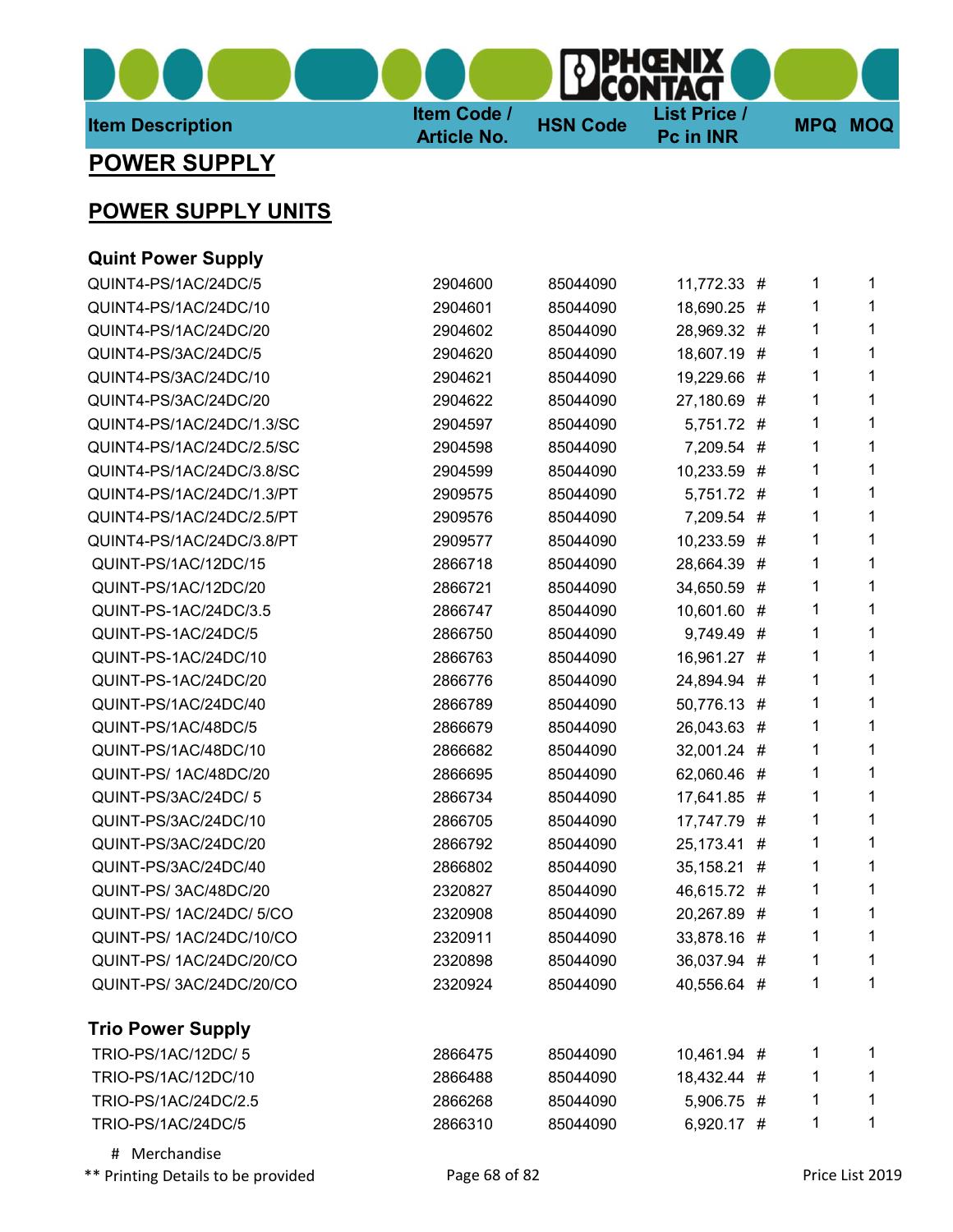|                                | HOENIX                            |                 |                                  |   |                |
|--------------------------------|-----------------------------------|-----------------|----------------------------------|---|----------------|
| <b>Item Description</b>        | Item Code /<br><b>Article No.</b> | <b>HSN Code</b> | <b>List Price /</b><br>Pc in INR |   | <b>MPQ MOQ</b> |
| TRIO-PS/1AC/24DC/10            | 2866323                           | 85044090        | 12,802.81 #                      | 1 | 1              |
| TRIO-PS/1AC/24DC/20            | 2866381                           | 85044090        | 19,294.94 #                      | 1 | 1              |
| TRIO-PS/1AC/48DC/ 5            | 2866491                           | 85044090        | 16,408.57 #                      | 1 | 1              |
| TRIO-PS/1AC/48DC/10            | 2866501                           | 85044090        | 32,553.33 #                      | 1 | 1              |
| TRIO-PS/3AC/24DC/ 5            | 2866462                           | 85044090        | 13,033.20 #                      | 1 |                |
| TRIO-PS/3AC/24DC/10            | 2866459                           | 85044090        | 16,545.52 #                      | 1 | 1              |
| TRIO-PS/3AC/24DC/20            | 2866394                           | 85044090        | 19,545.26 #                      | 1 |                |
| TRIO-PS/3AC/24DC/40            | 2866404                           | 85044090        | 32,480.42 #                      | 1 | 1              |
| TRIO-PS-2G/1AC/24DC/3/C2L      | 2903147                           | 85044090        | 7,506.57 #                       | 1 |                |
| TRIO-PS-2G/1AC/24DC/5          | 2903148                           | 85044090        | 8,035.82 #                       | 1 |                |
| TRIO-PS-2G/1AC/24DC/10         | 2903149                           | 85044090        | 13,456.99 #                      | 1 |                |
| TRIO-PS-2G/1AC/24DC/20         | 2903151                           | 85044090        | 20,533.13 #                      | 1 | 1              |
| TRIO-PS-2G/3AC/24DC/5          | 2903153                           | 85044090        | 12,434.29 #                      | 1 |                |
| TRIO-PS-2G/3AC/24DC/10         | 2903154                           | 85044090        | 19,374.81 #                      | 1 | 1              |
| TRIO-PS-2G/3AC/24DC/20         | 2903155                           | 85044090        | 21,740.42 #                      | 1 |                |
| TRIO-PS-2G/3AC/24DC/40         | 2903156                           | 85044090        | 33,849.46 #                      | 1 | 1              |
| TRIO-PS-2G/1AC/12DC/5/C2L      | 2903157                           | 85044090        | 10,147.68 #                      | 1 | 1              |
| TRIO-PS-2G/1AC/12DC/10         | 2903158                           | 85044090        | 14,189.47 #                      | 1 | 1              |
| TRIO-PS-2G/1AC/48DC/5          | 2903159                           | 85044090        | 17,261.01 #                      | 1 | 1              |
| TRIO-PS-2G/1AC/48DC/10         | 2903160                           | 85044090        | 25,799.04 #                      | 1 | 1              |
| <b>Mini Power Supply</b>       |                                   |                 |                                  |   |                |
| MINI-PS- 10-42AC/15-60DC/3     | 2320199                           | 85044090        | 7,182.25 #                       | 1 | 1              |
| MINI-PS-100-240AC/ 5DC/3       | 2938714                           | 85044090        | 11,486.21 #                      | 1 | 1              |
| MINI-PS-100-240AC/10-15DC/2    | 2938756                           | 85044090        | 11,962.31 #                      | 1 |                |
| MINI-PS-100-240AC/10-15DC/8    | 2866297                           | 85044090        | 17,736.67 #                      | 1 |                |
| MINI-PS-100-240AC/2X15DC/1     | 2938743                           | 85044090        | 10,556.89 #                      | 1 | 1              |
| MINI-PS-100-240AC/24DC/1.3     | 2866446                           | 85044090        | 10,594.95 #                      | 1 | 1              |
| MINI-PS-100-240AC/24DC/2       | 2938730                           | 85044090        | 10,528.51 #                      | 1 | 1              |
| MINI-PS-100-240AC/24DC/4       | 2938837                           | 85044090        | 14,005.01 #                      | 1 | 1              |
| MINI-PS-100-240AC/24DC/1       | 2938840                           | 85044090        | 10,867.15 #                      | 1 | 1              |
| MINI-SYS-PS-100-240AC/24DC/1.5 | 2866983                           | 85044090        | 12,036.34 #                      | 1 | 1              |
| MINI-PS-100-240AC/24DC/1.5/EX  | 2866653                           | 85044090        | 17,335.67 #                      | 1 | 1              |
| <b>UNO Power Supply</b>        |                                   |                 |                                  |   |                |
| UNO-PS/1AC/12DC/30W            | 2902998                           | 85044090        | $3,653.33$ #                     | 1 | 1              |
| UNO-PS/1AC/12DC/55W            | 2902999                           | 85044090        | 4,856.86 #                       | 1 | 1              |
| UNO-PS/1AC/12DC/100W           | 2902997                           | 85044090        | 10,711.78 #                      | 1 | 1              |
| UNO-PS/1AC/24DC/30W            | 2902991                           | 85044090        | 2,994.03 #                       | 1 | 1              |
| UNO-PS/1AC/24DC/60W            | 2902992                           | 85044090        | 3,962.00 #                       | 1 | 1              |
| UNO-PS/1AC/24DC/100W           | 2902993                           | 85044090        | 5,787.80 #                       | 1 | 1              |
| UNO-PS/1AC/24DC/150W           | 2904376                           | 85044090        | 7,295.12 #                       | 1 | 1              |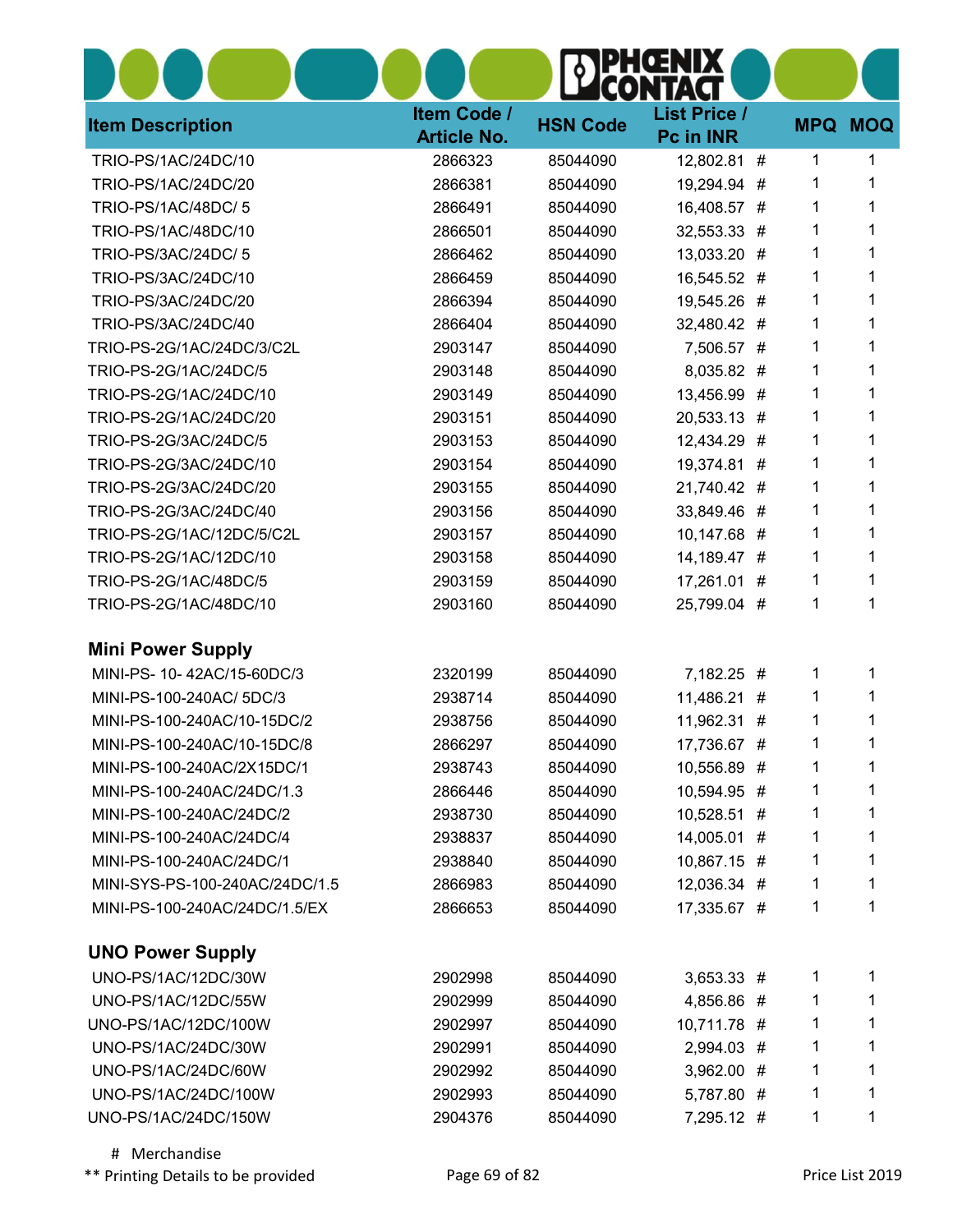|                              |                                   | OEN<br>$\bullet$<br>ITACI |                                  |            |            |
|------------------------------|-----------------------------------|---------------------------|----------------------------------|------------|------------|
| <b>Item Description</b>      | Item Code /<br><b>Article No.</b> | <b>HSN Code</b>           | <b>List Price /</b><br>Pc in INR | <b>MPQ</b> | <b>MOQ</b> |
| UNO-PS/1AC/24DC/240W         | 2904372                           | 85044090                  | 10,343.41 #                      | 1          | 1          |
| UNO-PS/1AC/48DC/60W          | 2902995                           | 85044090                  | 4,203.07 #                       | 1          | 1          |
| UNO-PS/1AC/48DC/100W         | 2902996                           | 85044090                  | 9,554.35 #                       | 1          | 1          |
| <b>STEP Power Supply</b>     |                                   |                           |                                  |            |            |
| STEP-PS/1AC/12DC/1           | 2868538                           | 85044090                  | $3,460.11$ #                     | 1          | 1          |
| STEP-PS/1AC/12DC/1.5         | 2868567                           | 85044090                  | 4,148.73 #                       | 1          | 1          |
| STEP-PS/1AC/12DC/3           | 2868570                           | 85044090                  | 5,902.40 #                       | 1          | 1          |
| STEP-PS/1AC/12DC/5           | 2868583                           | 85044090                  | 6,623.35 #                       | 1          | 1          |
| STEP-PS/1AC/15DC/4           | 2868619                           | 85044090                  | 4,894.65 #                       | 1          | 1          |
| STEP-PS/1AC/24DC/0.5         | 2868596                           | 85044090                  | $3,108.47$ #                     | 1          | 1          |
| STEP-PS/1AC/24DC/0.75        | 2868635                           | 85044090                  | 3,861.32 #                       | 1          | 1          |
| STEP-PS/1AC/24DC/1.75        | 2868648                           | 85044090                  | 4,543.59 #                       | 1          | 1          |
| STEP-PS/1AC/24DC/2.5         | 2868651                           | 85044090                  | 6,874.83 #                       | 1          | 1          |
| STEP-PS/1AC/24DC/4.2         | 2868664                           | 85044090                  | 7,974.32 #                       | 1          | 1          |
| STEP-PS/1AC/48DC/2           | 2868680                           | 85044090                  | 9,686.06 #                       | 1          | 1          |
| STEP-PS/1AC/5DC/6.5          | 2868541                           | 85044090                  | 6,288.17 #                       | 1          | 1          |
| STEP-PS/48AC/24DC/0.5        | 2868716                           | 85044090                  | 3,249.16 #                       | 1          | 1          |
| <b>DC/DC CONVERTERS</b>      |                                   |                           |                                  |            |            |
| <b>QUINT DC/DC Converter</b> |                                   |                           |                                  |            |            |
| QUINT-PS/12DC/24DC/5         | 2320131                           | 85044090                  | 23,012.06 #                      | 1          | 1          |
| QUINT-PS/24DC/12DC/8         | 2320115                           | 85044090                  | 18,639.95 #                      | 1          | 1          |
| QUINT-PS/24DC/24DC/5         | 2320034                           | 85044090                  | 17,414.93 #                      | 1          | 1          |
| QUINT-PS/24DC/24DC/10        | 2320092                           | 85044090                  | 27,317.52 #                      | 1          | 1          |
| QUINT-PS-24DC/24DC/10        | 2866378                           | 85044090                  | 30,807.77 #                      | 1          | 1          |
| QUINT-PS/24DC/24DC/20        | 2320102                           | 85044090                  | 35,068.58 #                      | 1          | 1          |
| QUINT-PS/24DC/48DC/5         | 2320128                           | 85044090                  | 31,848.60 #                      | 1          | 1          |
| QUINT-PS/48DC/24DC/5         | 2320144                           | 85044090                  | 23,980.85 #                      | 1          | 1          |
| QUINT-PS/12DC/12DC/8         | 2905007                           | 85044090                  | 23,305.65 #                      | 1          | 1          |
| QUINT-PS/48DC/48DC/5         | 2905008                           | 85044090                  | 29,324.17 #                      | 1          | 1          |
| QUINT-PS/60-72DC/24DC/10     | 2905009                           | 85044090                  | 26,996.47 #                      | 1          | 1          |
| QUINT-PS/96-110DC/24DC/10    | 2905010                           | 85044090                  | 26,409.95 #                      | 1          | 1          |
| QUINT-PS/60-72DC/24DC/10/    | 2905011                           | 85044090                  | 32,240.21 #                      | 1          | 1          |
| QUINT-PS/96-110DC/24DC/10    | 2905012                           | 85044090                  | 32,240.21 #                      | 1          | 1          |
| <b>TRIO DC/DC Converter</b>  |                                   |                           |                                  |            |            |
| TRIO-PS/600DC/24DC/20        | 2866530                           | 85044090                  | 22,288.72 #                      | 1          | 1          |
| <b>MINI DC/DC Converter</b>  |                                   |                           |                                  |            |            |
| MINI-PS- 12-24DC/ 5-15DC/2   | 2320018                           | 85044090                  | 11,598.04 #                      | 1          | 1          |
| # Merchandise                |                                   |                           |                                  |            |            |

\*\* Printing Details to be provided **Page 70 of 82** Printing Details to be provided **Page 70 of 82** Price List 2019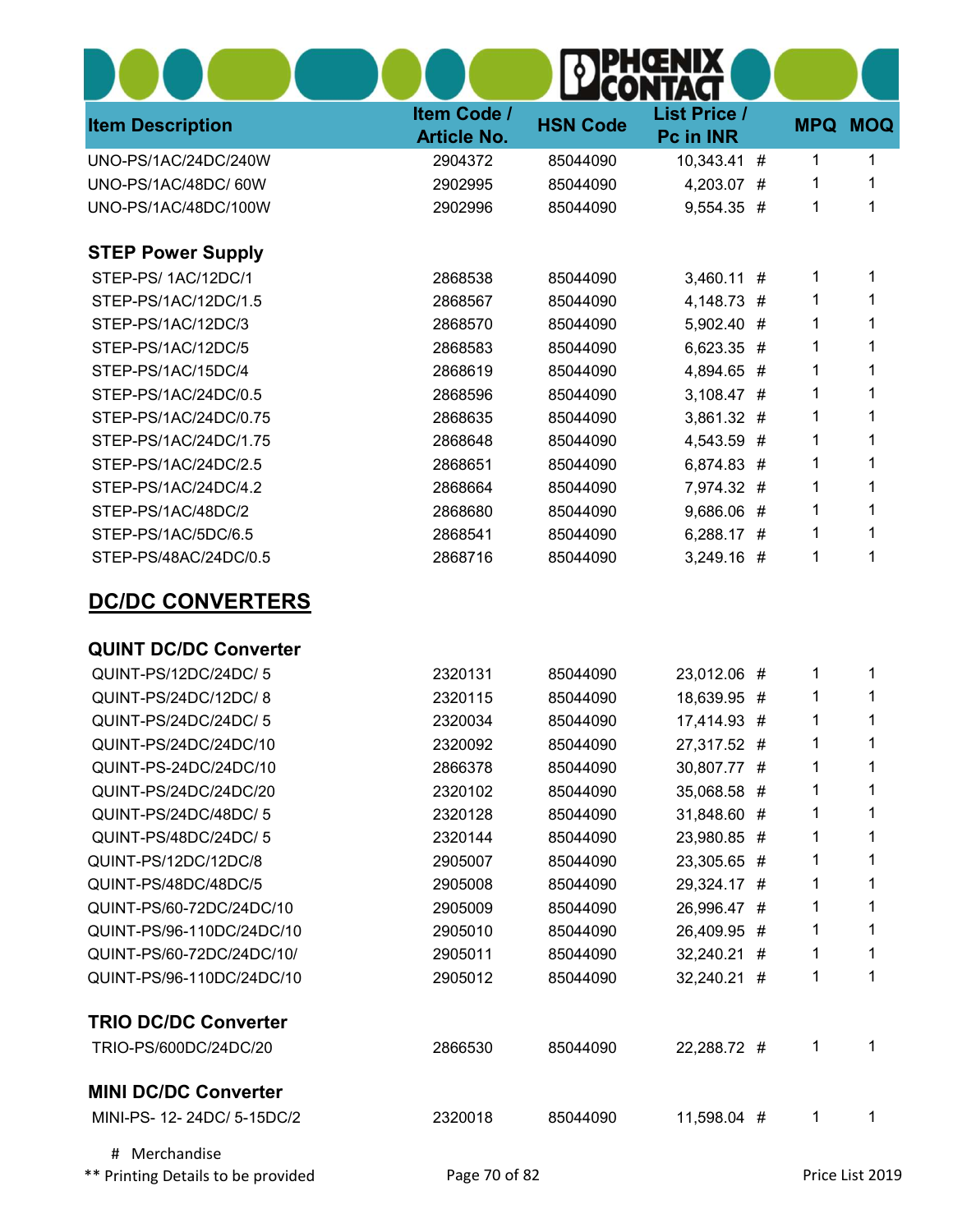| <b>Item Description</b>           | Item Code /<br><b>Article No.</b> | <b>HSN Code</b> | <b>List Price /</b><br>Pc in INR | <b>MPQ</b> | <b>MOQ</b> |  |
|-----------------------------------|-----------------------------------|-----------------|----------------------------------|------------|------------|--|
| MINI-PS-12-24DC/24DC/1            | 2866284                           | 85044090        | 12,767.43 #                      | 1          | 1          |  |
| MINI-PS- 12-24DC/48DC/0.7         | 2320021                           | 85044090        | 10,955.57 #                      | 1          | 1          |  |
| MINI-PS-48-60DC/24DC/1            | 2866271                           | 85044090        | 11,376.73 #                      | 1          | 1          |  |
| <b>UNO DC/DC Converter</b>        |                                   |                 |                                  |            |            |  |
| UNO-PS/350-900DC/24DC/60W         | 2906300                           | 85044090        | 11,197.67 #                      | 1          | 1          |  |
| <b>REDUNDACY MODULES</b>          |                                   |                 |                                  |            |            |  |
| <b>Quint Oring</b>                |                                   |                 |                                  |            |            |  |
| QUINT-ORING/24DC/2X10/1X20        | 2320173                           | 85044090        | 15,295.09 #                      | 1          | 1          |  |
| QUINT-ORING/24DC/2X20/1X40        | 2320186                           | 85044090        | 16,994.53 #                      | 1          | 1          |  |
| QUINT-ORING/24DC/2X40/1X80        | 2902879                           | 85044090        | 32,249.87 #                      | 1          | 1          |  |
| QUINT4-S-ORING/12-24DC/1X         | 2907752                           | 85044090        | 10,234.02 #                      | 1          | 1          |  |
| QUINT4-S-ORING/12-24DC/1X         | 2907753                           | 85044090        | 13,674.79 #                      | 1          | 1          |  |
| <b>TRIO Diode</b>                 |                                   |                 |                                  |            |            |  |
| TRIO-DIODE/12-24DC/2X10/1X20      | 2866514                           | 85044090        | 4,309.75 #                       | 1          | 1          |  |
| TRIO-DIODE/ 48DC/2X10/1X20        | 2866527                           | 85044090        | 5,408.78 #                       | 1          | 1          |  |
| TRIO2-DIODE/12-24DC/2X20/         | 2907379                           | 85044090        | 9,747.68 #                       | 1          | 1          |  |
| TRIO2-DIODE/12-24DC/2X10/         | 2907380                           | 85044090        | 4,390.67 #                       | 1          | 1          |  |
| <b>UNO Diode</b>                  |                                   |                 |                                  |            |            |  |
| UNO-DIODE/5-24DC/2X10/1X20        | 2905489                           | 85044090        | 4,656.39 #                       | 1          | 1          |  |
| <b>QUINT Diode</b>                |                                   |                 |                                  |            |            |  |
| QUINT4-DIODE/12-24DC/2X20/1X40    | 2907719                           | 85044090        | 11,678.78 #                      | 1          | 1          |  |
| QUINT4-DIODE/48DC/2X20/1X40       | 2907720                           | 85044090        | 13,593.52 #                      | 1          | 1          |  |
| QUINT-DIODE/12-24DC/2X20/1X40     | 2320157                           | 85044090        | 10,956.76 #                      | 1          | 1          |  |
| QUINT-DIODE/48DC/2X20/1X40        | 2320160                           | 85044090        | 13,426.95 #                      | 1          | 1          |  |
| <b>STEP Diode</b>                 |                                   |                 |                                  |            |            |  |
| STEP-DIODE/5-24DC/2X5/1X10        | 2868606                           | 85044090        | 2,951.69 #                       | 1          | 1          |  |
| AC UPS UNITS FOR CONTROL CABINETS |                                   |                 |                                  |            |            |  |
| QUINT-UPS/ 1AC/ 1AC/400W/500VA    | 2320270                           | 85371000        | 97,681.08 #                      | 1          | 1          |  |
| TRIO-UPS-2G/1AC/1AC/230V/750VA    | 2905909                           | 85371000        | 79,494.02 #                      | 1          | 1          |  |
| TRIO-UPS-2G/1AC/1AC/120V/         | 2905908                           | 85371000        | 84,125.30 #                      | 1          | 1          |  |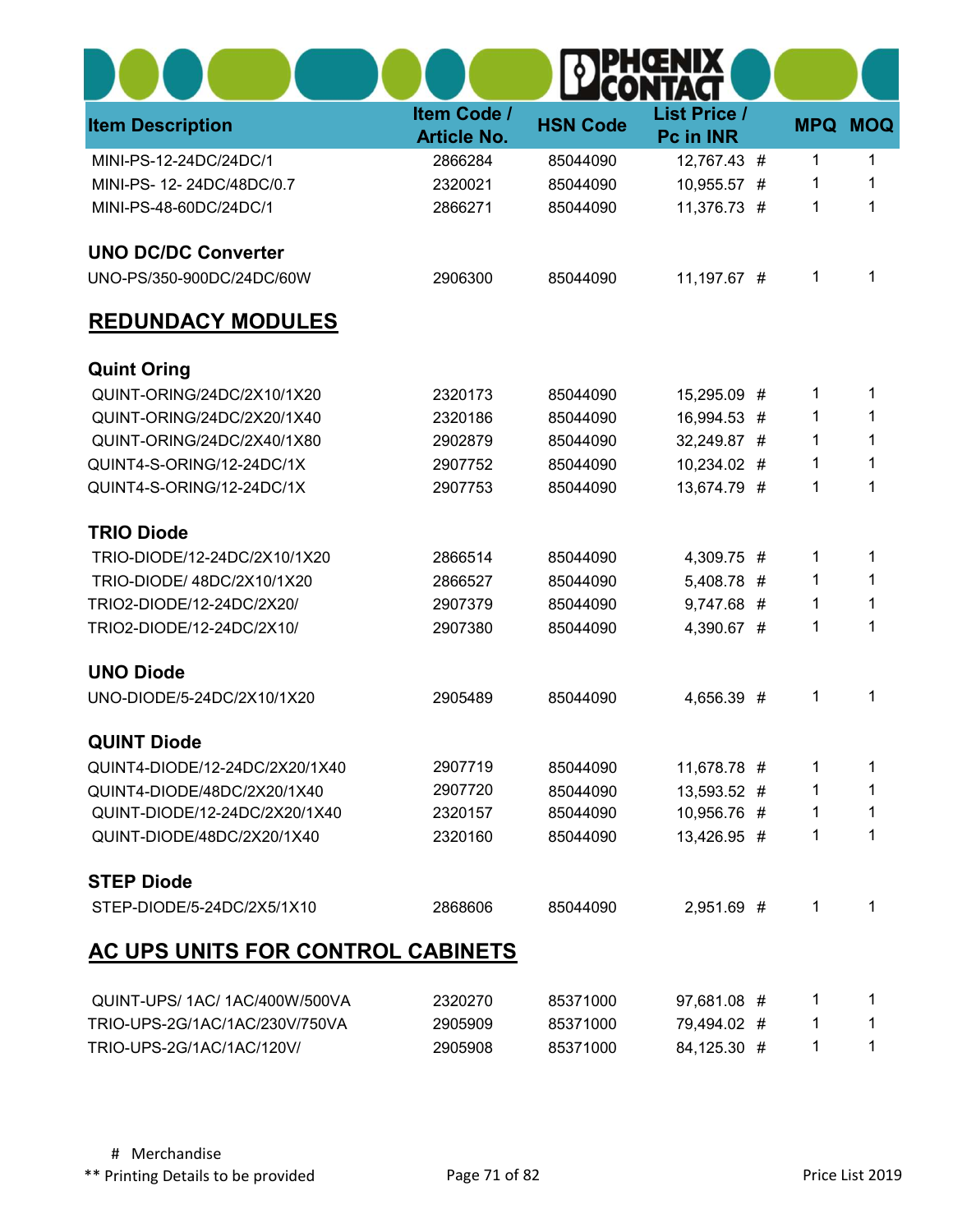| <b>Item Description</b>                                  | Item Code /<br><b>Article No.</b> | <b>HSN Code</b>      | <b>List Price /</b><br><b>Pc in INR</b> | <b>MPQ MOQ</b> |        |  |
|----------------------------------------------------------|-----------------------------------|----------------------|-----------------------------------------|----------------|--------|--|
| DC UPS UNITS FOR CONTROL CABINETS                        |                                   |                      |                                         |                |        |  |
| <b>QUINT UPS-IQ</b>                                      |                                   |                      |                                         |                |        |  |
| QUINT-UPS/24DC/24DC/5                                    | 2320212                           | 85371000             | 15,843.30 #                             | 1              | 1      |  |
| QUINT-UPS/24DC/24DC/10                                   | 2320225                           | 85371000             | 19,790.97 #                             | 1              | 1      |  |
| QUINT-UPS/24DC/24DC/20                                   | 2320238                           | 85371000             | 22,452.31 #                             | 1              | 1      |  |
| QUINT-UPS/24DC/24DC/40                                   | 2320241                           | 85371000             | 55,706.65 #                             | 1              | 1      |  |
| POWER STORAGE DEVICE FOR QUINT UPS-IQ                    |                                   |                      |                                         |                |        |  |
| UPS-BAT/LI-ION/24DC/120WH                                | 2320351                           | 85078000             | 64,849.87 #                             | 1              | 1      |  |
| UPS-BAT/VRLA/24DC/1.3AH                                  | 2320296                           | 85079090             | 10,942.58 #                             | 1              | 1      |  |
| UPS-BAT/VRLA/24DC/3.4AH                                  | 2320306                           | 85079090             | 12,511.15 #                             | 1              | 1      |  |
| UPS-BAT/VRLA/24DC/7.2AH                                  | 2320319                           | 85079090             | 17,606.46 #                             | 1              | 1      |  |
| UPS-BAT/VRLA/24DC/12AH                                   | 2320322                           | 85079090             | 19,060.77 #                             | 1              | 1      |  |
| UPS-BAT/VRLA/24DC/38AH                                   | 2320335                           | 85079090             | 56,233.00 #                             | 1              | 1      |  |
| <b>ACCESSORIES</b>                                       |                                   |                      |                                         |                |        |  |
| IFS-USB-DATACABLE                                        | 2320500                           | 85444220             | 6,768.64 #                              | 1              | 1      |  |
| <b>BATTERY MOUNTING KIT</b>                              | 2320788                           | 63079090             | 6,726.95 #                              | 1              | 1      |  |
| UPS MODULE WITH INTEGRATED POWER STORAGE                 |                                   |                      |                                         |                |        |  |
| QUINT-UPS/24DC/24DC/5/1.3AH                              | 2320254                           | 85371000             | 26,093.97 #                             | 1              | 1      |  |
| QUINT-UPS/24DC/24DC/10/3.4AH                             | 2320267                           | 85371000             | 27,151.92 #                             | 1              | 1      |  |
| QUINT-BUFFER/24DC/24DC/40<br>QUINT-BUFFER/24DC/20        | 2320393<br>2866213                | 85044090<br>85044090 | 29,960.58 #<br>32,011.41 #              | 1<br>1         | 1<br>1 |  |
| STEP-UPS/24DC/24DC/3                                     | 2868703                           | 85044090             | 25,433.42 #                             | 1              | 1      |  |
| UNO-UPS/24DC/24DC/60W                                    | 2905907                           | 85371000             | 19,197.96 #                             | 1              | 1      |  |
|                                                          |                                   |                      |                                         |                |        |  |
| UPS MODULE WITH INTEGRATED POWER SUPPLY UNIT             |                                   |                      |                                         |                |        |  |
| TRIO-UPS/1AC/24DC/5                                      | 2866611                           | 85371000             | 22,477.18 #                             | 1              | 1      |  |
| MINI-DC-UPS/12DC/4                                       | 2866598                           | 85371000             | 20,800.48 #                             | 1              | 1      |  |
| MINI-DC-UPS/24DC/2                                       | 2866640                           | 85371000             | 20,506.58 #                             | 1              | 1      |  |
| <b>POWER STORAGE DEVICES FOR TRIO UPS &amp; MINI UPS</b> |                                   |                      |                                         |                |        |  |
| MINI-BAT/12DC/1.6AH                                      | 2866572                           | 85079090             | 7,777.51 #                              | 1              | 1      |  |
| MINI-BAT/12DC/2.6AH                                      | 2866569                           | 85079090             | 10,705.61 #                             | 1              | 1      |  |
| MINI-BAT/24DC/0.8AH                                      | 2866666                           | 85079090             | 8,161.06 #                              | 1              | 1      |  |
| MINI-BAT/24DC/1.3AH                                      | 2866417                           | 85079090             | 9,805.48 #                              | 1              | 1      |  |
| QUINT-BAT/24DC/3.4AH                                     | 2866349                           | 85079090             | 12,324.41 #                             | 1              | 1      |  |
| QUINT-BAT/24DC/7.2AH                                     | 2866352                           | 85079090             | 12,559.86 #                             | 1              | 1      |  |
| QUINT-BAT/24DC/12AH                                      | 2866365                           | 85079090             | 22,057.20 #                             | 1              | 1      |  |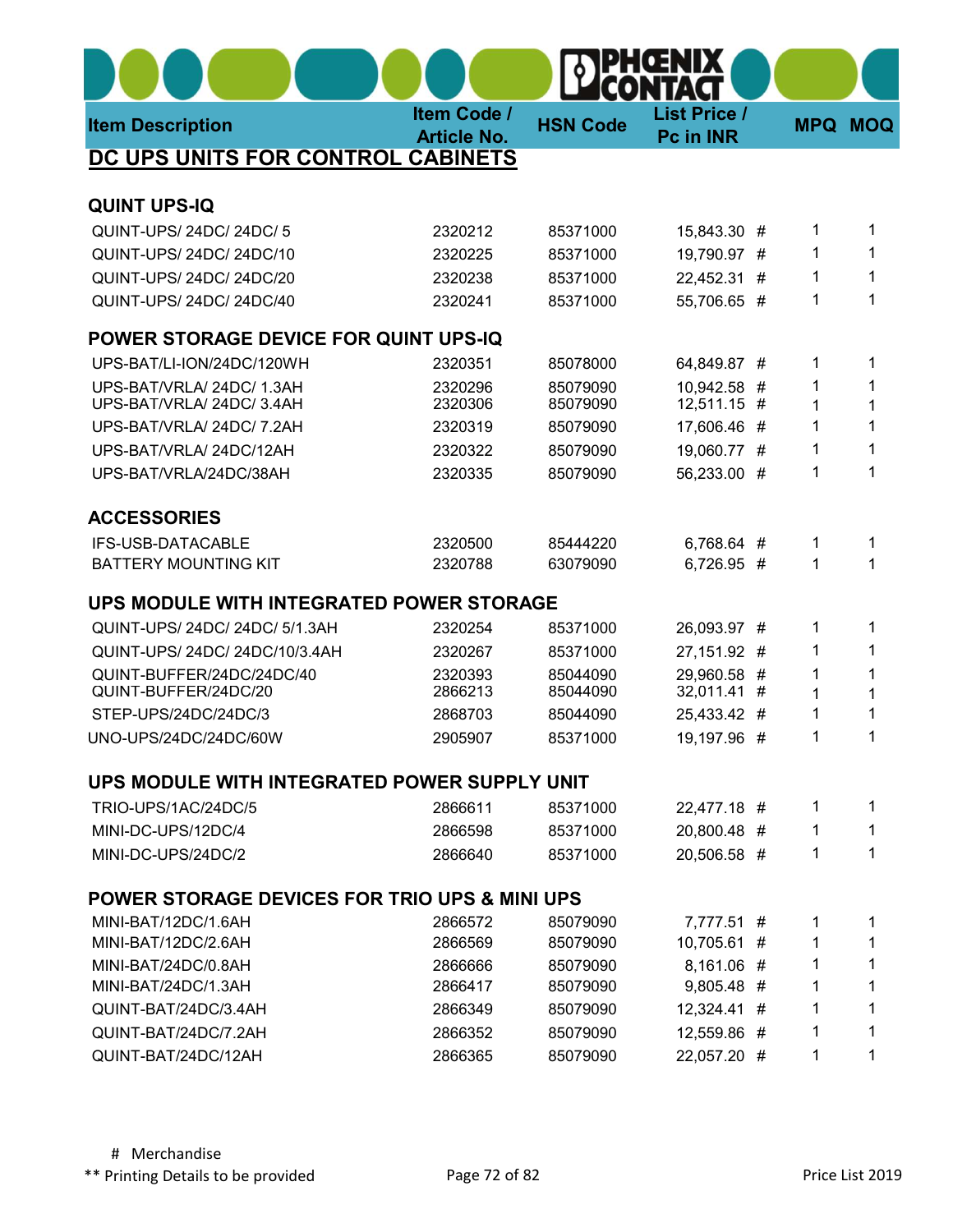Item Description **Item Code** /<br>Article No.

## HSN Code List Price /<br>Pc in INR

**MPQ MOQ** 

## DIVISION : Industry Management & Automation ( IMA)

Automation Infrastructure

| <b>INDUSTRIAL WIRELESS</b>                        |         |          |              |    |              |
|---------------------------------------------------|---------|----------|--------------|----|--------------|
| <b>Trusted wireless</b>                           |         |          |              |    |              |
| RAD DI4-IFS                                       | 2901535 | 85381010 | 27,387.58 #  | 1  | $\mathbf{1}$ |
| <b>RAD DOR4-IFS</b>                               | 2901536 | 85381010 | 27,387.58 #  | 1. | 1            |
| RAD-AI4-IFS                                       | 2901537 | 85381010 | 34,860.01 #  | 1  | 1            |
| RAD-AO4-IFS                                       | 2901538 | 85381010 | 34,860.01 #  | 1  | 1            |
| <b>Bluetooth wireless</b>                         |         |          |              |    |              |
| <b>ILB BT ADIO MUX</b>                            | 2702875 | 85176230 | 101,984.04 # | 1  | 1            |
| <b>Industrial WLAN Wireless</b>                   |         |          |              |    |              |
| <b>FL WLAN 5111</b>                               | 1043201 | 85176290 | 80,159.00 #  | 1  | 1            |
| <b>FL WLAN 1101</b>                               | 2702538 | 85176290 | 35,565.43 #  | 1  | 1            |
| <b>Antenna For Industrial Wireless</b>            |         |          |              |    |              |
| RAD-ISM-2400-ANT-OMNI-6-0                         | 2885919 | 85177090 | 19,282.98 #  | 1  | 1            |
| RAD-2400-ANT-OMNI-6-0-SW                          | 2903219 | 85176290 | 20,989.70 #  | 1  | 1            |
| ANT-OMNI-5900-01                                  | 2701347 | 85176290 | 13,389.54 #  | 1  | 1            |
| RAD-ISM-2400-ANT-PAN-8-0                          | 2867610 | 85176290 | 13,267.92 #  | 1  | 1            |
| ANT-DIR-2459-01                                   | 2701186 | 85177090 | 15,599.58 #  | 1  | 1            |
| PSI-GSM/UMTS-QB-ANT                               | 2313371 | 85177090 | $9,761.33$ # | 1  | 1            |
| <b>Antenna Cable and Accessories</b>              |         |          |              |    |              |
| RAD-PIG-RSMA/N-0.5                                | 2903263 | 85442090 | $6,225.28$ # | 1  | 1            |
| RAD-PIG-RSMA/N-1                                  | 2903264 | 85442090 | 6,103.86 #   | 1  | 1            |
| RAD-PIG-RSMA/N-2                                  | 2903265 | 85442090 | 7,520.16 #   | 1  | 1            |
| RAD-PIG-RSMA/N-3                                  | 2903266 | 85442090 | 8,217.27 #   | 1  | 1            |
| RAD-CAB-EF393-3M                                  | 2867649 | 85442090 | 13,440.05 #  | 1  | 1            |
| RAD-CAB-EF393-15M                                 | 2885634 | 85442090 | 35,578.55 #  | 1  | 1            |
| RAD-ADP-RSMA/F-SMA/F                              | 2884538 | 85369090 | 2,974.87 #   | 1  | 1            |
| <b>SAFETY RELAY</b>                               |         |          |              |    |              |
| <b>Emergency Stop and Protective door circuit</b> |         |          |              |    |              |
| PSR-SCP-24UC/ESA2/4X1/1X2/B                       | 2963802 | 85371000 | 9,665.05 #   | 1  | 1            |
| PSR-SCP-24UC/ESAM4/2X1/1X2                        | 2900525 | 85371000 | 10,891.19 #  | 1  | 1            |
| PSR-SCP-24UC/ESAM4/3X1/1X2/B                      | 2900509 | 85371000 | 10,324.65 #  | 1  | 1            |
| PSR-SCP-230UC/ESAM4/3X1/1X2/B                     | 2901428 | 85371000 | 10,999.66 #  | 1  | 1            |
| PSR-SCP-120UC/ESAM4/3X1/1X2/B                     | 2901422 | 85371000 | 11,069.64 #  | 1  | 1            |

# Merchandise

\*\* Printing Details to be provided **Page 73 of 82** Printing Details to be provided **Page 73 of 82** Price List 2019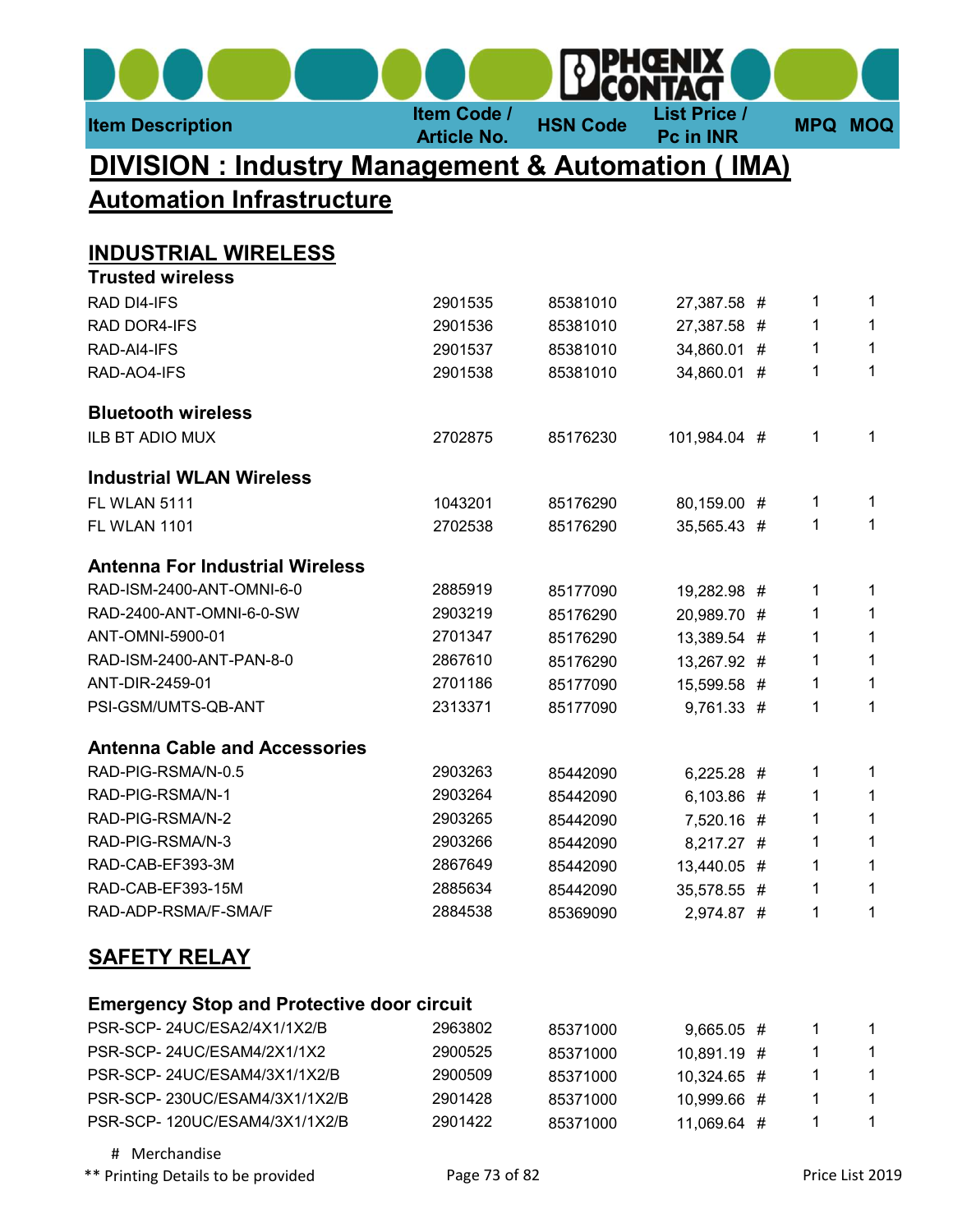|                                                 |                                   |                 | HŒNIX                            |            |            |
|-------------------------------------------------|-----------------------------------|-----------------|----------------------------------|------------|------------|
| <b>Item Description</b>                         | Item Code /<br><b>Article No.</b> | <b>HSN Code</b> | <b>List Price /</b><br>Pc in INR | <b>MPQ</b> | <b>MOQ</b> |
| PSR-SCP-24UC/ESAM4/8X1/1X2                      | 2963912                           | 85371000        | 19,921.65 #                      | 1          | 1          |
| PSR-SCP-24DC/ESD/4X1/30                         | 2981800                           | 85371000        | 16,638.32 #                      | 1          | 1          |
| PSR-SCP-24DC/ESD/5X1/1X2/300                    | 2981428                           | 85371000        | 16,354.90 #                      | 1          | 1          |
| PSR-SCP-24UC/ESM4/2X1/1X2                       | 2963718                           | 85371000        | 8,785.97 #                       | 1          | 1          |
| PSR-SCP-24UC/ESA4/2X1/1X2                       | 2963750                           | 85371000        | 8,551.53 #                       | 1          | 1          |
| PSR-SCP-24UC/ESM4/3X1/1X2/B                     | 2963776                           | 85371000        | 9,464.08 #                       | 1          | 1          |
| PSR-SCP-24UC/ESA4/3X1/1X2/B                     | 2963763                           | 85371000        | 8,088.76 #                       | 1          | 1          |
| <b>Two Hand Control System</b>                  |                                   |                 |                                  |            |            |
| PSR-SCP-24UC/THC4/2X1/1X2                       | 2963721                           | 85371000        | 12,393.86 #                      | 1          | 1          |
| <b>Light Grid</b>                               |                                   |                 |                                  |            |            |
| PSR-SCP-24UC/ESL4/3X1/1X2/B                     | 2981059                           | 85371000        | 11,920.52 #                      | 1          | 1          |
| <b>Safe Coupling Relay</b>                      |                                   |                 |                                  |            |            |
| PSR-SCP-24DC/FSP/1X1/1X2                        | 2981978                           | 85371000        | 7,133.87 #                       | 1          | 1          |
| PSR-SCP-24DC/FSP2/2X1/1X2                       | 2986575                           | 85364900        | 5,752.39 #                       | 1          | 1          |
| PSR-SCP-24DC/FSP/2X1/1X2                        | 2986960                           | 85364900        | 6,568.61 #                       | 1          | 1          |
| PSR-SCP-24DC/ESP4/2X1/1X2                       | 2981020                           | 85371000        | 5,991.42 #                       | 1          | 1          |
| PSR-PC50-1NO-1DO-24DC-SC                        | 2904664                           | 85371000        | 13,246.83 #                      | 1          | 1          |
| PSR-PC50-1NO-1DO-24DC-SP                        | 2904665                           | 85371000        | 13,083.03 #                      | 1          | 1          |
| <b>Contact Expansion Module</b>                 |                                   |                 |                                  |            |            |
| PSR-SCP-24UC/URM4/5X1/2X2                       | 2963734                           | 85371000        | 8,759.48 #                       | 1          | 1          |
| PSR-SCP-24UC/URM4/5X1/2X2/B                     | 2981033                           | 85371000        | 8,740.23 #                       | 1          | 1          |
| PSR-SCP-24DC/URM4/4X1/2X2/B                     | 2981677                           | 85371000        | 7,949.15 #                       | 1          | 1          |
| <b>Trisafe Controller</b>                       |                                   |                 |                                  |            |            |
| PSR-SCP-24DC/TS/S                               | 2986229                           | 85371000        | 42,130.80 #                      | 1          | 1          |
| PSR-SCP-24DC/TS/M                               | 2986012                           | 85371000        | 47,835.10 #                      | 1          | 1          |
| <b>Safety Bridge -Modules</b>                   |                                   |                 |                                  |            |            |
| IB IL 24 LPSDO 8 V2-PAC                         | 2700606                           | 85381010        | 41,001.24 #                      | 1          | 1          |
| IB IL 24 LPSDO 8 V3-PAC                         | 2701625                           | 85381010        | 43,729.13 #                      | 1          | 1          |
| IB IL 24 PSDO 8-PAC                             | 2985631                           | 85381010        | 32,443.15 #                      | 1          | 1          |
| IB IL 24 PSDOR 4-PAC                            | 2985864                           | 85381010        | 37,256.98 #                      | 1          | 1          |
| IB IL 24 PSDO 4/4-PAC                           | 2916493                           | 85381010        | 27,942.76 #                      | 1          | 1          |
| <b>INDUSTRIAL ETHERNET SWITCHES - UNMANAGED</b> |                                   |                 |                                  |            |            |
|                                                 |                                   |                 |                                  |            |            |

| <b>Rack Mounting Series</b>        |               |          |             |                 |
|------------------------------------|---------------|----------|-------------|-----------------|
| FL SWITCH 1824                     | 2891041       | 85176290 | 37.017.31 # |                 |
| # Merchandise                      |               |          |             |                 |
| ** Printing Details to be provided | Page 74 of 82 |          |             | Price List 2019 |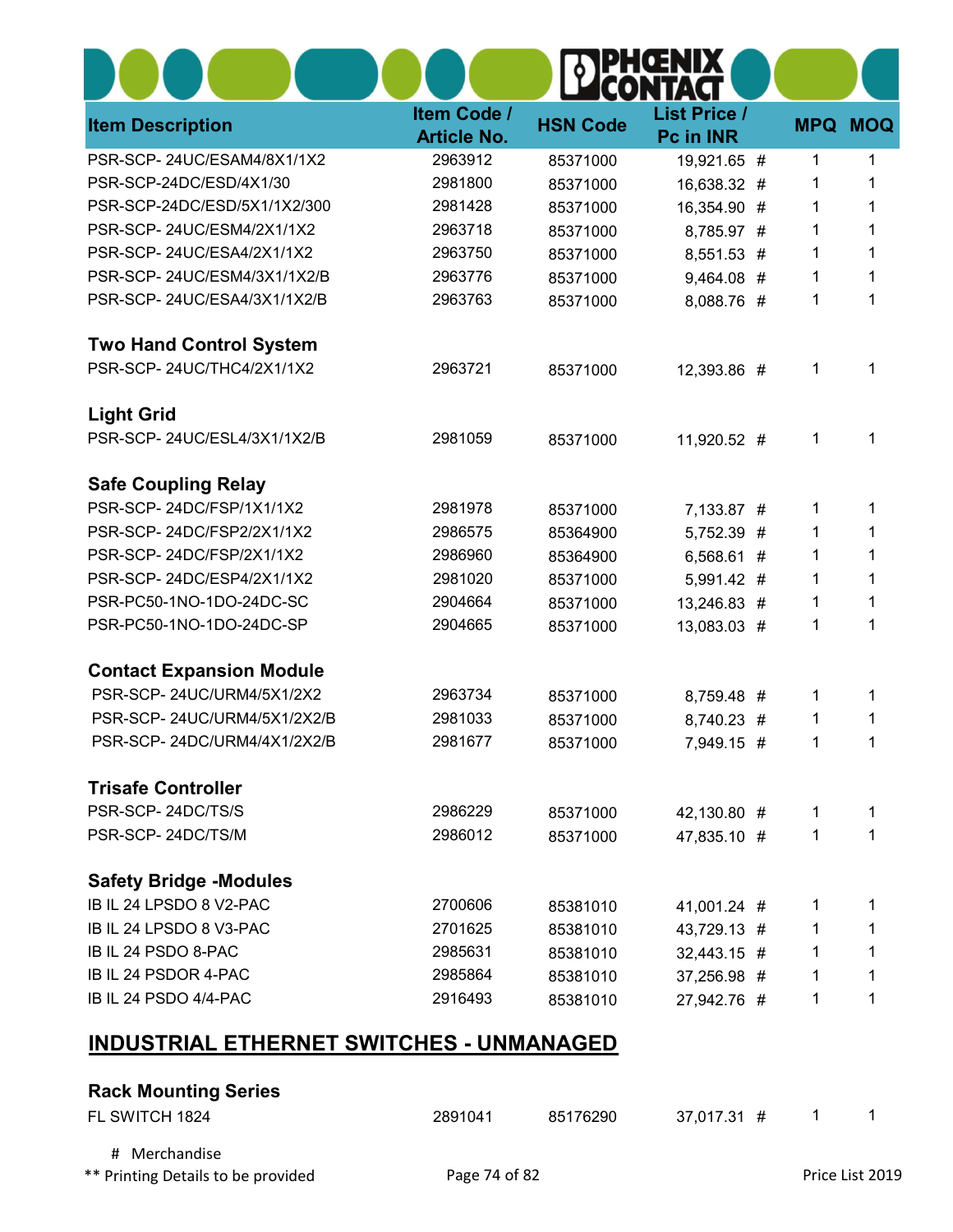| <b>Item Description</b>             | Item Code /<br><b>Article No.</b> | <b>HSN Code</b> | <b>List Price /</b><br>Pc in INR |              | <b>MPQ MOQ</b>  |
|-------------------------------------|-----------------------------------|-----------------|----------------------------------|--------------|-----------------|
| FL SWITCH 1924                      | 2891057                           | 85176290        | 79,235.32 #                      | 1            | 1               |
| <b>SFNB Series</b>                  |                                   |                 |                                  |              |                 |
| FL SWITCH SFNB 5TX                  | 2891001                           | 85176290        | 6,098.12 #                       | 1            | 1               |
| FL SWITCH SFNB 8TX                  | 2891002                           | 85176290        | $9,055.13$ #                     | 1            | 1               |
| FL SWITCH SFNB 4TX/FX               | 2891027                           | 85176290        | 18,418.91 #                      | 1            | 1               |
| FL SWITCH SFNB 4TX/FX SM20          | 2891029                           | 85176290        | 24,983.64 #                      | 1            | 1               |
| <b>SF Series</b>                    |                                   |                 |                                  |              |                 |
| FL SWITCH SF 8TX                    | 2832771                           | 85176290        | 13,671.23 #                      | 1            | 1               |
| FL SWITCH SF 16TX                   | 2832849                           | 85176290        | 26,124.15 #                      | 1            | 1               |
| FL SWITCH SF 7TX/FX                 | 2832726                           | 85176290        | 34,229.52 #                      | 1            | 1               |
| FL SWITCH SF 6TX/2FX                | 2832933                           | 85176290        | 56,292.23 #                      | 1            | 1               |
| FL SWITCH SF 15TX/FX                | 2832661                           | 85176290        | 61,481.90 #                      | 1            | 1               |
| FL SWITCH SF 14TX/2FX               | 2832593                           | 85176290        | 80,189.80 #                      | 1            | 1               |
| <b>SFN Series</b>                   |                                   |                 |                                  |              |                 |
| FL SWITCH SFN 5TX                   | 2891152                           | 85176290        | 10,420.61 #                      | 1            | 1               |
| FL SWITCH SFN 5GT                   | 2891444                           | 85176290        | 16,298.02 #                      | 1            |                 |
| FL SWITCH SFN 8TX                   | 2891929                           | 85176290        | 15,490.65 #                      | 1            | 1               |
| FL SWITCH SFN 8GT                   | 2891673                           | 85176290        | 47,873.57 #                      | 1            | 1               |
| FL SWITCH SFN 16TX                  | 2891933                           | 85176290        | 27,068.02 #                      | 1            | 1               |
| FL SWITCH SFN 4TX/FX                | 2891851                           | 85176290        | 17,016.89 #                      | 1            | 1               |
| FL SWITCH SFN 7TX/FX                | 2891097                           | 85176290        | 20,567.16 #                      | 1            | 1               |
| FL SWITCH SFN 7GT/SX                | 2891518                           | 85176290        | 56,918.54 #                      | 1            | 1               |
| FL SWITCH SFN 6TX/2FX               | 2891314                           | 85176290        | 33,182.87 #                      | 1            | 1               |
| FL SWITCH SFN 6GT/2LX               | 2891987                           | 85176290        | 119,470.49 #                     | 1            | 1               |
| FL SWITCH SFN 15TX/FX               | 2891934                           | 85176290        | 52,102.84 #                      | $\mathbf 1$  | 1               |
| FL SWITCH SFN 14TX/2FX              | 2891935                           | 85176290        | 72,335.04 #                      | 1            | 1               |
| <b>SFNT Series</b>                  |                                   |                 |                                  |              |                 |
| FL SWITCH SFNT 5TX                  | 2891003                           | 85176290        | 16,718.94 #                      | 1            | 1               |
| FL SWITCH SFNT 8TX                  | 2891005                           | 85176290        | 17,096.86 #                      | $\mathbf 1$  | 1               |
| FL SWITCH SFNT 16TX                 | 2891952                           | 85176290        | 42,591.85 #                      | 1            | 1               |
| FL SWITCH SFNT 4TX/FX               | 2891004                           | 85176290        | 39,660.03 #                      | $\mathbf{1}$ | 1               |
| FL SWITCH SFNT 7TX/FX               | 2891006                           | 85176290        | 31,128.62 #                      | 1            | 1               |
| <b>Power Over Ethernet Switches</b> |                                   |                 |                                  |              |                 |
| FL SWITCH 1001T-4POE                | 2891064                           | 85176290        | 28,295.79 #                      | 1            | 1               |
| <b>IEC-61850 Standards Switches</b> |                                   |                 |                                  |              |                 |
| FL SWITCH 1008E                     | 2891065                           | 85176290        | 32,631.61 #                      | $\mathbf 1$  | $\mathbf{1}$    |
| # Merchandise                       |                                   |                 |                                  |              |                 |
| ** Printing Details to be provided  | Page 75 of 82                     |                 |                                  |              | Price List 2019 |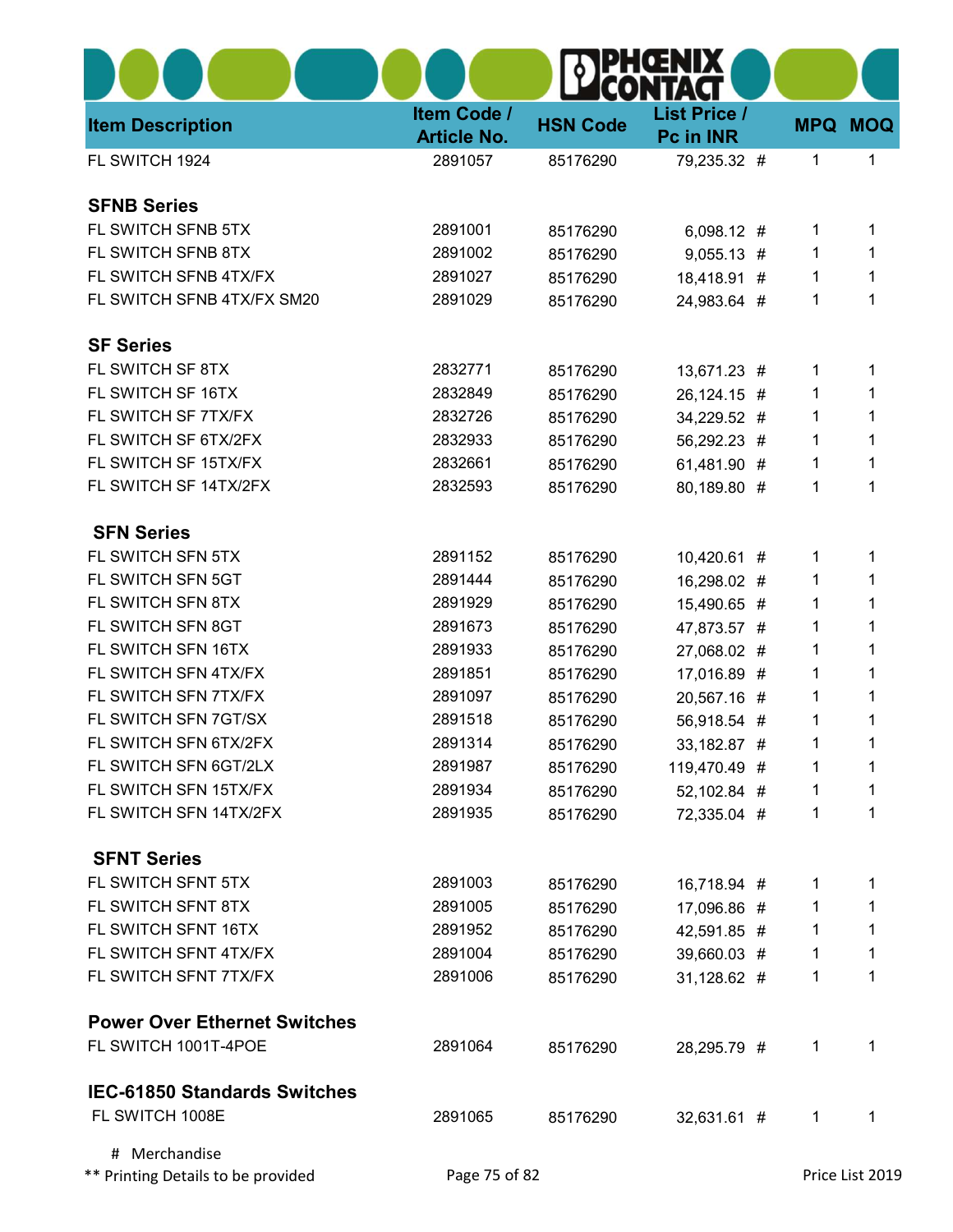| <b>Item Description</b>                       | Item Code /<br><b>Article No.</b> | <b>HSN Code</b> | <b>List Price /</b><br>Pc in INR | <b>MPQ</b> | <b>MOQ</b> |
|-----------------------------------------------|-----------------------------------|-----------------|----------------------------------|------------|------------|
| <b>IP 67 Switches</b>                         |                                   |                 |                                  |            |            |
| <b>FL SWITCH 1605 M12</b>                     | 2700200                           | 85176290        | 21,645.49 #                      | 1          | 1          |
| <b>INDUSTRIAL ETHERNET SWITCHES - MANAGED</b> |                                   |                 |                                  |            |            |
| 2000Series                                    |                                   |                 |                                  |            |            |
| FL SWITCH 2005                                | 2702323                           | 85176290        | 30,765.57 #                      | 1          | 1          |
| FL SWITCH 2008                                | 2702324                           | 85176290        | 34,457.46 #                      | 1          | 1          |
| FL SWITCH 2205                                | 2702326                           | 85176290        | 40,726.11 #                      | 1          | 1          |
| FL SWITCH 2208                                | 2702327                           | 85176290        | 34,074.73 #                      | 1          | 1          |
| FL SWITCH 2206-2FX                            | 2702330                           | 85176290        | 47,584.64 #                      | 1          | 1          |
| FL SWITCH 2206-2FX SM                         | 2702331                           | 85176290        | 61,818.67 #                      | 1          | 1          |
| FL SWITCH 2304-2GC-2SFP                       | 2702653                           | 85176290        | 98,906.22 #                      | 1          |            |
| FL SWITCH 2105                                | 2702665                           | 85176290        | 46,544.12 #                      | 1          | 1          |
| FL SWITCH 2108                                | 2702666                           | 85176290        | 52,362.12 #                      | 1          | 1          |
| FL SWITCH 2016                                | 2702903                           | 85176290        | 61,456.88 #                      | 1          |            |
| FL SWITCH 2216                                | 2702904                           | 85176290        | 74,212.08 #                      | 1          | 1          |
| FL SWITCH 2214-2FX                            | 2702905                           | 85176290        | 99,722.48 #                      | 1          | 1          |
| FL SWITCH 2214-2FX SM                         | 2702906                           | 85176290        | 161,759.13 #                     | 1          | 1          |
| <b>IEC 61850 - 4800E Series</b>               |                                   |                 |                                  |            |            |
| FL SWITCH 4824E-4GC                           | 2891072                           | 85176290        | 90,016.11 #                      | 1          | 1          |
| FL SWITCH 4808E-16FX-4GC                      | 2891079                           | 85176290        | 338,110.31                       | 1<br>#     | 1          |
| FL SWITCH 4808E-16FX SM-4GC                   | 2891080                           | 85176290        | 432,999.31 #                     | 1          | 1          |
| <b>INDUSTRIAL ETHERNET SWITCHES - ROUTERS</b> |                                   |                 |                                  |            |            |
| <b>Security Routers</b>                       |                                   |                 |                                  |            |            |
| FL MGUARD RS2000 TX/TX VPN                    | 2700642                           | 85176290        | 68,769.84 #                      | 1          | 1          |
| FL MGUARD RS4000 TX/TX VPN                    | 2200515                           | 85176290        | 104,396.71 #                     | 1          | 1          |
| FL MGUARD RS4000 TX/TX                        | 2700634                           | 85176290        | 91,345.17 #                      | 1          | 1          |
| FL MGUARD GT/GT                               | 2700197                           | 85176290        | 118,334.51 #                     | 1          | 1          |
| <b>ETHERNET ACCESSORIES</b>                   |                                   |                 |                                  |            |            |
| FL SFP LX                                     | 2891767                           | 85176290        | 11,250.82 #                      | 1          | 1          |
| FL SFP LH                                     | 2989912                           | 85176290        | 254,155.68 #                     | 1          | 1          |
| FL SD FLASH/L3/MRM                            | 2700607                           | 85235290        | 86,479.60 #                      | 1          | 1          |
| FL CAT5 Terminal Box                          | 2744610                           | 85176290        | $6,192.00$ #                     | 1          | 1          |
| FL-PP-RJ45-SC                                 | 2901643                           | 85176290        | 4,206.09 #                       | 1          | 1          |
| FL-PP-RJ45-SCC                                | 2901642                           | 85176290        | $5,202.14$ #                     | 1          | 1          |
| # Merchandise                                 |                                   |                 |                                  |            |            |

\*\* Printing Details to be provided **Page 76 of 82** Price List 2019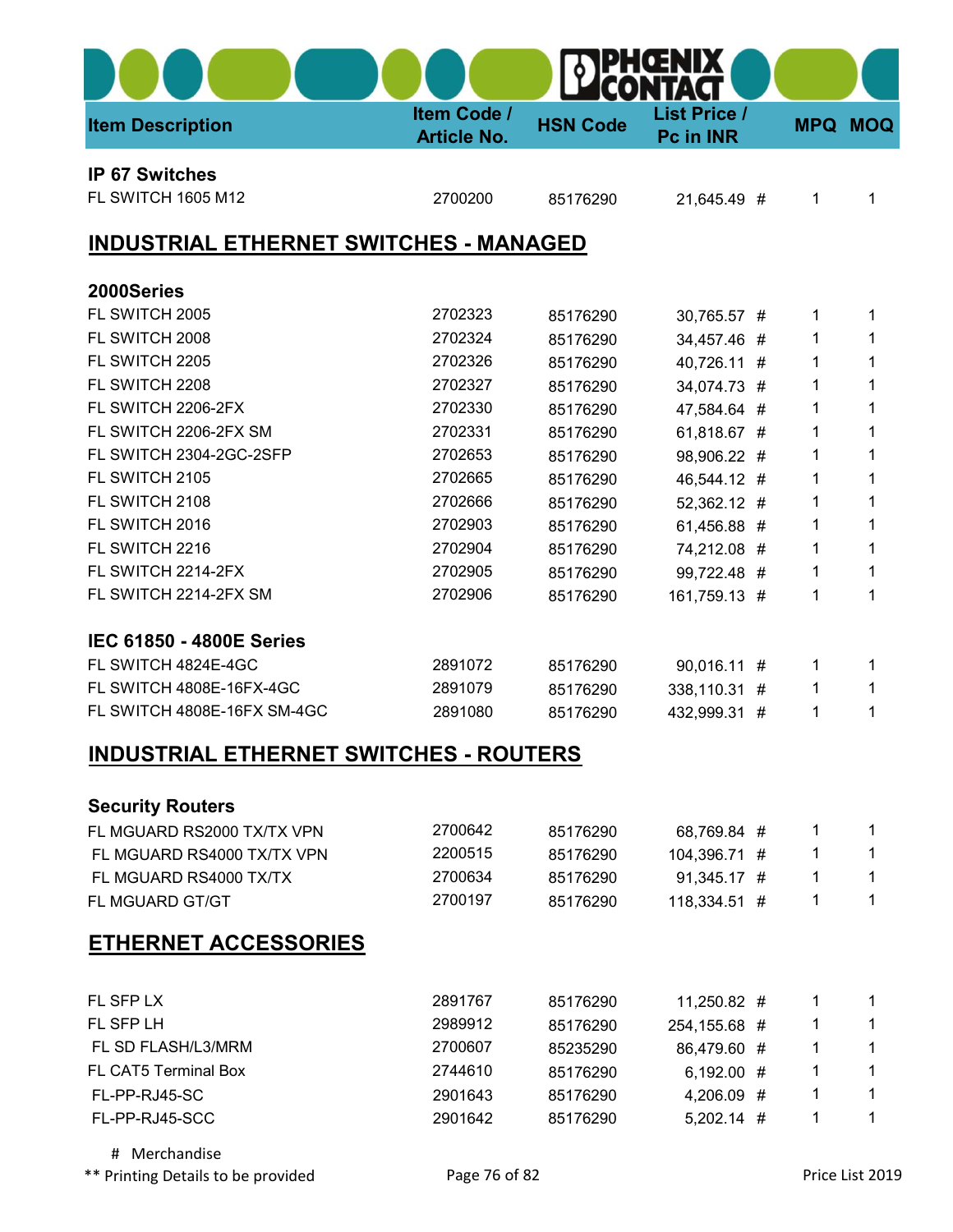| <b>Item Description</b> | Item Code /<br><b>Article No.</b> | <b>HSN Code</b> | <b>List Price /</b><br>Pc in INR | <b>MPQ MOQ</b> |
|-------------------------|-----------------------------------|-----------------|----------------------------------|----------------|
| FL-PP-RJ45-LSA          | 2901645                           | 85176290        | 5,252.98 #                       |                |
| FL CAT5 FLEX            | 2744830                           | 85444999        | 310.32#                          |                |
| FL CAT5 HEAVY           | 2744814                           | 85444999        | 473.55 #                         |                |

## **SERIAL COMMUNICATION INTERFACES**

| <b>Serial Converter and repeaters</b> |         |          |              |   |   |   |
|---------------------------------------|---------|----------|--------------|---|---|---|
| PSI-REP-PROFIBUS/12MB                 | 2708863 | 85176290 | 29,240.88 #  |   | 1 | 1 |
| PSI-REP-RS485W2                       | 2313096 | 85176290 | 48,919.53 #  |   | 1 | 1 |
| PSM-ME-RS485/RS485-P                  | 2744429 | 85176290 | 38,103.85 #  |   | 1 | 1 |
| PSI-REP-DNET CAN                      | 2313423 | 85176290 | 45,296.73 #  |   | 1 | 1 |
| PSM-ME-RS232/RS485-P                  | 2744416 | 85176290 | 38,798.33 #  |   | 1 | 1 |
| PSM-ME-RS232/TTY-P                    | 2744458 | 85176290 | 27,792.52 #  |   | 1 | 1 |
| <b>Fiber optic Converters</b>         |         |          |              |   |   |   |
| <b>FL MC 1000 SC</b>                  | 2891320 | 85176290 | 13,795.14 #  |   | 1 | 1 |
| <b>FL MC 2000T SC</b>                 | 2891315 | 85176290 | 35,767.01 #  |   | 1 | 1 |
| <b>FL MC 2000E LC</b>                 | 2891056 | 85176290 | 45,578.37 #  |   | 1 | 1 |
| PSI-MOS-DNET CAN/FO 660/BM            | 2708054 | 85176290 | 46,499.71 #  |   | 1 | 1 |
| PSI-MOS-DNET CAN/FO 660/EM            | 2708067 | 85176290 | 44,601.78 #  |   | 1 | 1 |
| PSI-MOS-DNET CAN/FO 850/BM            | 2708083 | 85176290 | 54,836.22 #  |   | 1 | 1 |
| PSI-MOS-DNET CAN/FO 850/EM            | 2708096 | 85176290 | 53,806.89 #  |   | 1 | 1 |
| PSI-MOS-DNET/FO 850 T                 | 2313986 | 85176290 | 87,642.03 #  |   | 1 | 1 |
| PSI-MOS-DNET/FO 850 E                 | 2313999 | 85176290 | 59,063.17 #  |   | 1 | 1 |
| PSI-MOS-PROFIB/FO 850 T               | 2708261 | 85176290 | 50,764.48 #  |   | 1 | 1 |
| PSI-MOS-PROFIB/FO 850 E               | 2708274 | 85176290 | 41,717.61 #  |   | 1 | 1 |
| PSI-MOS-PROFIB/FO 660 T               | 2708287 | 85176290 | 79,944.35 #  |   | 1 | 1 |
| PSI-MOS-PROFIB/FO 660 E               | 2708290 | 85176290 | 62,813.52 #  |   | 1 | 1 |
| PSI-MOS-PROFIB/FO 1300 E              | 2708559 | 85176290 | 63,895.45 #  |   | 1 | 1 |
| PSI-MOS-PROFIB/FO 1300 T              | 2708892 | 85176290 | 95,418.60 #  |   | 1 | 1 |
| PSI-MOS-RS232/FO 660 E                | 2708368 | 85176290 | 47,371.22 #  |   | 1 | 1 |
| PSI-MOS-RS232/FO 850 E                | 2708371 | 85176290 | 55,344.57 #  |   | 1 | 1 |
| PSI-MOS-RS232/FO 660 T                | 2708410 | 85176290 | 79,676.21 #  |   | 1 | 1 |
| PSI-MOS-RS232/FO 850 T                | 2708423 | 85176290 | 93,904.24 #  |   | 1 | 1 |
| PSI-MOS-RS232/FO1300 E                | 2708588 | 85176290 | 119,655.46 # |   | 1 | 1 |
| PSI-MOS-RS422/FO 660 E                | 2708342 | 85176290 | 48,849.23 #  |   | 1 | 1 |
| PSI-MOS-RS422/FO 850 E                | 2708355 | 85176290 | 57,860.16 #  |   | 1 | 1 |
| PSI-MOS-RS422/FO 660 T                | 2708384 | 85176290 | 79,676.21    | # | 1 | 1 |
| PSI-MOS-RS422/FO 850 T                | 2708397 | 85176290 | 95,173.21    | # | 1 | 1 |
| PSI-MOS-RS422/FO1300 E                | 2708575 | 85176290 | 145,846.89 # |   | 1 | 1 |
| PSI-MOS-RS485W2/FO 660 T              | 2708300 | 85176290 | 79,676.21 #  |   | 1 | 1 |

 # Merchandise \*\* Printing Details to be provided **Page 77 of 82** Printing Details to be provided **Page 77 of 82** Price List 2019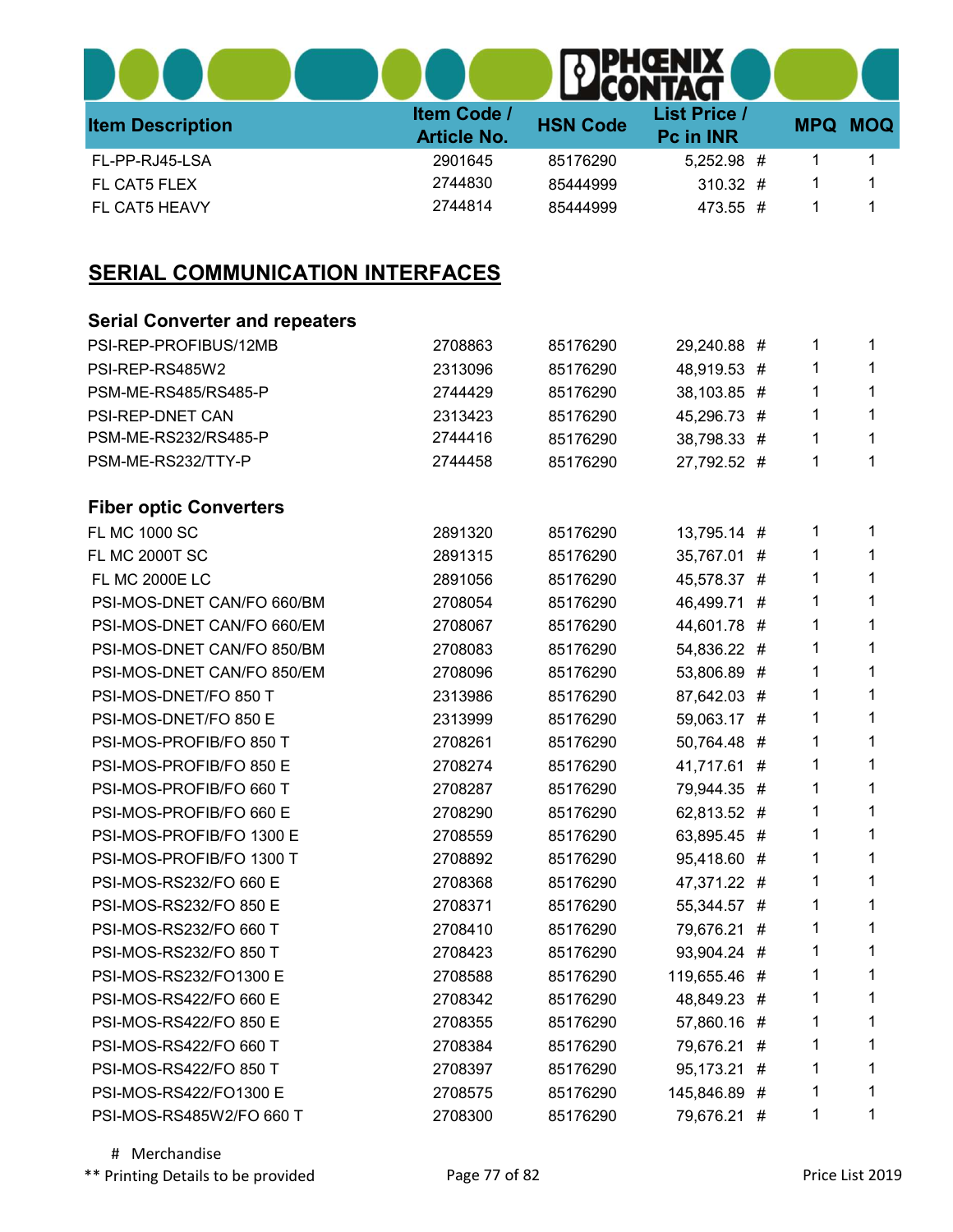| <b>Item Description</b>                     | Item Code /<br><b>Article No.</b> | <b>HSN Code</b> | <b>List Price /</b><br>Pc in INR |   |   | <b>MPQ MOQ</b>  |
|---------------------------------------------|-----------------------------------|-----------------|----------------------------------|---|---|-----------------|
| PSI-MOS-RS485W2/FO 660 E                    | 2708313                           | 85176290        | 71,369.52 #                      |   | 1 | 1               |
| PSI-MOS-RS485W2/FO 850 T                    | 2708326                           | 85176290        | 130,478.97 #                     |   | 1 |                 |
| PSI-MOS-RS485W2/FO 850 E                    | 2708339                           | 85176290        | 47,512.72 #                      |   | 1 | 1               |
| PSI-MOS-RS485W2/FO 1300E                    | 2708562                           | 85176290        | 57,347.14 #                      |   | 1 | 1               |
| <b>Connector and connection Accessories</b> |                                   |                 |                                  |   |   |                 |
| SUBCON-PLUS-PROFIB/SC2                      | 2708232                           | 85369090        | 2,532.20 #                       |   | 1 | 1               |
| SUBCON-PLUS-PROFIB/PG/SC2                   | 2708245                           | 85366990        | 3,649.05 #                       |   | 1 | 1               |
| SUBCON-PLUS-PROFIB/90/IDC                   | 2313672                           | 85369090        | 3,248.16 #                       |   | 1 | 1               |
| SUBCON-PLUS-PROFIB/90/PG/IDC                | 2313685                           | 85369090        | 3,264.25 #                       |   | 1 | 1               |
| SUBCON-PLUS-PROFIB/90/SC                    | 2313698                           | 85369090        | 2,736.84 #                       |   | 1 | 1               |
| SUBCON-PLUS-PROFIB/90/PG/SC                 | 2313708                           | 85369090        | 3,652.85 #                       |   | 1 | 1               |
| SUBCON-PLUS-PROFIB/AX/SC                    | 2744380                           | 85366990        | 3,010.51                         | # | 1 | 1               |
| SUBCON-PLUS-CAN/PG                          | 2708119                           | 85366990        | 5,076.61                         | # | 1 | 1               |
| SUBCON-PLUS-CAN                             | 2744694                           | 85366990        | 2,813.61 #                       |   | 1 | 1               |
| SUBCON-PLUS-CAN/AX                          | 2306566                           | 85369090        | 3,239.59 #                       |   | 1 | 1               |
| SUBCON-PLUS-CAN/SC2                         | 2708999                           | 85369090        | 3,743.79 #                       |   | 1 | 1               |
| <b>PSM PTK</b>                              | 2760623                           | 85369090        | 8,701.34 #                       |   | 1 | 1               |
| PSM PTK-4                                   | 2799364                           | 85369090        | 10,038.62 #                      |   | 1 | 1               |
| SUBCON 9/F-SH                               | 2761499                           | 85369090        | 3,088.10 #                       |   | 1 | 1               |
| SUBCON 9/M-SH                               | 2761509                           | 85369090        | 3,088.10 #                       |   | 1 | 1               |
| SUBCON 15/F-SH                              | 2761596                           | 85366990        | 3,704.81 #                       |   | 1 |                 |
| SUBCON 15/M-SH                              | 2761606                           | 85366990        | 3,820.27 #                       |   | 1 |                 |
| SUBCON 25/F-SH                              | 2761619                           | 85369090        | 2,754.72 #                       |   | 1 |                 |
| SUBCON 25/M-SH                              | 2761622                           | 85369090        | 2,979.76 #                       |   | 1 | 1               |
| <b>Automation Systems</b>                   |                                   |                 |                                  |   |   |                 |
| <b>Touch Panels - HMI</b>                   |                                   |                 |                                  |   |   |                 |
| <b>BTP 2043W</b>                            | 1050387                           | 84799090        | 24,308.46 #                      |   | 1 | 1               |
| <b>BTP 2070W</b>                            | 1046666                           | 84799090        | 33,901.88 #                      |   | 1 | 1               |
| <b>BTP 2102W</b>                            | 1046667                           | 84799090        | 57,589.88 #                      |   | 1 | 1               |
| <b>TP 3070W</b>                             | 2400454                           | 84799090        | 134,601.37 #                     |   | 1 |                 |
| <b>TP 3105S</b>                             | 2400455                           | 84799090        | 185,972.73 #                     |   | 1 | 1               |
| TP 3121S                                    | 2400456                           | 84799090        | 226,650.23 #                     |   | 1 | 1               |
| <b>TP 3150S</b>                             | 2400458                           | 84799090        | 251,025.47 #                     |   | 1 | 1               |
| <b>Industrial PCs</b>                       |                                   |                 |                                  |   |   |                 |
| <b>BL BPC 2001</b>                          | 2701711                           | 84799090        | 109,881.63 #                     |   | 1 | 1               |
| <b>REMOTE IO'S</b>                          |                                   |                 |                                  |   |   |                 |
| <b>Bus Coupler - Inline -IP 20</b>          |                                   |                 |                                  |   |   |                 |
| IL PN BK DI8 DO4 2TX-PAC                    | 2703994                           | 85176290        | 31,335.40 #                      |   | 1 | 1               |
| # Merchandise                               |                                   |                 |                                  |   |   |                 |
| ** Printing Details to be provided          | Page 78 of 82                     |                 |                                  |   |   | Price List 2019 |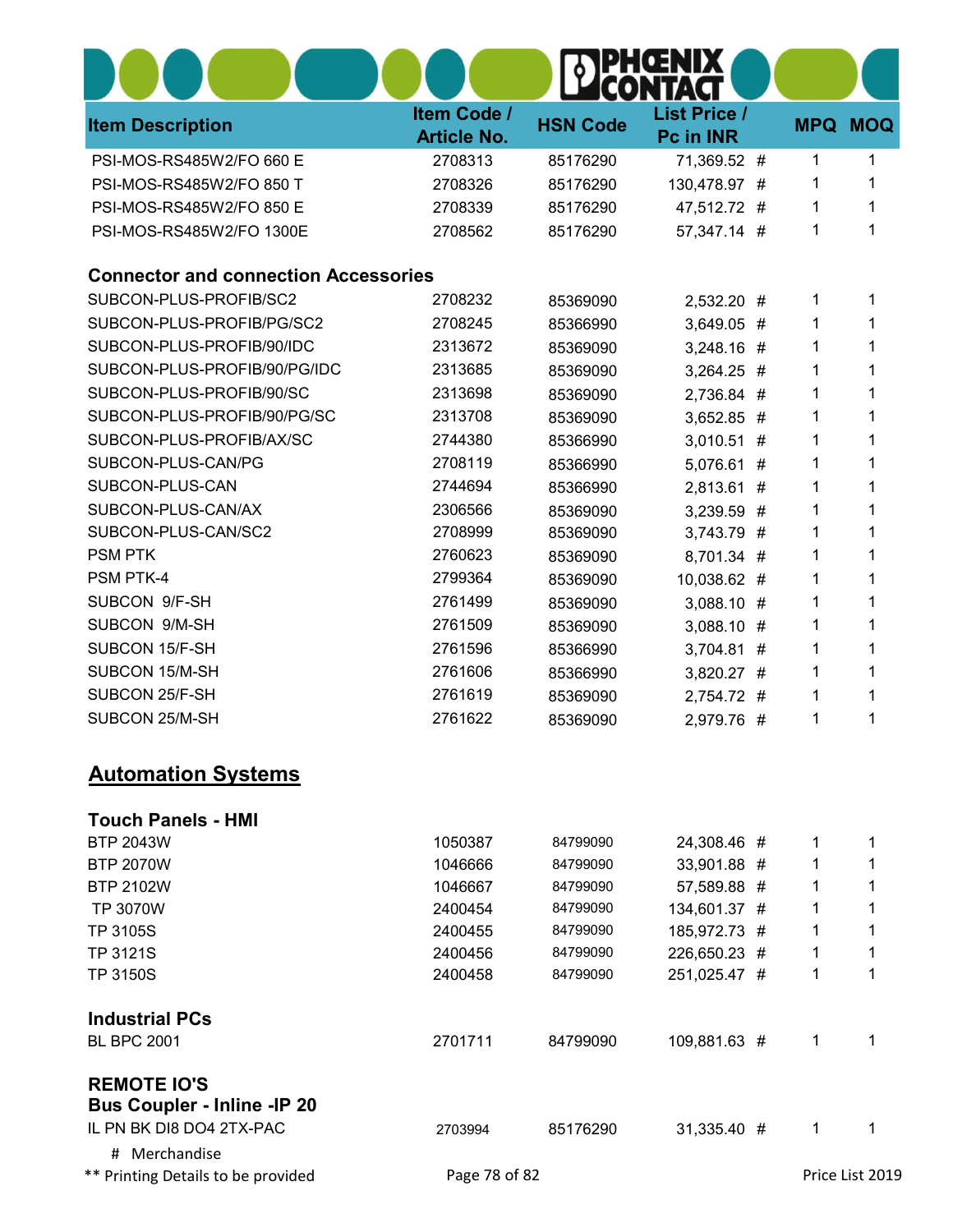|                                                              |                    |                 | PHŒNIX<br><b>CONTACT</b> |              |                 |
|--------------------------------------------------------------|--------------------|-----------------|--------------------------|--------------|-----------------|
|                                                              | Item Code /        |                 | <b>List Price /</b>      |              |                 |
| <b>Item Description</b>                                      | <b>Article No.</b> | <b>HSN Code</b> | Pc in INR                |              | <b>MPQ MOQ</b>  |
| IL ETH BK DI8 DO4 2TX-PAC                                    | 2703981            | 85381010        | 32,808.41 #              | 1            | 1               |
| IL MOD BK DI8 DO4-PAC                                        | 2878696            | 85381010        | 25,659.00 #              | 1            | 1               |
| IL EC BK-PAC                                                 | 2702507            | 85176290        | 21,181.76 #              | 1            |                 |
| IL CO BK-PAC                                                 | 2702230            | 85176290        | 19,716.49 #              | 1            | 1               |
| IL EIP BK DI8 DO4 2TX-PAC                                    | 2897758            | 85381010        | 27,583.20 #              | 1            |                 |
| IL S3 BK DI8 DO4 2TX-PAC                                     | 2692380            | 85381010        | 32,135.93 #              | 1            |                 |
| IBS IL 24 BK-T/U-PAC                                         | 2861580            | 85381010        | 20,147.22 #              | 1            | 1               |
| IL PB BK DP/V1-PAC                                           | 2862246            | 85381010        | 20,494.26 #              | 1            | 1               |
| IL DN BK DI8 DO4-PAC                                         | 2897211            | 85176290        | 28,591.34 #              | 1            | 1               |
| Input and Output Terminals - Inline - IP 20                  |                    |                 |                          |              |                 |
| IB IL 24 DI 2-PAC                                            | 2861221            | 85381010        | 2,324.54 #               | 1            | 1               |
| IB IL 24 DI 4-PAC                                            | 2861234            | 85381010        | 3,688.62 #               | 1            |                 |
| <b>IB IL 24 DI 4-ME</b>                                      | 2863928            | 85381010        | 2,547.87 #               | 4            | 4               |
| IB IL 24 DI 8-PAC                                            | 2861247            | 85381010        | 6,683.57 #               | 1            | 1               |
| IB IL 24 DI8/HD-PAC                                          | 2700173            | 85381010        | 5,200.50 #               | 1            | 1               |
| <b>IB IL 24 DI 16-PAC</b>                                    | 2861250            | 85381010        | 7,195.88 #               | 1            |                 |
| IB IL 24 DI 32/HD-PAC                                        | 2862835            | 85381010        | 11,492.80 #              | 1            | 1               |
| IB IL 24 DO 2-PAC                                            | 2861470            | 85381010        | 3,683.11 #               | 1            | 1               |
| IB IL 24 DO 4-PAC                                            | 2861276            | 85381010        | 5,058.24 #               | 1            | 1               |
| IB IL 24 DO 4-ME                                             | 2863931            | 85381010        | 3,211.59 #               | 4            | 4               |
| IB IL 24 DO 8-PAC                                            | 2861289            | 85381010        | 10,719.66 #              | 1            |                 |
| IB IL 24 DO8/HD-PAC                                          | 2700172            | 85381010        | 5,497.68 #               | 1            | 1               |
| <b>IB IL 24 DO 16-PAC</b>                                    | 2861292            | 85381010        | 11,980.56 #              | 1            |                 |
| IB IL 24 DO 32/HD-PAC                                        | 2862822            | 85381010        | 14,632.82 #              | 1            |                 |
| IB IL AI 2/SF-PAC                                            | 2861302            | 85381010        | 13,914.82 #              | 1            | 1               |
| IB IL AI 2/SF-ME                                             | 2863944            | 85381010        | 9,822.04 #               | 1            | 1               |
| IB IL AI 4/U-PAC                                             | 2700459            | 85381010        | 15,225.86 #              | 1            |                 |
| IB IL AI 4/I-PAC                                             | 2700458            | 85381010        | 15,641.37 #              | 1            | 1               |
| IB IL AO 2/SF-PAC                                            | 2863083            | 85381010        | 23,771.03 #              | 1            | 1               |
| IB IL AO 2/U/BP-ME                                           | 2863957            | 85381010        | 16,695.27 #              | 1            |                 |
| IB IL SGI 2/F-PAC                                            | 2878638            | 85381010        | 33,442.98 #              | 1            | 1               |
| <b>IB IL TEMP 2 RTD-PAC</b>                                  | 2861328            | 85381010        | 16,567.81 #              | 1            | 1               |
| <b>IB IL TEMP 2 UTH-PAC</b>                                  | 2861386            | 85381010        | 14,912.92 #              | $\mathbf 1$  | 1               |
| <b>IB IL RS UNI-PAC</b>                                      | 2700893            | 85381010        | 20,641.15 #              | $\mathbf{1}$ | 1               |
| IB IL PB-MA-PAC                                              | 2700630            | 85381010        | 33,441.46 #              | 1            | 1               |
| <b>Bus Coupler-Axioline F Series- IP 20</b>                  |                    |                 |                          |              |                 |
| AXL F BK EC                                                  | 2688899            | 85176290        | 24,704.90 #              | 1            | 1               |
| AXL F BK ETH                                                 | 2688459            | 85176290        | $30,733.35$ #            | $\mathbf 1$  | 1               |
| AXL F BK PN                                                  | 2701815            | 85381010        | 36,933.25 #              | $\mathbf 1$  | 1               |
| AXL F BK PB                                                  | 2688530            | 85381010        | 31,266.38 #              | 1            | 1               |
| <b>Input and Output Terminals - Axioline F Series- IP 20</b> |                    |                 |                          |              |                 |
| AXL DI 16/1 1H                                               | 2688310            | 85381010        | 12,334.55 #              | $\mathbf 1$  | 1               |
| # Merchandise                                                |                    |                 |                          |              |                 |
| ** Printing Details to be provided                           | Page 79 of 82      |                 |                          |              | Price List 2019 |

 $\overline{\phantom{a}}$ 

. . . .

٠

**.....** 

,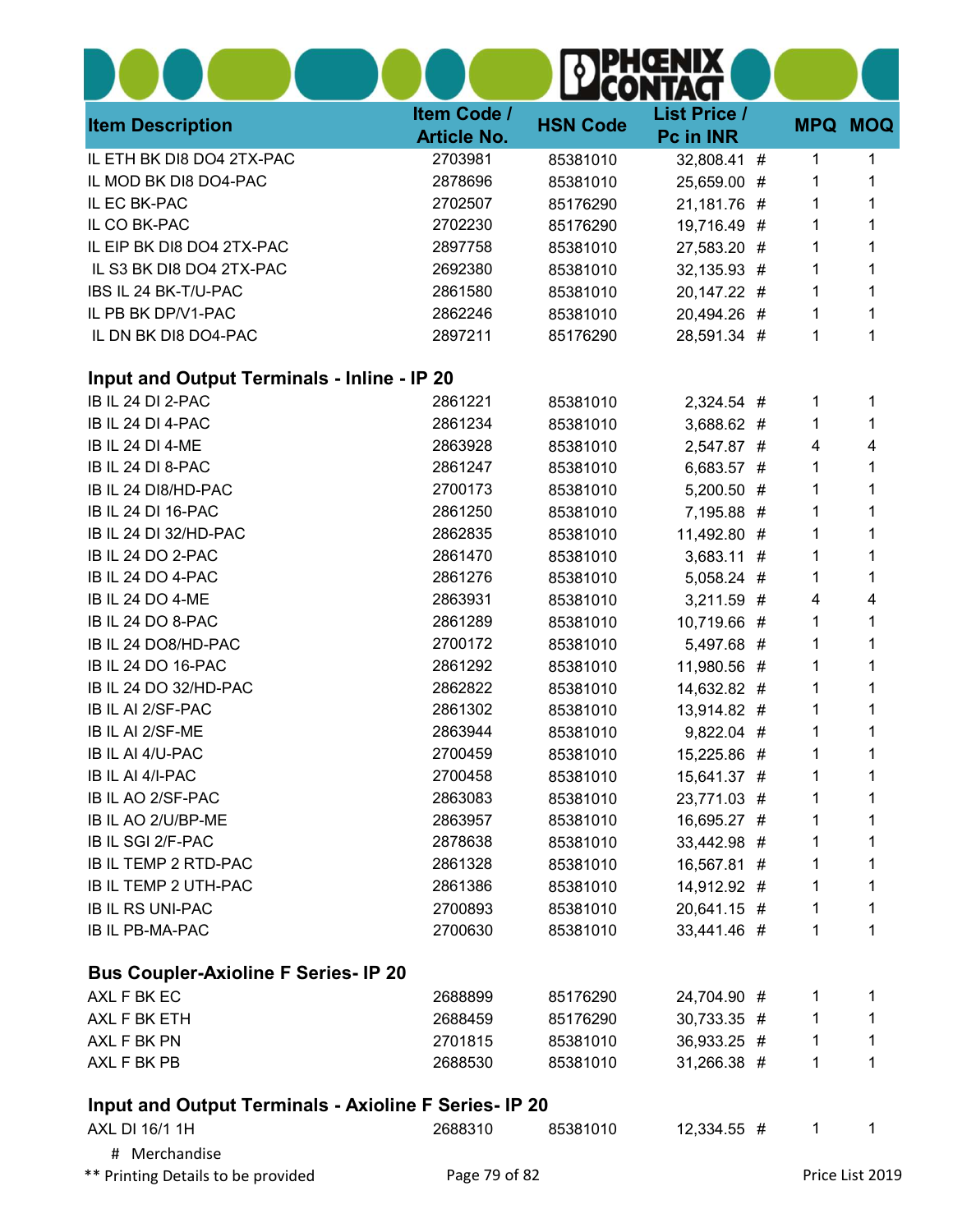|                                                |                    |                 | HOENIX<br>CONTACT   |            |            |
|------------------------------------------------|--------------------|-----------------|---------------------|------------|------------|
|                                                | Item Code /        |                 | <b>List Price /</b> |            |            |
| <b>Item Description</b>                        | <b>Article No.</b> | <b>HSN Code</b> | Pc in INR           | <b>MPQ</b> | <b>MOQ</b> |
| AXL DI 32/1 2H                                 | 2688035            | 85381010        | 17,826.36 #         | 1          | 1          |
| <b>AXL DI 64/1</b>                             | 2701450            | 85381010        | 35,467.41 #         | 1          | 1          |
| AXL DO 8-2A                                    | 2688381            | 85381010        | 11,580.67 #         | 1          | 1          |
| AXL AI 8                                       | 2688064            | 85381010        | 38,596.07 #         | 1          | 1          |
| AXL AO 8                                       | 2688080            | 85381010        | 42,991.79 #         | 1          | 1          |
| AXL RTD 8 1F                                   | 2688077            | 85381010        | 38,596.07 #         | 1          | 1          |
| AXL UTH 8                                      | 2688417            | 85381010        | 40,314.75 #         | 1          | 1          |
| AXL F RS UNI 1H                                | 2688666            | 85176290        | 31,768.56 #         | 1          | 1          |
| <b>Bus Coupler - Fieldline series -IP67</b>    |                    |                 |                     |            |            |
| FLM BK PN M12 DI 8 M12-2TX                     | 2736741            | 85176290        | 33,782.48 #         | 1          | 1          |
| FLM BK ETH M12 DI 8 M12-2TX                    | 2736916            | 85176290        | 37,535.70 #         | 1          | 1          |
| FLM BK EIP M12 DI 8 M12-2TX                    | 2773322            | 85176290        | 38,287.31 #         | 1          | 1          |
| Input and Output Terminals - Fieldline - IP 67 |                    |                 |                     |            |            |
| FLM DI 8 M12                                   | 2736288            | 85176290        | 17,414.69 #         | 1          | 1          |
| FLM DO 8 M12                                   | 2736291            | 85176290        | 19,089.27 #         | 1          | 1          |
| FLM DIO 4/4 M12-2A                             | 2736369            | 85176290        | 20,923.88 #         | 1          | 1          |
| FLM AI 4 SF M12                                | 2736453            | 85176290        | 44,939.32 #         | 1          | 1          |
| FLM DI 8 M8                                    | 2773348            | 85176290        | 12,813.43 #         | 1          | 1          |
| <b>Axioline E Series-IP 67</b>                 |                    |                 |                     |            |            |
| AXL E EC DI16 M12 6M                           | 2701526            | 85176290        | 46,416.65 #         | 1          | 1          |
| AXL E EC DIO16 M12 6M                          | 2701528            | 85176290        | 51,552.92 #         | 1          | 1          |
| AXL E EC DI8 DO8 M12 6M                        | 2701525            | 85176290        | 49,387.91 #         | 1          | 1          |
| AXL E EC DI8 DO4 2A M12 6M                     | 2701529            | 85176290        | 50,105.31 #         | 1          | 1          |
| AXL E EC DI16 M12 6P                           | 2701521            | 85176290        | 41,597.39 #         | 1          | 1          |
| AXL E EC DIO16 M12 6P                          | 2701522            | 85176290        | 47,539.88 #         |            |            |
| AXL E EC DI8 DO8 M12 6P                        | 2701520            | 85176290        | 44,568.62 #         | 1          | 1          |
| AXL E EC DI8 DO4 2A M12 6P                     | 2701523            | 85176290        | 46,054.24 #         | 1          | 1          |
| AXL E ETH DI16 M12 6M                          | 2701538            | 85176290        | 46,416.65 #         | 1          | 1          |
| AXL E ETH DIO16 M12 6M                         | 2701539            | 85176290        | 51,552.92 #         | 1          | 1          |
| AXL E ETH DI8 DO8 M12 6M                       | 2701537            | 85176290        | 49,387.91 #         | 1          | 1          |
| AXL E ETH DI8 DO4 2A M12 6M                    | 2701540            | 85176290        | 50,105.31 #         | 1          | 1          |
| AXL E ETH DI16 M12 6P                          | 2701533            | 85176290        | 41,597.39 #         | 1          | 1          |
| AXL E ETH DIO16 M12 6P                         | 2701534            | 85176290        | 47,539.88 #         | 1          | 1          |
| AXL E ETH DI8 DO8 M12 6P                       | 2701532            | 85176290        | 44,568.62 #         | 1          | 1          |
| AXL E ETH DI8 DO4 2A M12 6P                    | 2701535            | 85176290        | 46,054.24 #         | 1          | 1          |
| AXL E PN DI16 M12 6M                           | 2701516            | 85176290        | 46,416.65 #         | 1          | 1          |
| AXL E PN DIO16 M12 6M                          | 2701517            | 85176290        | 51,552.92 #         | 1          | 1          |
| AXL E PN DI8 DO8 M12 6M                        | 2701515            | 85176290        | 49,387.91 #         | 1          | 1          |
| AXL E PN DI8 DO4 2A M12 6M                     | 2701518            | 85176290        | 50,105.31 #         | 1          | 1          |
| AXL E PN DI16 M12 6P                           | 2701510            | 85176290        | 41,597.39 #         | 1          | 1          |
| AXL E PN DIO16 M12 6P                          | 2701511            | 85176290        | 47,539.88 #         | 1          | 1          |
| AXL E PN DI8 DO8 M12 6P                        | 2701509            | 85176290        | 44,568.62 #         | 1          | 1          |
| # Merchandise                                  |                    |                 |                     |            |            |

. . .

**. ...** 

\*\* Printing Details to be provided **Page 80 of 82** Printing Details to be provided **Page 80 of 82** Price List 2019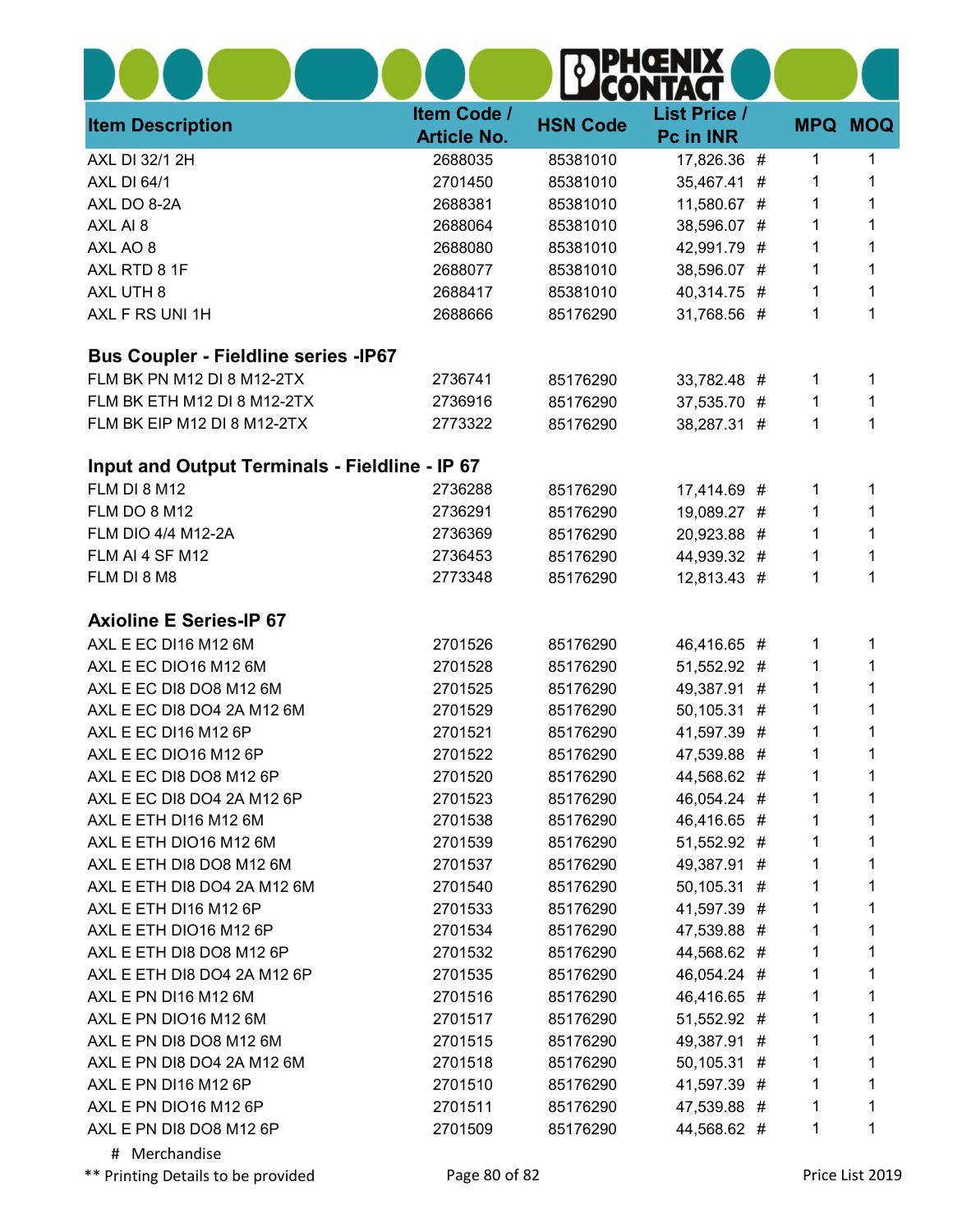| <b>Item Description</b>     | Item Code /<br><b>Article No.</b> | <b>HSN Code</b> | <b>List Price /</b><br>Pc in INR | <b>MPQ</b> | <b>MOQ</b> |
|-----------------------------|-----------------------------------|-----------------|----------------------------------|------------|------------|
| AXL E PN DI8 DO4 2A M12 6P  | 2701512                           | 85176290        | 41,510.14 #                      | 1          | 1          |
| AXL E PB DI16 M12 6M        | 2701505                           | 85176290        | 39,794.74 #                      | 1          | 1          |
| AXL E PB DIO16 M12 6M       | 2701506                           | 85176290        | 39,816.02 #                      | 1          | 1          |
| AXL E PB DI8 DO8 M12 6M     | 2701504                           | 85176290        | 41,997.84 #                      | 1          |            |
| AXL E PB DI8 DO4 2A M12 6M  | 2701507                           | 85176290        | 42,740.62 #                      | 1          |            |
| AXL E PB DI16 M12 6P        | 2701498                           | 85176290        | 34,912.12 #                      | 1          | 1          |
| AXL E PB DIO16 M12 6P       | 2701499                           | 85176290        | 38,965.56 #                      | 1          |            |
| AXL E PB DI8 DO8 M12 6P     | 2701497                           | 85176290        | 37,140.53 #                      | 1          | 1          |
| AXL E PB DI8 DO4 2A M12 6P  | 2701502                           | 85176290        | 34,798.33 #                      | 1          | 1          |
| <b>Nanoline Controllers</b> |                                   |                 |                                  |            |            |
| NLC-050-024D-06I-04QTP-00A  | 2701027                           | 85371000        | 8,849.09 #                       | 1          | 1          |
| NLC-050-024D-06I-04QTN-00A  | 2701030                           | 85371000        | 9,099.01                         | 1<br>#     | 1          |
| NLC-050-024D-06I-04GRD-05A  | 2701043                           | 85371000        | 8,731.12 #                       | 1          |            |
| NLC-050-024X-08I-04QRX-05A  | 2701056                           | 85371000        | 15,318.91 #                      | 1          |            |
| NLC-050-100A-08I-04QRA-05A  | 2701069                           | 85371000        | 9,313.16 #                       | 1          | 1          |
| NLC-055-012D-08I-04QRD-05A  | 2700486                           | 85371000        | 15,478.17 #                      | 1          | 1          |
| NLC-055-100A-08I-04QRA-05A  | 2700487                           | 85371000        | 12,083.23 #                      | 1          |            |
| NLC-055-024D-08I-04QTP-00A  | 2700453                           | 85371000        | 11,798.78 #                      | 1          |            |
| NLC-055-024D-08I-04QRD-05A  | 2700464                           | 85371000        | 11,798.78 #                      | 1          |            |
| NLC-COM-ENET-MB1            | 2701124                           | 85176290        | 7,079.28 #                       | 1          |            |
| NLC-COM-GSM                 | 2701344                           | 85176290        | 28,987.27 #                      | 1          |            |
| NLC-IO-024D-06I-04QTP-01A   | 2701072                           | 85381010        | 5,309.48 #                       | 1          | 1          |
| NLC-IO-024D-06I-04QTN-01A   | 2701085                           | 85381010        | 7,557.32 #                       | 1          |            |
| NLC-IO-03I-04QRD-05A        | 2701328                           | 85381010        | 6,489.33 #                       | 1          |            |
| NLC-IO-2AI-2AO-01           | 2701040                           | 85381010        | 1,297.87 #                       | 1          | 1          |
| NLC-IO-4AI                  | 2701098                           | 85381010        | 7,079.28 #                       | 1          | 1          |
| NLC-MOD-CAP                 | 2701289                           | 85472000        | 1,589.90 #                       | 1          | 1          |
| NLC-MOD-MEM 032K            | 2701166                           | 85381010        | 7,606.71 #                       |            |            |
| NLC-MOD-RS232               | 2701179                           | 85369090        | 1,179.89 #                       | 1          |            |
| NLC-MOD-RS485               | 2701182                           | 85369090        | 1,822.52 #                       | 1          | 1          |
| NLC-MOD-RTC                 | 2701153                           | 91109000        | 1,179.89 #                       | 1          |            |
| NLC-MOD-USB                 | 2701195                           | 85369090        | 2,949.68 #                       | 1          |            |
| NLC-OP1-COVER               | 2701276                           | 85472000        | 1,589.90 #                       | 1          | 1          |
| NLC-OP1-LCD-032-4X20        | 2701137                           | 85371000        | 1,651.83 #                       | 1          | 1          |
| NLC-OP1-MKT                 | 2701140                           | 85369090        | 3,114.98 #                       | 1          |            |
| NLC-OP1-MKT-BASE            | 2701250                           | 85369090        | 1,769.81 #                       | 1          | 1          |
| NLC-PC/SERIAL-CBL 1M        | 2701234                           | 85444220        | $5,100.87$ #                     | 1          | 1          |
| NLC-PC/USB-CBL 2M           | 2701247                           | 85444220        | $3,143.28$ #                     | 1          | 1          |
| NLC-RS485-CBL-5M            | 2701073                           | 85444220        | 3,207.46 #                       | 1          | 1          |